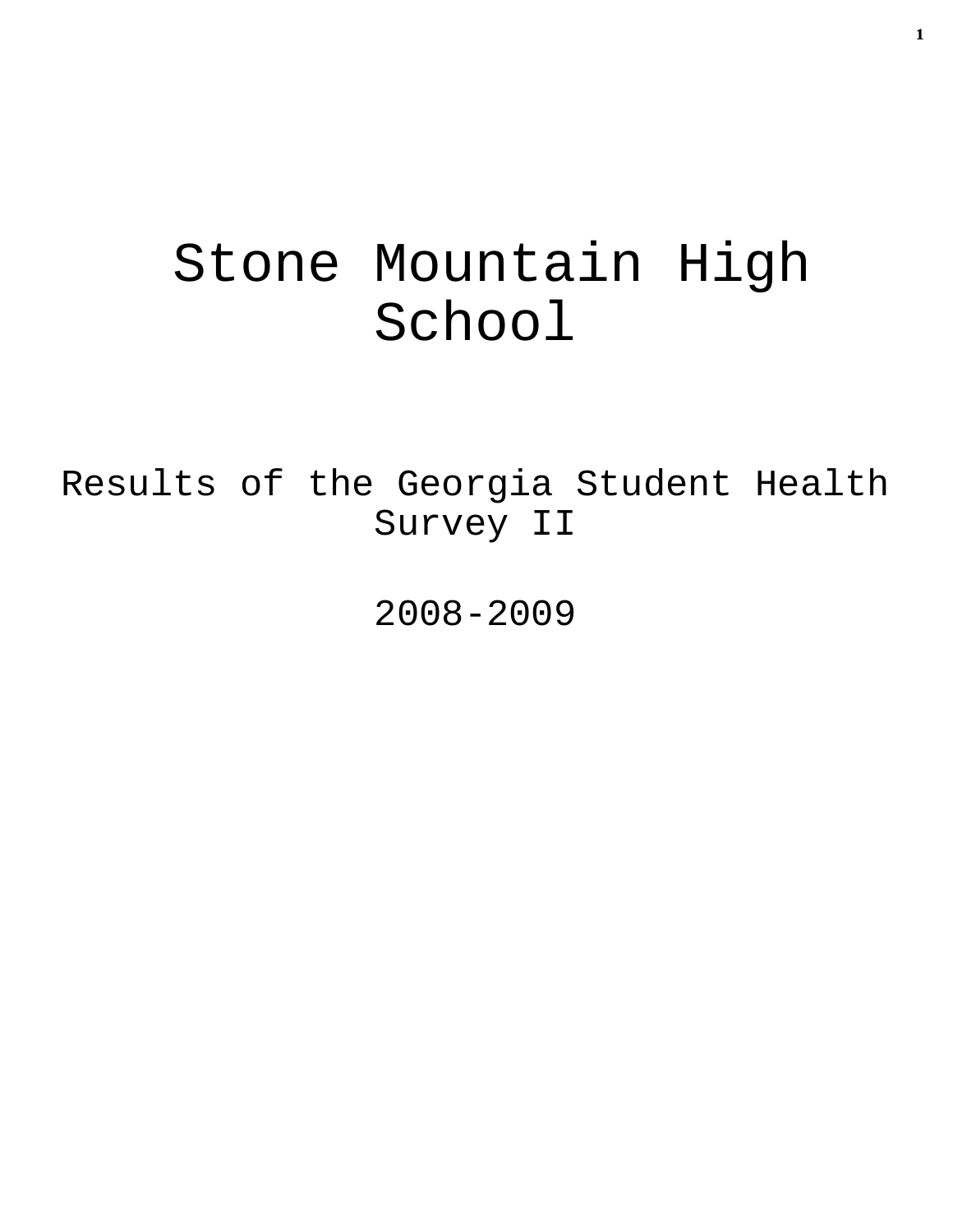## *Demographics* **2**

| Grade                    |     |  |  |  |
|--------------------------|-----|--|--|--|
| <b>Grade   Frequency</b> |     |  |  |  |
| 10                       | 202 |  |  |  |
| 12                       | 132 |  |  |  |

| <b>Frequency</b> | <b>Table of Gender by Grade</b> |              |             |              |  |  |
|------------------|---------------------------------|--------------|-------------|--------------|--|--|
| <b>Col Pct</b>   |                                 | Grade(Grade) |             |              |  |  |
|                  | Gender(Gender)                  | 10           | 12          | <b>Total</b> |  |  |
|                  | <b>Female</b>                   | 113<br>55.94 | 71<br>53.79 | 184          |  |  |
|                  | <b>Male</b>                     | 89<br>44.06  | 61<br>46.21 | 150          |  |  |
|                  | <b>Total</b>                    | 202          | 132         | 334          |  |  |

| Frequency<br>Col Pct |
|----------------------|
|                      |

| <b>Table of Ethnicity by Grade</b> |              |              |              |  |  |  |
|------------------------------------|--------------|--------------|--------------|--|--|--|
|                                    | Grade(Grade) |              |              |  |  |  |
| <b>Ethnicity</b> (Ethnicity)       | 10           | 12           | <b>Total</b> |  |  |  |
| <b>Black</b>                       | 170<br>84.16 | 114<br>86.36 | 284          |  |  |  |
| <b>Hispanic</b>                    | 6<br>2.97    | 4<br>3.03    | 10           |  |  |  |
| White                              | 4<br>1.98    | 2<br>1.52    | 6            |  |  |  |
| <b>Asian</b>                       | 7<br>3.47    | 3<br>2.27    | 10           |  |  |  |
| <b>Other</b>                       | 15<br>7.43   | 9<br>6.82    | 24           |  |  |  |
| <b>Total</b>                       | 202          | 132          | 334          |  |  |  |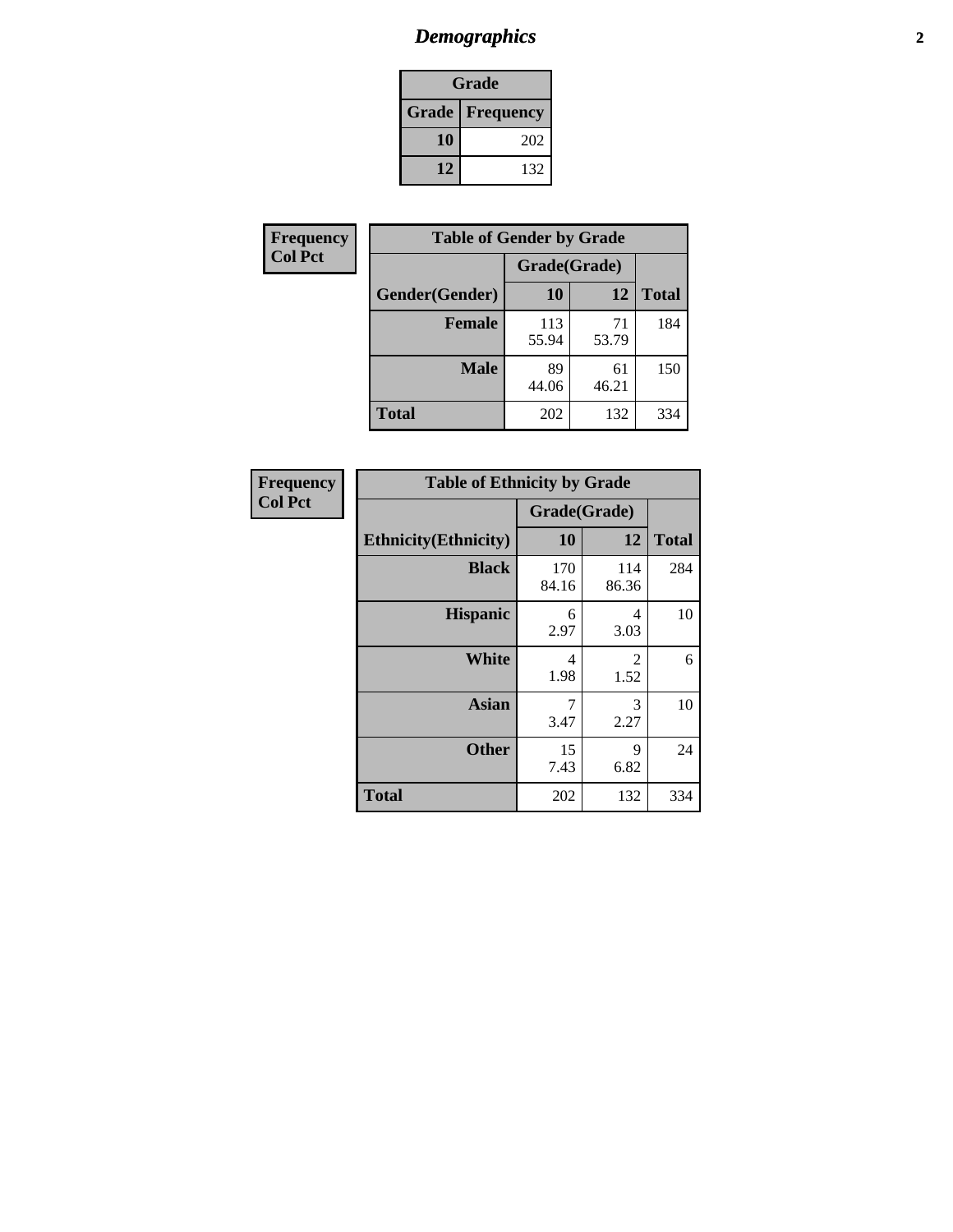#### *Title IV, Part A, Schedule A* **3** *Goal 1: Ensure that all schools are drug-free Baseline Data: Year 2008-2009 Prevalence of Drug Use*

| Frequency<br><b>Col Pct</b> | <b>Table of AlcoholAlt by Grade</b> |              |              |              |  |
|-----------------------------|-------------------------------------|--------------|--------------|--------------|--|
|                             | AlcoholAlt(Alcohol                  | Grade(Grade) |              |              |  |
|                             | use, past 30 days)                  | <b>10</b>    | 12           | <b>Total</b> |  |
|                             | <b>Yes</b>                          | 26<br>12.87  | 20<br>15.15  | 46           |  |
|                             | N <sub>0</sub>                      | 176<br>87.13 | 112<br>84.85 | 288          |  |
|                             | Total                               | 202          | 132          | 334          |  |

| Frequency<br><b>Col Pct</b> | <b>Table of TobaccoAny by Grade</b> |              |              |              |  |  |
|-----------------------------|-------------------------------------|--------------|--------------|--------------|--|--|
|                             | TobaccoAny(Tobacco                  | Grade(Grade) |              |              |  |  |
|                             | use, past 30 days)                  | 10           | 12           | <b>Total</b> |  |  |
|                             | Yes                                 | 12<br>5.94   | 12<br>9.09   | 24           |  |  |
|                             | N <sub>0</sub>                      | 190<br>94.06 | 120<br>90.91 | 310          |  |  |
|                             | <b>Total</b>                        | 202          | 132          | 334          |  |  |

| Frequency      | <b>Table of MarijuanaAlt by Grade</b> |              |              |              |  |
|----------------|---------------------------------------|--------------|--------------|--------------|--|
| <b>Col Pct</b> | MarijuanaAlt(Marijuana                | Grade(Grade) |              |              |  |
|                | use, past 30 days)                    | 10           | 12           | <b>Total</b> |  |
|                | <b>Yes</b>                            | 10<br>4.95   | 17<br>12.88  | 27           |  |
|                | N <sub>0</sub>                        | 192<br>95.05 | 115<br>87.12 | 307          |  |
|                | <b>Total</b>                          | 202          | 132          | 334          |  |

| Frequency<br><b>Col Pct</b> | <b>Table of OtherDrugAny by Grade</b>  |              |              |              |  |
|-----------------------------|----------------------------------------|--------------|--------------|--------------|--|
|                             | <b>OtherDrugAny(Other</b><br>drug use, | Grade(Grade) |              |              |  |
|                             | past 30 days)                          | 10           | 12           | <b>Total</b> |  |
|                             | Yes                                    | 12<br>5.94   | 8<br>6.06    | 20           |  |
|                             | N <sub>0</sub>                         | 190<br>94.06 | 124<br>93.94 | 314          |  |
|                             | <b>Total</b>                           | 202          | 132          | 334          |  |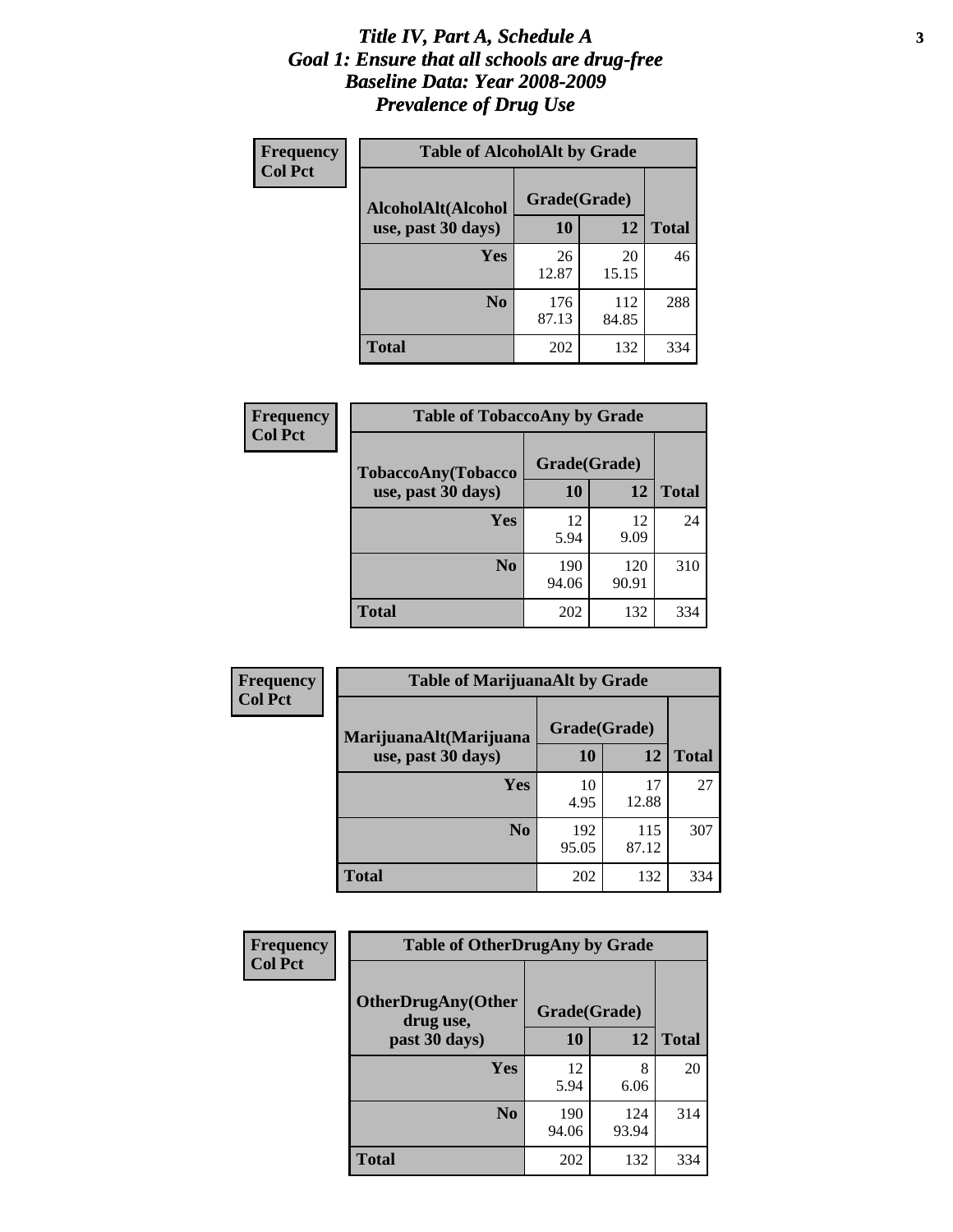#### *Average Age of Onset of Use* **4** *Results for "Average Age of Onset of Use" questions exclude students who said they did not use that substance*

| <b>Variable</b>       | Label                                                              | <b>Mean</b> |
|-----------------------|--------------------------------------------------------------------|-------------|
| Alcoholinit2          | I started using alcohol when I was                                 | 13.42       |
| Cigarettesinit2       | I started smoking tobacco when I was                               | 13.43       |
| Smokelessinit2        | I started chewing tobacco when I was                               | 11.33       |
| Marijuanainit2        | I started using marijuana when I was                               | 13.78       |
| Cocaineinit2          | I started using cocaine when I was                                 | 11.75       |
| Inhalantsinit2        | I started using inhalants when I was                               | 9.83        |
| Steroidsinit2         | I started using steroids when I was                                | 12.25       |
| Ecstasyinit2          | I started using ecstasy when I was                                 | 14.00       |
| Methinit <sub>2</sub> | I started using methamphetamines when I was                        | 10.00       |
| Hallucinogensinit2    | I started using hallucinogens when I was                           | 10.00       |
| Prescriptioninit2     | I started using prescription drugs not prescribed to me when I was | 12.17       |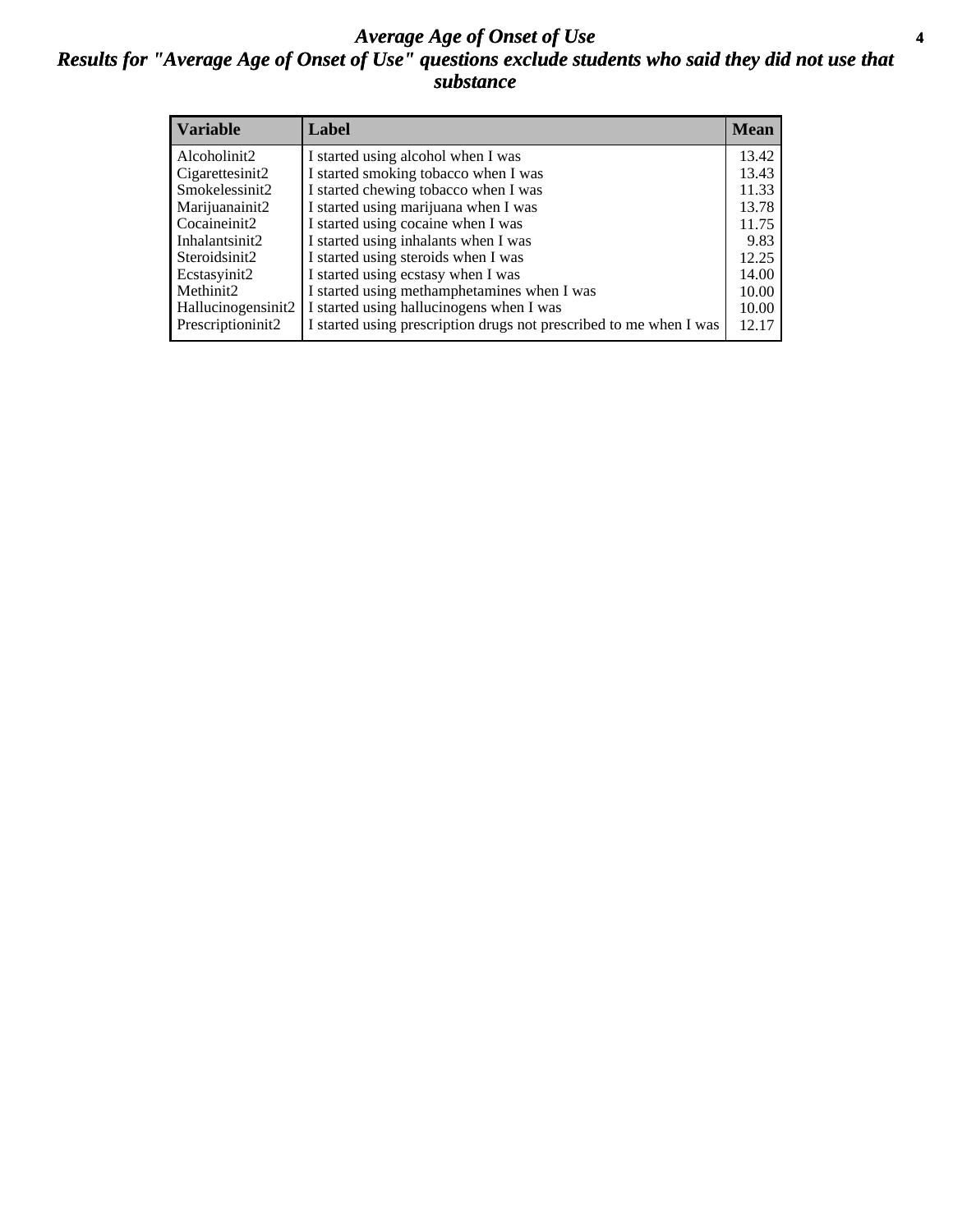### *Perception of Health Risk* **5**

| <b>Frequency</b> | <b>Table of Alcoholharmdich by Grade</b> |              |              |              |  |
|------------------|------------------------------------------|--------------|--------------|--------------|--|
| <b>Col Pct</b>   | Alcoholharmdich(I<br>think alcohol is    | Grade(Grade) |              |              |  |
|                  | harmful)                                 | 10           | 12           | <b>Total</b> |  |
|                  | <b>Yes</b>                               | 175<br>86.63 | 112<br>84.85 | 287          |  |
|                  | N <sub>0</sub>                           | 27<br>13.37  | 20<br>15.15  | 47           |  |
|                  | <b>Total</b>                             | 202          | 132          | 334          |  |

| <b>Frequency</b> | <b>Table of Tobaccoharmdich by Grade</b> |              |              |              |
|------------------|------------------------------------------|--------------|--------------|--------------|
| <b>Col Pct</b>   | Tobaccoharmdich(I<br>think tobacco is    | Grade(Grade) |              |              |
|                  | harmful)                                 | 10           | 12           | <b>Total</b> |
|                  | Yes                                      | 184<br>91.09 | 120<br>90.91 | 304          |
|                  | N <sub>0</sub>                           | 18<br>8.91   | 12<br>9.09   | 30           |
|                  | <b>Total</b>                             | 202          | 132          | 334          |

| Frequency      | <b>Table of Marijuanaharmdich by Grade</b>                |              |              |              |  |  |
|----------------|-----------------------------------------------------------|--------------|--------------|--------------|--|--|
| <b>Col Pct</b> | Marijuanaharmdich(I<br>Grade(Grade)<br>think marijuana is |              |              |              |  |  |
|                | harmful)                                                  | 10           | 12           | <b>Total</b> |  |  |
|                | <b>Yes</b>                                                | 155<br>76.73 | 104<br>78.79 | 259          |  |  |
|                | N <sub>0</sub>                                            | 47<br>23.27  | 28<br>21.21  | 75           |  |  |
|                | <b>Total</b>                                              | 202          | 132          | 334          |  |  |

| <b>Frequency</b> | <b>Table of Otherdrugharmdich by Grade</b>   |              |              |              |  |  |  |
|------------------|----------------------------------------------|--------------|--------------|--------------|--|--|--|
| <b>Col Pct</b>   | Otherdrugharmdich(I<br>think other drugs are | Grade(Grade) |              |              |  |  |  |
|                  | harmful)                                     | 10           | 12           | <b>Total</b> |  |  |  |
|                  | <b>Yes</b>                                   | 184<br>91.09 | 121<br>91.67 | 305          |  |  |  |
|                  | N <sub>0</sub>                               | 18<br>8.91   | 8.33         | 29           |  |  |  |
|                  | <b>Total</b>                                 | 202          | 132          | 334          |  |  |  |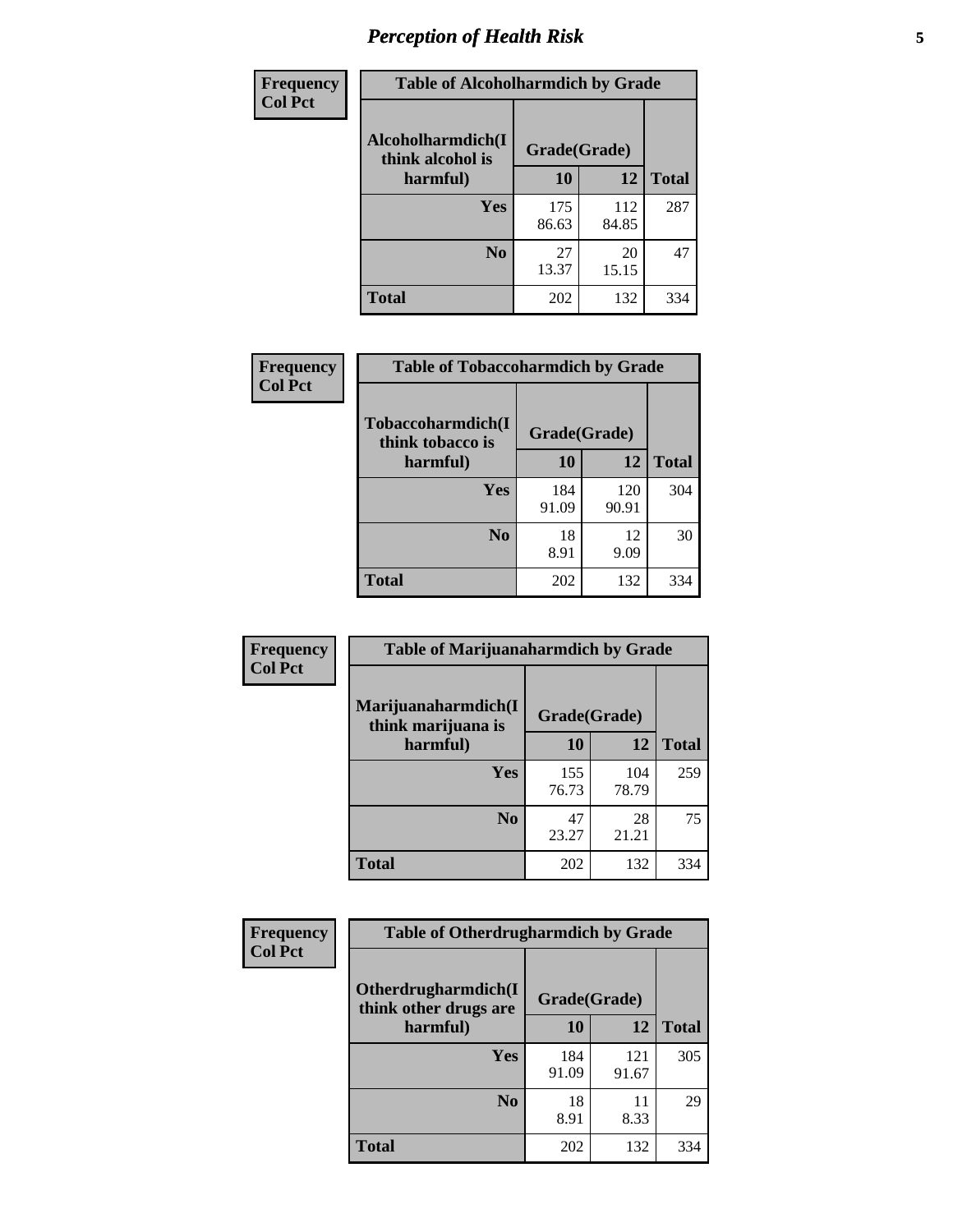### *Social Disapproval* **6**

| Frequency      | <b>Table of Alcoholpeerdich by Grade</b>                    |              |             |              |  |  |
|----------------|-------------------------------------------------------------|--------------|-------------|--------------|--|--|
| <b>Col Pct</b> | Alcoholpeerdich(My<br>friends would<br>disapprove if I used | Grade(Grade) |             |              |  |  |
|                | alcohol)                                                    | 10           | 12          | <b>Total</b> |  |  |
|                | <b>Yes</b>                                                  | 121<br>59.90 | 77<br>58.33 | 198          |  |  |
|                | N <sub>0</sub>                                              | 81<br>40.10  | 55<br>41.67 | 136          |  |  |
|                | <b>Total</b>                                                | 202          | 132         | 334          |  |  |

| <b>Frequency</b> |
|------------------|
| <b>Col Pct</b>   |

| <b>Table of Tobaccopeerdich by Grade</b>                    |              |             |              |  |  |  |
|-------------------------------------------------------------|--------------|-------------|--------------|--|--|--|
| Tobaccopeerdich(My<br>friends would<br>disapprove if I used | Grade(Grade) |             |              |  |  |  |
| tobacco)                                                    | 10           | 12          | <b>Total</b> |  |  |  |
| Yes                                                         | 141<br>69.80 | 98<br>74.24 | 239          |  |  |  |
| N <sub>0</sub>                                              | 61<br>30.20  | 34<br>25.76 | 95           |  |  |  |
| <b>Total</b>                                                | 202          | 132         | 334          |  |  |  |

| <b>Frequency</b> | <b>Table of Marijuanapeerdich by Grade</b>                    |              |             |              |  |  |  |
|------------------|---------------------------------------------------------------|--------------|-------------|--------------|--|--|--|
| <b>Col Pct</b>   | Marijuanapeerdich(My<br>friends would<br>disapprove if I used | Grade(Grade) |             |              |  |  |  |
|                  | marijuana)                                                    | 10           | 12          | <b>Total</b> |  |  |  |
|                  | <b>Yes</b>                                                    | 121<br>59.90 | 83<br>62.88 | 204          |  |  |  |
|                  | N <sub>0</sub>                                                | 81<br>40.10  | 49<br>37.12 | 130          |  |  |  |
|                  | <b>Total</b>                                                  | 202          | 132         | 334          |  |  |  |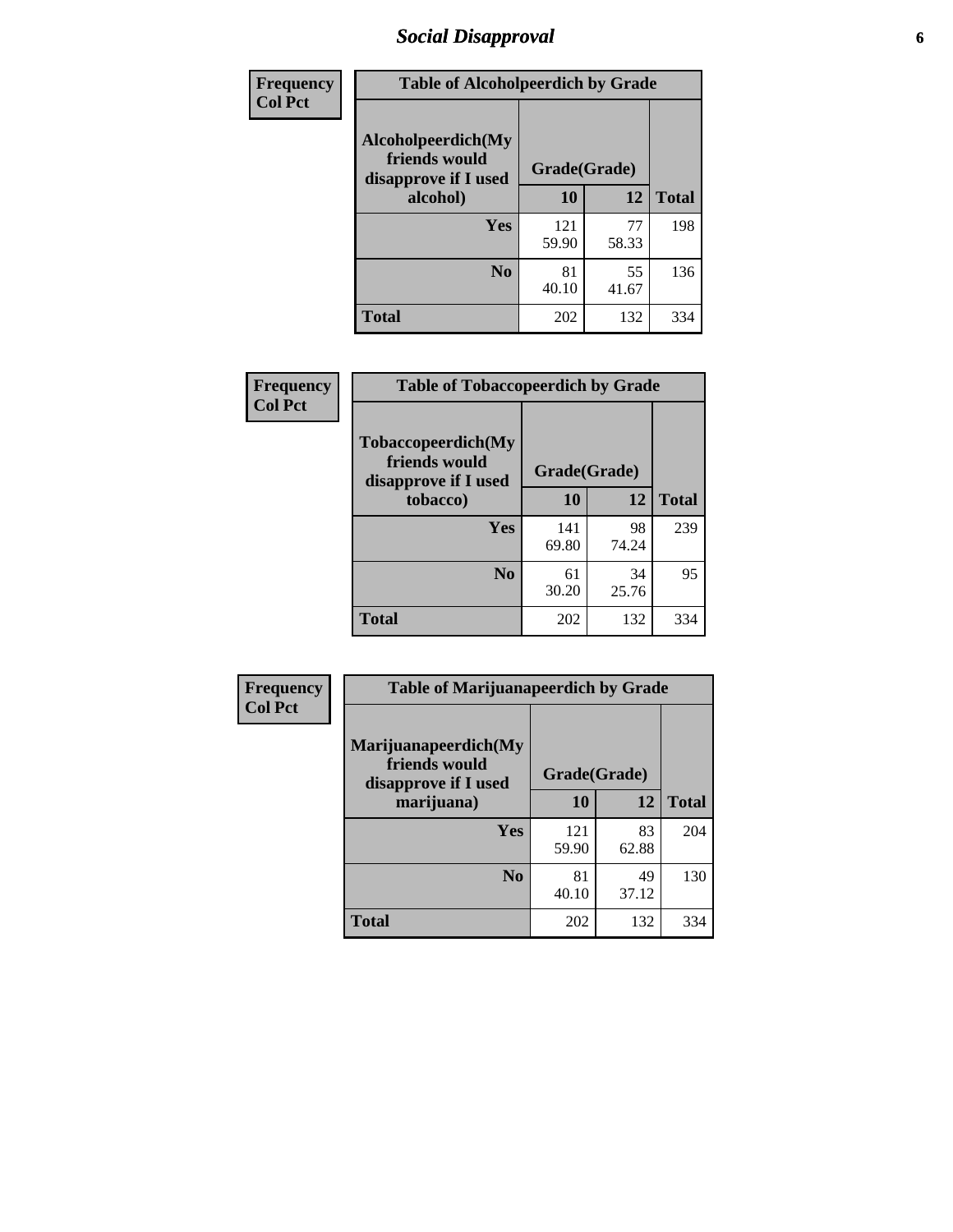### *Social Disapproval* **7**

| Frequency      | <b>Table of Otherdrugpeerdich by Grade</b>                    |              |              |              |  |  |  |
|----------------|---------------------------------------------------------------|--------------|--------------|--------------|--|--|--|
| <b>Col Pct</b> | Otherdrugpeerdich(My<br>friends would<br>disapprove if I used | Grade(Grade) |              |              |  |  |  |
|                | other drugs)                                                  |              | 12           | <b>Total</b> |  |  |  |
|                | Yes                                                           | 147<br>72.77 | 108<br>81.82 | 255          |  |  |  |
|                | N <sub>0</sub>                                                | 55<br>27.23  | 24<br>18.18  | 79           |  |  |  |
|                | <b>Total</b>                                                  | 202          | 132          | 334          |  |  |  |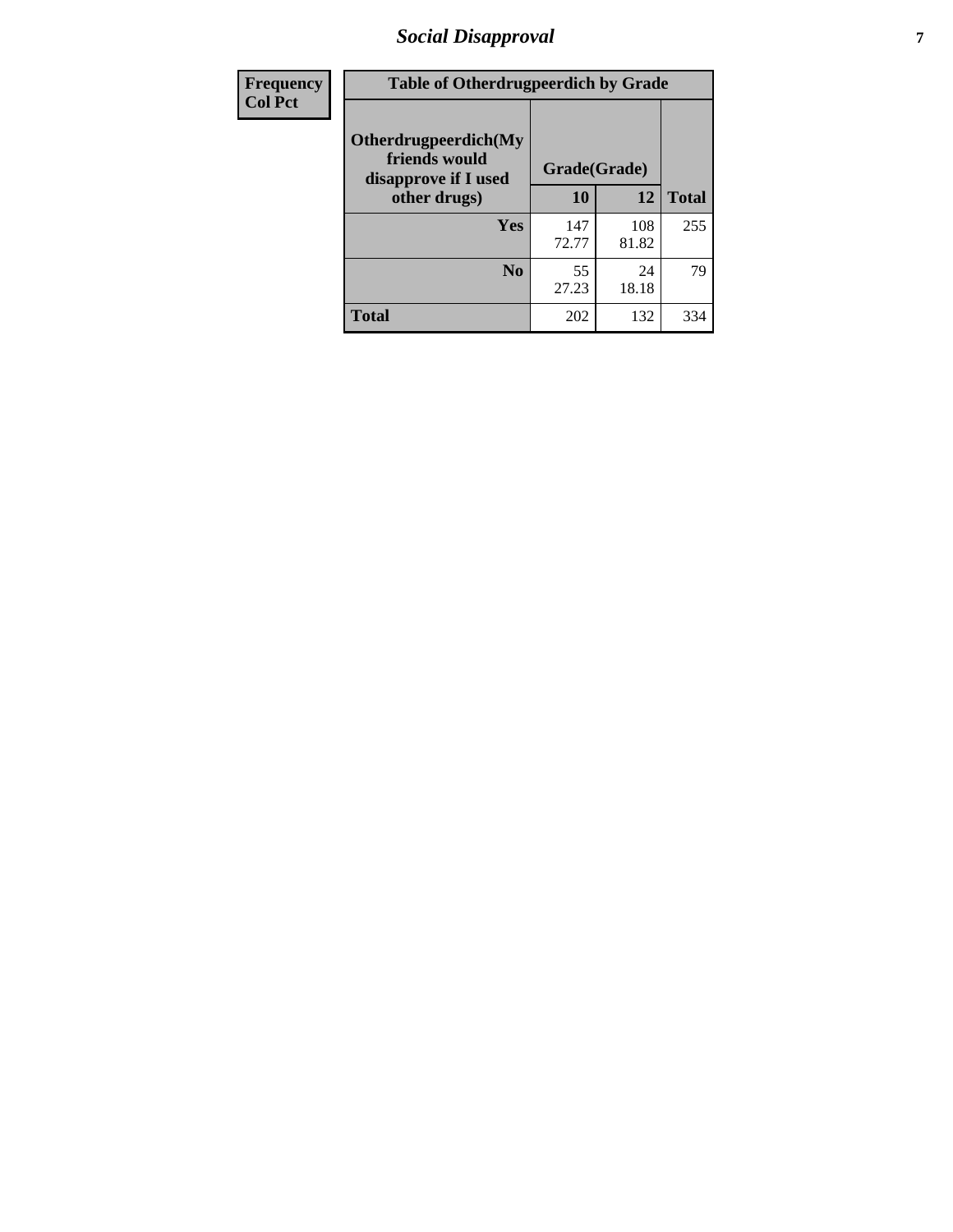#### Title IV, Part A, Schedule A **8** *Goal 2: To help ensure that all schools are safe and disciplined Baseline Data: Year 2008-2009 Student Involvement in Gang Activity*

| Frequency      |                                                                                                   | <b>Table of Gangself by Grade</b> |              |              |
|----------------|---------------------------------------------------------------------------------------------------|-----------------------------------|--------------|--------------|
| <b>Col Pct</b> | Gangself(I<br>have<br>participated<br>in illegal<br>gang<br>activities in<br>the past 30<br>days) | Grade(Grade)<br>10                | 12           | <b>Total</b> |
|                | Yes                                                                                               | 8<br>3.96                         | 9<br>6.82    | 17           |
|                | N <sub>0</sub>                                                                                    | 194<br>96.04                      | 123<br>93.18 | 317          |
|                | <b>Total</b>                                                                                      | 202                               | 132          | 334          |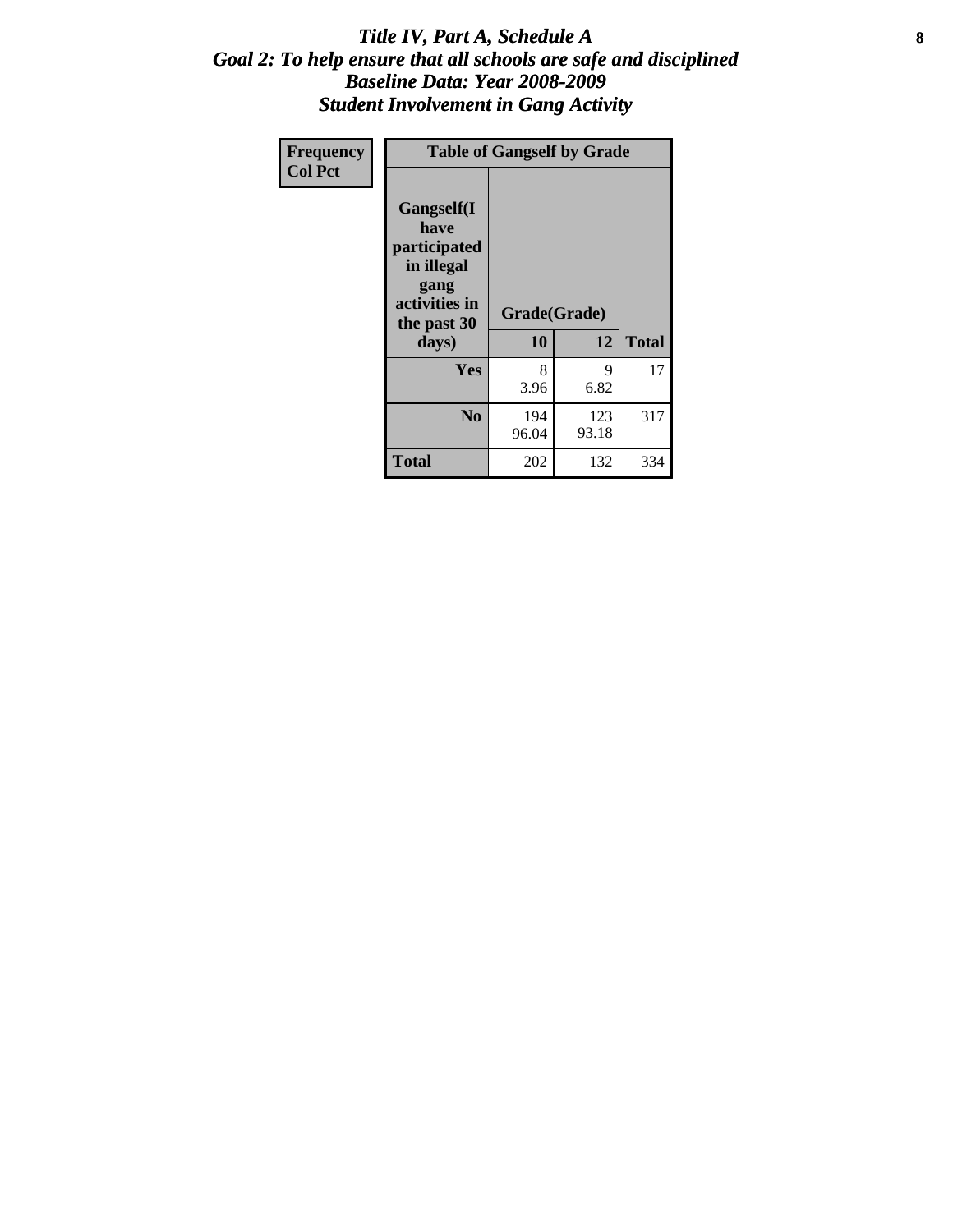### *Student Perception of School Safety* **9**

| <b>Frequency</b><br>Row Pct |
|-----------------------------|
|                             |

| <b>Table of Grade by Safeschool</b> |                                                                                                                          |             |             |             |     |  |  |
|-------------------------------------|--------------------------------------------------------------------------------------------------------------------------|-------------|-------------|-------------|-----|--|--|
|                                     | Safeschool (School is a place at which I feel<br>safe)                                                                   |             |             |             |     |  |  |
| Grade(Grade)                        | Somewhat Somewhat<br><b>Strongly</b><br><b>Strongly</b><br><b>Disagree</b><br>Agree<br>Disagree<br><b>Total</b><br>Agree |             |             |             |     |  |  |
| 10                                  | 27<br>13.37                                                                                                              | 98<br>48.51 | 43<br>21.29 | 34<br>16.83 | 202 |  |  |
| 12                                  | 24<br>18.18                                                                                                              | 51<br>38.64 | 29<br>21.97 | 28<br>21.21 | 132 |  |  |
| <b>Total</b>                        | 51                                                                                                                       | 149         | 72          | 62          | 334 |  |  |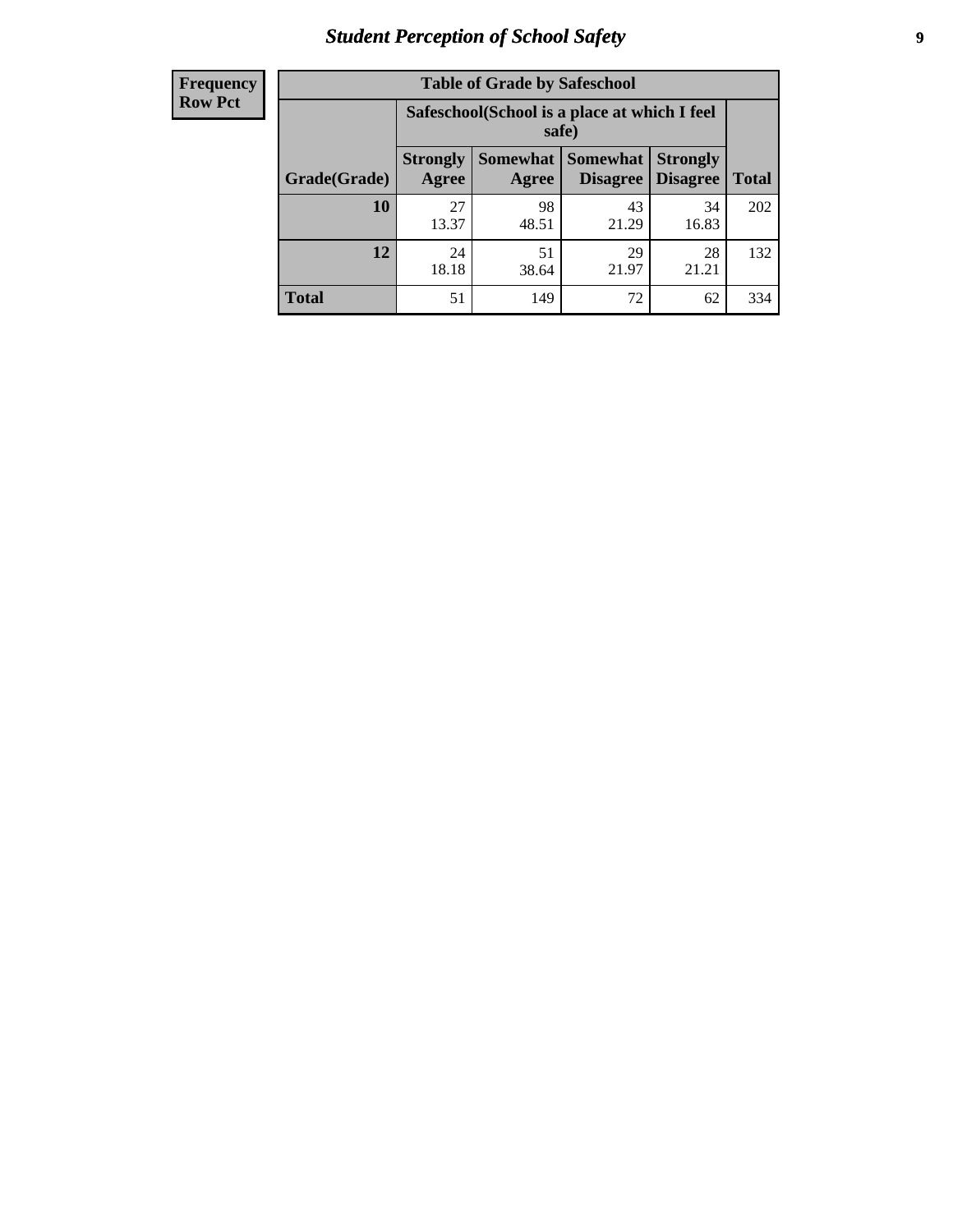#### *Students Who Have Been Bullied* **10**

| <b>Frequency</b> | <b>Table of Grade by Bullied</b> |              |                                                                               |                 |                        |                                   |                   |              |
|------------------|----------------------------------|--------------|-------------------------------------------------------------------------------|-----------------|------------------------|-----------------------------------|-------------------|--------------|
| <b>Row Pct</b>   |                                  |              | <b>Bullied</b> (I have been bullied by other<br>students in the past 30 days) |                 |                        |                                   |                   |              |
|                  | Grade(Grade)                     | $\mathbf{0}$ | 1 or<br>2                                                                     | 3 <sub>to</sub> | 6 to<br>9              | <b>10</b><br>t <sub>0</sub><br>19 | All<br>30<br>days | <b>Total</b> |
|                  |                                  | <b>Days</b>  | days                                                                          | days            | days                   | days                              |                   |              |
|                  | 10                               | 185<br>91.58 | 7<br>3.47                                                                     | 4<br>1.98       | $\mathfrak{D}$<br>0.99 | 0.50                              | 3<br>1.49         | 202          |
|                  | 12                               | 126<br>95.45 | 0.76                                                                          | 4<br>3.03       | 0.76                   | 0<br>0.00                         | $\Omega$<br>0.00  | 132          |
|                  | <b>Total</b>                     | 311          | 8                                                                             | 8               | 3                      |                                   | 3                 | 334          |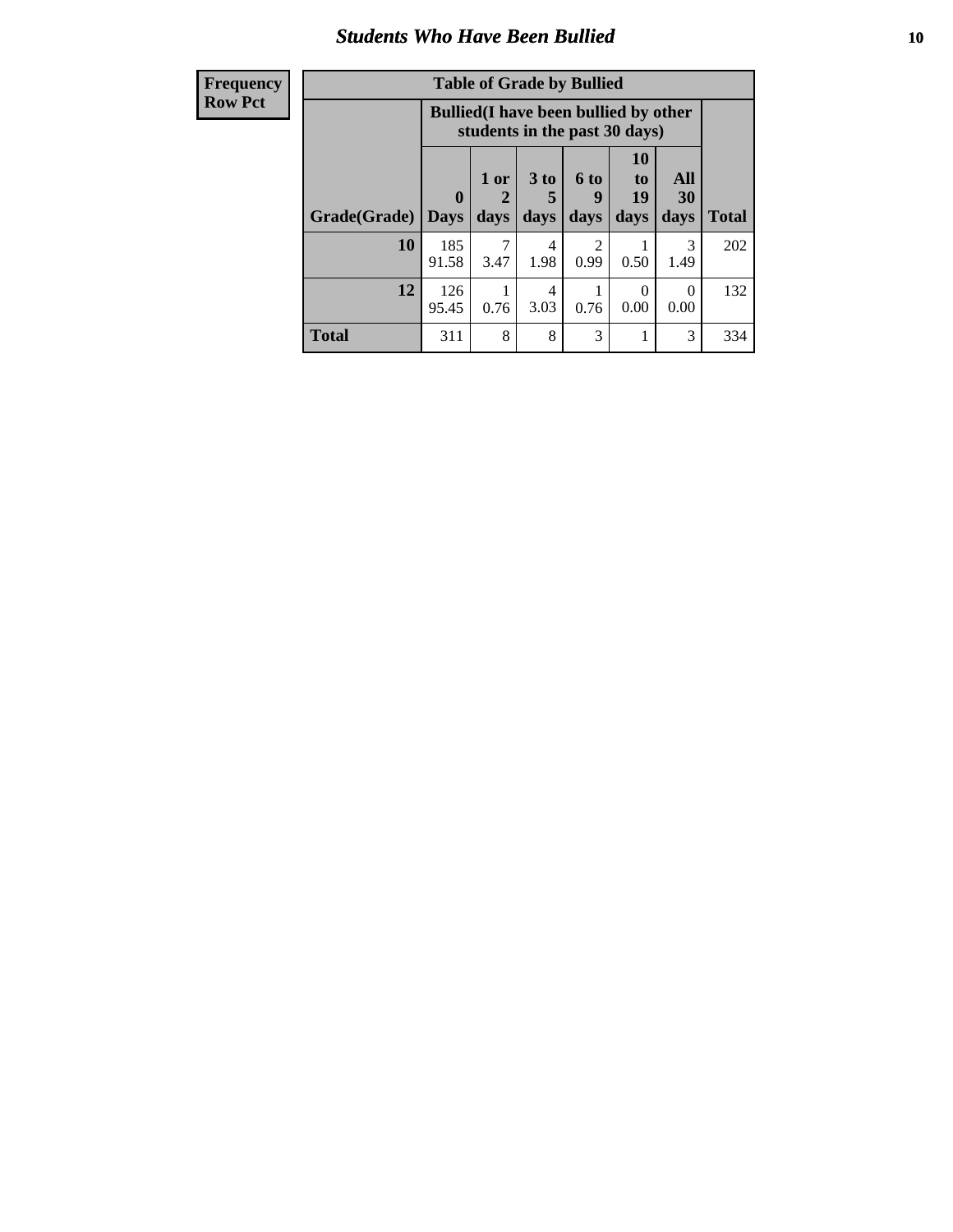### *School Climate* **11**

| <b>Frequency</b> | <b>Table of SchoolClimate1 by Grade</b> |                    |             |              |  |
|------------------|-----------------------------------------|--------------------|-------------|--------------|--|
| <b>Col Pct</b>   | SchoolClimate1(I<br>like school)        | Grade(Grade)<br>10 | 12          | <b>Total</b> |  |
|                  | <b>Strongly Agree</b>                   | 58<br>28.71        | 44<br>33.33 | 102          |  |
|                  | <b>Somewhat Agree</b>                   | 116<br>57.43       | 71<br>53.79 | 187          |  |
|                  | <b>Somewhat Disagree</b>                | 18<br>8.91         | 9<br>6.82   | 27           |  |
|                  | <b>Strongly Disagree</b>                | 10<br>4.95         | 8<br>6.06   | 18           |  |
|                  | <b>Total</b>                            | 202                | 132         | 334          |  |

| <b>Frequency</b> |  |
|------------------|--|
| <b>Col Pct</b>   |  |

|                                                   | <b>Table of SchoolClimate2 by Grade</b> |                    |              |  |  |
|---------------------------------------------------|-----------------------------------------|--------------------|--------------|--|--|
| SchoolClimate2(I<br>feel successful at<br>school) | 10                                      | Grade(Grade)<br>12 | <b>Total</b> |  |  |
| <b>Strongly Agree</b>                             | 95<br>47.03                             | 62<br>46.97        | 157          |  |  |
| <b>Somewhat Agree</b>                             | 89<br>44.06                             | 63<br>47.73        | 152          |  |  |
| <b>Somewhat Disagree</b>                          | 13<br>6.44                              | 6<br>4.55          | 19           |  |  |
| <b>Strongly Disagree</b>                          | 5<br>2.48                               | 0.76               | 6            |  |  |
| Total                                             | 202                                     | 132                | 334          |  |  |

| Frequency      | <b>Table of SchoolClimate3 by Grade</b>                               |                    |             |              |  |
|----------------|-----------------------------------------------------------------------|--------------------|-------------|--------------|--|
| <b>Col Pct</b> | SchoolClimate3(My<br>school has high<br>standards for<br>achievement) | Grade(Grade)<br>10 | 12          | <b>Total</b> |  |
|                |                                                                       |                    |             |              |  |
|                | <b>Strongly Agree</b>                                                 | 56<br>27.72        | 32<br>24.24 | 88           |  |
|                | <b>Somewhat Agree</b>                                                 | 101<br>50.00       | 62<br>46.97 | 163          |  |
|                | <b>Somewhat Disagree</b>                                              | 36<br>17.82        | 22<br>16.67 | 58           |  |
|                | <b>Strongly Disagree</b>                                              | 9<br>4.46          | 16<br>12.12 | 25           |  |
|                | Total                                                                 | 202                | 132         | 334          |  |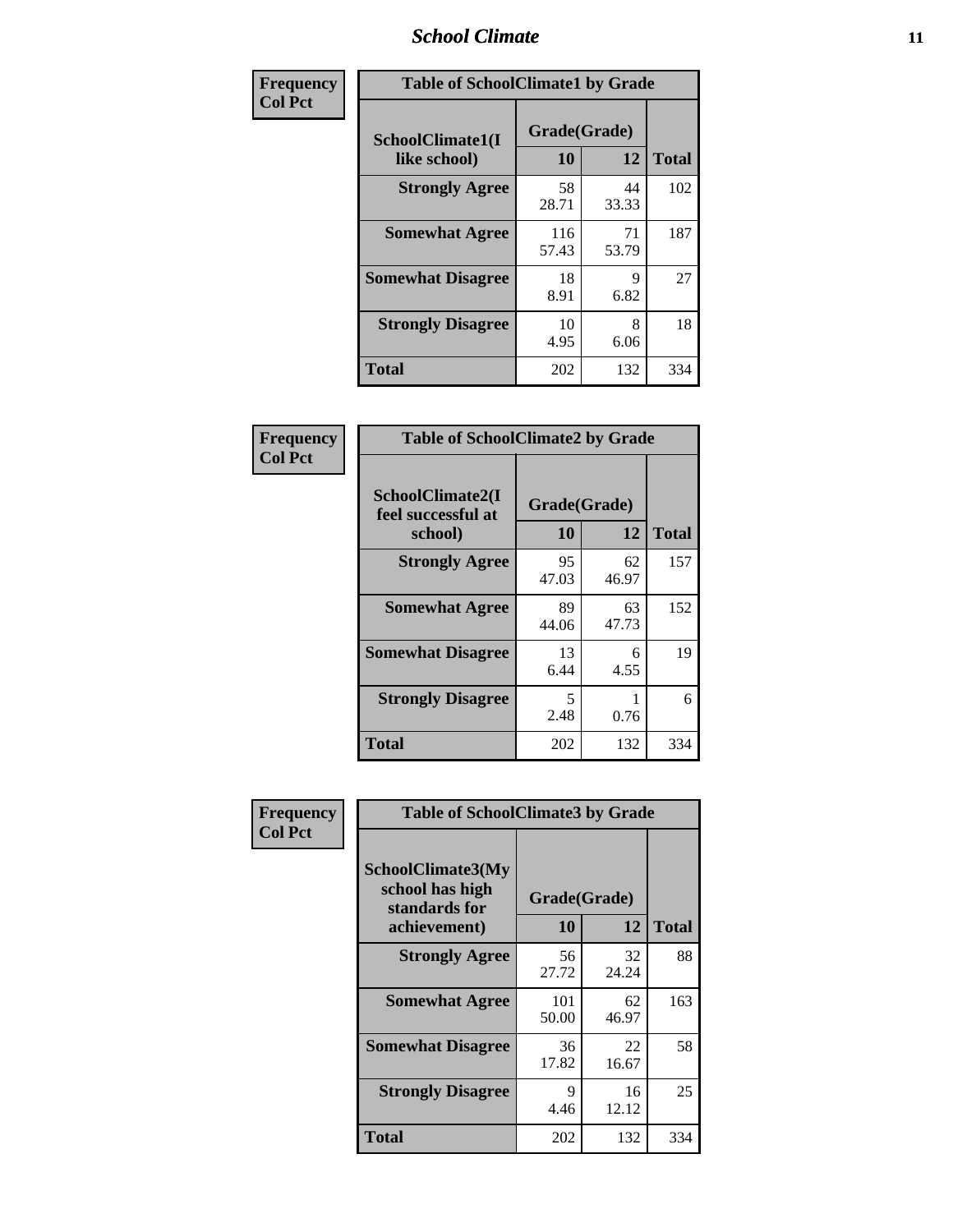### *School Climate* **12**

| Frequency      | <b>Table of SchoolClimate4 by Grade</b>                       |                    |             |              |
|----------------|---------------------------------------------------------------|--------------------|-------------|--------------|
| <b>Col Pct</b> | SchoolClimate4(My<br>school sets clear<br>rules for behavior) | Grade(Grade)<br>10 | 12          | <b>Total</b> |
|                | <b>Strongly Agree</b>                                         | 99<br>49.01        | 57<br>43.18 | 156          |
|                | <b>Somewhat Agree</b>                                         | 76<br>37.62        | 45<br>34.09 | 121          |
|                | <b>Somewhat Disagree</b>                                      | 21<br>10.40        | 19<br>14.39 | 40           |
|                | <b>Strongly Disagree</b>                                      | 6<br>2.97          | 11<br>8.33  | 17           |
|                | <b>Total</b>                                                  | 202                | 132         | 334          |

| <b>Table of SchoolClimate5 by Grade</b>                   |              |             |              |  |  |
|-----------------------------------------------------------|--------------|-------------|--------------|--|--|
| SchoolClimate5(I<br>know what to do in<br>an emergency at | Grade(Grade) |             |              |  |  |
| school)                                                   | 10           | 12          | <b>Total</b> |  |  |
| <b>Strongly Agree</b>                                     | 102<br>50.50 | 73<br>55.30 | 175          |  |  |
| <b>Somewhat Agree</b>                                     | 68<br>33.66  | 38<br>28.79 | 106          |  |  |
| <b>Somewhat Disagree</b>                                  | 22<br>10.89  | 13<br>9.85  | 35           |  |  |
| <b>Strongly Disagree</b>                                  | 10<br>4.95   | 8<br>6.06   | 18           |  |  |
| Total                                                     | 202          | 132         | 334          |  |  |

| Frequency      | <b>Table of SchoolClimate6 by Grade</b>                  |                    |             |              |
|----------------|----------------------------------------------------------|--------------------|-------------|--------------|
| <b>Col Pct</b> | <b>SchoolClimate6(Teachers</b><br>treat me with respect) | Grade(Grade)<br>10 | 12          | <b>Total</b> |
|                | <b>Strongly Agree</b>                                    | 57<br>28.22        | 48<br>36.36 | 105          |
|                | <b>Somewhat Agree</b>                                    | 86<br>42.57        | 56<br>42.42 | 142          |
|                | <b>Somewhat Disagree</b>                                 | 47<br>23.27        | 22<br>16.67 | 69           |
|                | <b>Strongly Disagree</b>                                 | 12<br>5.94         | 6<br>4.55   | 18           |
|                | <b>Total</b>                                             | 202                | 132         | 334          |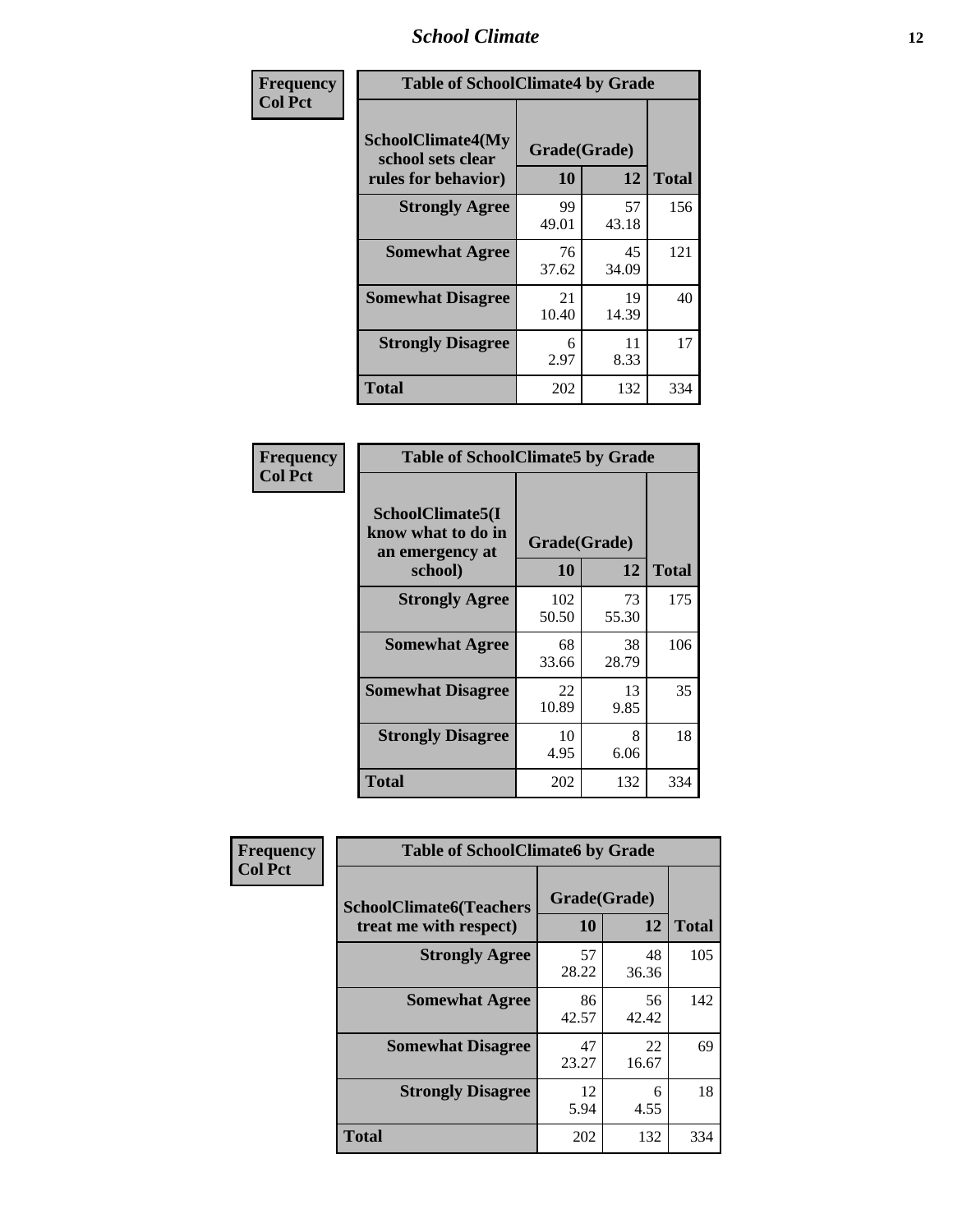### *School Climate* **13**

| Frequency      | <b>Table of SchoolClimate7 by Grade</b>                                       |                           |             |              |
|----------------|-------------------------------------------------------------------------------|---------------------------|-------------|--------------|
| <b>Col Pct</b> | <b>SchoolClimate7(Behaviors</b><br>in my class allow the<br>teacher to teach) | Grade(Grade)<br><b>10</b> | 12          | <b>Total</b> |
|                | <b>Strongly Agree</b>                                                         | 39<br>19.31               | 25<br>18.94 | 64           |
|                | <b>Somewhat Agree</b>                                                         | 89<br>44.06               | 56<br>42.42 | 145          |
|                | <b>Somewhat Disagree</b>                                                      | 45<br>22.28               | 35<br>26.52 | 80           |
|                | <b>Strongly Disagree</b>                                                      | 29<br>14.36               | 16<br>12.12 | 45           |
|                | <b>Total</b>                                                                  | 202                       | 132         | 334          |

| Frequency      | <b>Table of SchoolClimate8 by Grade</b>                                              |                    |             |              |
|----------------|--------------------------------------------------------------------------------------|--------------------|-------------|--------------|
| <b>Col Pct</b> | <b>SchoolClimate8(Students</b><br>are frequently<br>recognized for good<br>behavior) | Grade(Grade)<br>10 | 12          | <b>Total</b> |
|                | <b>Strongly Agree</b>                                                                | 43<br>21.29        | 21<br>15.91 | 64           |
|                | <b>Somewhat Agree</b>                                                                | 83<br>41.09        | 51<br>38.64 | 134          |
|                | <b>Somewhat Disagree</b>                                                             | 49<br>24.26        | 39<br>29.55 | 88           |
|                | <b>Strongly Disagree</b>                                                             | 27<br>13.37        | 21<br>15.91 | 48           |
|                | <b>Total</b>                                                                         | 202                | 132         | 334          |

| Frequency      | <b>Table of SchoolClimate9 by Grade</b>                                           |                    |             |              |
|----------------|-----------------------------------------------------------------------------------|--------------------|-------------|--------------|
| <b>Col Pct</b> | SchoolClimate9(School<br>counselor would be<br>helpful if I needed<br>assistance) | Grade(Grade)<br>10 | 12          | <b>Total</b> |
|                | <b>Strongly Agree</b>                                                             | 86<br>42.57        | 88<br>66.67 | 174          |
|                | <b>Somewhat Agree</b>                                                             | 81<br>40.10        | 26<br>19.70 | 107          |
|                | <b>Somewhat Disagree</b>                                                          | 21<br>10.40        | 14<br>10.61 | 35           |
|                | <b>Strongly Disagree</b>                                                          | 14<br>6.93         | 4<br>3.03   | 18           |
|                | <b>Total</b>                                                                      | 202                | 132         | 334          |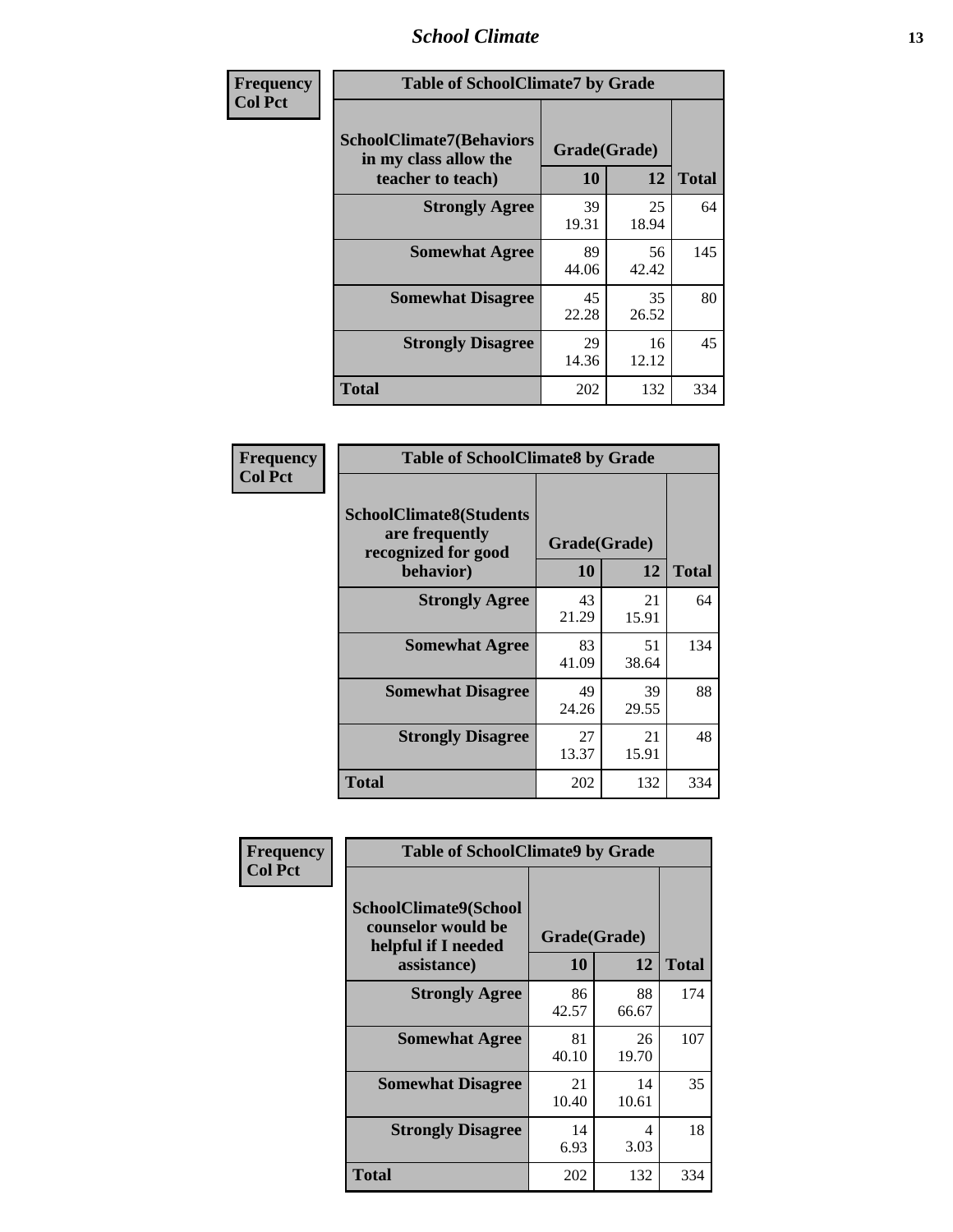### *Reasons for Dropping Out* **14**

| Frequency      | <b>Table of Dropoutreason by Grade</b>                                   |                    |             |              |
|----------------|--------------------------------------------------------------------------|--------------------|-------------|--------------|
| <b>Col Pct</b> | Dropoutreason(If<br>I dropped out the<br>reason would<br>most likely be) | Grade(Grade)<br>10 | 12          | <b>Total</b> |
|                | <b>Won't Drop out</b>                                                    | 119<br>58.91       | 77<br>58.33 | 196          |
|                | <b>Bored</b>                                                             | 21<br>10.40        | 7<br>5.30   | 28           |
|                | <b>Family Reasons</b>                                                    | 21<br>10.40        | 19<br>14.39 | 40           |
|                | <b>Being Bullied</b>                                                     | 5<br>2.48          | 0.76        | 6            |
|                | <b>Other</b>                                                             | 36<br>17.82        | 28<br>21.21 | 64           |
|                | Total                                                                    | 202                | 132         | 334          |

| Frequency      | <b>Table of Dropout by Grade</b>                            |              |             |              |  |
|----------------|-------------------------------------------------------------|--------------|-------------|--------------|--|
| <b>Col Pct</b> | Dropout(I<br>have<br>thought<br>about<br>dropping<br>out of | Grade(Grade) |             |              |  |
|                | school)                                                     | 10           | 12          | <b>Total</b> |  |
|                | Yes                                                         | 59<br>29.21  | 39<br>29.55 | 98           |  |
|                | N <sub>0</sub>                                              | 143<br>70.79 | 93<br>70.45 | 236          |  |
|                | <b>Total</b>                                                | 202          | 132         | 334          |  |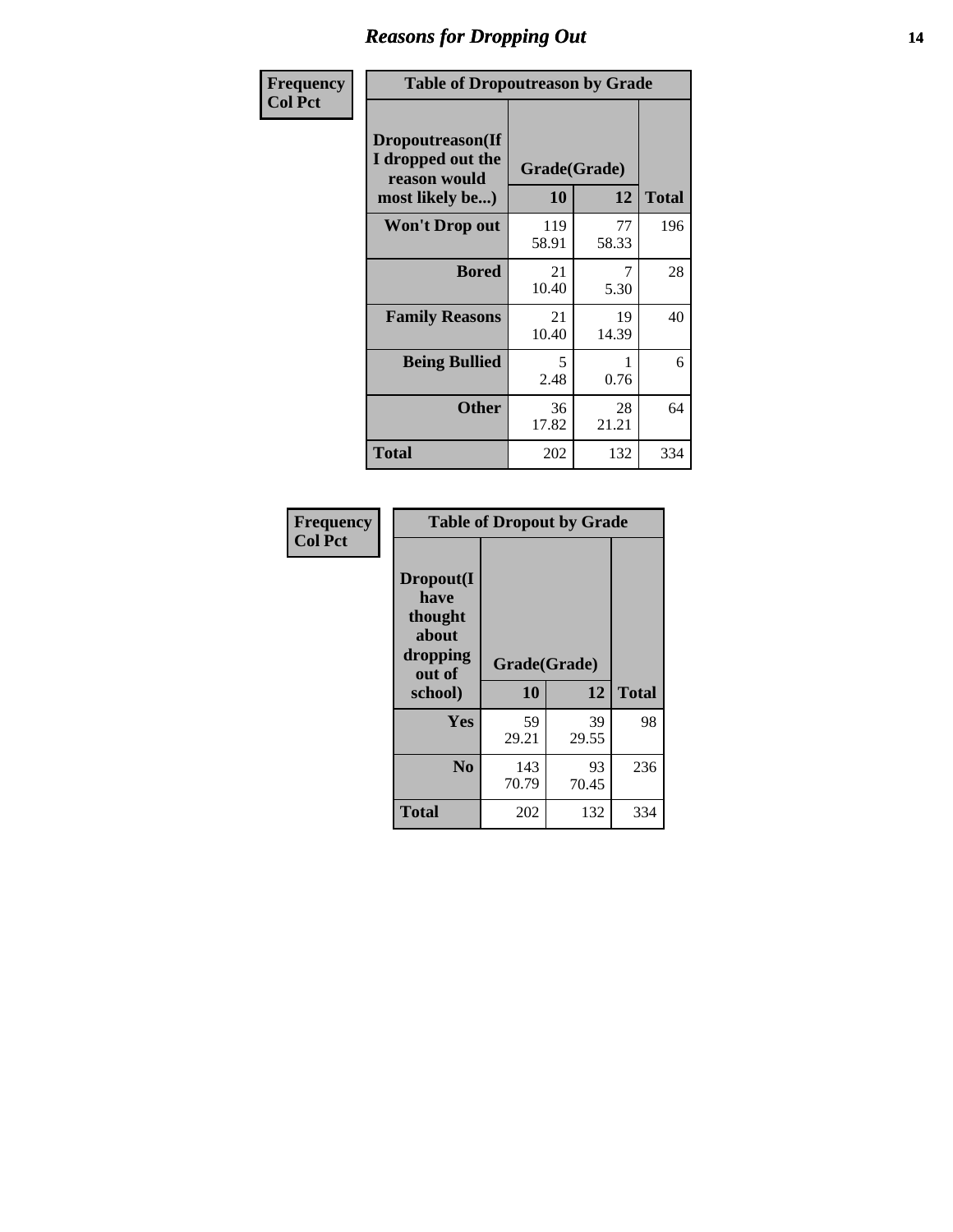*School Safety* **15**

| Frequency      | <b>Table of Gangself by Grade</b>                                                        |              |              |              |
|----------------|------------------------------------------------------------------------------------------|--------------|--------------|--------------|
| <b>Col Pct</b> | Gangself(I<br>have<br>participated<br>in illegal<br>gang<br>activities in<br>the past 30 | Grade(Grade) |              |              |
|                | days)                                                                                    | 10           | 12           | <b>Total</b> |
|                | Yes                                                                                      | 8<br>3.96    | 9<br>6.82    | 17           |
|                | N <sub>o</sub>                                                                           | 194<br>96.04 | 123<br>93.18 | 317          |
|                | Total                                                                                    | 202          | 132          | 334          |

| Frequency<br><b>Col Pct</b> | <b>Table of Gangpeers by Grade</b>                                                                                             |                    |             |              |
|-----------------------------|--------------------------------------------------------------------------------------------------------------------------------|--------------------|-------------|--------------|
|                             | <b>Gangpeers</b> (I<br>have friends<br>who have<br>participated<br>in illegal<br>gang<br>activities in<br>the past 30<br>days) | Grade(Grade)<br>10 | 12          | <b>Total</b> |
|                             | <b>Yes</b>                                                                                                                     | 71<br>35.15        | 41<br>31.06 | 112          |
|                             | N <sub>0</sub>                                                                                                                 | 131<br>64.85       | 91<br>68.94 | 222          |
|                             | <b>Total</b>                                                                                                                   | 202                | 132         | 334          |

| Frequency      | <b>Table of Pickedon by Grade</b>                                  |              |           |              |
|----------------|--------------------------------------------------------------------|--------------|-----------|--------------|
| <b>Col Pct</b> | <b>Pickedon(I have</b><br>been picked on or<br>teased at school in | Grade(Grade) |           |              |
|                | the past 30 days)                                                  | 10           | 12        | <b>Total</b> |
|                | <b>Strongly Agree</b>                                              | 13<br>6.44   | 6<br>4.55 | 19           |
|                | <b>Somewhat Agree</b>                                              | 28<br>13.86  | 9<br>6.82 | 37           |
|                | <b>Somewhat Disagree</b>                                           | 21<br>10.40  | 9<br>6.82 | 30           |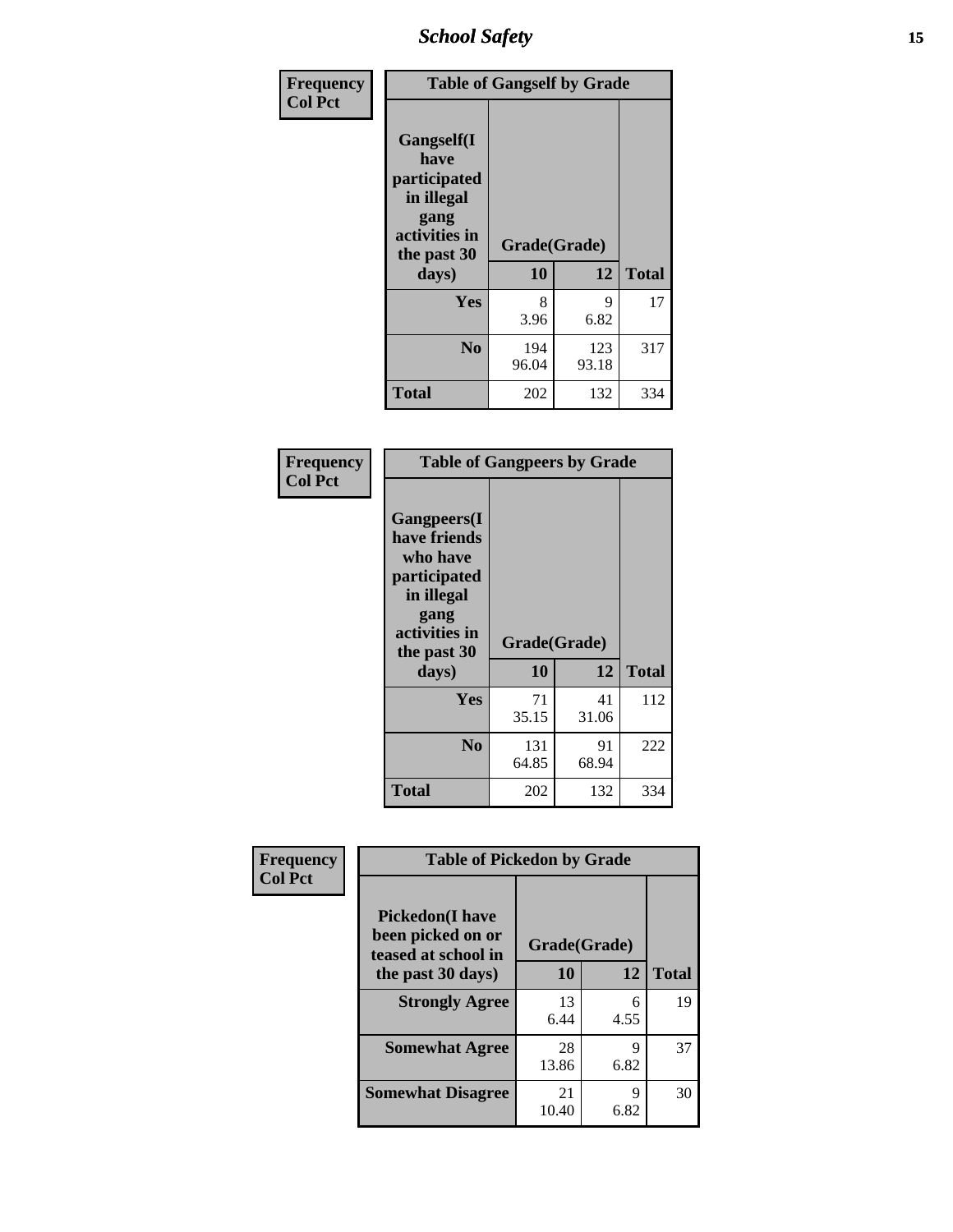### *School Safety* **16**

| <b>Frequency</b> |                                                                                          | <b>Table of Pickedon by Grade</b> |              |              |  |  |  |  |  |  |  |
|------------------|------------------------------------------------------------------------------------------|-----------------------------------|--------------|--------------|--|--|--|--|--|--|--|
| <b>Col Pct</b>   | <b>Pickedon</b> (I have<br>been picked on or<br>teased at school in<br>the past 30 days) | Grade(Grade)<br>10                | 12           | <b>Total</b> |  |  |  |  |  |  |  |
|                  | <b>Strongly Disagree</b>                                                                 | 140<br>69.31                      | 108<br>81.82 | 248          |  |  |  |  |  |  |  |
|                  | Total                                                                                    | 202                               | 132          | 334          |  |  |  |  |  |  |  |

| Frequency      | <b>Table of Safeschool by Grade</b>                      |                    |             |              |
|----------------|----------------------------------------------------------|--------------------|-------------|--------------|
| <b>Col Pct</b> | Safeschool(School<br>is a place at which I<br>feel safe) | Grade(Grade)<br>10 | 12          | <b>Total</b> |
|                | <b>Strongly Agree</b>                                    | 27<br>13.37        | 24<br>18.18 | 51           |
|                | <b>Somewhat Agree</b>                                    | 98<br>48.51        | 51<br>38.64 | 149          |
|                | <b>Somewhat Disagree</b>                                 | 43<br>21.29        | 29<br>21.97 | 72           |
|                | <b>Strongly Disagree</b>                                 | 34<br>16.83        | 28<br>21.21 | 62           |
|                | Total                                                    | 202                | 132         | 334          |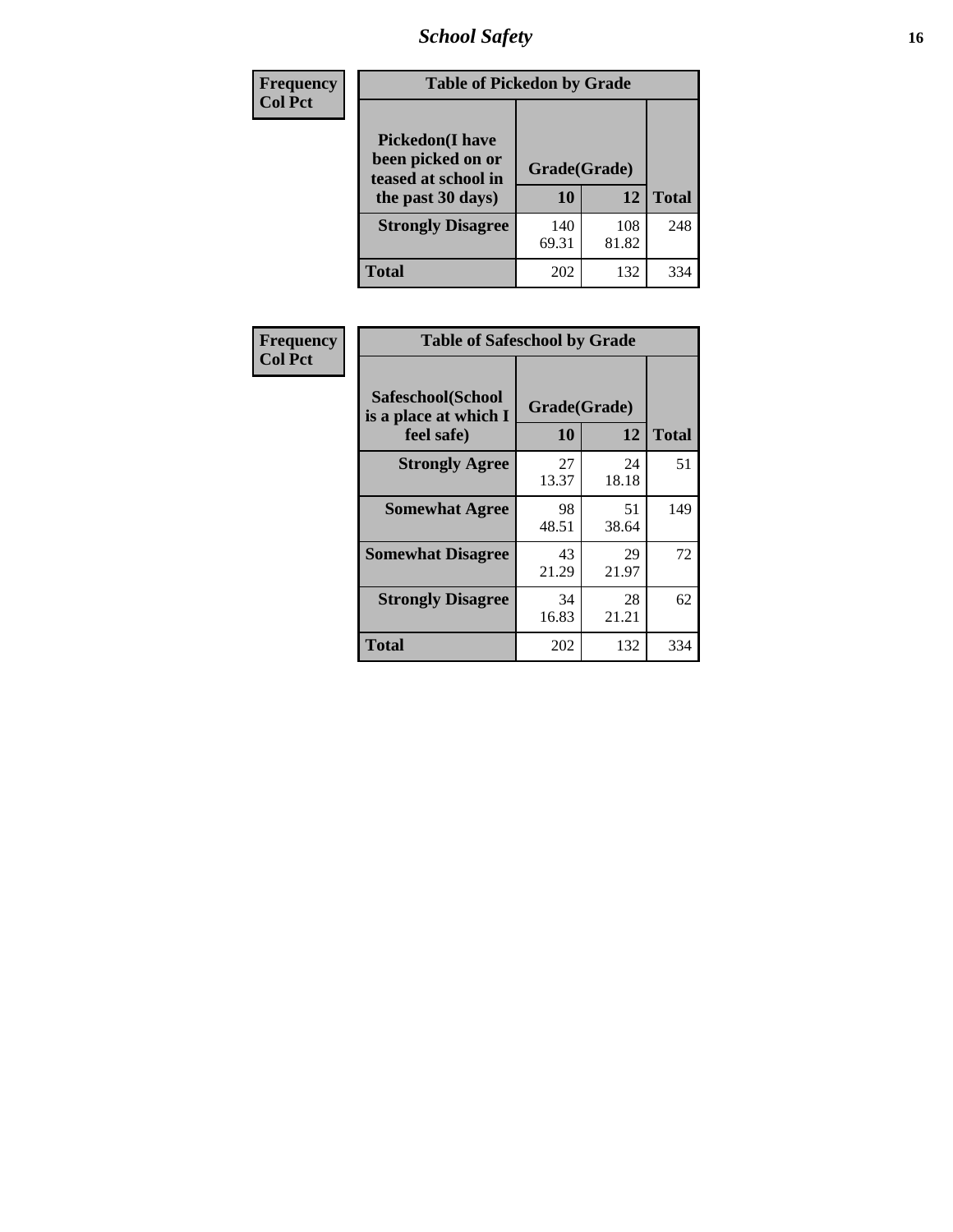*School Safety* **17**

| <b>Frequency</b> |              |                                                                               | <b>Table of Grade by Bullied</b> |             |                        |                       |                  |              |
|------------------|--------------|-------------------------------------------------------------------------------|----------------------------------|-------------|------------------------|-----------------------|------------------|--------------|
| <b>Row Pct</b>   |              | <b>Bullied</b> (I have been bullied by other<br>students in the past 30 days) |                                  |             |                        |                       |                  |              |
|                  |              | $\mathbf 0$                                                                   | 1 or                             | $3$ to<br>5 | 6 to<br>9              | <b>10</b><br>to<br>19 | All<br>30        |              |
|                  | Grade(Grade) | <b>Days</b>                                                                   | days                             | days        | days                   | days                  | days             | <b>Total</b> |
|                  | 10           | 185<br>91.58                                                                  | 3.47                             | 4<br>1.98   | $\mathfrak{D}$<br>0.99 | 0.50                  | 3<br>1.49        | 202          |
|                  | 12           | 126<br>95.45                                                                  | 0.76                             | 4<br>3.03   | 0.76                   | $\Omega$<br>0.00      | $\Omega$<br>0.00 | 132          |
|                  | <b>Total</b> | 311                                                                           | 8                                | 8           | 3                      |                       | 3                | 334          |

| <b>Frequency</b> |              |              |             |                        |                                                                |                  | <b>Table of Grade by Bulliedothers</b> |              |  |  |  |  |  |  |  |  |  |
|------------------|--------------|--------------|-------------|------------------------|----------------------------------------------------------------|------------------|----------------------------------------|--------------|--|--|--|--|--|--|--|--|--|
| <b>Row Pct</b>   |              |              |             |                        | <b>Bulliedothers</b> (I bullied others in the<br>past 30 days) |                  |                                        |              |  |  |  |  |  |  |  |  |  |
|                  |              | $\mathbf{0}$ | $1$ or<br>2 | 3 <sub>to</sub><br>5   | 6 to<br>9                                                      | 10<br>to<br>19   | All<br>30                              |              |  |  |  |  |  |  |  |  |  |
|                  | Grade(Grade) | <b>Days</b>  | days        | days                   | days                                                           | days             | days                                   | <b>Total</b> |  |  |  |  |  |  |  |  |  |
|                  | <b>10</b>    | 193<br>95.54 | 5<br>2.48   | $\overline{2}$<br>0.99 | 0.50                                                           | $\Omega$<br>0.00 | 0.50                                   | 202          |  |  |  |  |  |  |  |  |  |
|                  | 12           | 126<br>95.45 | 0.76        | $\overline{2}$<br>1.52 | 1<br>0.76                                                      | 0.76             | 0.76                                   | 132          |  |  |  |  |  |  |  |  |  |
|                  | <b>Total</b> | 319          | 6           | $\overline{4}$         | $\overline{2}$                                                 | 1                | $\overline{2}$                         | 334          |  |  |  |  |  |  |  |  |  |

| <b>Frequency</b> | <b>Table of Grade by Weaponschool</b> |                                                          |                   |                              |                   |                   |              |  |  |  |  |
|------------------|---------------------------------------|----------------------------------------------------------|-------------------|------------------------------|-------------------|-------------------|--------------|--|--|--|--|
| <b>Row Pct</b>   |                                       | Weaponschool(I brought a<br>weapon to school in the past |                   |                              |                   |                   |              |  |  |  |  |
|                  | Grade(Grade)                          | $\bf{0}$<br><b>Days</b>                                  | 1 or<br>2<br>days | 3 <sub>to</sub><br>5<br>days | 6 to<br>9<br>days | All<br>30<br>days | <b>Total</b> |  |  |  |  |
|                  | 10                                    | 196<br>97.03                                             | 0.50              | 4<br>1.98                    | 0.50              | 0<br>0.00         | 202          |  |  |  |  |
|                  | 12                                    | 129<br>97.73                                             | 2<br>1.52         | 0<br>0.00                    | $\Omega$<br>0.00  | 0.76              | 132          |  |  |  |  |
|                  | <b>Total</b>                          | 325                                                      | 3                 | 4                            | 1                 |                   | 334          |  |  |  |  |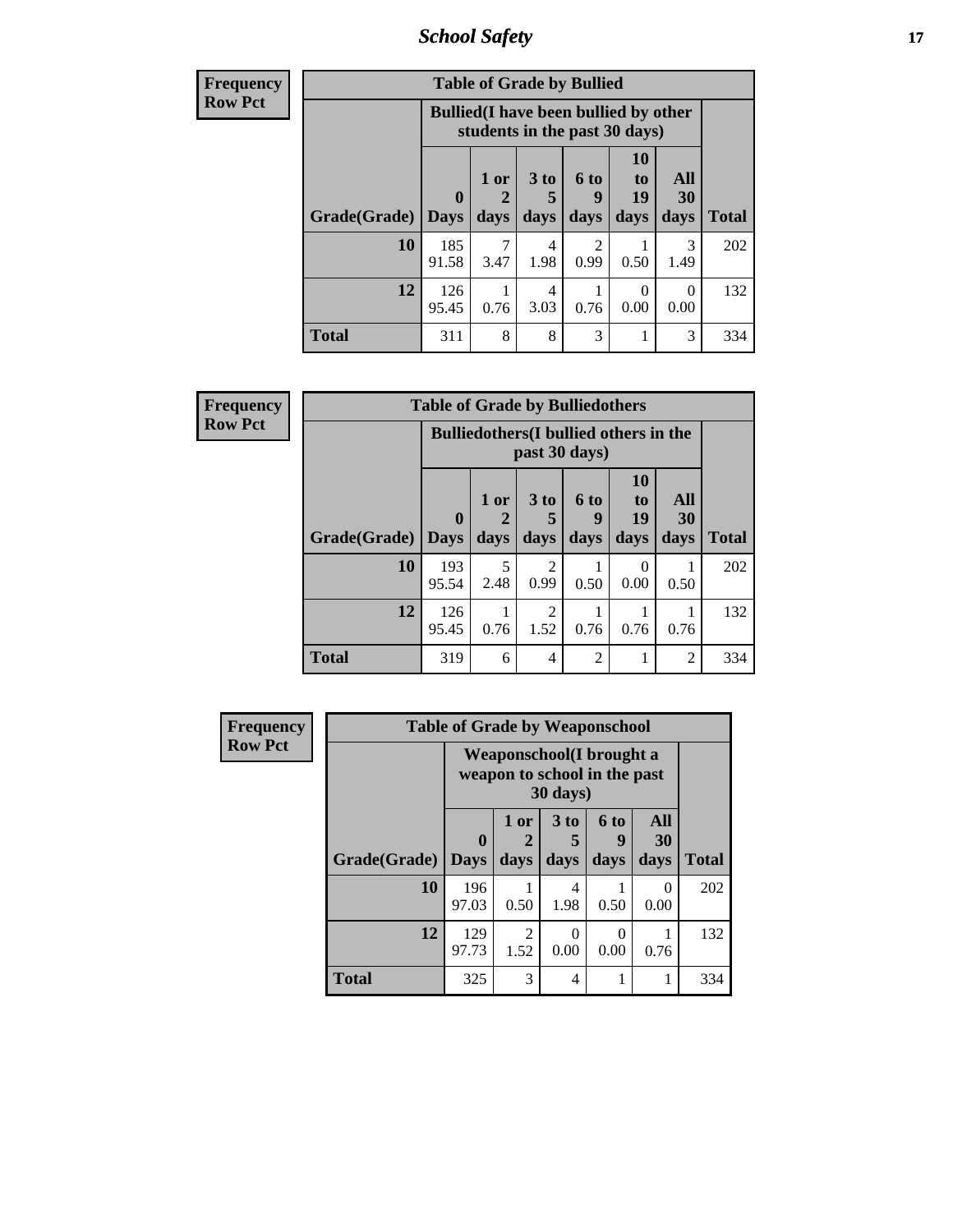*School Safety* **18**

| <b>Frequency</b> |              | <b>Table of Grade by Absentunsafe</b>                                             |                        |                              |                        |              |  |  |  |  |  |  |  |
|------------------|--------------|-----------------------------------------------------------------------------------|------------------------|------------------------------|------------------------|--------------|--|--|--|--|--|--|--|
| <b>Row Pct</b>   |              | <b>Absentunsafe</b> (I have<br>missed school because I<br>felt unsafe in the past |                        |                              |                        |              |  |  |  |  |  |  |  |
|                  | Grade(Grade) | 0<br><b>Days</b>                                                                  | 1 or<br>days           | 3 <sub>to</sub><br>5<br>days | 6 to<br>9<br>days      | <b>Total</b> |  |  |  |  |  |  |  |
|                  | 10           | 198<br>98.02                                                                      | 2<br>0.99              | 0.50                         | 0.50                   | 202          |  |  |  |  |  |  |  |
|                  | 12           | 126<br>95.45                                                                      | $\mathfrak{D}$<br>1.52 | 2<br>1.52                    | $\mathfrak{D}$<br>1.52 | 132          |  |  |  |  |  |  |  |
|                  | Total        | 324                                                                               | 4                      | 3                            | 3                      | 334          |  |  |  |  |  |  |  |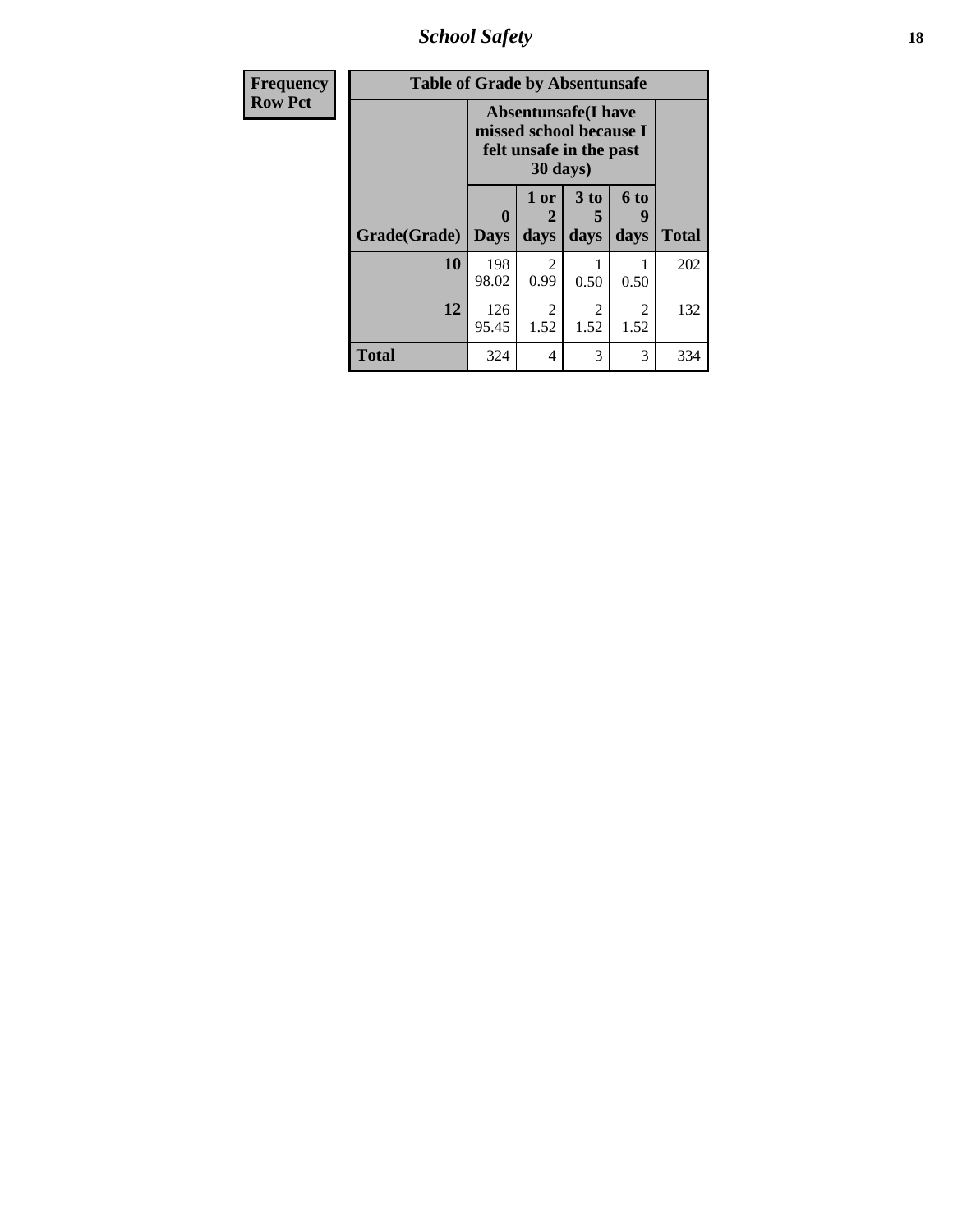## *Drug Use During Last 30 Days* **19**

#### **Frequency Row Pct**

| <b>Table of Grade by Alcohol</b> |                                 |                                    |                 |                 |                        |               |                |              |  |  |  |
|----------------------------------|---------------------------------|------------------------------------|-----------------|-----------------|------------------------|---------------|----------------|--------------|--|--|--|
|                                  |                                 | Alcohol(Alcohol use, past 30 days) |                 |                 |                        |               |                |              |  |  |  |
| Grade(Grade)                     | <b>Did</b><br>not<br><b>use</b> | $1-2$<br>days                      | $3 - 5$<br>days | $6 - 9$<br>days | $10-19$<br>days        | 20-29<br>days | Every<br>day   | <b>Total</b> |  |  |  |
| 10                               | 176<br>87.13                    | 10<br>4.95                         | 11<br>5.45      | 0.50            | $\overline{2}$<br>0.99 | 0.50          | 0.50           | 202          |  |  |  |
| 12                               | 112<br>84.85                    | 13<br>9.85                         | 3<br>2.27       | 0.76            | 0.76                   | 0.76          | 0.76           | 132          |  |  |  |
| <b>Total</b>                     | 288                             | 23                                 | 14              | $\overline{2}$  | 3                      | 2             | $\overline{2}$ | 334          |  |  |  |

| <b>Frequency</b> | <b>Table of Grade by Cigarettes</b> |                                 |                                                   |                 |               |                 |                        |              |  |  |  |
|------------------|-------------------------------------|---------------------------------|---------------------------------------------------|-----------------|---------------|-----------------|------------------------|--------------|--|--|--|
| <b>Row Pct</b>   |                                     |                                 | Cigarettes (Smoking tobacco use,<br>past 30 days) |                 |               |                 |                        |              |  |  |  |
|                  | Grade(Grade)                        | <b>Did</b><br>not<br><b>use</b> | $1-2$<br>days                                     | $3 - 5$<br>days | $6-9$<br>days | $10-19$<br>days | Every<br>day           | <b>Total</b> |  |  |  |
|                  | 10                                  | 193<br>95.54                    | 6<br>2.97                                         | 0.50            | 0.50          | 0<br>0.00       | 0.50                   | 202          |  |  |  |
|                  | 12                                  | 120<br>90.91                    | 5.30                                              | 0.76            | 0.76          | 0.76            | $\mathfrak{D}$<br>1.52 | 132          |  |  |  |
|                  | <b>Total</b>                        | 313                             | 13                                                | 2               | 2             |                 | 3                      | 334          |  |  |  |

| <b>Frequency</b> | <b>Table of Grade by Smokeless</b> |                          |                                   |                        |                  |                     |              |  |  |
|------------------|------------------------------------|--------------------------|-----------------------------------|------------------------|------------------|---------------------|--------------|--|--|
| <b>Row Pct</b>   |                                    |                          | <b>Smokeless</b> (Chewing tobacco | use, past 30 days)     |                  |                     |              |  |  |
|                  | Grade(Grade)                       | Did<br>not<br><b>use</b> | $1-2$<br>days                     | $3-5$<br>days          | $6-9$<br>days    | <b>Every</b><br>day | <b>Total</b> |  |  |
|                  | 10                                 | 197<br>97.52             | 0.50                              | $\overline{2}$<br>0.99 | 0.50             | 0.50                | 202          |  |  |
|                  | 12                                 | 131<br>99.24             | 0<br>0.00                         | 0<br>0.00              | $\theta$<br>0.00 | 0.76                | 132          |  |  |
|                  | <b>Total</b>                       | 328                      | 1                                 | $\overline{c}$         |                  | $\overline{2}$      | 334          |  |  |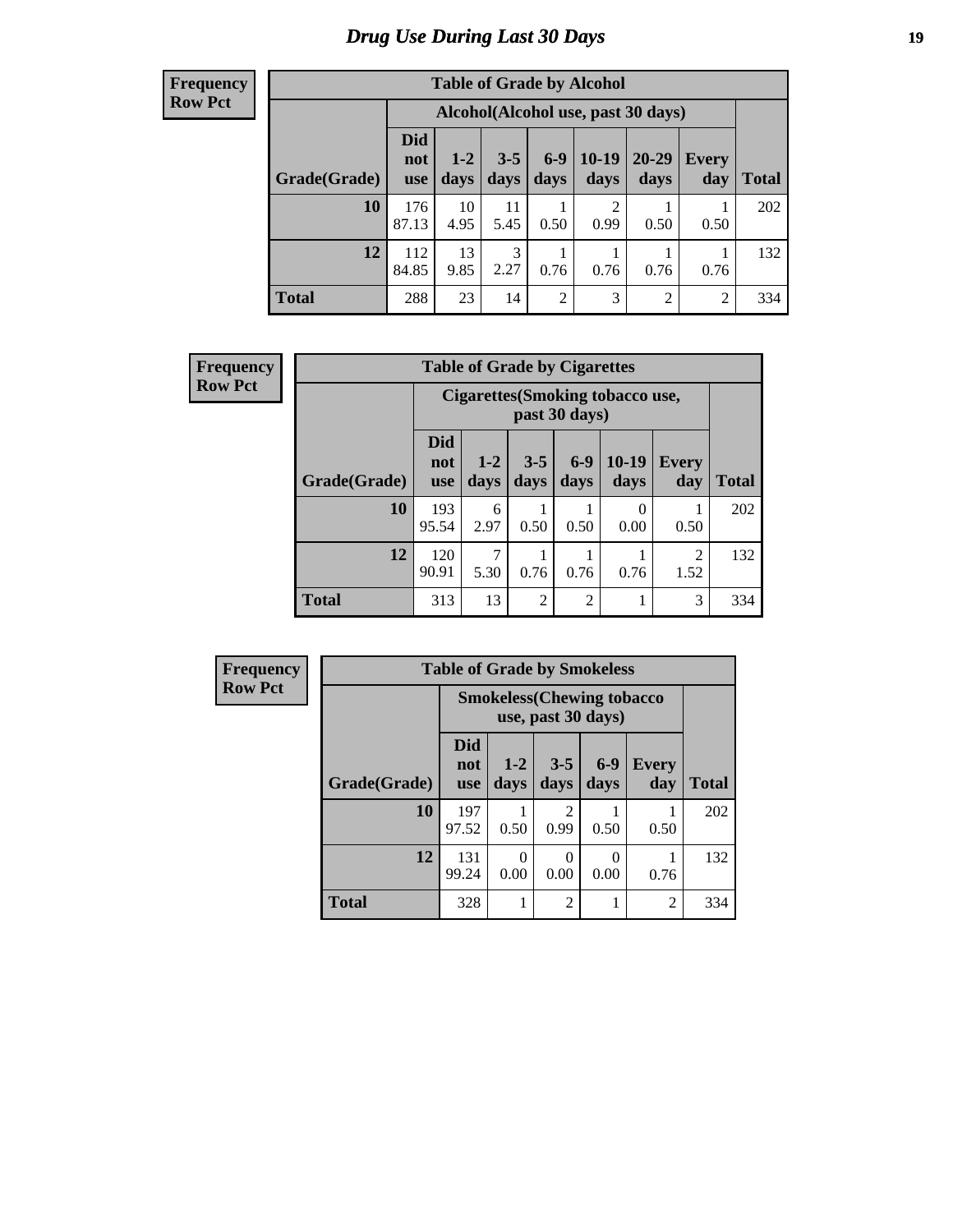#### **Frequency Row Pct**

| <b>Table of Grade by Marijuana</b> |                                 |                                         |                        |                        |                 |                        |                        |       |  |  |
|------------------------------------|---------------------------------|-----------------------------------------|------------------------|------------------------|-----------------|------------------------|------------------------|-------|--|--|
|                                    |                                 | Marijuana (Marijuana use, past 30 days) |                        |                        |                 |                        |                        |       |  |  |
| Grade(Grade)                       | <b>Did</b><br>not<br><b>use</b> | $1 - 2$<br>days                         | $3 - 5$<br>days        | $6 - 9$<br>days        | $10-19$<br>days | 20-29<br>days          | Every<br>day           | Total |  |  |
| 10                                 | 192<br>95.05                    | 3<br>1.49                               | $\overline{2}$<br>0.99 | $\overline{2}$<br>0.99 | 0.50            | 0<br>0.00              | $\overline{2}$<br>0.99 | 202   |  |  |
| 12                                 | 115<br>87.12                    | 8<br>6.06                               | 3<br>2.27              | 0.76                   | 0.76            | $\overline{2}$<br>1.52 | 2<br>1.52              | 132   |  |  |
| <b>Total</b>                       | 307                             | 11                                      | 5                      | 3                      | $\overline{2}$  | 2                      | 4                      | 334   |  |  |

| Frequency      |              | <b>Table of Grade by Cocaine</b> |                       |               |                              |                |              |  |  |  |
|----------------|--------------|----------------------------------|-----------------------|---------------|------------------------------|----------------|--------------|--|--|--|
| <b>Row Pct</b> |              |                                  |                       | past 30 days) | <b>Cocaine</b> (Cocaine use, |                |              |  |  |  |
|                | Grade(Grade) | <b>Did</b><br>not<br><b>use</b>  | $1-2$<br>days         | $6-9$<br>days | $10-19$<br>days              | Every<br>day   | <b>Total</b> |  |  |  |
|                | 10           | 198<br>98.02                     | 0.50                  | 0.50          | 0.50                         | 0.50           | 202          |  |  |  |
|                | 12           | 131<br>99.24                     | $\mathcal{O}$<br>0.00 | 0<br>0.00     | $\theta$<br>0.00             | 0.76           | 132          |  |  |  |
|                | <b>Total</b> | 329                              |                       |               |                              | $\overline{2}$ | 334          |  |  |  |

| Frequency      | <b>Table of Grade by Inhalants</b> |                                 |               |                  |                   |                     |              |
|----------------|------------------------------------|---------------------------------|---------------|------------------|-------------------|---------------------|--------------|
| <b>Row Pct</b> |                                    | <b>Inhalants</b> (Inhalant use, |               |                  |                   |                     |              |
|                | Grade(Grade)                       | Did<br>not<br><b>use</b>        | $1-2$<br>days | $3 - 5$<br>days  | $6-9$<br>days     | <b>Every</b><br>day | <b>Total</b> |
|                | 10                                 | 197<br>97.52                    | 3<br>1.49     | 0.50             | $\bigcap$<br>0.00 | 0.50                | 202          |
|                | 12                                 | 130<br>98.48                    | 0<br>0.00     | $\theta$<br>0.00 | 0.76              | 0.76                | 132          |
|                | <b>Total</b>                       | 327                             | 3             | 1                |                   | $\overline{c}$      | 334          |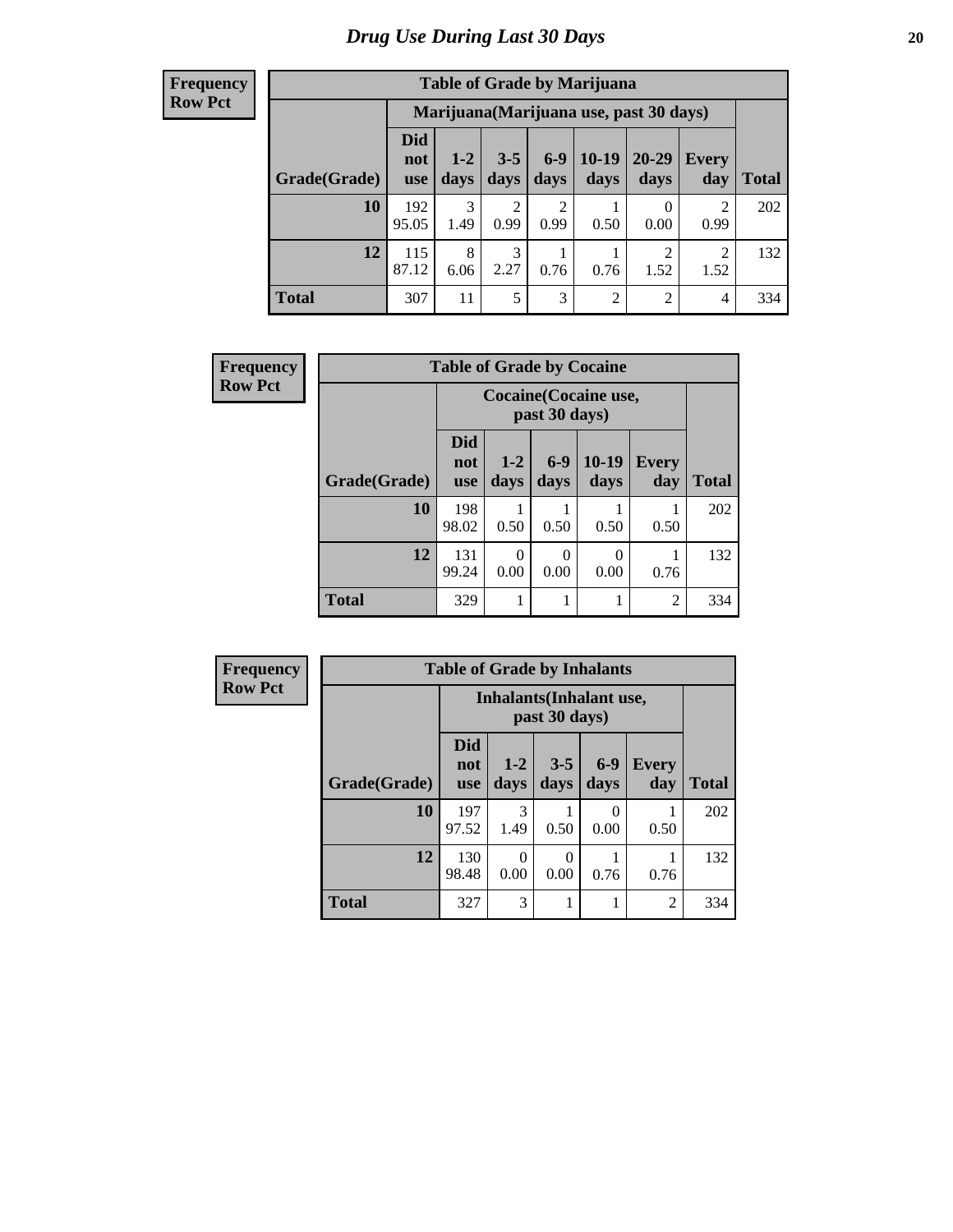### *Drug Use During Last 30 Days* **21**

| Frequency      | <b>Table of Grade by Steroids</b> |                                         |               |               |                 |                     |              |
|----------------|-----------------------------------|-----------------------------------------|---------------|---------------|-----------------|---------------------|--------------|
| <b>Row Pct</b> |                                   | Steroids (Steroid use,<br>past 30 days) |               |               |                 |                     |              |
|                | Grade(Grade)                      | <b>Did</b><br>not<br><b>use</b>         | $1-2$<br>days | $6-9$<br>days | $10-19$<br>days | <b>Every</b><br>day | <b>Total</b> |
|                | 10                                | 199<br>98.51                            | 0<br>0.00     | 0.50          | 0.50            | 0.50                | 202          |
|                | 12                                | 130<br>98.48                            | 0.76          | 0<br>0.00     | 0<br>0.00       | 0.76                | 132          |
|                | <b>Total</b>                      | 329                                     |               |               |                 | $\overline{2}$      | 334          |

| <b>Frequency</b> | <b>Table of Grade by Ecstasy</b> |                                 |                       |                 |                     |              |
|------------------|----------------------------------|---------------------------------|-----------------------|-----------------|---------------------|--------------|
| <b>Row Pct</b>   |                                  |                                 | Ecstasy (Ecstasy use, | past 30 days)   |                     |              |
|                  | Grade(Grade)                     | <b>Did</b><br>not<br><b>use</b> | $1-2$<br>days         | $3 - 5$<br>days | <b>Every</b><br>day | <b>Total</b> |
|                  | 10                               | 199<br>98.51                    | 2<br>0.99             | 0<br>0.00       | 0.50                | 202          |
|                  | 12                               | 130<br>98.48                    | 0<br>0.00             | 0.76            | 0.76                | 132          |
|                  | <b>Total</b>                     | 329                             | $\overline{2}$        |                 | $\overline{c}$      | 334          |

| Frequency      | <b>Table of Grade by Meth</b>                      |                       |            |                     |              |  |  |
|----------------|----------------------------------------------------|-----------------------|------------|---------------------|--------------|--|--|
| <b>Row Pct</b> | <b>Meth</b> (Methamphetamine<br>use, past 30 days) |                       |            |                     |              |  |  |
|                | Grade(Grade)                                       | Did not<br><b>use</b> | $3-5$ days | <b>Every</b><br>day | <b>Total</b> |  |  |
|                | 10                                                 | 200<br>99.01          | 0.50       | 0.50                | 202          |  |  |
|                | 12                                                 | 131<br>99.24          | 0.00       | 0.76                | 132          |  |  |
|                | <b>Total</b>                                       | 331                   |            | $\overline{2}$      | 334          |  |  |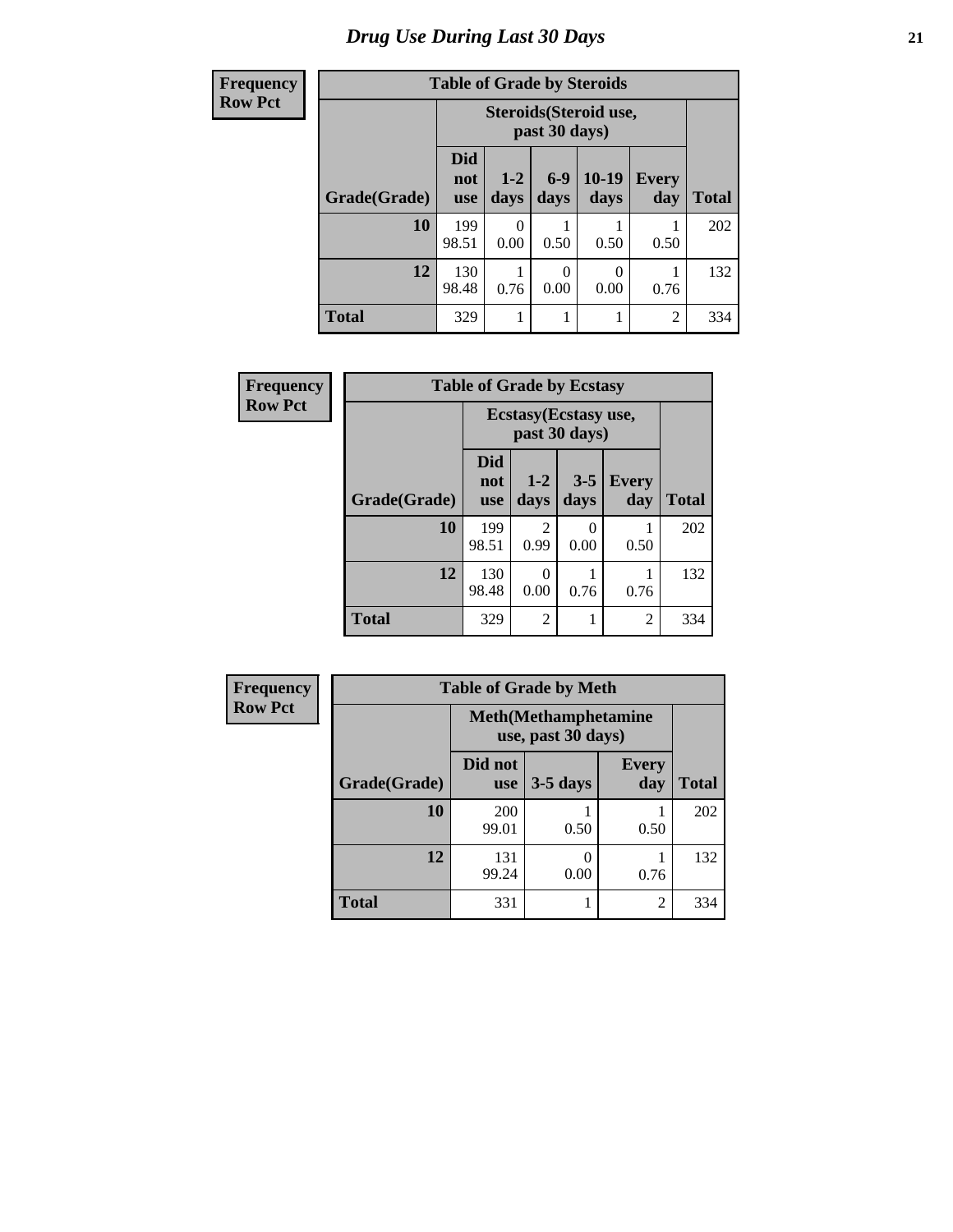### *Drug Use During Last 30 Days* **22**

| <b>Frequency</b> | <b>Table of Grade by Hallucinogens</b> |                                  |               |                       |                             |              |
|------------------|----------------------------------------|----------------------------------|---------------|-----------------------|-----------------------------|--------------|
| <b>Row Pct</b>   |                                        | Hallucinogens (Hallucinogen use, |               |                       |                             |              |
|                  | Grade(Grade)                           | Did<br>not use                   | $1-2$<br>days | $6-9$<br>days         | <b>Every</b><br>day         | <b>Total</b> |
|                  | 10                                     | 199<br>98.51                     | 0.50          | 0.50                  | 0.50                        | 202          |
|                  | 12                                     | 131<br>99.24                     | 0.00          | $\mathcal{O}$<br>0.00 | 0.76                        | 132          |
|                  | <b>Total</b>                           | 330                              |               |                       | $\mathcal{D}_{\mathcal{D}}$ | 334          |

| Frequency      | <b>Table of Grade by Prescription</b> |                          |                                                                                |               |                 |                   |                     |              |  |
|----------------|---------------------------------------|--------------------------|--------------------------------------------------------------------------------|---------------|-----------------|-------------------|---------------------|--------------|--|
| <b>Row Pct</b> |                                       |                          | <b>Prescription</b> (Prescription drugs not<br>prescribed to me, past 30 days) |               |                 |                   |                     |              |  |
|                | Grade(Grade)                          | Did<br>not<br><b>use</b> | $1-2$<br>days                                                                  | $6-9$<br>days | $10-19$<br>days | $20 - 29$<br>days | <b>Every</b><br>day | <b>Total</b> |  |
|                | 10                                    | 194<br>96.04             | 6<br>2.97                                                                      | 0.50          | 0<br>0.00       | 0<br>0.00         | 0.50                | 202          |  |
|                | 12                                    | 127<br>96.21             | $\overline{2}$<br>1.52                                                         | 0.00          | 0.76            | 0.76              | 0.76                | 132          |  |
|                | <b>Total</b>                          | 321                      | 8                                                                              |               |                 |                   | $\overline{c}$      | 334          |  |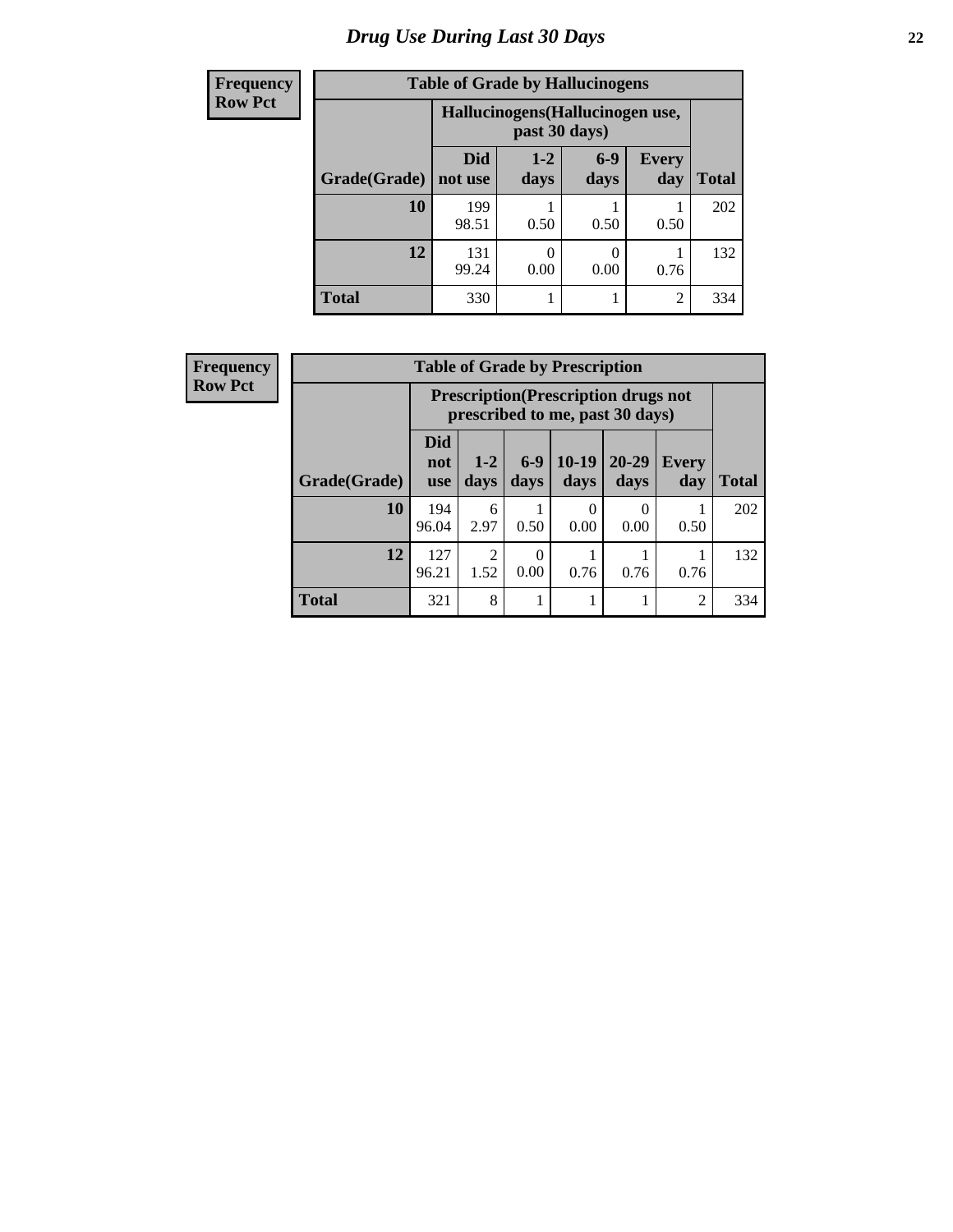| Frequency      | <b>Table of Alcoholease by Grade</b>              |                    |             |              |  |
|----------------|---------------------------------------------------|--------------------|-------------|--------------|--|
| <b>Col Pct</b> | <b>Alcoholease</b> (It is<br>easy to get alcohol) | Grade(Grade)<br>10 | 12          | <b>Total</b> |  |
|                | <b>Strongly Agree</b>                             | 42<br>20.79        | 42<br>31.82 | 84           |  |
|                | <b>Somewhat Agree</b>                             | 58<br>28.71        | 30<br>22.73 | 88           |  |
|                | <b>Somewhat Disagree</b>                          | 31<br>15.35        | 17<br>12.88 | 48           |  |
|                | <b>Strongly Disagree</b>                          | 71<br>35.15        | 43<br>32.58 | 114          |  |
|                | <b>Total</b>                                      | 202                | 132         | 334          |  |

| Frequency      | <b>Table of Cis</b> |
|----------------|---------------------|
| <b>Col Pct</b> |                     |
|                | Cigarettesease(It   |
|                | easy to get smoki   |
|                | tobacco)            |
|                | <b>Strongly Agr</b> |
|                |                     |

л т

| <b>Table of Cigarettesease by Grade</b>                  |                    |             |              |  |  |  |
|----------------------------------------------------------|--------------------|-------------|--------------|--|--|--|
| Cigarettesease (It is<br>easy to get smoking<br>tobacco) | Grade(Grade)<br>10 | 12          | <b>Total</b> |  |  |  |
| <b>Strongly Agree</b>                                    | 51<br>25.25        | 48<br>36.36 | 99           |  |  |  |
| <b>Somewhat Agree</b>                                    | 51<br>25.25        | 28<br>21.21 | 79           |  |  |  |
| <b>Somewhat Disagree</b>                                 | 15<br>7.43         | 12<br>9.09  | 27           |  |  |  |
| <b>Strongly Disagree</b>                                 | 85<br>42.08        | 44<br>33.33 | 129          |  |  |  |
| <b>Total</b>                                             | 202                | 132         | 334          |  |  |  |

| Frequency      | <b>Table of Smokelessease by Grade</b>                                                     |              |             |              |
|----------------|--------------------------------------------------------------------------------------------|--------------|-------------|--------------|
| <b>Col Pct</b> | <b>Smokelessease</b> (It is<br>Grade(Grade)<br>easy to get chewing<br>10<br>12<br>tobacco) |              |             | <b>Total</b> |
|                | <b>Strongly Agree</b>                                                                      | 28<br>13.86  | 27<br>20.45 | 55           |
|                | <b>Somewhat Agree</b>                                                                      | 34<br>16.83  | 19<br>14.39 | 53           |
|                | <b>Somewhat Disagree</b>                                                                   | 27<br>13.37  | 13<br>9.85  | 40           |
|                | <b>Strongly Disagree</b>                                                                   | 113<br>55.94 | 73<br>55.30 | 186          |
|                | <b>Total</b>                                                                               | 202          | 132         | 334          |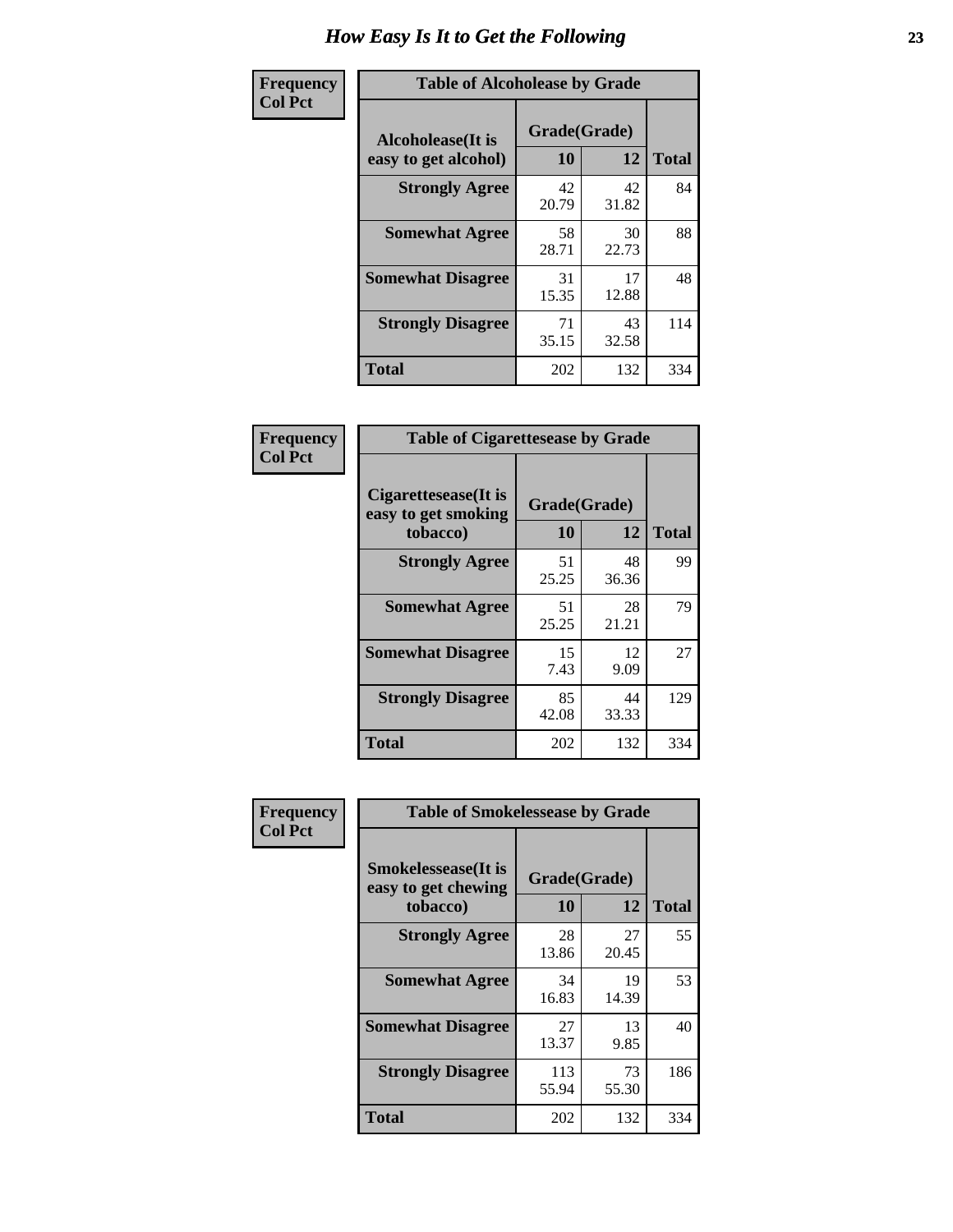| Frequency      | <b>Table of Marijuanaease by Grade</b>           |                    |             |              |  |
|----------------|--------------------------------------------------|--------------------|-------------|--------------|--|
| <b>Col Pct</b> | Marijuanaease(It is<br>easy to get<br>marijuana) | Grade(Grade)<br>10 | 12          | <b>Total</b> |  |
|                | <b>Strongly Agree</b>                            | 63<br>31.19        | 61<br>46.21 | 124          |  |
|                | <b>Somewhat Agree</b>                            | 49<br>24.26        | 20<br>15.15 | 69           |  |
|                | <b>Somewhat Disagree</b>                         | 10<br>4.95         | 11<br>8.33  | 21           |  |
|                | <b>Strongly Disagree</b>                         | 80<br>39.60        | 40<br>30.30 | 120          |  |
|                | <b>Total</b>                                     | 202                | 132         | 334          |  |

| <b>Table of Cocaineease by Grade</b> |              |             |              |  |  |  |
|--------------------------------------|--------------|-------------|--------------|--|--|--|
| <b>Cocaineease</b> (It is            | Grade(Grade) |             |              |  |  |  |
| easy to get cocaine)                 | 10           | 12          | <b>Total</b> |  |  |  |
| <b>Strongly Agree</b>                | 28<br>13.86  | 16<br>12.12 | 44           |  |  |  |
| <b>Somewhat Agree</b>                | 34<br>16.83  | 20<br>15.15 | 54           |  |  |  |
| <b>Somewhat Disagree</b>             | 29<br>14.36  | 23<br>17.42 | 52           |  |  |  |
| <b>Strongly Disagree</b>             | 111<br>54.95 | 73<br>55.30 | 184          |  |  |  |
| <b>Total</b>                         | 202          | 132         | 334          |  |  |  |

| Frequency      | <b>Table of Inhalantsease by Grade</b>           |                    |             |              |
|----------------|--------------------------------------------------|--------------------|-------------|--------------|
| <b>Col Pct</b> | Inhalantsease(It is<br>easy to get<br>inhalants) | Grade(Grade)<br>10 | 12          | <b>Total</b> |
|                | <b>Strongly Agree</b>                            | 51<br>25.25        | 31<br>23.48 | 82           |
|                | <b>Somewhat Agree</b>                            | 32<br>15.84        | 16<br>12.12 | 48           |
|                | <b>Somewhat Disagree</b>                         | 20<br>9.90         | 16<br>12.12 | 36           |
|                | <b>Strongly Disagree</b>                         | 99<br>49.01        | 69<br>52.27 | 168          |
|                | <b>Total</b>                                     | 202                | 132         | 334          |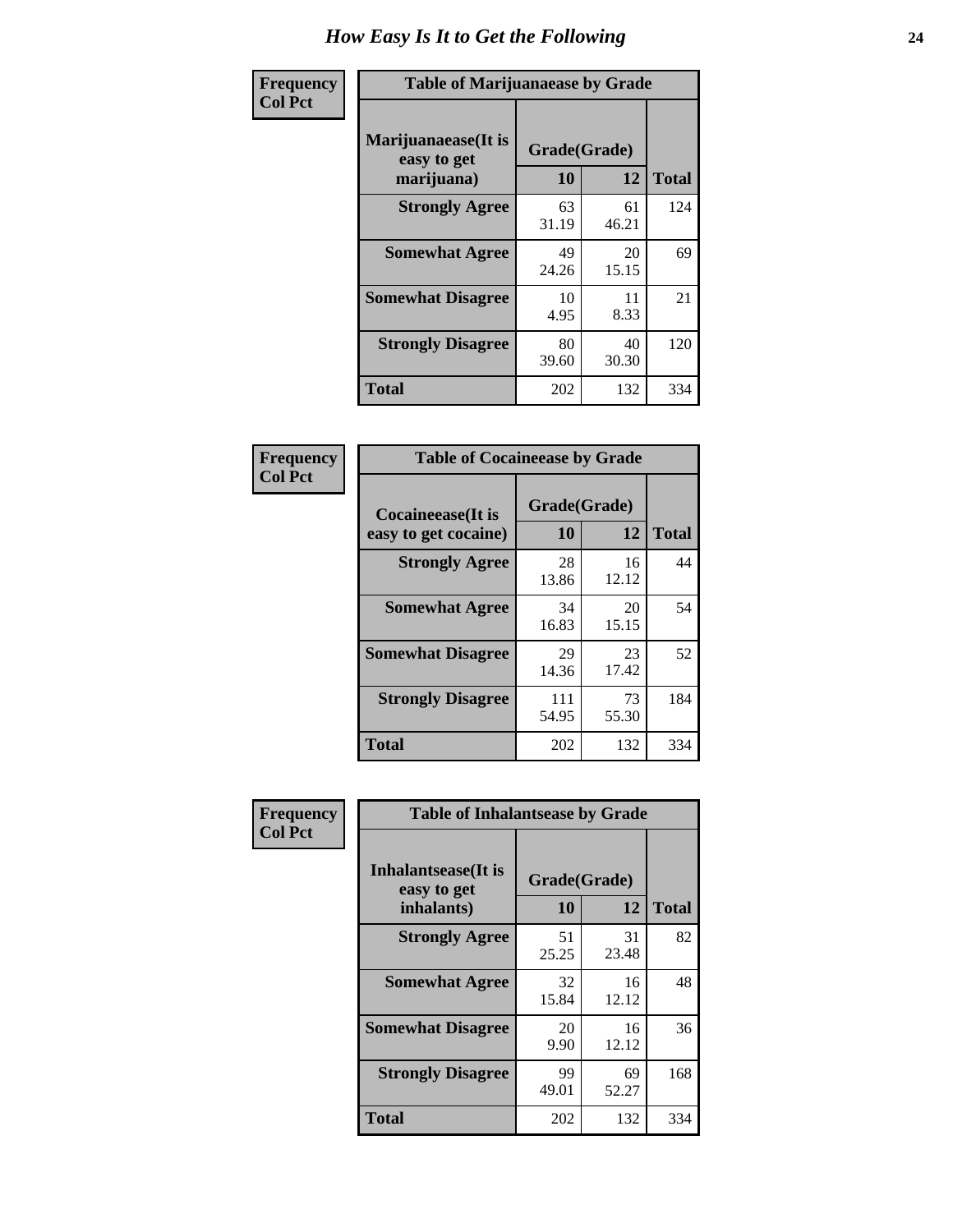| Frequency      | <b>Table of Steroidsease by Grade</b>               |                    |             |              |  |  |  |  |  |  |  |
|----------------|-----------------------------------------------------|--------------------|-------------|--------------|--|--|--|--|--|--|--|
| <b>Col Pct</b> | <b>Steroidsease</b> (It is<br>easy to get steroids) | Grade(Grade)<br>10 | 12          | <b>Total</b> |  |  |  |  |  |  |  |
|                | <b>Strongly Agree</b>                               | 18<br>8.91         | 21<br>15.91 | 39           |  |  |  |  |  |  |  |
|                | <b>Somewhat Agree</b>                               | 30<br>14.85        | 14<br>10.61 | 44           |  |  |  |  |  |  |  |
|                | <b>Somewhat Disagree</b>                            | 34<br>16.83        | 19<br>14.39 | 53           |  |  |  |  |  |  |  |
|                | <b>Strongly Disagree</b>                            | 120<br>59.41       | 78<br>59.09 | 198          |  |  |  |  |  |  |  |
|                | Total                                               | 202                | 132         | 334          |  |  |  |  |  |  |  |

| Frequency      | <b>Table of Ecstasyease by Grade</b>              |                    |              |     |  |  |  |  |  |  |
|----------------|---------------------------------------------------|--------------------|--------------|-----|--|--|--|--|--|--|
| <b>Col Pct</b> | <b>Ecstasyease</b> (It is<br>easy to get ecstasy) | Grade(Grade)<br>10 | <b>Total</b> |     |  |  |  |  |  |  |
|                | <b>Strongly Agree</b>                             | 30<br>14.85        | 18<br>13.64  | 48  |  |  |  |  |  |  |
|                | <b>Somewhat Agree</b>                             | 34<br>16.83        | 19<br>14.39  | 53  |  |  |  |  |  |  |
|                | <b>Somewhat Disagree</b>                          | 25<br>12.38        | 16<br>12.12  | 41  |  |  |  |  |  |  |
|                | <b>Strongly Disagree</b>                          | 113<br>55.94       | 79<br>59.85  | 192 |  |  |  |  |  |  |
|                | Total                                             | 202                | 132          | 334 |  |  |  |  |  |  |

| Frequency      | <b>Table of Methease by Grade</b>     |              |             |              |
|----------------|---------------------------------------|--------------|-------------|--------------|
| <b>Col Pct</b> | <b>Methease</b> (It is easy<br>to get | Grade(Grade) |             |              |
|                | methamphetamines)                     | 10           | 12          | <b>Total</b> |
|                | <b>Strongly Agree</b>                 | 22<br>10.89  | 14<br>10.61 | 36           |
|                | <b>Somewhat Agree</b>                 | 25<br>12.38  | 11<br>8.33  | 36           |
|                | <b>Somewhat Disagree</b>              | 31<br>15.35  | 25<br>18.94 | 56           |
|                | <b>Strongly Disagree</b>              | 124<br>61.39 | 82<br>62.12 | 206          |
|                | Total                                 | 202          | 132         | 334          |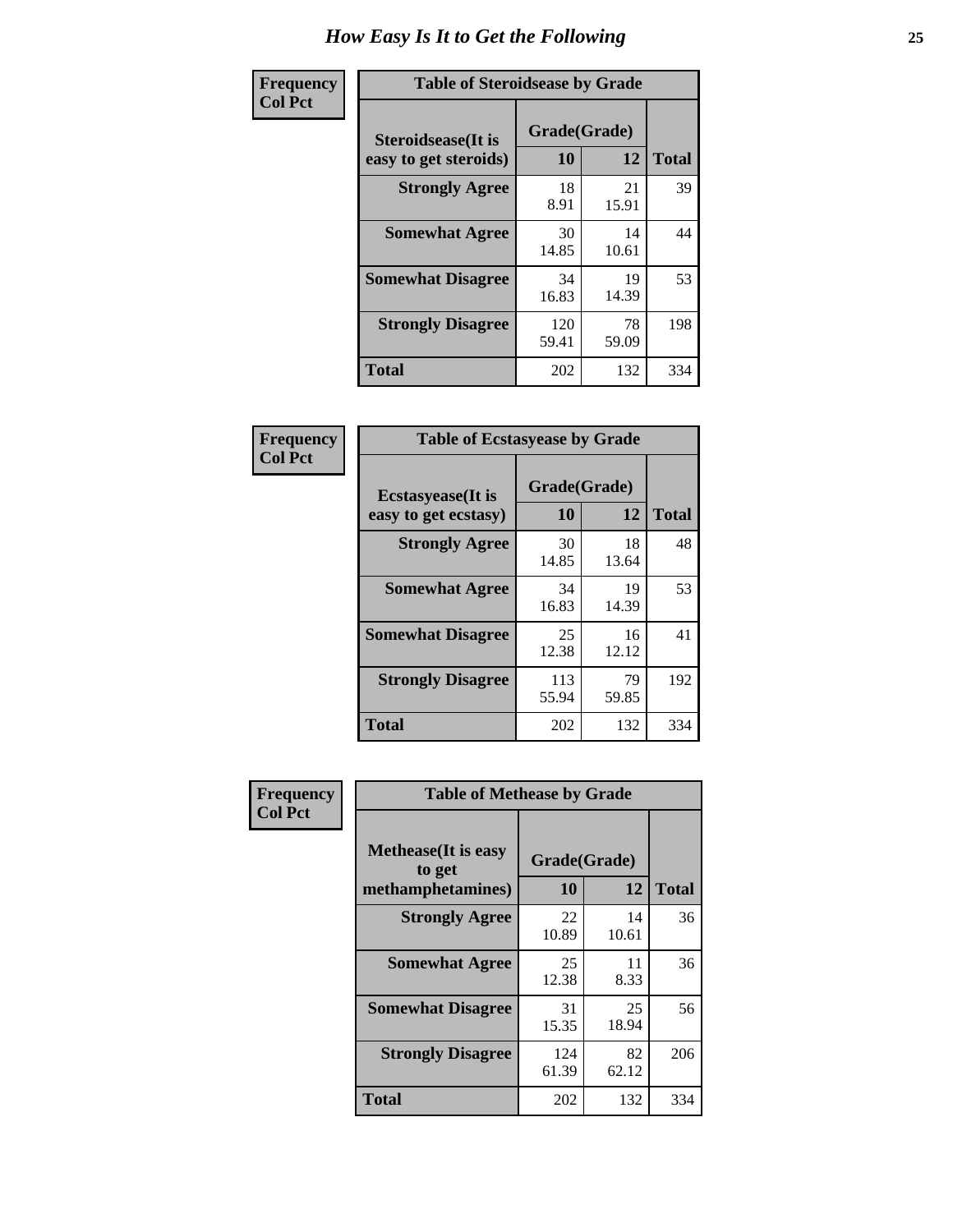| <b>Frequency</b> | <b>Table of Hallucinogensease by Grade</b>               |                    |             |              |  |  |  |  |  |  |
|------------------|----------------------------------------------------------|--------------------|-------------|--------------|--|--|--|--|--|--|
| <b>Col Pct</b>   | Hallucinogensease(It<br>is easy to get<br>hallucinogens) | Grade(Grade)<br>10 | 12          | <b>Total</b> |  |  |  |  |  |  |
|                  | <b>Strongly Agree</b>                                    | 18<br>8.91         | 15<br>11.36 | 33           |  |  |  |  |  |  |
|                  | <b>Somewhat Agree</b>                                    | 27<br>13.37        | 12<br>9.09  | 39           |  |  |  |  |  |  |
|                  | <b>Somewhat Disagree</b>                                 | 28<br>13.86        | 23<br>17.42 | 51           |  |  |  |  |  |  |
|                  | <b>Strongly Disagree</b>                                 | 129<br>63.86       | 82<br>62.12 | 211          |  |  |  |  |  |  |
|                  | <b>Total</b>                                             | 202                | 132         | 334          |  |  |  |  |  |  |

| <b>Table of Prescriptionease by Grade</b>                                                |                    |             |              |  |  |  |  |  |
|------------------------------------------------------------------------------------------|--------------------|-------------|--------------|--|--|--|--|--|
| <b>Prescriptionease</b> (It<br>is easy to get<br>prescription drugs<br>not prescribed to | Grade(Grade)<br>10 | 12          | <b>Total</b> |  |  |  |  |  |
| me)                                                                                      |                    |             |              |  |  |  |  |  |
| <b>Strongly Agree</b>                                                                    | 46<br>22.77        | 40<br>30.30 | 86           |  |  |  |  |  |
| <b>Somewhat Agree</b>                                                                    | 32<br>15.84        | 15<br>11.36 | 47           |  |  |  |  |  |
| <b>Somewhat Disagree</b>                                                                 | 20<br>9.90         | 19<br>14.39 | 39           |  |  |  |  |  |
| <b>Strongly Disagree</b>                                                                 | 104<br>51.49       | 58<br>43.94 | 162          |  |  |  |  |  |
| <b>Total</b>                                                                             | 202                | 132         | 334          |  |  |  |  |  |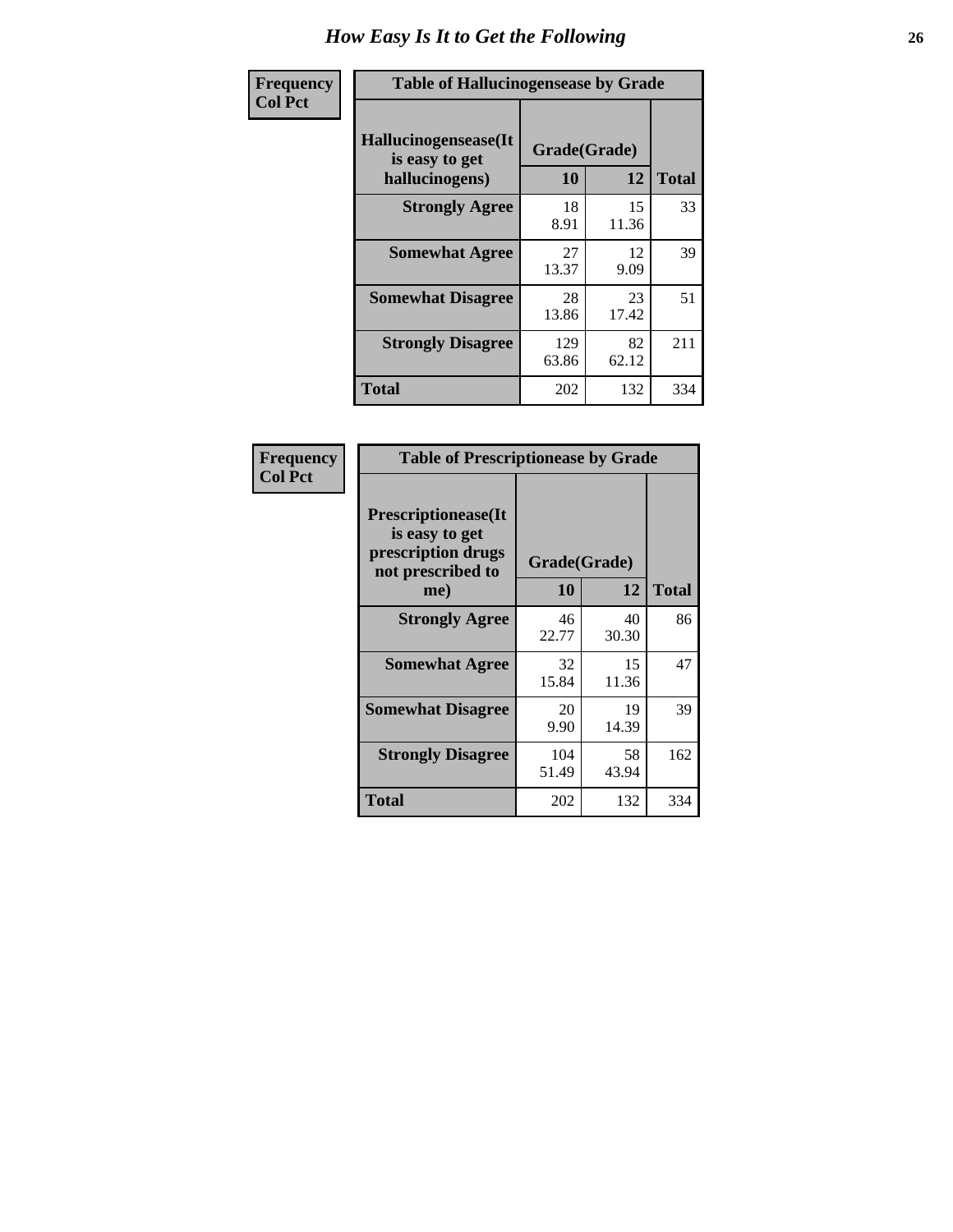*Age at Onset of Use* **27** *Results for "Age at Onset of Use" questions exclude students who said they did not use that substance*

| <b>Frequency</b> |              |                        |                                                  | <b>Table of Grade by Alcoholinit</b> |      |                |                           |                                                   |           |           |                  |                       |              |
|------------------|--------------|------------------------|--------------------------------------------------|--------------------------------------|------|----------------|---------------------------|---------------------------------------------------|-----------|-----------|------------------|-----------------------|--------------|
| <b>Row Pct</b>   |              |                        | Alcoholinit (I started using alcohol when I was) |                                      |      |                |                           |                                                   |           |           |                  |                       |              |
|                  | Grade(Grade) | <b>8</b> or<br>younger | 9 <sup>°</sup>                                   | <b>10</b>                            | 11   | 12             | 13                        | 14                                                | 15        | 16        | 17               | <b>18 or</b><br>older | <b>Total</b> |
|                  | 10           | ⇁<br>15.22             | 2.17                                             | 3                                    |      |                | 11                        | 8<br>$6.52$   2.17   2.17   23.91   17.39   23.91 | 11        | 2<br>4.35 | $\theta$<br>0.00 | 2.17                  | 46           |
|                  | 12           | 2<br>7.14              | 3.57                                             | $\theta$<br>$0.00\,$                 | 3.57 | 3.57           | 3<br>10.71                | 4<br>14.29                                        | 2<br>7.14 | 25.00     | 6<br>21.43       | 3.57                  | 28           |
|                  | <b>Total</b> | 9                      | 2                                                | 3                                    | 2    | $\overline{2}$ | 14                        | 12                                                | 13        | 9         | 6                | $\overline{2}$        | 74           |
|                  |              |                        |                                                  |                                      |      |                | Frequency Missing $= 260$ |                                                   |           |           |                  |                       |              |

| <b>Frequency</b> |
|------------------|
| <b>Row Pct</b>   |

| <b>Table of Grade by Cigarettesinit</b>                                                     |                                                                                                                |                                                      |      |                           |      |            |            |            |           |      |    |
|---------------------------------------------------------------------------------------------|----------------------------------------------------------------------------------------------------------------|------------------------------------------------------|------|---------------------------|------|------------|------------|------------|-----------|------|----|
|                                                                                             |                                                                                                                | Cigarettesinit(I started smoking tobacco when I was) |      |                           |      |            |            |            |           |      |    |
| <b>Grade</b> (Grade)                                                                        | 8 or<br><b>18 or</b><br>15<br>9<br>10<br>13<br>older<br>12<br><b>Total</b><br>14<br><b>16</b><br>17<br>vounger |                                                      |      |                           |      |            |            |            |           |      |    |
| 10                                                                                          | 11.76                                                                                                          | 5.88                                                 | 5.88 | 5.88                      | 5.88 | 3<br>17.65 | 6<br>35.29 | 2<br>11.76 | 0<br>0.00 | 0.00 | 17 |
| 12                                                                                          | ◠<br>$\theta$<br>9.09<br>18.18<br>9.09<br>9.09<br>18.18<br>9.09<br>9.09<br>9.09<br>0.00<br>9.09                |                                                      |      |                           |      |            |            |            |           |      | 11 |
| <b>Total</b><br>$\overline{2}$<br>$\overline{2}$<br>3<br>2<br>$\overline{2}$<br>┑<br>4<br>4 |                                                                                                                |                                                      |      |                           |      |            |            |            |           |      | 28 |
|                                                                                             |                                                                                                                |                                                      |      | Frequency Missing $=$ 306 |      |            |            |            |           |      |    |

| Frequency      | <b>Table of Grade by Smokelessinit</b> |                                                              |                       |              |  |  |  |  |  |
|----------------|----------------------------------------|--------------------------------------------------------------|-----------------------|--------------|--|--|--|--|--|
| <b>Row Pct</b> |                                        | Smokelessinit(I<br>started chewing<br>tobacco when I<br>was) |                       |              |  |  |  |  |  |
|                | Grade(Grade)   younger                 | 8 or                                                         | <b>18 or</b><br>older | <b>Total</b> |  |  |  |  |  |
|                | 10                                     | 50.00                                                        | 50.00                 | 2            |  |  |  |  |  |
|                | 12                                     | 100.00                                                       | 0<br>0.00             |              |  |  |  |  |  |
|                | <b>Total</b>                           | 2                                                            |                       | 3            |  |  |  |  |  |
|                | Frequency Missing $= 331$              |                                                              |                       |              |  |  |  |  |  |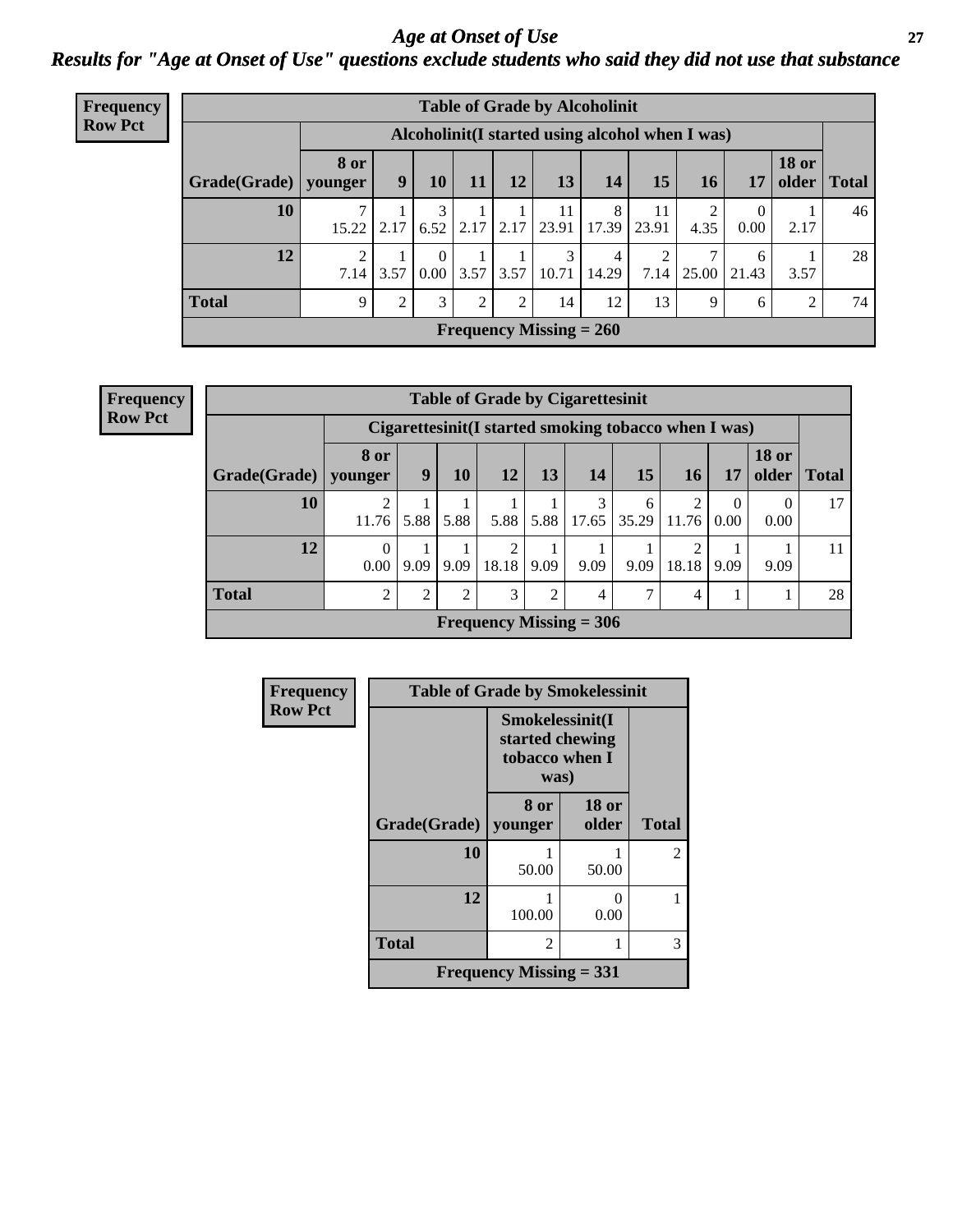#### *Age at Onset of Use* **28**

*Results for "Age at Onset of Use" questions exclude students who said they did not use that substance*

| Frequency      |                        | <b>Table of Grade by Marijuanainit</b> |                                                      |                               |                      |            |                           |                     |                  |            |                       |              |  |
|----------------|------------------------|----------------------------------------|------------------------------------------------------|-------------------------------|----------------------|------------|---------------------------|---------------------|------------------|------------|-----------------------|--------------|--|
| <b>Row Pct</b> |                        |                                        | Marijuanainit (I started using marijuana when I was) |                               |                      |            |                           |                     |                  |            |                       |              |  |
|                | Grade(Grade)   younger | <b>8 or</b>                            | 9                                                    | 10                            | 11                   | 12         | 13                        | 14                  | 15 <sup>15</sup> | 16         | <b>18 or</b><br>older | <b>Total</b> |  |
|                | 10                     | 0.00                                   | 0.00                                                 | 3<br>13.64                    | 4.55                 | 4.55       | 6<br>27.27                | 22.73               | 13.64            | 9.09       | 4.55                  | 22           |  |
|                | 12                     | 10.53                                  | 5.26                                                 | $\Omega$<br>0.00 <sub>l</sub> | $\Omega$<br>$0.00\,$ | 2<br>10.53 |                           | 3<br>$5.26$   15.79 | 5.26             | 6<br>31.58 | 3<br>15.79            | 19           |  |
|                | <b>Total</b>           | $\mathfrak{D}$                         |                                                      | 3                             |                      | 3          | ⇁                         | 8                   | 4                | 8          | 4                     | 41           |  |
|                |                        |                                        |                                                      |                               |                      |            | Frequency Missing $= 293$ |                     |                  |            |                       |              |  |

| Frequency      | <b>Table of Grade by Cocaineinit</b> |                           |                                                            |                  |       |              |  |  |  |  |
|----------------|--------------------------------------|---------------------------|------------------------------------------------------------|------------------|-------|--------------|--|--|--|--|
| <b>Row Pct</b> |                                      |                           | <b>Cocaineinit</b> (I started using<br>cocaine when I was) |                  |       |              |  |  |  |  |
|                | Grade(Grade)                         | 8 or<br>vounger           | 11                                                         | 13               | 15    | <b>Total</b> |  |  |  |  |
|                | 10                                   | 0<br>0.00                 | 33.33                                                      | 33.33            | 33.33 | 3            |  |  |  |  |
|                | 12                                   | 100.00                    | 0.00                                                       | $\Omega$<br>0.00 | 0.00  |              |  |  |  |  |
|                | <b>Total</b>                         |                           |                                                            |                  |       |              |  |  |  |  |
|                |                                      | Frequency Missing $= 330$ |                                                            |                  |       |              |  |  |  |  |

| <b>Frequency</b> | <b>Table of Grade by Inhalantsinit</b> |                                                        |           |                       |                  |               |
|------------------|----------------------------------------|--------------------------------------------------------|-----------|-----------------------|------------------|---------------|
| <b>Row Pct</b>   |                                        | Inhalantsinit(I started<br>using inhalants when I was) |           |                       |                  |               |
|                  | <b>Grade</b> (Grade)                   | 8 or<br>younger                                        | <b>10</b> | <b>12</b>             | 13               | <b>Total</b>  |
|                  | 10                                     | 2<br>66.67                                             | 0.00      | $\mathcal{O}$<br>0.00 | 33.33            | 3             |
|                  | 12                                     | 33.33                                                  | 33.33     | 33.33                 | $\Omega$<br>0.00 | $\mathcal{R}$ |
|                  | <b>Total</b>                           | 3                                                      |           |                       |                  | 6             |
|                  |                                        | Frequency Missing $=$ 328                              |           |                       |                  |               |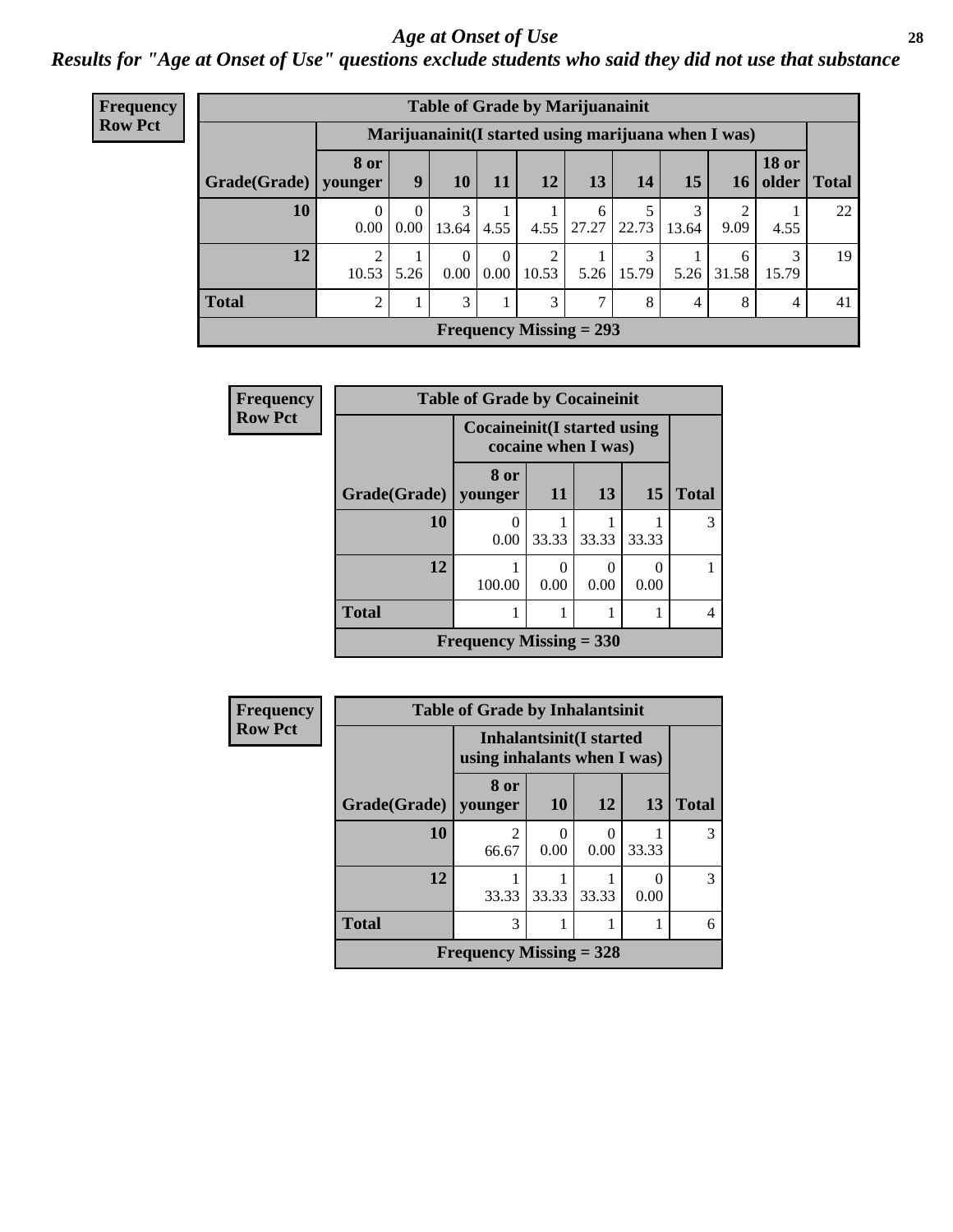#### *Age at Onset of Use* **29**

*Results for "Age at Onset of Use" questions exclude students who said they did not use that substance*

| <b>Frequency</b> | <b>Table of Grade by Steroidsinit</b> |                                                            |       |       |                |
|------------------|---------------------------------------|------------------------------------------------------------|-------|-------|----------------|
| <b>Row Pct</b>   |                                       | Steroidsinit(I<br>started using<br>steroids when I<br>was) |       |       |                |
|                  | Grade(Grade)                          | 9                                                          | 13    | 14    | <b>Total</b>   |
|                  | 10                                    | ∩<br>0.00                                                  | 50.00 | 50.00 | $\overline{2}$ |
|                  | 12                                    | 50.00                                                      | 50.00 | 0.00  | $\overline{c}$ |
|                  | <b>Total</b>                          |                                                            | 2     |       | $\overline{4}$ |
|                  | <b>Frequency Missing = 330</b>        |                                                            |       |       |                |

| Frequency      | <b>Table of Grade by Ecstasyinit</b> |                                                          |                |                |
|----------------|--------------------------------------|----------------------------------------------------------|----------------|----------------|
| <b>Row Pct</b> |                                      | Ecstasyinit(I<br>started using<br>ecstasy when I<br>was) |                |                |
|                | Grade(Grade)                         | 8 or<br>younger                                          | 17             | <b>Total</b>   |
|                | 10                                   | $\mathbf{\Omega}$<br>0.00                                | 100.00         |                |
|                | 12                                   | 50.00                                                    | 50.00          | $\overline{2}$ |
|                | <b>Total</b>                         |                                                          | $\overline{c}$ | 3              |
|                |                                      | <b>Frequency Missing = 331</b>                           |                |                |

| <b>Frequency</b> | <b>Table of Grade by Methinit</b> |                                                                        |        |                |  |
|------------------|-----------------------------------|------------------------------------------------------------------------|--------|----------------|--|
| <b>Row Pct</b>   |                                   | <b>Methinit</b> (I started<br>using<br>methamphetamines<br>when I was) |        |                |  |
|                  | Grade(Grade)                      | 8 or<br>younger                                                        | 12     | <b>Total</b>   |  |
|                  | 10                                | 0.00                                                                   | 100.00 |                |  |
|                  | 12                                | 100.00                                                                 | 0.00   |                |  |
|                  | <b>Total</b>                      |                                                                        |        | $\mathfrak{D}$ |  |
|                  |                                   | Frequency Missing $= 332$                                              |        |                |  |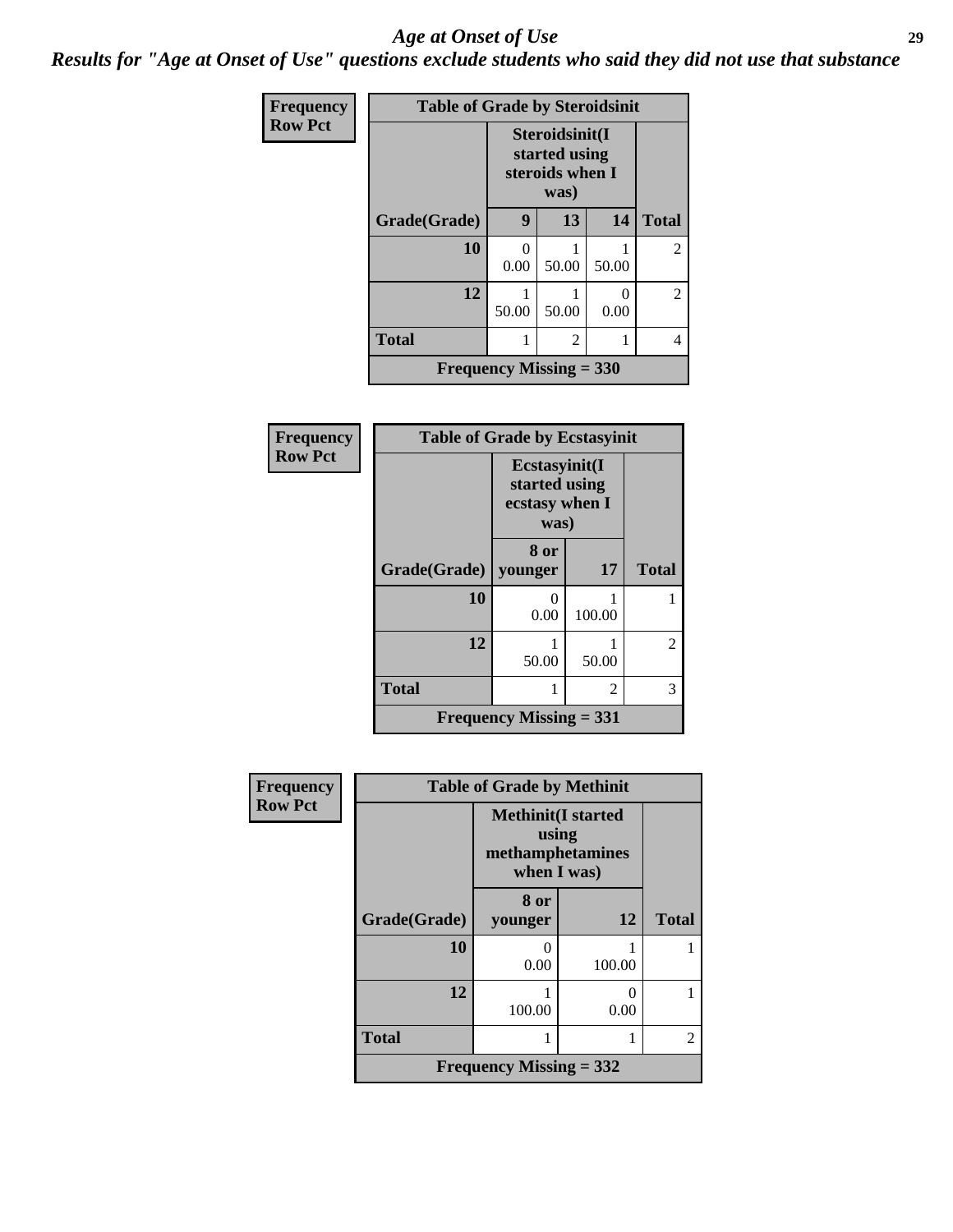#### Age at Onset of Use **30**

*Results for "Age at Onset of Use" questions exclude students who said they did not use that substance*

| Frequency      | <b>Table of Grade by Hallucinogensinit</b> |                                                                      |              |  |
|----------------|--------------------------------------------|----------------------------------------------------------------------|--------------|--|
| <b>Row Pct</b> |                                            | Hallucinogensinit(I<br>started using<br>hallucinogens<br>when I was) |              |  |
|                | Grade(Grade)                               | 10                                                                   | <b>Total</b> |  |
|                | 10                                         | $\theta$<br>٠                                                        | 0            |  |
|                | 12                                         | 100.00                                                               |              |  |
|                | <b>Total</b>                               |                                                                      |              |  |
|                |                                            | Frequency Missing $=$ 333                                            |              |  |

| Frequency      |                        | <b>Table of Grade by Prescriptioninit</b>                                                         |                  |                  |                                      |                  |                                      |              |
|----------------|------------------------|---------------------------------------------------------------------------------------------------|------------------|------------------|--------------------------------------|------------------|--------------------------------------|--------------|
| <b>Row Pct</b> |                        | <b>Prescriptioninit(I started using</b><br>prescription drugs not prescribed to me<br>when I was) |                  |                  |                                      |                  |                                      |              |
|                | Grade(Grade)   younger | 8 or                                                                                              | <b>11</b>        | 12               | 14                                   | <b>15</b>        | <b>16</b>                            | <b>Total</b> |
|                | 10                     | 2<br>25.00                                                                                        | 12.50            | 12.50            | $\mathcal{D}_{\mathcal{L}}$<br>25.00 | 12.50            | 12.50                                | 8            |
|                | 12                     | $\mathfrak{D}$<br>50.00                                                                           | $\theta$<br>0.00 | $\Omega$<br>0.00 | $\Omega$<br>0.00                     | $\Omega$<br>0.00 | $\mathcal{D}_{\mathcal{L}}$<br>50.00 | 4            |
|                | <b>Total</b>           | 4                                                                                                 |                  |                  | 2                                    |                  | 3                                    | 12           |
|                |                        |                                                                                                   |                  |                  | Frequency Missing $= 322$            |                  |                                      |              |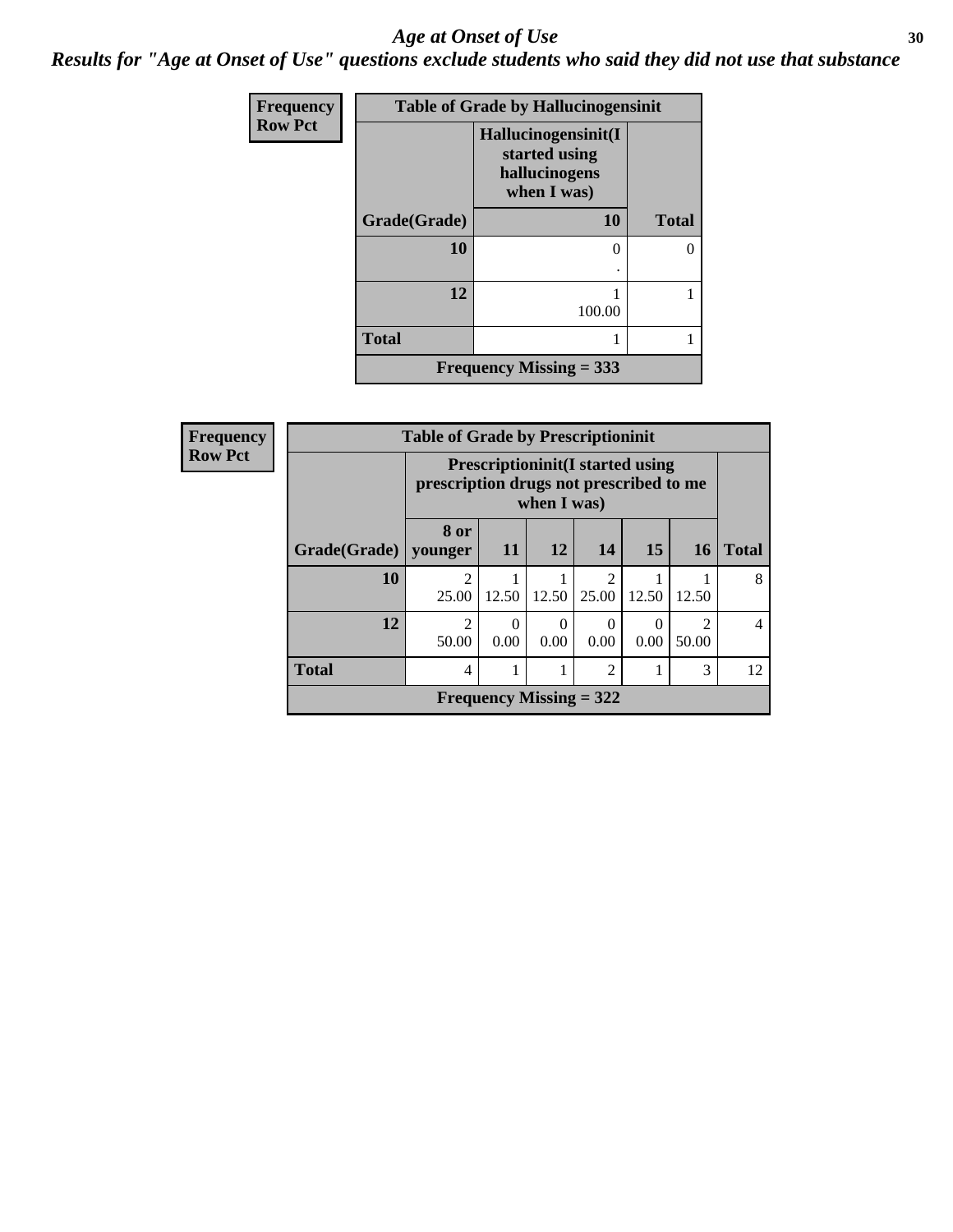| Frequency      | <b>Table of Alcoholharm by Grade</b>          |                    |              |              |
|----------------|-----------------------------------------------|--------------------|--------------|--------------|
| <b>Col Pct</b> | Alcoholharm(I<br>think alcohol is<br>harmful) | Grade(Grade)<br>10 | 12           | <b>Total</b> |
|                | <b>Strongly Agree</b>                         | 141<br>69.80       | 100<br>75.76 | 241          |
|                | <b>Somewhat Agree</b>                         | 34<br>16.83        | 12<br>9.09   | 46           |
|                | <b>Somewhat Disagree</b>                      | 3.47               | 9<br>6.82    | 16           |
|                | <b>Strongly Disagree</b>                      | 20<br>9.90         | 11<br>8.33   | 31           |
|                | <b>Total</b>                                  | 202                | 132          | 334          |

| <b>Table of Cigarettesharm by Grade</b>                  |                        |                        |              |  |  |
|----------------------------------------------------------|------------------------|------------------------|--------------|--|--|
| Cigarettesharm(I<br>think smoking<br>tobacco is harmful) | Grade(Grade)<br>10     | 12                     | <b>Total</b> |  |  |
| <b>Strongly Agree</b>                                    | 173<br>85.64           | 118<br>89.39           | 291          |  |  |
| <b>Somewhat Agree</b>                                    | 8<br>3.96              | 0.76                   | 9            |  |  |
| <b>Somewhat Disagree</b>                                 | $\mathfrak{D}$<br>0.99 | $\mathfrak{D}$<br>1.52 | 4            |  |  |
| <b>Strongly Disagree</b>                                 | 19<br>9.41             | 11<br>8.33             | 30           |  |  |
| <b>Total</b>                                             | 202                    | 132                    | 334          |  |  |

| Frequency      | <b>Table of Smokelessharm by Grade</b>                  |                    |              |              |
|----------------|---------------------------------------------------------|--------------------|--------------|--------------|
| <b>Col Pct</b> | Smokelessharm(I<br>think chewing<br>tobacco is harmful) | Grade(Grade)<br>10 | 12           | <b>Total</b> |
|                | <b>Strongly Agree</b>                                   | 174<br>86.14       | 113<br>85.61 | 287          |
|                | <b>Somewhat Agree</b>                                   | 10<br>4.95         | 5<br>3.79    | 15           |
|                | <b>Somewhat Disagree</b>                                | 0<br>0.00          | 2<br>1.52    | 2            |
|                | <b>Strongly Disagree</b>                                | 18<br>8.91         | 12<br>9.09   | 30           |
|                | <b>Total</b>                                            | 202                | 132          | 334          |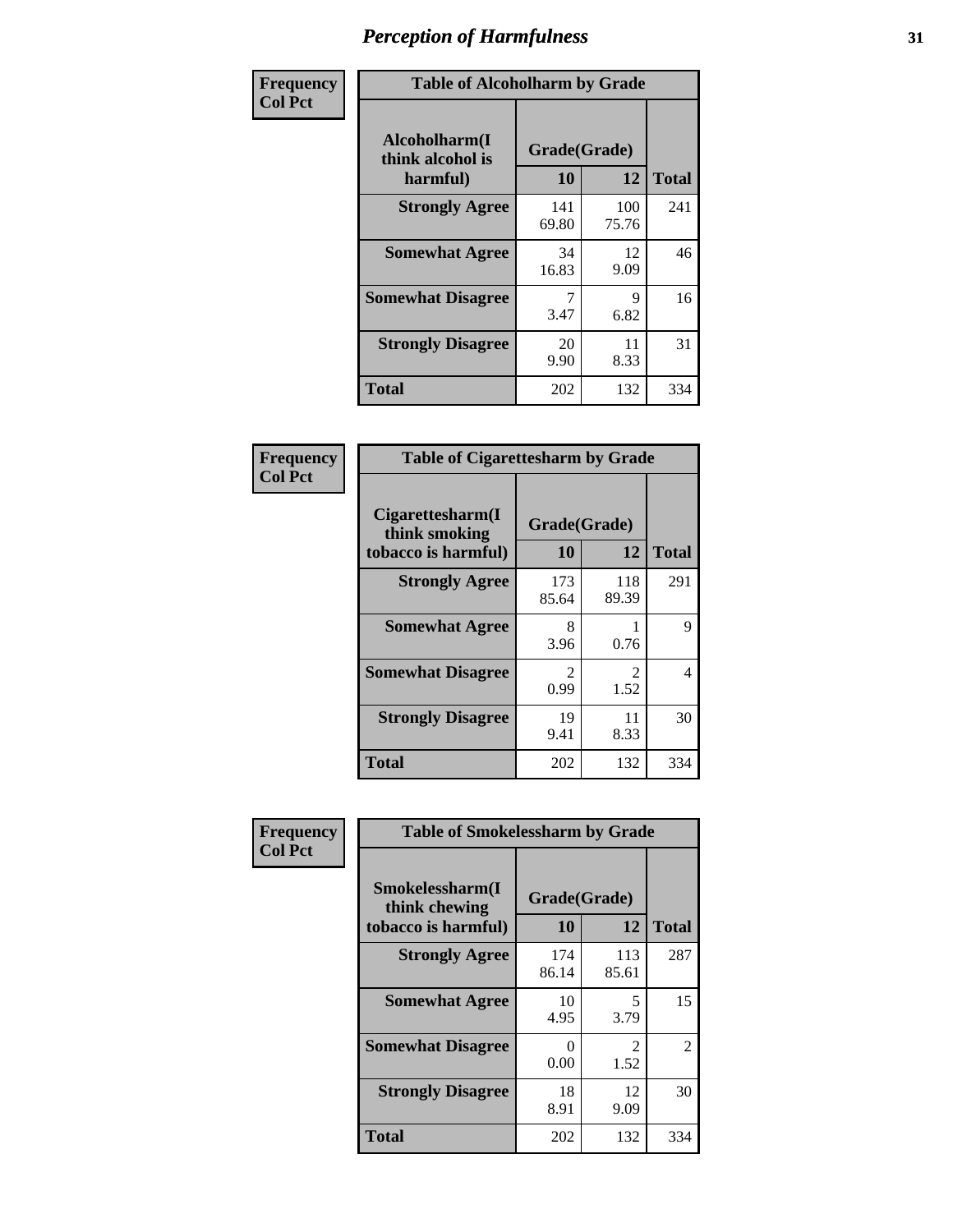| Frequency      |                                                   | <b>Table of Marijuanaharm by Grade</b> |              |              |  |
|----------------|---------------------------------------------------|----------------------------------------|--------------|--------------|--|
| <b>Col Pct</b> | Marijuanaharm(I<br>think marijuana is<br>harmful) | Grade(Grade)<br>10                     | 12           | <b>Total</b> |  |
|                | <b>Strongly Agree</b>                             | 141<br>69.80                           | 101<br>76.52 | 242          |  |
|                | <b>Somewhat Agree</b>                             | 14<br>6.93                             | 3<br>2.27    | 17           |  |
|                | <b>Somewhat Disagree</b>                          | 18<br>8.91                             | 10<br>7.58   | 28           |  |
|                | <b>Strongly Disagree</b>                          | 29<br>14.36                            | 18<br>13.64  | 47           |  |
|                | <b>Total</b>                                      | 202                                    | 132          | 334          |  |

| <b>Table of Cocaineharm by Grade</b>          |                    |                        |              |  |  |  |
|-----------------------------------------------|--------------------|------------------------|--------------|--|--|--|
| Cocaineharm(I<br>think cocaine is<br>harmful) | Grade(Grade)<br>10 | 12                     | <b>Total</b> |  |  |  |
| <b>Strongly Agree</b>                         | 176<br>87.13       | 116<br>87.88           | 292          |  |  |  |
| <b>Somewhat Agree</b>                         | 4<br>1.98          | 3<br>2.27              | 7            |  |  |  |
| <b>Somewhat Disagree</b>                      | 3<br>1.49          | $\mathfrak{D}$<br>1.52 | 5            |  |  |  |
| <b>Strongly Disagree</b>                      | 19<br>9.41         | 11<br>8.33             | 30           |  |  |  |
| <b>Total</b>                                  | 202                | 132                    | 334          |  |  |  |

| Frequency      | <b>Table of Inhalantsharm by Grade</b> |              |              |              |  |  |
|----------------|----------------------------------------|--------------|--------------|--------------|--|--|
| <b>Col Pct</b> | Inhalantsharm(I<br>think inhalants are | Grade(Grade) |              |              |  |  |
|                | harmful)                               | 10           | 12           | <b>Total</b> |  |  |
|                | <b>Strongly Agree</b>                  | 173<br>85.64 | 114<br>86.36 | 287          |  |  |
|                | <b>Somewhat Agree</b>                  | 8<br>3.96    | 5<br>3.79    | 13           |  |  |
|                | <b>Somewhat Disagree</b>               | 3<br>1.49    | 0.76         | 4            |  |  |
|                | <b>Strongly Disagree</b>               | 18<br>8.91   | 12<br>9.09   | 30           |  |  |
|                | <b>Total</b>                           | 202          | 132          | 334          |  |  |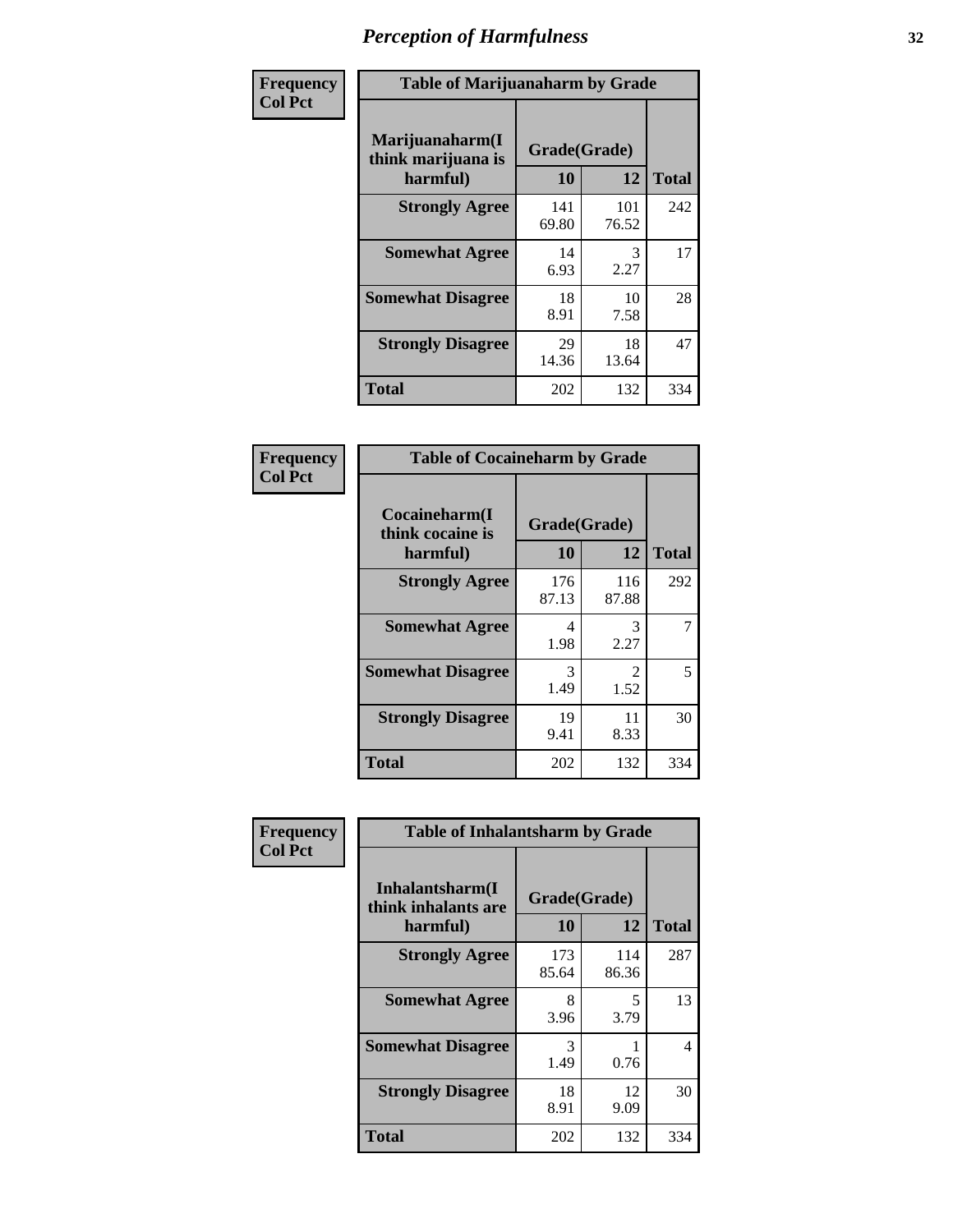| Frequency      | <b>Table of Steroidsharm by Grade</b>            |                                  |                        |              |
|----------------|--------------------------------------------------|----------------------------------|------------------------|--------------|
| <b>Col Pct</b> | Steroidsharm(I<br>think steroids are<br>harmful) | Grade(Grade)<br>10               | 12                     | <b>Total</b> |
|                | <b>Strongly Agree</b>                            | 168<br>83.17                     | 114<br>86.36           | 282          |
|                | <b>Somewhat Agree</b>                            | 11<br>5.45                       | 4<br>3.03              | 15           |
|                | <b>Somewhat Disagree</b>                         | $\overline{\mathcal{L}}$<br>2.48 | $\mathfrak{D}$<br>1.52 | 7            |
|                | <b>Strongly Disagree</b>                         | 18<br>8.91                       | 12<br>9.09             | 30           |
|                | <b>Total</b>                                     | 202                              | 132                    | 334          |

| <b>Table of Ecstasyharm by Grade</b>                |                    |                        |     |  |  |
|-----------------------------------------------------|--------------------|------------------------|-----|--|--|
| $E$ cstasyharm $(I$<br>think ecstasy is<br>harmful) | Grade(Grade)<br>10 | <b>Total</b>           |     |  |  |
| <b>Strongly Agree</b>                               | 171<br>84.65       | 116<br>87.88           | 287 |  |  |
| <b>Somewhat Agree</b>                               | 10<br>4.95         | 3<br>2.27              | 13  |  |  |
| <b>Somewhat Disagree</b>                            | 0.50               | $\mathfrak{D}$<br>1.52 | 3   |  |  |
| <b>Strongly Disagree</b>                            | 20<br>9.90         | 11<br>8.33             | 31  |  |  |
| Total                                               | 202                | 132                    | 334 |  |  |

| Frequency      | <b>Table of Methharm by Grade</b>                            |                    |              |                |
|----------------|--------------------------------------------------------------|--------------------|--------------|----------------|
| <b>Col Pct</b> | <b>Methharm</b> (I think<br>methamphetamines<br>are harmful) | Grade(Grade)<br>10 | 12           | <b>Total</b>   |
|                | <b>Strongly Agree</b>                                        | 175<br>86.63       | 115<br>87.12 | 290            |
|                | <b>Somewhat Agree</b>                                        | 6<br>2.97          | 3<br>2.27    | 9              |
|                | <b>Somewhat Disagree</b>                                     | 2<br>0.99          | 2<br>1.52    | $\overline{4}$ |
|                | <b>Strongly Disagree</b>                                     | 19<br>9.41         | 12<br>9.09   | 31             |
|                | Total                                                        | 202                | 132          | 334            |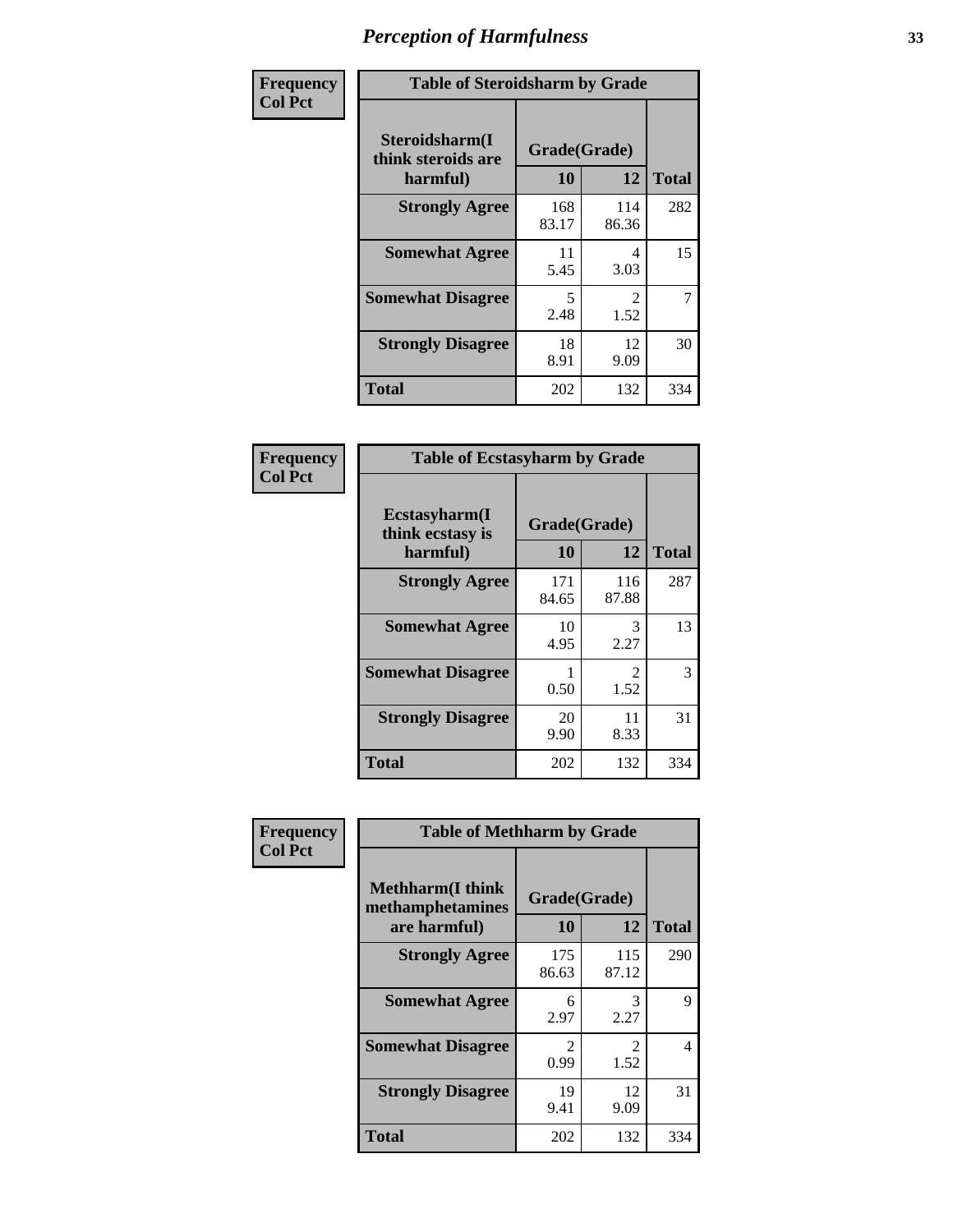| Frequency      | <b>Table of Hallucinogensharm by Grade</b>                 |                    |                       |              |
|----------------|------------------------------------------------------------|--------------------|-----------------------|--------------|
| <b>Col Pct</b> | Hallucinogensharm(I<br>think hallucinogens<br>are harmful) | Grade(Grade)<br>10 | 12                    | <b>Total</b> |
|                | <b>Strongly Agree</b>                                      | 174<br>86.14       | 117<br>88.64          | 291          |
|                | <b>Somewhat Agree</b>                                      | 6<br>2.97          | 2<br>1.52             | 8            |
|                | <b>Somewhat Disagree</b>                                   | 3<br>1.49          | $\mathcal{L}$<br>1.52 | 5            |
|                | <b>Strongly Disagree</b>                                   | 19<br>9.41         | 11<br>8.33            | 30           |
|                | <b>Total</b>                                               | 202                | 132                   | 334          |

| <b>Table of Prescriptionharm by Grade</b>                                                         |                    |              |              |  |
|---------------------------------------------------------------------------------------------------|--------------------|--------------|--------------|--|
| <b>Prescriptionharm</b> (I<br>think prescription<br>drugs not<br>prescribed to me<br>are harmful) | Grade(Grade)<br>10 | 12           | <b>Total</b> |  |
| <b>Strongly Agree</b>                                                                             | 166<br>82.18       | 114<br>86.36 | 280          |  |
| <b>Somewhat Agree</b>                                                                             | 9<br>4.46          | 3<br>2.27    | 12           |  |
| <b>Somewhat Disagree</b>                                                                          | 7<br>3.47          | 4<br>3.03    | 11           |  |
| <b>Strongly Disagree</b>                                                                          | 20<br>9.90         | 11<br>8.33   | 31           |  |
| Total                                                                                             | 202                | 132          | 334          |  |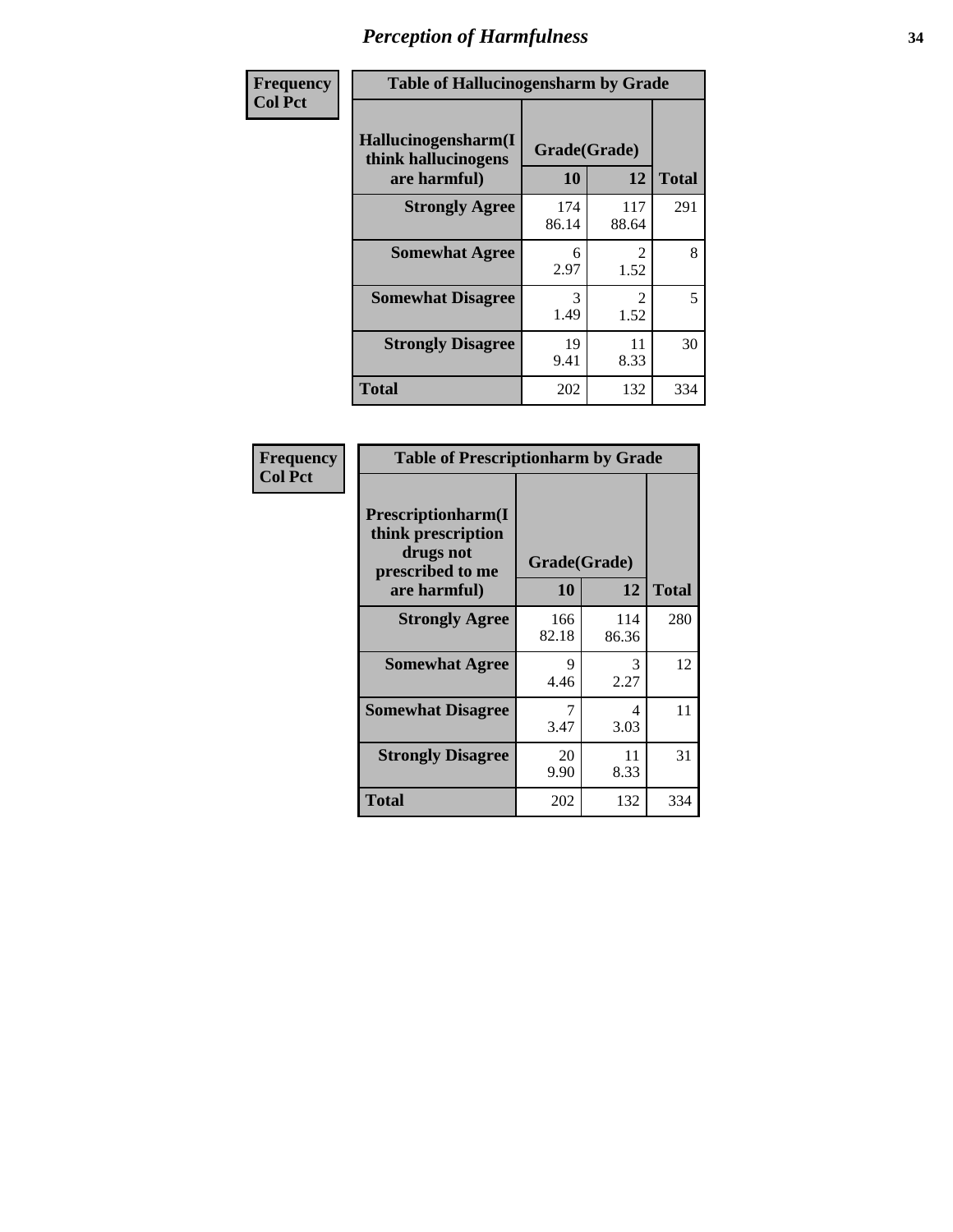### *Disapproval by Adults* **35**

| Frequency      | <b>Table of Alcoholadult by Grade</b>                                 |                    |             |              |
|----------------|-----------------------------------------------------------------------|--------------------|-------------|--------------|
| <b>Col Pct</b> | <b>Alcoholadult</b> (Adults<br>would disapprove if<br>I used alcohol) | Grade(Grade)<br>10 | 12          | <b>Total</b> |
|                | <b>Strongly Agree</b>                                                 | 136<br>67.33       | 88<br>66.67 | 224          |
|                | <b>Somewhat Agree</b>                                                 | 30<br>14.85        | 24<br>18.18 | 54           |
|                | <b>Somewhat Disagree</b>                                              | 19<br>9.41         | 12<br>9.09  | 31           |
|                | <b>Strongly Disagree</b>                                              | 17<br>8.42         | 8<br>6.06   | 25           |
|                | <b>Total</b>                                                          | 202                | 132         | 334          |

| <b>Table of Tobaccoadult by Grade</b>                                                             |              |              |     |  |  |
|---------------------------------------------------------------------------------------------------|--------------|--------------|-----|--|--|
| <b>Tobaccoadult</b> (Adults<br>Grade(Grade)<br>would disapprove if<br>10<br>12<br>I used tobacco) |              |              |     |  |  |
| <b>Strongly Agree</b>                                                                             | 161<br>79.70 | 107<br>81.06 | 268 |  |  |
| <b>Somewhat Agree</b>                                                                             | 14<br>6.93   | 8<br>6.06    | 22  |  |  |
| <b>Somewhat Disagree</b>                                                                          | 7<br>3.47    | 5<br>3.79    | 12  |  |  |
| <b>Strongly Disagree</b>                                                                          | 20<br>9.90   | 12<br>9.09   | 32  |  |  |
| Total                                                                                             | 202          | 132          | 334 |  |  |

| Frequency<br><b>Col Pct</b> | <b>Table of Marijuanaadult by Grade</b>                           |                    |              |              |
|-----------------------------|-------------------------------------------------------------------|--------------------|--------------|--------------|
|                             | Marijuanaadult(Adults<br>would disapprove if I<br>used marijuana) | Grade(Grade)<br>10 | 12           | <b>Total</b> |
|                             | <b>Strongly Agree</b>                                             | 155<br>76.73       | 104<br>78.79 | 259          |
|                             | <b>Somewhat Agree</b>                                             | 17<br>8.42         | 10<br>7.58   | 27           |
|                             | <b>Somewhat Disagree</b>                                          | 10<br>4.95         | 9<br>6.82    | 19           |
|                             | <b>Strongly Disagree</b>                                          | 20<br>9.90         | 9<br>6.82    | 29           |
|                             | <b>Total</b>                                                      | 202                | 132          | 334          |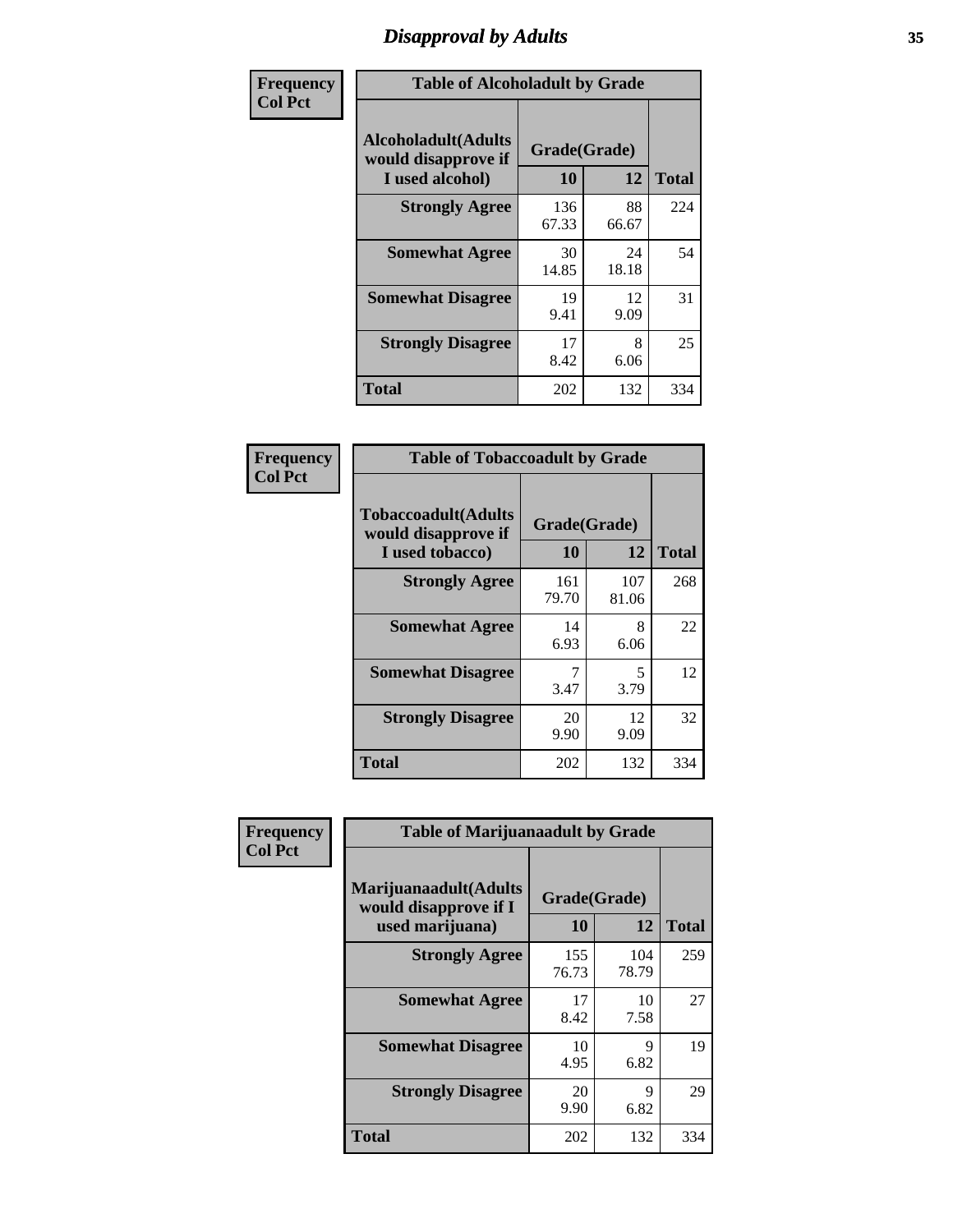### *Disapproval by Adults* **36**

| <b>Frequency</b> | <b>Table of Otherdrugadult by Grade</b>                                     |                    |              |                |
|------------------|-----------------------------------------------------------------------------|--------------------|--------------|----------------|
| <b>Col Pct</b>   | <b>Otherdrugadult</b> (Adults<br>would disapprove if I<br>used other drugs) | Grade(Grade)<br>10 | 12           | <b>Total</b>   |
|                  | <b>Strongly Agree</b>                                                       | 175<br>86.63       | 116<br>87.88 | 291            |
|                  | <b>Somewhat Agree</b>                                                       | 3.47               | 5<br>3.79    | 12             |
|                  | <b>Somewhat Disagree</b>                                                    | 0.50               | 0.76         | $\overline{2}$ |
|                  | <b>Strongly Disagree</b>                                                    | 19<br>9.41         | 10<br>7.58   | 29             |
|                  | <b>Total</b>                                                                | 202                | 132          | 334            |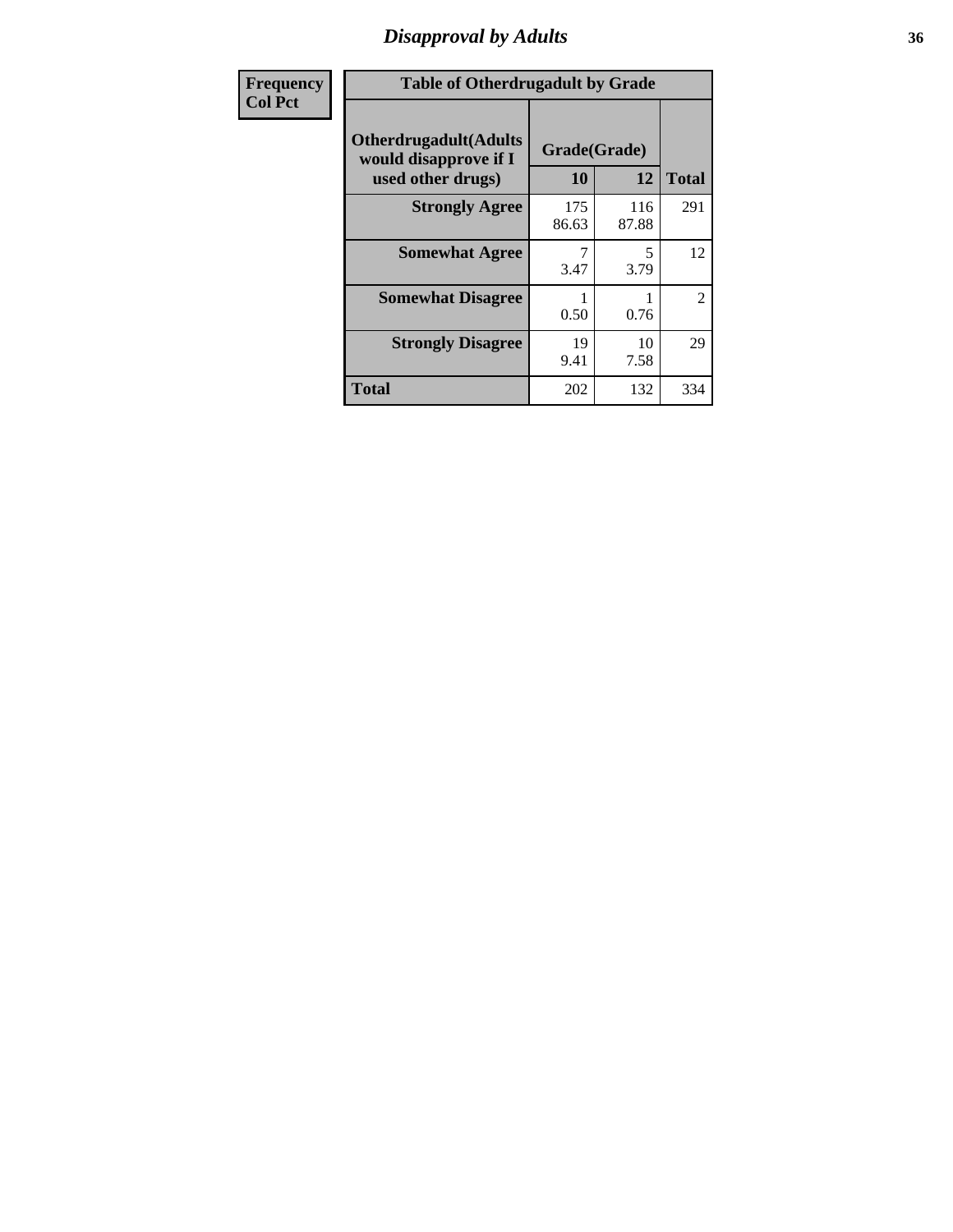# *Disapproval by Peers* **37**

| Frequency      | <b>Table of Alcoholpeer by Grade</b>                    |              |             |              |  |
|----------------|---------------------------------------------------------|--------------|-------------|--------------|--|
| <b>Col Pct</b> | Alcoholpeer(My<br>friends would<br>disapprove if I used | Grade(Grade) |             |              |  |
|                | alcohol)                                                | 10           | 12          | <b>Total</b> |  |
|                | <b>Strongly Agree</b>                                   | 79<br>39.11  | 48<br>36.36 | 127          |  |
|                | <b>Somewhat Agree</b>                                   | 42<br>20.79  | 29<br>21.97 | 71           |  |
|                | <b>Somewhat Disagree</b>                                | 42<br>20.79  | 25<br>18.94 | 67           |  |
|                | <b>Strongly Disagree</b>                                | 39<br>19.31  | 30<br>22.73 | 69           |  |
|                | Total                                                   | 202          | 132         | 334          |  |

| Frequency      | <b>Table of Tobaccopeer by Grade</b>                                |                    |             |              |
|----------------|---------------------------------------------------------------------|--------------------|-------------|--------------|
| <b>Col Pct</b> | Tobaccopeer(My<br>friends would<br>disapprove if I used<br>tobacco) | Grade(Grade)<br>10 | 12          | <b>Total</b> |
|                | <b>Strongly Agree</b>                                               | 112<br>55.45       | 73<br>55.30 | 185          |
|                | <b>Somewhat Agree</b>                                               | 29<br>14.36        | 25<br>18.94 | 54           |
|                | <b>Somewhat Disagree</b>                                            | 32<br>15.84        | 16<br>12.12 | 48           |
|                | <b>Strongly Disagree</b>                                            | 29<br>14.36        | 18<br>13.64 | 47           |
|                | Total                                                               | 202                | 132         | 334          |

| Frequency      | <b>Table of Marijuanapeer by Grade</b>                    |              |             |              |  |
|----------------|-----------------------------------------------------------|--------------|-------------|--------------|--|
| <b>Col Pct</b> | Marijuanapeer(My<br>friends would<br>disapprove if I used | Grade(Grade) |             |              |  |
|                | marijuana)                                                | 10           | 12          | <b>Total</b> |  |
|                | <b>Strongly Agree</b>                                     | 86<br>42.57  | 59<br>44.70 | 145          |  |
|                | <b>Somewhat Agree</b>                                     | 35<br>17.33  | 24<br>18.18 | 59           |  |
|                | <b>Somewhat Disagree</b>                                  | 37<br>18.32  | 16<br>12.12 | 53           |  |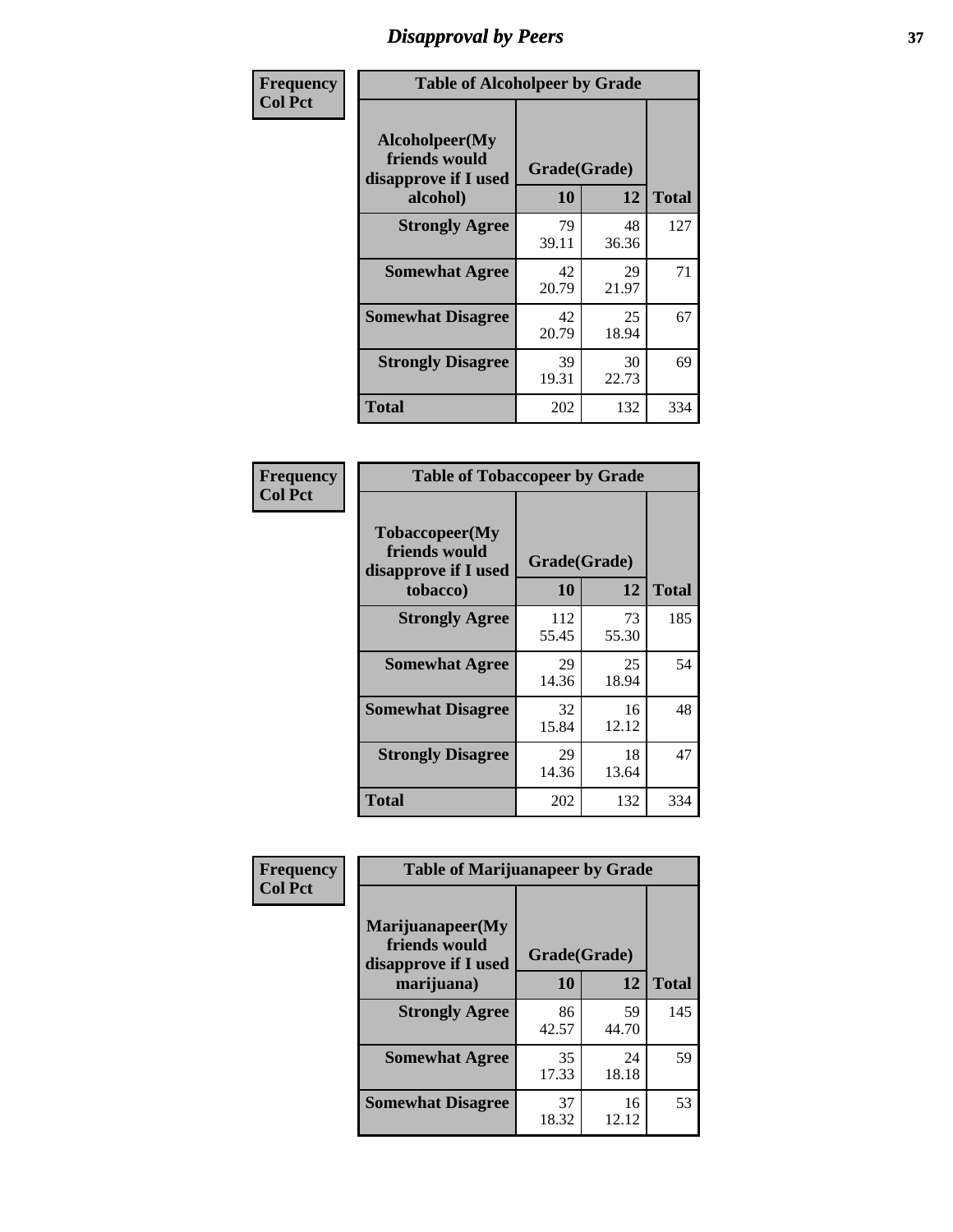# *Disapproval by Peers* **38**

| <b>Frequency</b> | <b>Table of Marijuanapeer by Grade</b>                                  |                    |             |              |
|------------------|-------------------------------------------------------------------------|--------------------|-------------|--------------|
| <b>Col Pct</b>   | Marijuanapeer(My<br>friends would<br>disapprove if I used<br>marijuana) | Grade(Grade)<br>10 | 12          | <b>Total</b> |
|                  | <b>Strongly Disagree</b>                                                | 44<br>21.78        | 33<br>25.00 | 77           |
|                  | Total                                                                   | 202                | 132         | 334          |

| <b>Frequency</b> | <b>Table of Otherdrugpeer by Grade</b>                    |              |             |              |
|------------------|-----------------------------------------------------------|--------------|-------------|--------------|
| <b>Col Pct</b>   | Otherdrugpeer(My<br>friends would<br>disapprove if I used | Grade(Grade) |             |              |
|                  | other drugs)                                              | <b>10</b>    | 12          | <b>Total</b> |
|                  | <b>Strongly Agree</b>                                     | 126<br>62.38 | 88<br>66.67 | 214          |
|                  | <b>Somewhat Agree</b>                                     | 21<br>10.40  | 20<br>15.15 | 41           |
|                  | <b>Somewhat Disagree</b>                                  | 26<br>12.87  | 5<br>3.79   | 31           |
|                  | <b>Strongly Disagree</b>                                  | 29<br>14.36  | 19<br>14.39 | 48           |
|                  | <b>Total</b>                                              | 202          | 132         | 334          |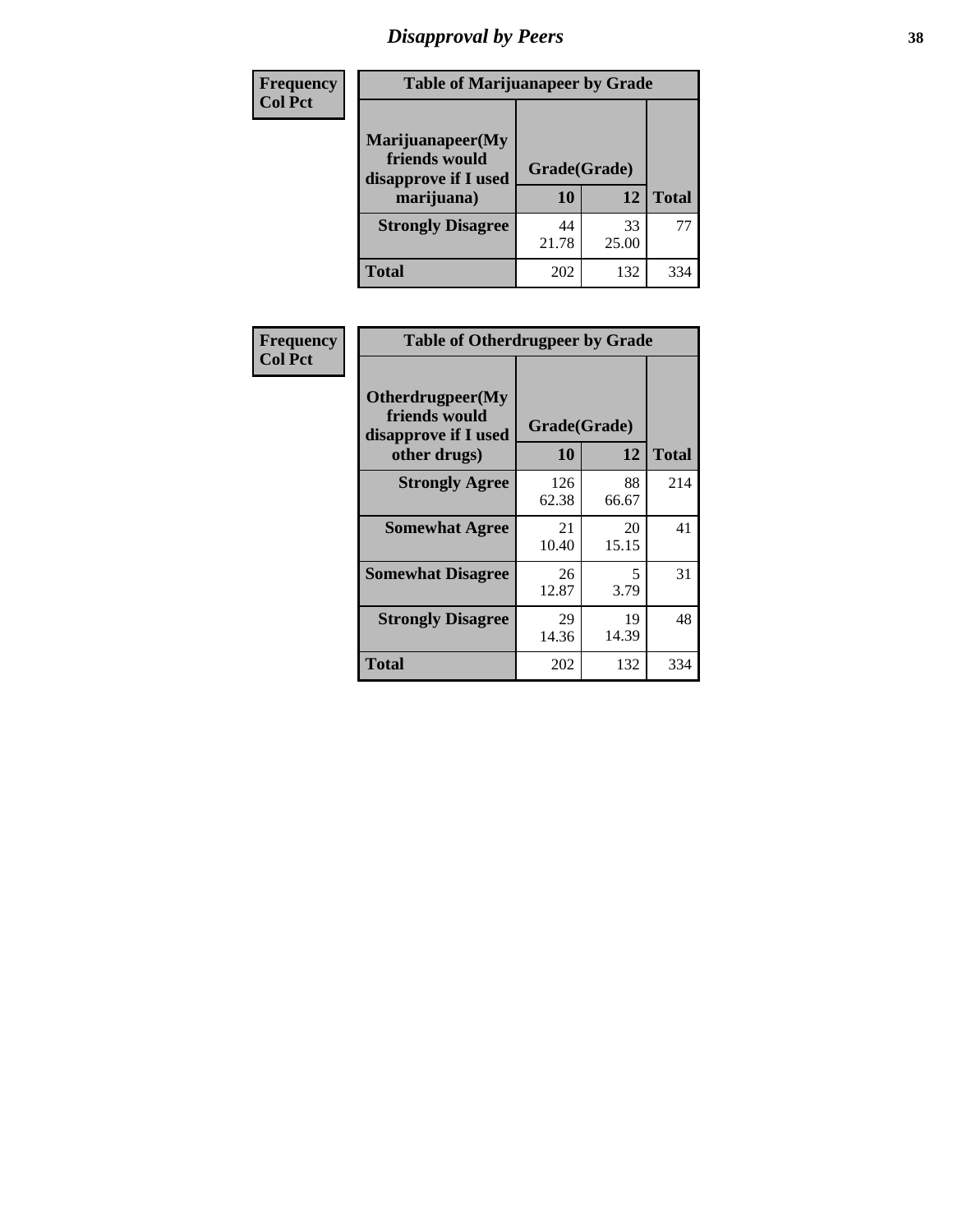| Frequency      | <b>Table of Alcohollocation1 by Grade</b> |              |             |              |
|----------------|-------------------------------------------|--------------|-------------|--------------|
| <b>Col Pct</b> | <b>Alcohollocation1(Places</b>            |              |             |              |
|                | <b>Friends Use Alcohol)</b>               | 10           | 12          | <b>Total</b> |
|                |                                           | 82<br>40.59  | 68<br>51.52 | 150          |
|                | Do Not Use                                | 120<br>59.41 | 64<br>48.48 | 184          |
|                | <b>Total</b>                              | 202          | 132         | 334          |

| <b>Frequency</b> | <b>Table of Alcohollocation2 by Grade</b>                     |                           |             |              |
|------------------|---------------------------------------------------------------|---------------------------|-------------|--------------|
| <b>Col Pct</b>   | <b>Alcohollocation2(Places</b><br><b>Friends Use Alcohol)</b> | Grade(Grade)<br><b>10</b> | 12          | <b>Total</b> |
|                  |                                                               |                           |             |              |
|                  |                                                               | 134<br>66.34              | 79<br>59.85 | 213          |
|                  | Home                                                          | 68<br>33.66               | 53<br>40.15 | 121          |
|                  | <b>Total</b>                                                  | 202                       | 132         | 334          |

| Frequency<br><b>Col Pct</b> | <b>Table of Alcohollocation 3 by Grade</b>                    |                    |              |              |
|-----------------------------|---------------------------------------------------------------|--------------------|--------------|--------------|
|                             | <b>Alcohollocation3(Places</b><br><b>Friends Use Alcohol)</b> | Grade(Grade)<br>10 | 12           | <b>Total</b> |
|                             |                                                               | 183<br>90.59       | 124<br>93.94 | 307          |
|                             | <b>School</b>                                                 | 19<br>9.41         | 8<br>6.06    | 27           |
|                             | <b>Total</b>                                                  | 202                | 132          | 334          |

| <b>Frequency</b> | <b>Table of Alcohollocation4 by Grade</b> |              |              |              |  |
|------------------|-------------------------------------------|--------------|--------------|--------------|--|
| <b>Col Pct</b>   | <b>Alcohollocation4(Places</b>            | Grade(Grade) |              |              |  |
|                  | <b>Friends Use Alcohol)</b>               | 10           | 12           | <b>Total</b> |  |
|                  |                                           | 178<br>88.12 | 113<br>85.61 | 291          |  |
|                  | Car                                       | 24<br>11.88  | 19<br>14.39  | 43           |  |
|                  | <b>Total</b>                              | 202          | 132          | 334          |  |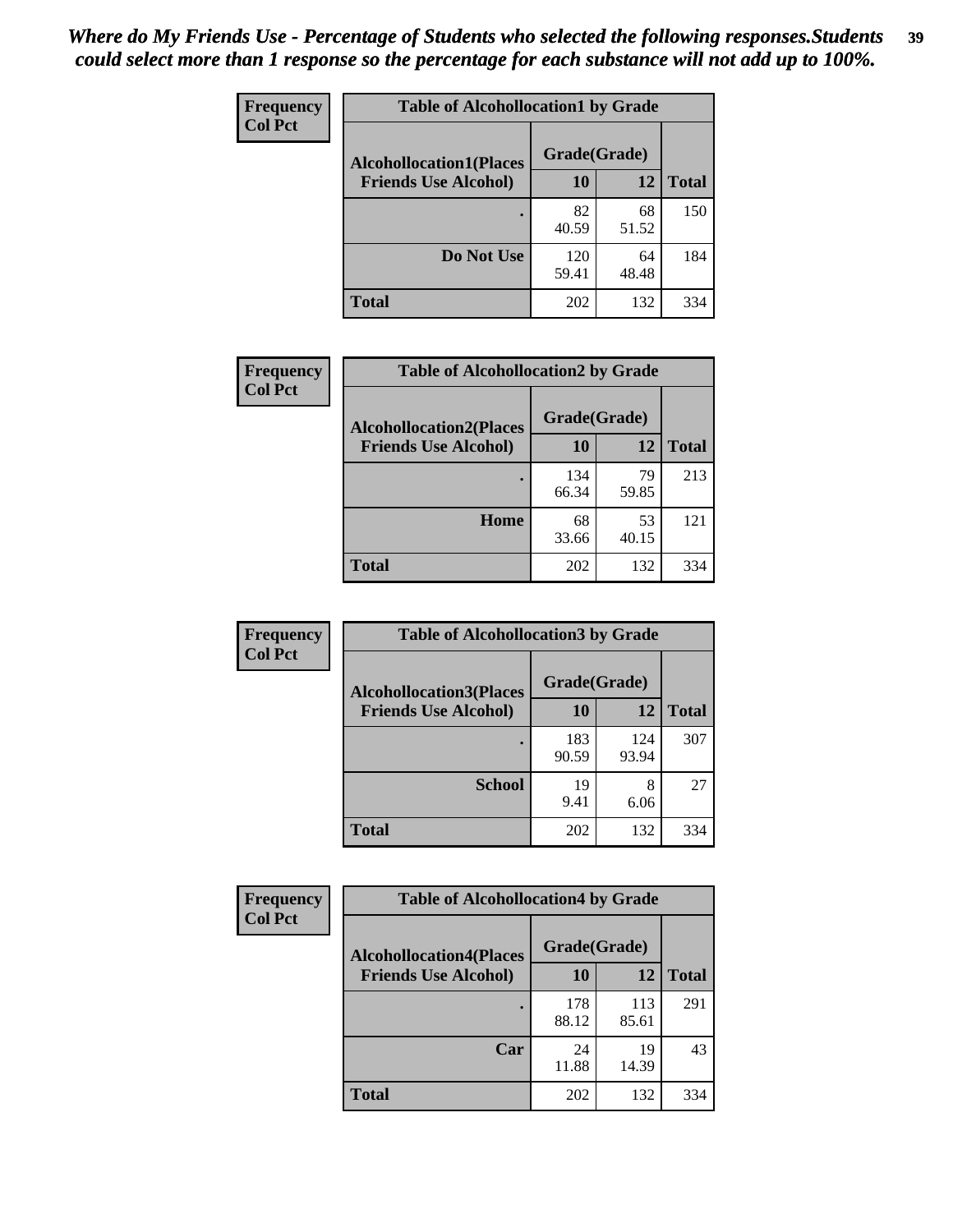| Frequency<br><b>Col Pct</b> | <b>Table of Alcohollocation5 by Grade</b> |              |             |              |
|-----------------------------|-------------------------------------------|--------------|-------------|--------------|
|                             | <b>Alcohollocation5(Places</b>            | Grade(Grade) |             |              |
|                             | <b>Friends Use Alcohol)</b>               | 10           | 12          | <b>Total</b> |
|                             |                                           | 154<br>76.24 | 89<br>67.42 | 243          |
|                             | <b>Friend's House</b>                     | 48<br>23.76  | 43<br>32.58 | 91           |
|                             | <b>Total</b>                              | 202          | 132         | 334          |

| Frequency      | <b>Table of Alcohollocation6 by Grade</b>                     |                    |              |              |
|----------------|---------------------------------------------------------------|--------------------|--------------|--------------|
| <b>Col Pct</b> | <b>Alcohollocation6(Places</b><br><b>Friends Use Alcohol)</b> | Grade(Grade)<br>10 | 12           | <b>Total</b> |
|                |                                                               | 178<br>88.12       | 102<br>77.27 | 280          |
|                | <b>Other</b>                                                  | 24<br>11.88        | 30<br>22.73  | 54           |
|                | <b>Total</b>                                                  | 202                | 132          | 334          |

| Frequency      | <b>Table of Tobaccolocation1 by Grade</b> |              |             |              |
|----------------|-------------------------------------------|--------------|-------------|--------------|
| <b>Col Pct</b> | <b>Tobaccolocation1(Places</b>            | Grade(Grade) |             |              |
|                | <b>Friends Use Tobacco)</b>               | 10           | <b>12</b>   | <b>Total</b> |
|                |                                           | 42<br>20.79  | 43<br>32.58 | 85           |
|                | <b>Do Not Use</b>                         | 160<br>79.21 | 89<br>67.42 | 249          |
|                | <b>Total</b>                              | 202          | 132         | 334          |

| Frequency      | <b>Table of Tobaccolocation2 by Grade</b> |              |             |              |  |
|----------------|-------------------------------------------|--------------|-------------|--------------|--|
| <b>Col Pct</b> | <b>Tobaccolocation2(Places</b>            | Grade(Grade) |             |              |  |
|                | <b>Friends Use Tobacco)</b>               | 10           | 12          | <b>Total</b> |  |
|                |                                           | 169<br>83.66 | 98<br>74.24 | 267          |  |
|                | Home                                      | 33<br>16.34  | 34<br>25.76 | 67           |  |
|                | <b>Total</b>                              | 202          | 132         | 334          |  |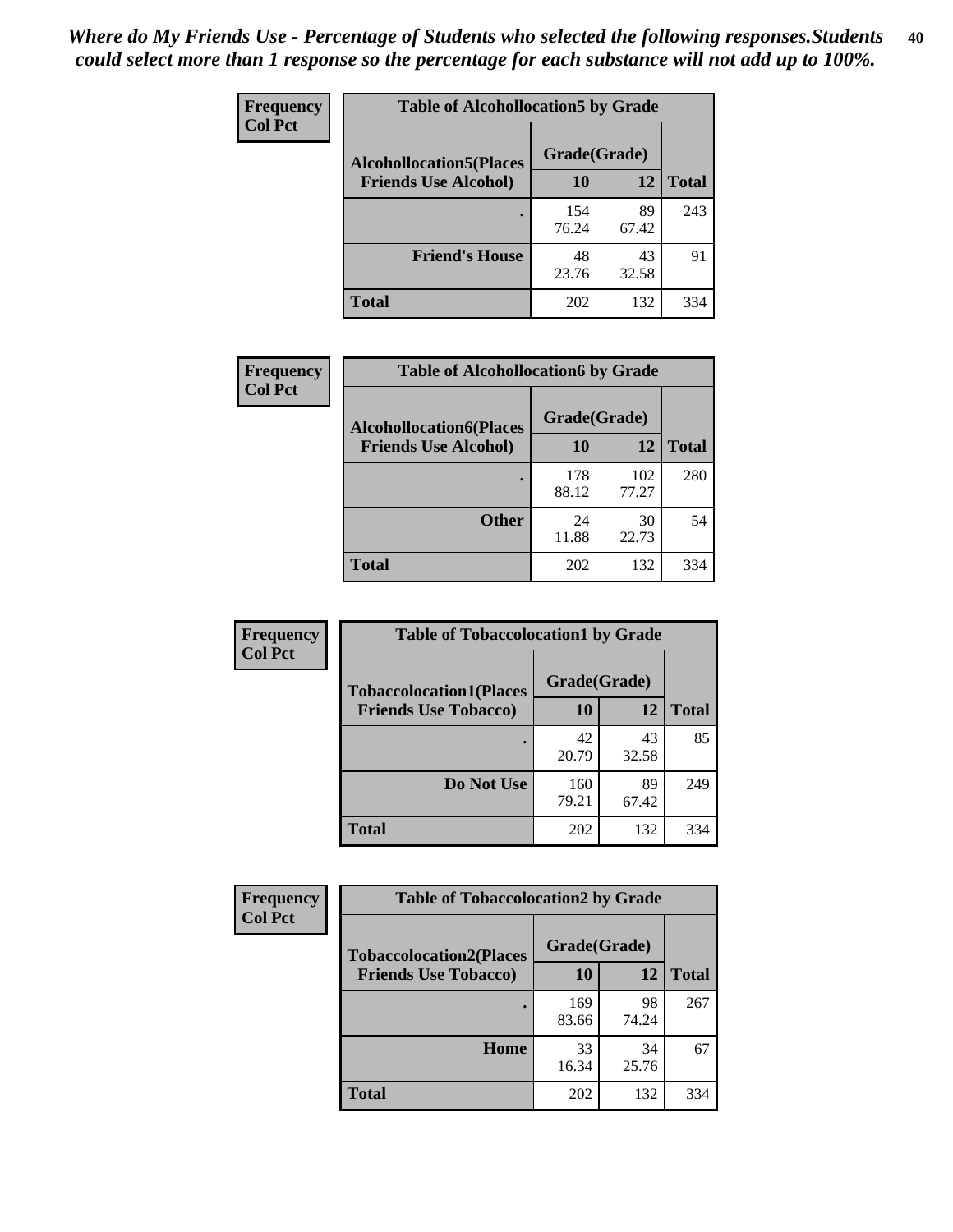| Frequency      | <b>Table of Tobaccolocation 3 by Grade</b> |              |              |              |  |
|----------------|--------------------------------------------|--------------|--------------|--------------|--|
| <b>Col Pct</b> | <b>Tobaccolocation3(Places</b>             | Grade(Grade) |              |              |  |
|                | <b>Friends Use Tobacco)</b>                | 10           | 12           | <b>Total</b> |  |
|                |                                            | 185<br>91.58 | 118<br>89.39 | 303          |  |
|                | <b>School</b>                              | 17<br>8.42   | 14<br>10.61  | 31           |  |
|                | <b>Total</b>                               | 202          | 132          | 334          |  |

| Frequency      | <b>Table of Tobaccolocation4 by Grade</b> |              |              |              |
|----------------|-------------------------------------------|--------------|--------------|--------------|
| <b>Col Pct</b> | <b>Tobaccolocation4(Places</b>            | Grade(Grade) |              |              |
|                | <b>Friends Use Tobacco)</b>               | 10           | 12           | <b>Total</b> |
|                |                                           | 187<br>92.57 | 111<br>84.09 | 298          |
|                | Car                                       | 15<br>7.43   | 21<br>15.91  | 36           |
|                | <b>Total</b>                              | 202          | 132          | 334          |

| Frequency<br><b>Col Pct</b> | <b>Table of Tobaccolocation5 by Grade</b>                     |                    |              |              |
|-----------------------------|---------------------------------------------------------------|--------------------|--------------|--------------|
|                             | <b>Tobaccolocation5(Places</b><br><b>Friends Use Tobacco)</b> | Grade(Grade)<br>10 | <b>12</b>    | <b>Total</b> |
|                             |                                                               |                    |              |              |
|                             |                                                               | 187<br>92.57       | 106<br>80.30 | 293          |
|                             | <b>Friend's House</b>                                         | 15<br>7.43         | 26<br>19.70  | 41           |
|                             | <b>Total</b>                                                  | 202                | 132          | 334          |

| <b>Frequency</b> | <b>Table of Tobaccolocation6 by Grade</b> |              |              |              |  |
|------------------|-------------------------------------------|--------------|--------------|--------------|--|
| <b>Col Pct</b>   | <b>Tobaccolocation6(Places</b>            | Grade(Grade) |              |              |  |
|                  | <b>Friends Use Tobacco)</b>               | 10           | 12           | <b>Total</b> |  |
|                  |                                           | 183<br>90.59 | 105<br>79.55 | 288          |  |
|                  | <b>Other</b>                              | 19<br>9.41   | 27<br>20.45  | 46           |  |
|                  | <b>Total</b>                              | 202          | 132          | 334          |  |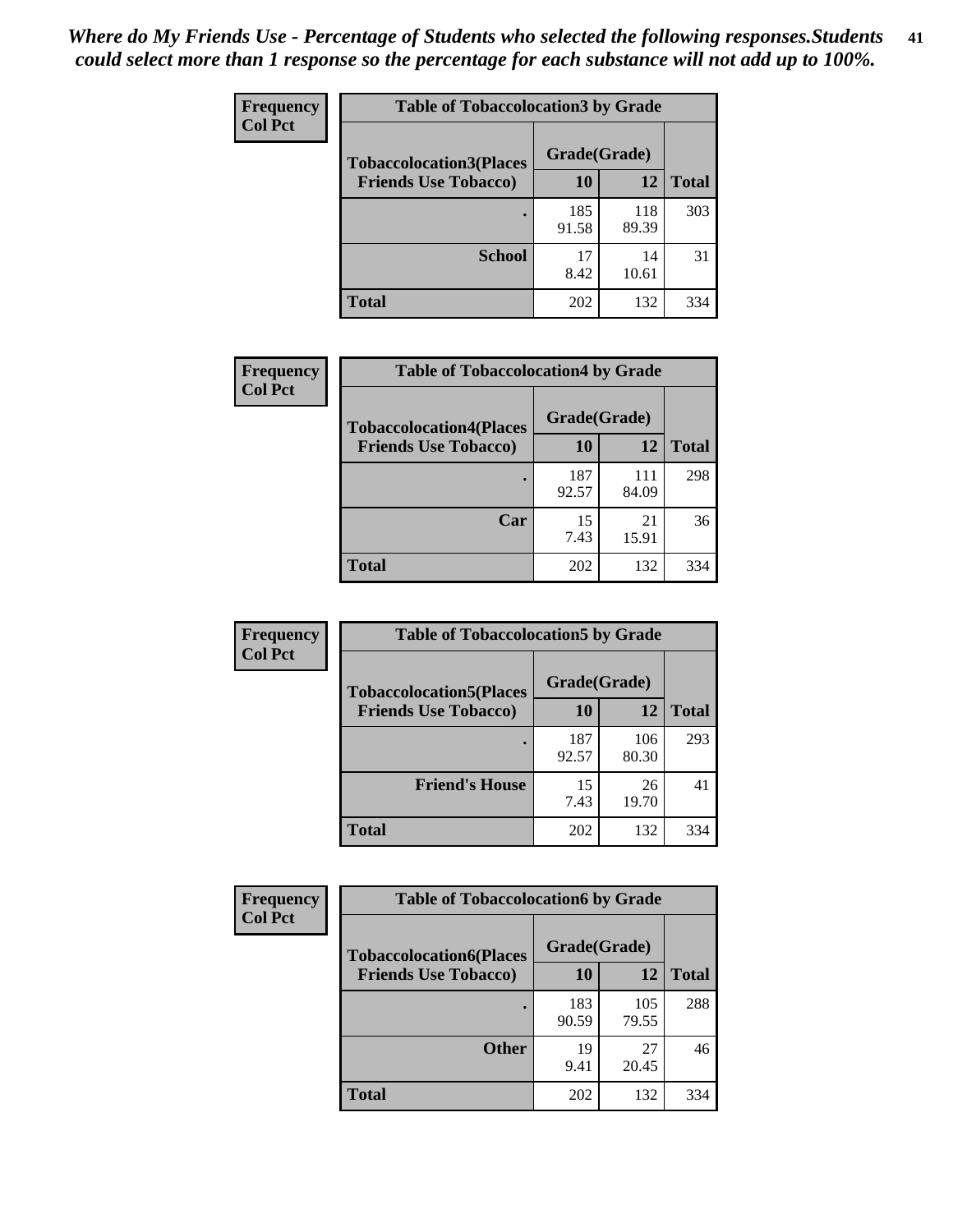| <b>Frequency</b> | <b>Table of Marijuanalocation1 by Grade</b> |              |             |              |
|------------------|---------------------------------------------|--------------|-------------|--------------|
| <b>Col Pct</b>   | <b>Marijuanalocation1(Places</b>            | Grade(Grade) |             |              |
|                  | <b>Friends Use Marijuana</b> )              | 10           | 12          | <b>Total</b> |
|                  |                                             | 79<br>39.11  | 64<br>48.48 | 143          |
|                  | Do Not Use                                  | 123<br>60.89 | 68<br>51.52 | 191          |
|                  | <b>Total</b>                                | 202          | 132         | 334          |

| <b>Frequency</b><br><b>Col Pct</b> | <b>Table of Marijuanalocation2 by Grade</b>                        |                    |             |              |
|------------------------------------|--------------------------------------------------------------------|--------------------|-------------|--------------|
|                                    | <b>Marijuanalocation2(Places</b><br><b>Friends Use Marijuana</b> ) | Grade(Grade)<br>10 | 12          | <b>Total</b> |
|                                    |                                                                    | 142<br>70.30       | 82<br>62.12 | 224          |
|                                    | Home                                                               | 60<br>29.70        | 50<br>37.88 | 110          |
|                                    | <b>Total</b>                                                       | 202                | 132         | 334          |

| Frequency<br><b>Col Pct</b> | <b>Table of Marijuanalocation3 by Grade</b> |              |              |              |
|-----------------------------|---------------------------------------------|--------------|--------------|--------------|
|                             | <b>Marijuanalocation3</b> (Places           | Grade(Grade) |              |              |
|                             | <b>Friends Use Marijuana</b> )              | 10           | 12           | <b>Total</b> |
|                             |                                             | 166<br>82.18 | 112<br>84.85 | 278          |
|                             | <b>School</b>                               | 36<br>17.82  | 20<br>15.15  | 56           |
|                             | <b>Total</b>                                | 202          | 132          | 334          |

| <b>Frequency</b> | <b>Table of Marijuanalocation4 by Grade</b> |              |              |              |  |
|------------------|---------------------------------------------|--------------|--------------|--------------|--|
| <b>Col Pct</b>   | <b>Marijuanalocation4(Places</b>            | Grade(Grade) |              |              |  |
|                  | <b>Friends Use Marijuana</b> )              | <b>10</b>    | 12           | <b>Total</b> |  |
|                  |                                             | 167<br>82.67 | 103<br>78.03 | 270          |  |
|                  | Car                                         | 35<br>17.33  | 29<br>21.97  | 64           |  |
|                  | <b>Total</b>                                | 202          | 132          | 334          |  |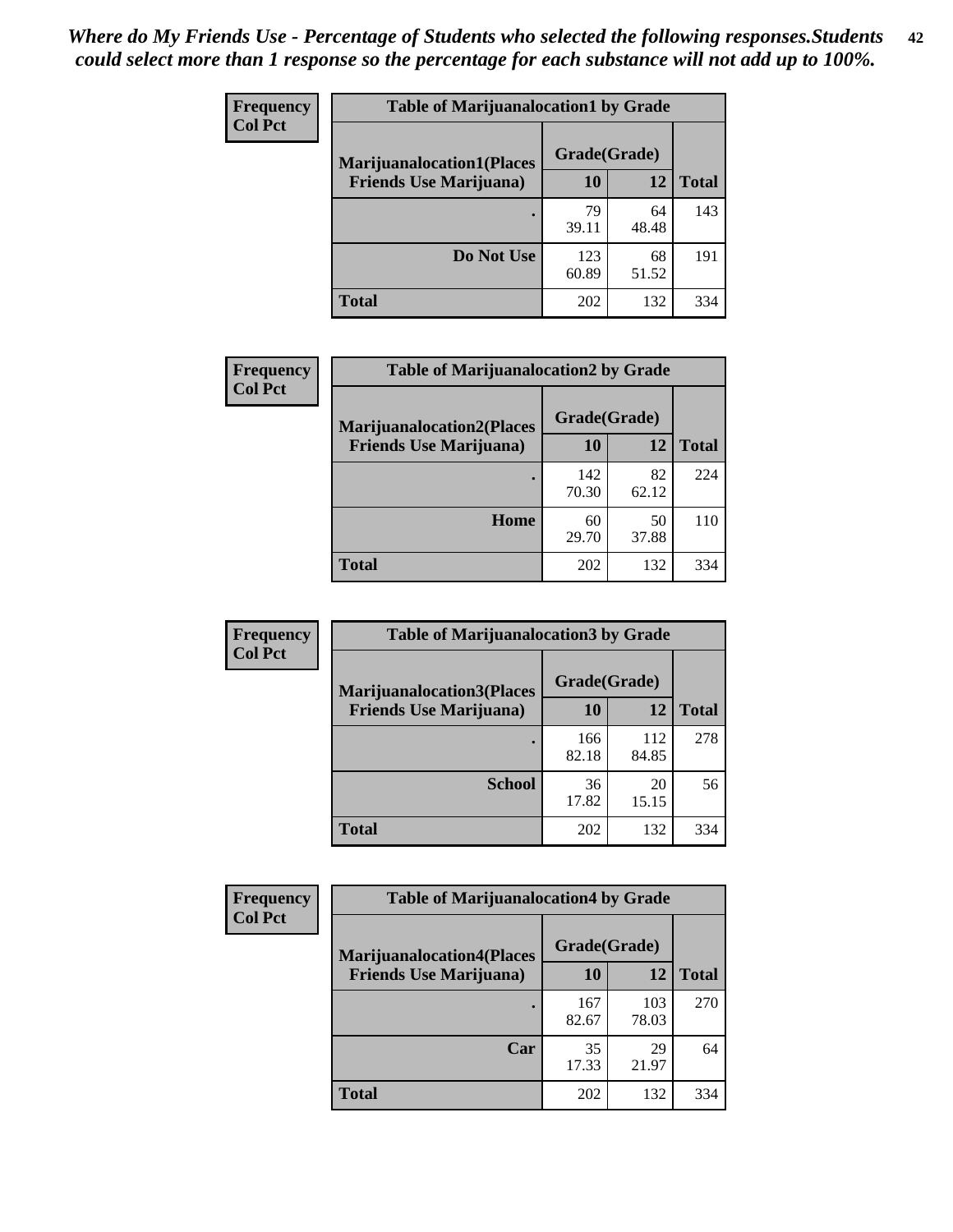| <b>Frequency</b> | <b>Table of Marijuanalocation5 by Grade</b> |              |             |              |
|------------------|---------------------------------------------|--------------|-------------|--------------|
| <b>Col Pct</b>   | <b>Marijuanalocation5</b> (Places           | Grade(Grade) |             |              |
|                  | <b>Friends Use Marijuana</b> )              | 10           | 12          | <b>Total</b> |
|                  |                                             | 152<br>75.25 | 92<br>69.70 | 244          |
|                  | <b>Friend's House</b>                       | 50<br>24.75  | 40<br>30.30 | 90           |
|                  | <b>Total</b>                                | 202          | 132         | 334          |

| <b>Frequency</b> | <b>Table of Marijuanalocation6 by Grade</b>                        |                    |             |              |
|------------------|--------------------------------------------------------------------|--------------------|-------------|--------------|
| <b>Col Pct</b>   | <b>Marijuanalocation6(Places</b><br><b>Friends Use Marijuana</b> ) | Grade(Grade)<br>10 | 12          | <b>Total</b> |
|                  |                                                                    | 171<br>84.65       | 95<br>71.97 | 266          |
|                  | <b>Other</b>                                                       | 31<br>15.35        | 37<br>28.03 | 68           |
|                  | <b>Total</b>                                                       | 202                | 132         | 334          |

| <b>Frequency</b> | <b>Table of Otherdruglocation1 by Grade</b>                          |              |              |              |
|------------------|----------------------------------------------------------------------|--------------|--------------|--------------|
| <b>Col Pct</b>   | <b>Otherdruglocation1(Places</b><br><b>Friends Use Other Illegal</b> | Grade(Grade) |              |              |
|                  | Drugs)                                                               | 10           | 12           | <b>Total</b> |
|                  |                                                                      | 35<br>17.33  | 26<br>19.70  | 61           |
|                  | Do Not Use                                                           | 167<br>82.67 | 106<br>80.30 | 273          |
|                  | <b>Total</b>                                                         | 202          | 132          | 334          |

| Frequency      | <b>Table of Otherdruglocation2 by Grade</b>                          |              |              |              |
|----------------|----------------------------------------------------------------------|--------------|--------------|--------------|
| <b>Col Pct</b> | <b>Otherdruglocation2(Places</b><br><b>Friends Use Other Illegal</b> | Grade(Grade) |              |              |
|                | Drugs)                                                               | 10           | 12           | <b>Total</b> |
|                |                                                                      | 177<br>87.62 | 115<br>87.12 | 292          |
|                | Home                                                                 | 25<br>12.38  | 17<br>12.88  | 42           |
|                | <b>Total</b>                                                         | 202          | 132          | 334          |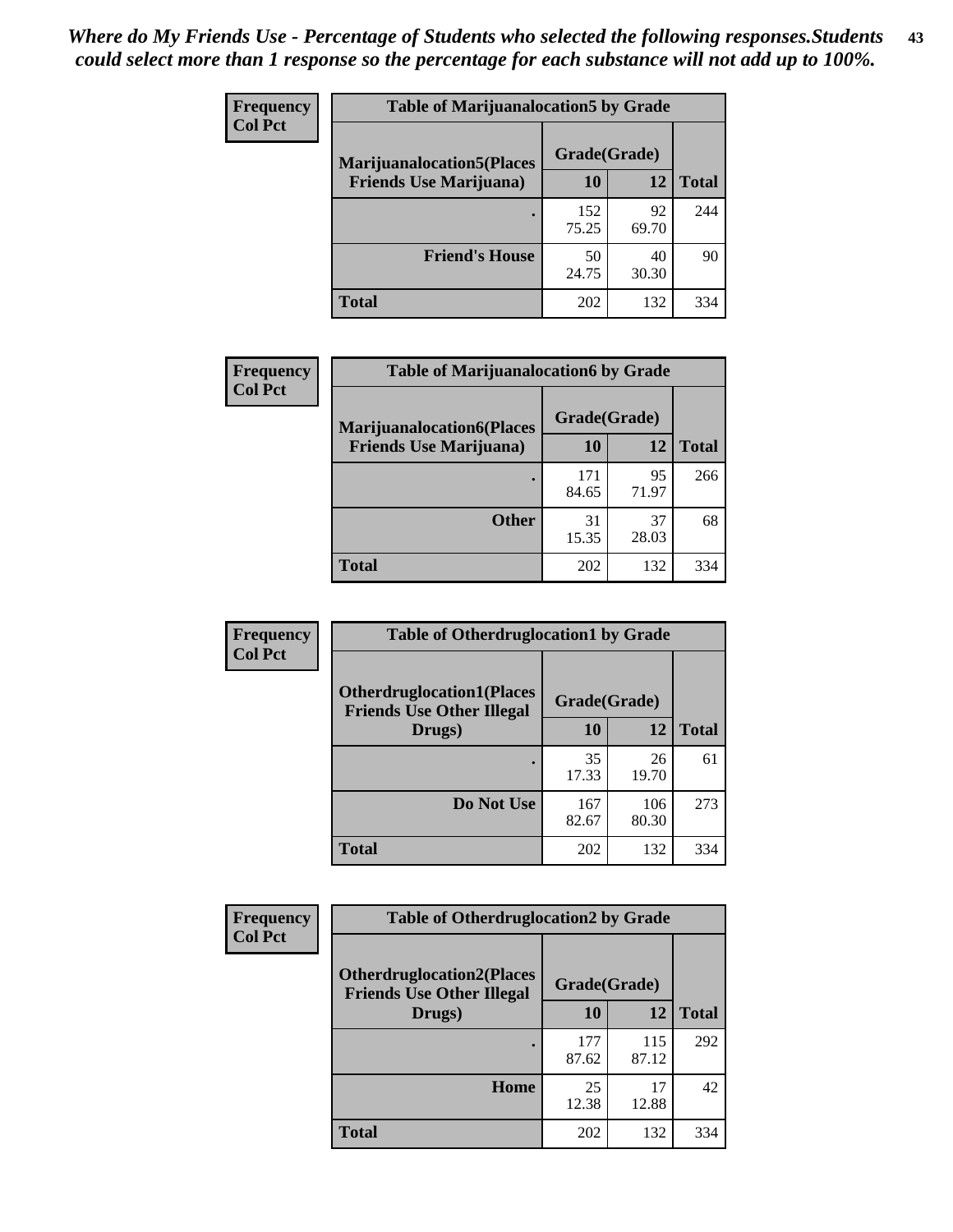| <b>Frequency</b> | <b>Table of Otherdruglocation 3 by Grade</b>                         |              |              |              |
|------------------|----------------------------------------------------------------------|--------------|--------------|--------------|
| <b>Col Pct</b>   | <b>Otherdruglocation3(Places</b><br><b>Friends Use Other Illegal</b> | Grade(Grade) |              |              |
|                  | Drugs)                                                               | 10           | 12           | <b>Total</b> |
|                  |                                                                      | 190<br>94.06 | 123<br>93.18 | 313          |
|                  | <b>School</b>                                                        | 12<br>5.94   | Q<br>6.82    | 21           |
|                  | <b>Total</b>                                                         | 202          | 132          | 334          |

| Frequency      | <b>Table of Otherdruglocation4 by Grade</b>                          |              |              |              |
|----------------|----------------------------------------------------------------------|--------------|--------------|--------------|
| <b>Col Pct</b> | <b>Otherdruglocation4(Places</b><br><b>Friends Use Other Illegal</b> | Grade(Grade) |              |              |
|                | Drugs)                                                               | 10           | 12           | <b>Total</b> |
|                |                                                                      | 187<br>92.57 | 119<br>90.15 | 306          |
|                | Car                                                                  | 15<br>7.43   | 13<br>9.85   | 28           |
|                | <b>Total</b>                                                         | 202          | 132          | 334          |

| <b>Frequency</b> | <b>Table of Otherdruglocation5 by Grade</b>                          |              |              |              |
|------------------|----------------------------------------------------------------------|--------------|--------------|--------------|
| <b>Col Pct</b>   | <b>Otherdruglocation5(Places</b><br><b>Friends Use Other Illegal</b> | Grade(Grade) |              |              |
|                  | Drugs)                                                               | 10           | 12           | <b>Total</b> |
|                  |                                                                      | 185<br>91.58 | 116<br>87.88 | 301          |
|                  | <b>Friend's House</b>                                                | 17<br>8.42   | 16<br>12.12  | 33           |
|                  | <b>Total</b>                                                         | 202          | 132          | 334          |

| <b>Frequency</b> | <b>Table of Otherdruglocation6 by Grade</b>                          |              |              |              |
|------------------|----------------------------------------------------------------------|--------------|--------------|--------------|
| <b>Col Pct</b>   | <b>Otherdruglocation6(Places</b><br><b>Friends Use Other Illegal</b> | Grade(Grade) |              |              |
|                  | Drugs)                                                               | 10           | 12           | <b>Total</b> |
|                  |                                                                      | 182<br>90.10 | 117<br>88.64 | 299          |
|                  | <b>Other</b>                                                         | 20<br>9.90   | 15<br>11.36  | 35           |
|                  | <b>Total</b>                                                         | 202          | 132          | 334          |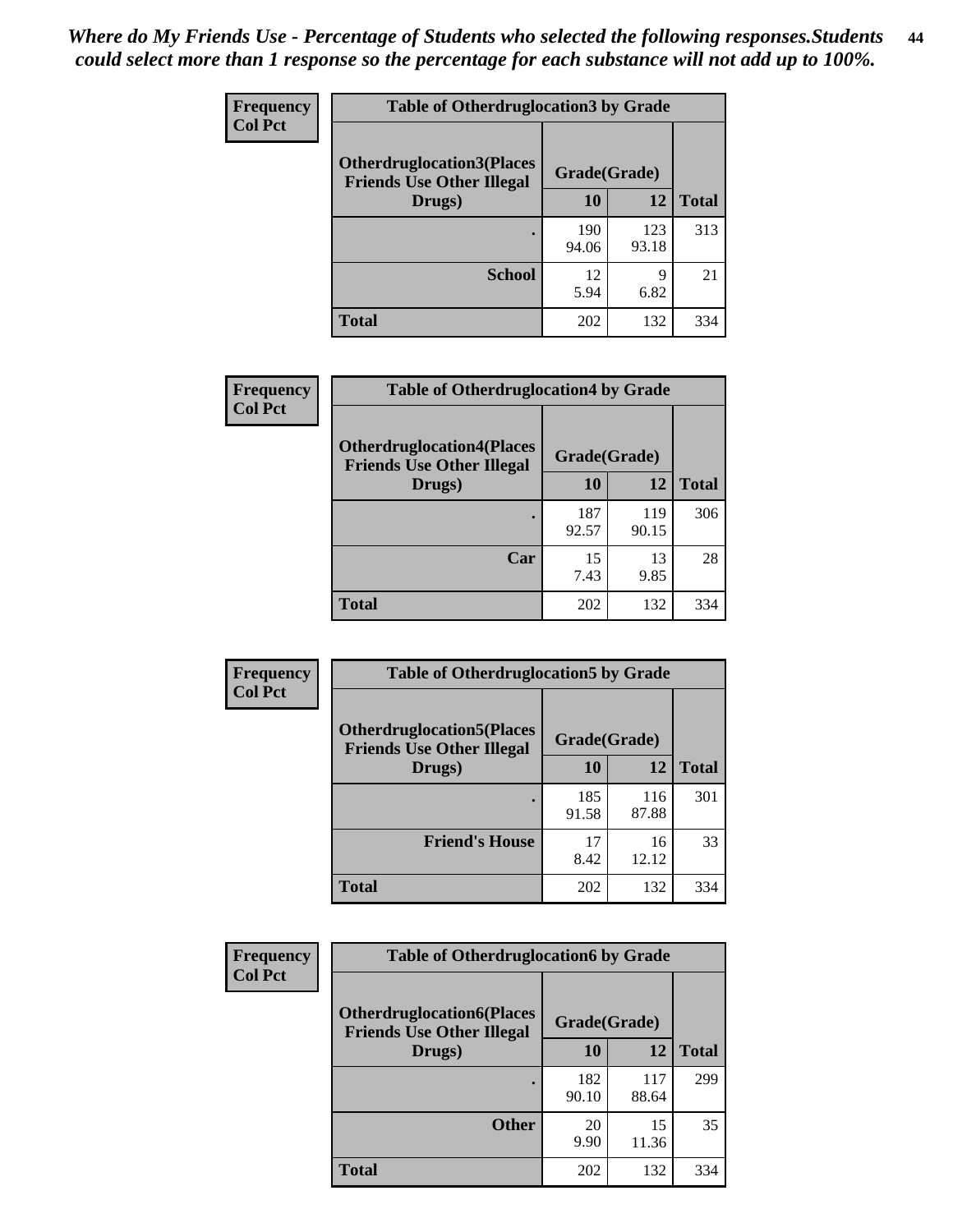| Frequency      | <b>Table of Alcoholtime1 by Grade</b>           |              |             |              |
|----------------|-------------------------------------------------|--------------|-------------|--------------|
| <b>Col Pct</b> | <b>Alcoholtime1(Times</b><br><b>Friends Use</b> | Grade(Grade) |             |              |
|                | Alcohol)                                        | 10           | 12          | <b>Total</b> |
|                |                                                 | 77<br>38.12  | 70<br>53.03 | 147          |
|                | Do Not Use                                      | 125<br>61.88 | 62<br>46.97 | 187          |
|                | <b>Total</b>                                    | 202          | 132         | 334          |

| Frequency      | <b>Table of Alcoholtime2 by Grade</b>           |              |              |              |
|----------------|-------------------------------------------------|--------------|--------------|--------------|
| <b>Col Pct</b> | <b>Alcoholtime2(Times</b><br><b>Friends Use</b> | Grade(Grade) |              |              |
|                | Alcohol)                                        | 10           | 12           | <b>Total</b> |
|                |                                                 | 178<br>88.12 | 120<br>90.91 | 298          |
|                | <b>On Way to School</b>                         | 24<br>11.88  | 12<br>9.09   | 36           |
|                | <b>Total</b>                                    | 202          | 132          | 334          |

| Frequency<br><b>Col Pct</b> | <b>Table of Alcoholtime3 by Grade</b>                    |              |              |              |
|-----------------------------|----------------------------------------------------------|--------------|--------------|--------------|
|                             | Alcoholtime3(Times<br>Grade(Grade)<br><b>Friends Use</b> |              |              |              |
|                             | Alcohol)                                                 | 10           | 12           | <b>Total</b> |
|                             |                                                          | 184<br>91.09 | 124<br>93.94 | 308          |
|                             | <b>During School</b>                                     | 18<br>8.91   | 8<br>6.06    | 26           |
|                             | Total                                                    | 202          | 132          | 334          |

| <b>Frequency</b><br><b>Col Pct</b> | <b>Table of Alcoholtime4 by Grade</b> |              |              |              |
|------------------------------------|---------------------------------------|--------------|--------------|--------------|
|                                    | <b>Alcoholtime4(Times</b>             | Grade(Grade) |              |              |
|                                    | <b>Friends Use Alcohol)</b>           | 10           | 12           | <b>Total</b> |
|                                    |                                       | 178<br>88.12 | 119<br>90.15 | 297          |
|                                    | <b>On Way Home From School</b>        | 24<br>11.88  | 13<br>9.85   | 37           |
|                                    | <b>Total</b>                          | 202          | 132          | 334          |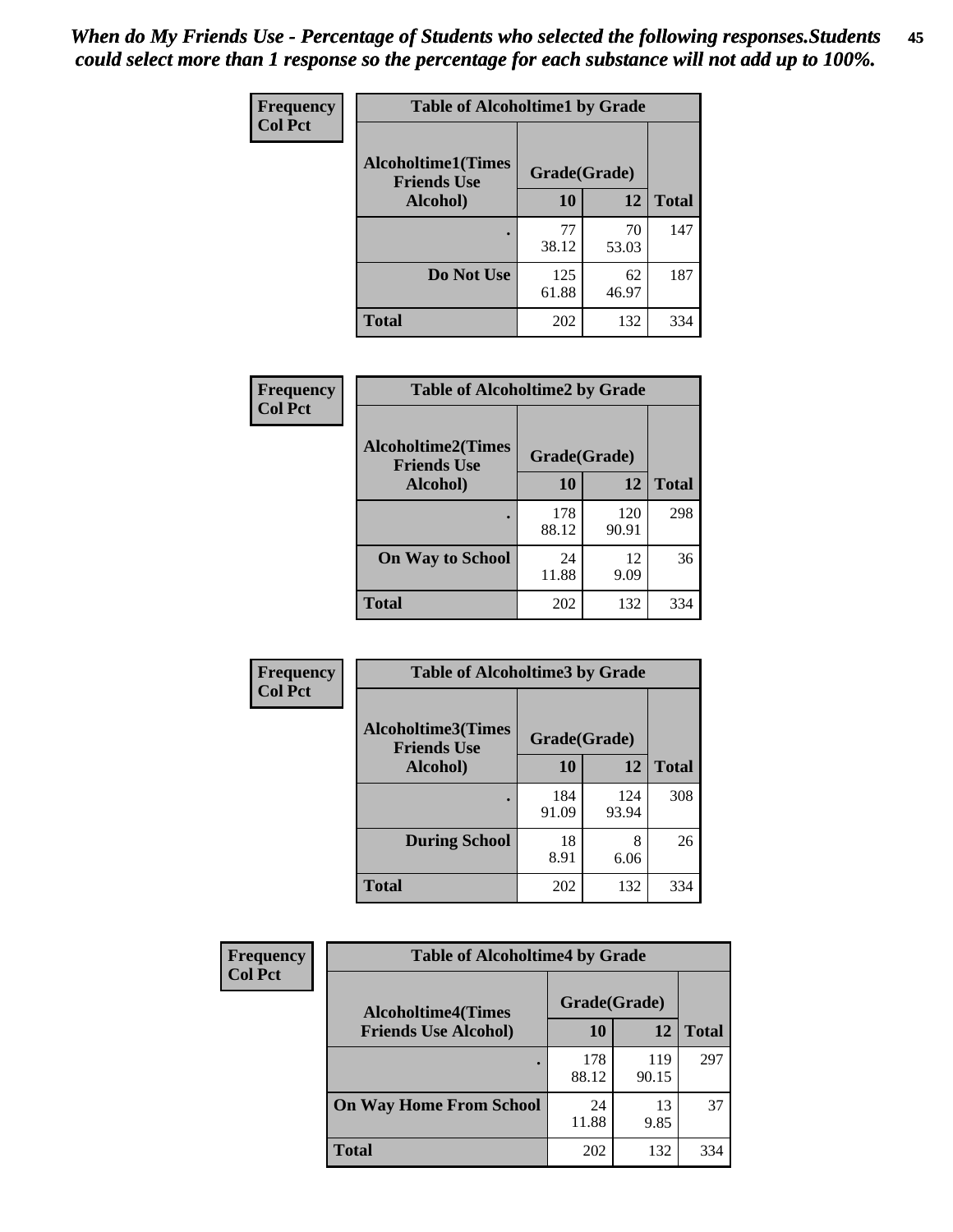*When do My Friends Use - Percentage of Students who selected the following responses.Students could select more than 1 response so the percentage for each substance will not add up to 100%.* **46**

| Frequency      | <b>Table of Alcoholtime5 by Grade</b>            |              |              |              |
|----------------|--------------------------------------------------|--------------|--------------|--------------|
| <b>Col Pct</b> | <b>Alcoholtime5</b> (Times<br><b>Friends Use</b> | Grade(Grade) |              |              |
|                | Alcohol)                                         | 10           | 12           | <b>Total</b> |
|                |                                                  | 160<br>79.21 | 111<br>84.09 | 271          |
|                | Weeknights                                       | 42<br>20.79  | 21<br>15.91  | 63           |
|                | <b>Total</b>                                     | 202          | 132          | 334          |

| Frequency      | <b>Table of Alcoholtime6 by Grade</b>           |              |             |              |
|----------------|-------------------------------------------------|--------------|-------------|--------------|
| <b>Col Pct</b> | <b>Alcoholtime6(Times</b><br><b>Friends Use</b> | Grade(Grade) |             |              |
|                | Alcohol)                                        | 10           | 12          | <b>Total</b> |
|                |                                                 | 132<br>65.35 | 65<br>49.24 | 197          |
|                | Weekends                                        | 70<br>34.65  | 67<br>50.76 | 137          |
|                | <b>Total</b>                                    | 202          | 132         | 334          |

| Frequency<br><b>Col Pct</b> | <b>Table of Tobaccotime1 by Grade</b>           |              |             |              |
|-----------------------------|-------------------------------------------------|--------------|-------------|--------------|
|                             | <b>Tobaccotime1(Times</b><br><b>Friends Use</b> | Grade(Grade) |             |              |
|                             | <b>Tobacco</b> )                                | 10           | 12          | <b>Total</b> |
|                             |                                                 | 38<br>18.81  | 40<br>30.30 | 78           |
|                             | Do Not Use                                      | 164<br>81.19 | 92<br>69.70 | 256          |
|                             | <b>Total</b>                                    | 202          | 132         | 334          |

| <b>Frequency</b> | <b>Table of Tobaccotime2 by Grade</b>           |              |              |              |
|------------------|-------------------------------------------------|--------------|--------------|--------------|
| <b>Col Pct</b>   | <b>Tobaccotime2(Times</b><br><b>Friends Use</b> | Grade(Grade) |              |              |
|                  | <b>Tobacco</b> )                                | 10           | 12           | <b>Total</b> |
|                  |                                                 | 184<br>91.09 | 114<br>86.36 | 298          |
|                  | <b>On Way to School</b>                         | 18<br>8.91   | 18<br>13.64  | 36           |
|                  | <b>Total</b>                                    | 202          | 132          | 334          |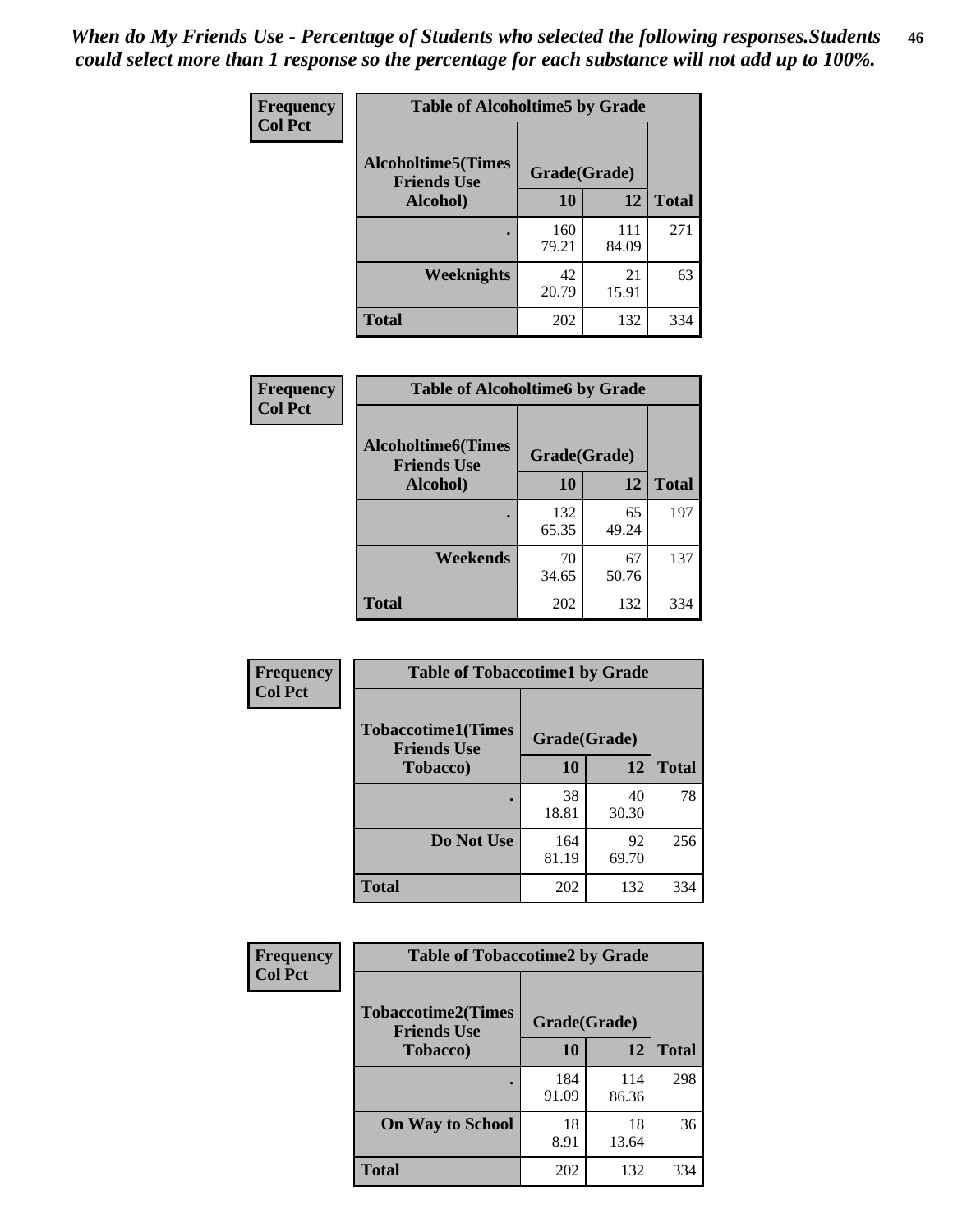*When do My Friends Use - Percentage of Students who selected the following responses.Students could select more than 1 response so the percentage for each substance will not add up to 100%.* **47**

| <b>Frequency</b> | <b>Table of Tobaccotime3 by Grade</b>           |              |              |              |  |
|------------------|-------------------------------------------------|--------------|--------------|--------------|--|
| <b>Col Pct</b>   | <b>Tobaccotime3(Times</b><br><b>Friends Use</b> | Grade(Grade) |              |              |  |
|                  | <b>Tobacco</b> )                                | 10           | 12           | <b>Total</b> |  |
|                  |                                                 | 187<br>92.57 | 124<br>93.94 | 311          |  |
|                  | <b>During School</b>                            | 15<br>7.43   | 8<br>6.06    | 23           |  |
|                  | <b>Total</b>                                    | 202          | 132          | 334          |  |

| <b>Frequency</b> | <b>Table of Tobaccotime4 by Grade</b> |              |              |              |
|------------------|---------------------------------------|--------------|--------------|--------------|
| <b>Col Pct</b>   | <b>Tobaccotime4(Times</b>             | Grade(Grade) |              |              |
|                  | <b>Friends Use Tobacco)</b>           | 10           | 12           | <b>Total</b> |
|                  |                                       | 178<br>88.12 | 119<br>90.15 | 297          |
|                  | <b>On Way Home From School</b>        | 24<br>11.88  | 13<br>9.85   | 37           |
|                  | <b>Total</b>                          | 202          | 132          | 334          |

| Frequency      | <b>Table of Tobaccotime5 by Grade</b>           |              |              |              |
|----------------|-------------------------------------------------|--------------|--------------|--------------|
| <b>Col Pct</b> | <b>Tobaccotime5(Times</b><br><b>Friends Use</b> | Grade(Grade) |              |              |
|                | <b>Tobacco</b> )                                | 10           | 12           | <b>Total</b> |
|                |                                                 | 176<br>87.13 | 108<br>81.82 | 284          |
|                | Weeknights                                      | 26<br>12.87  | 24<br>18.18  | 50           |
|                | <b>Total</b>                                    | 202          | 132          | 334          |

| <b>Frequency</b> | <b>Table of Tobaccotime6 by Grade</b>           |              |              |              |
|------------------|-------------------------------------------------|--------------|--------------|--------------|
| <b>Col Pct</b>   | <b>Tobaccotime6(Times</b><br><b>Friends Use</b> | Grade(Grade) |              |              |
|                  | <b>Tobacco</b> )                                | 10           | 12           | <b>Total</b> |
|                  | ٠                                               | 168<br>83.17 | 103<br>78.03 | 271          |
|                  | Weekends                                        | 34<br>16.83  | 29<br>21.97  | 63           |
|                  | <b>Total</b>                                    | 202          | 132          | 334          |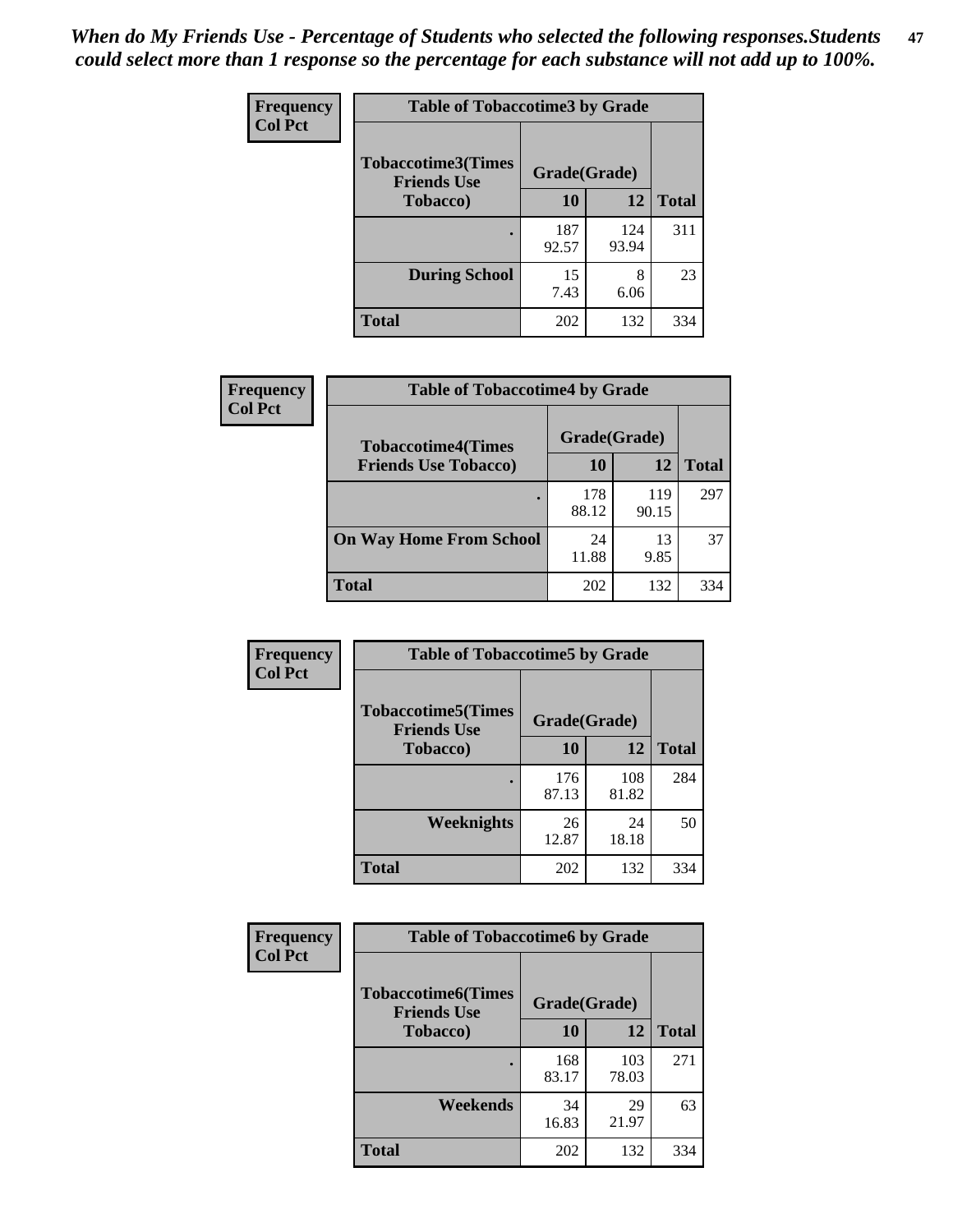| Frequency      | <b>Table of Marijuanatime1 by Grade</b>           |              |             |              |
|----------------|---------------------------------------------------|--------------|-------------|--------------|
| <b>Col Pct</b> | <b>Marijuanatime1(Times</b><br><b>Friends Use</b> | Grade(Grade) |             |              |
|                | Marijuana)                                        | 10           | 12          | <b>Total</b> |
|                |                                                   | 75<br>37.13  | 59<br>44.70 | 134          |
|                | Do Not Use                                        | 127<br>62.87 | 73<br>55.30 | 200          |
|                | <b>Total</b>                                      | 202          | 132         | 334          |

| Frequency      | <b>Table of Marijuanatime2 by Grade</b>           |              |              |              |
|----------------|---------------------------------------------------|--------------|--------------|--------------|
| <b>Col Pct</b> | <b>Marijuanatime2(Times</b><br><b>Friends Use</b> | Grade(Grade) |              |              |
|                | Marijuana)                                        | 10           | 12           | <b>Total</b> |
|                |                                                   | 157<br>77.72 | 109<br>82.58 | 266          |
|                | <b>On Way to School</b>                           | 45<br>22.28  | 23<br>17.42  | 68           |
|                | <b>Total</b>                                      | 202          | 132          | 334          |

| Frequency      | <b>Table of Marijuanatime3 by Grade</b>    |              |              |              |  |
|----------------|--------------------------------------------|--------------|--------------|--------------|--|
| <b>Col Pct</b> | Marijuanatime3(Times<br><b>Friends Use</b> | Grade(Grade) |              |              |  |
|                | Marijuana)                                 | 10           | 12           | <b>Total</b> |  |
|                |                                            | 165<br>81.68 | 115<br>87.12 | 280          |  |
|                | <b>During School</b>                       | 37<br>18.32  | 17<br>12.88  | 54           |  |
|                | <b>Total</b>                               | 202          | 132          | 334          |  |

| Frequency<br><b>Col Pct</b> | <b>Table of Marijuanatime4 by Grade</b> |              |              |       |
|-----------------------------|-----------------------------------------|--------------|--------------|-------|
|                             | <b>Marijuanatime4</b> (Times            | Grade(Grade) |              |       |
|                             | <b>Friends Use Marijuana</b> )          | 10           | 12           | Total |
|                             |                                         | 156<br>77.23 | 105<br>79.55 | 261   |
|                             | <b>On Way Home From School</b>          | 46<br>22.77  | 27<br>20.45  | 73    |
|                             | <b>Total</b>                            | 202          | 132          | 334   |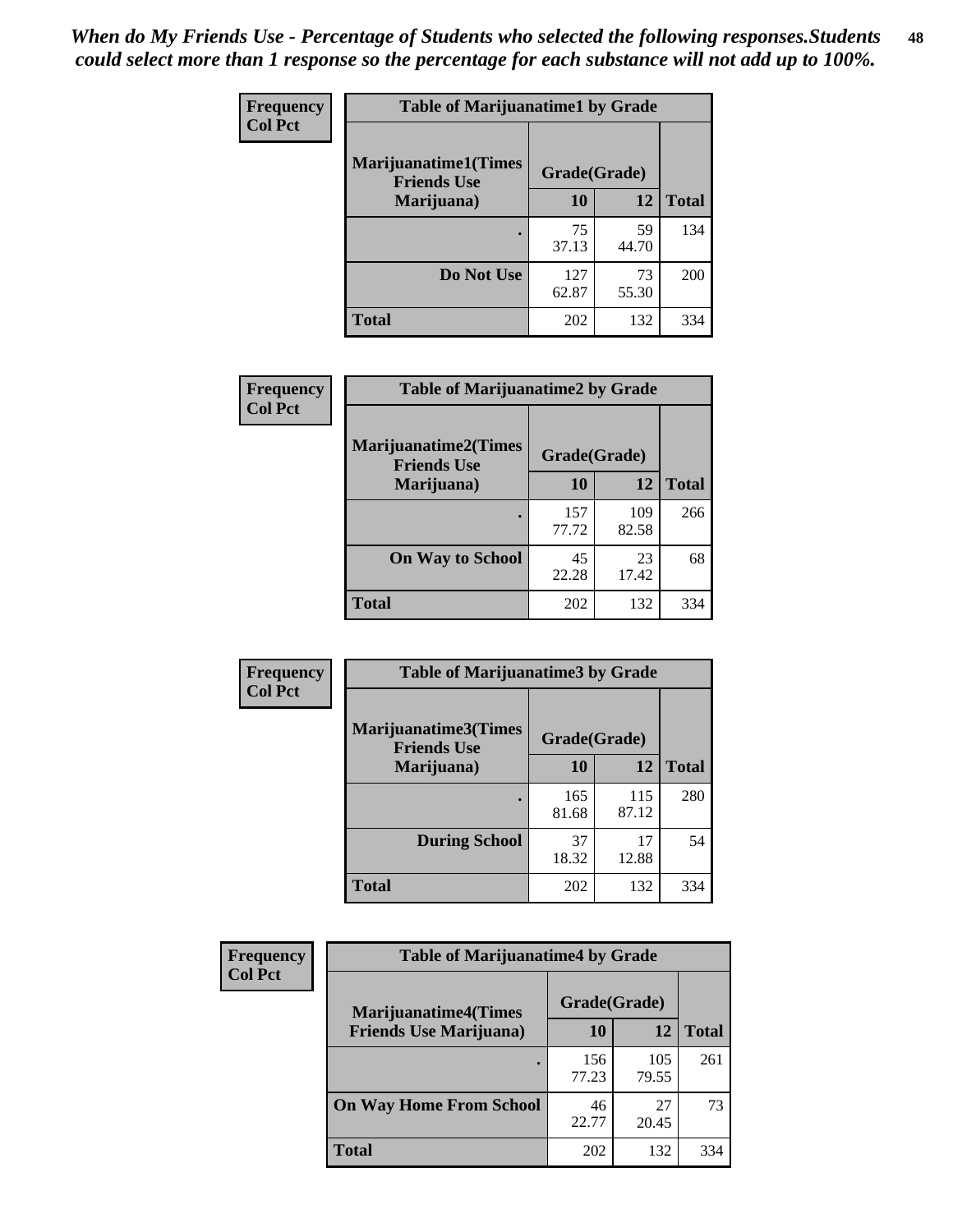| Frequency      | <b>Table of Marijuanatime5 by Grade</b>            |              |             |              |
|----------------|----------------------------------------------------|--------------|-------------|--------------|
| <b>Col Pct</b> | <b>Marijuanatime5</b> (Times<br><b>Friends Use</b> | Grade(Grade) |             |              |
|                | Marijuana)                                         | 10           | 12          | <b>Total</b> |
|                |                                                    | 147<br>72.77 | 93<br>70.45 | 240          |
|                | Weeknights                                         | 55<br>27.23  | 39<br>29.55 | 94           |
|                | <b>Total</b>                                       | 202          | 132         | 334          |

| Frequency      | <b>Table of Marijuanatime6 by Grade</b>            |              |             |              |
|----------------|----------------------------------------------------|--------------|-------------|--------------|
| <b>Col Pct</b> | <b>Marijuanatime6</b> (Times<br><b>Friends Use</b> | Grade(Grade) |             |              |
|                | Marijuana)                                         | 10           | 12          | <b>Total</b> |
|                |                                                    | 135<br>66.83 | 81<br>61.36 | 216          |
|                | Weekends                                           | 67<br>33.17  | 51<br>38.64 | 118          |
|                | <b>Total</b>                                       | 202          | 132         | 334          |

| <b>Frequency</b> | <b>Table of Otherdrugtime1 by Grade</b>                  |              |              |              |  |
|------------------|----------------------------------------------------------|--------------|--------------|--------------|--|
| <b>Col Pct</b>   | <b>Otherdrugtime1</b> (Times<br><b>Friends Use Other</b> | Grade(Grade) |              |              |  |
|                  | <b>Illegal Drugs</b> )                                   | 10           | 12           | <b>Total</b> |  |
|                  |                                                          | 30<br>14.85  | 22<br>16.67  | 52           |  |
|                  | Do Not Use                                               | 172<br>85.15 | 110<br>83.33 | 282          |  |
|                  | <b>Total</b>                                             | 202          | 132          | 334          |  |

| Frequency      | <b>Table of Otherdrugtime2 by Grade</b>                                 |              |              |              |
|----------------|-------------------------------------------------------------------------|--------------|--------------|--------------|
| <b>Col Pct</b> | <b>Otherdrugtime2(Times</b><br>Grade(Grade)<br><b>Friends Use Other</b> |              |              |              |
|                | <b>Illegal Drugs</b> )                                                  | 10           | 12           | <b>Total</b> |
|                |                                                                         | 187<br>92.57 | 124<br>93.94 | 311          |
|                | <b>On Way to School</b>                                                 | 15<br>7.43   | 8<br>6.06    | 23           |
|                | Total                                                                   | 202          | 132          | 334          |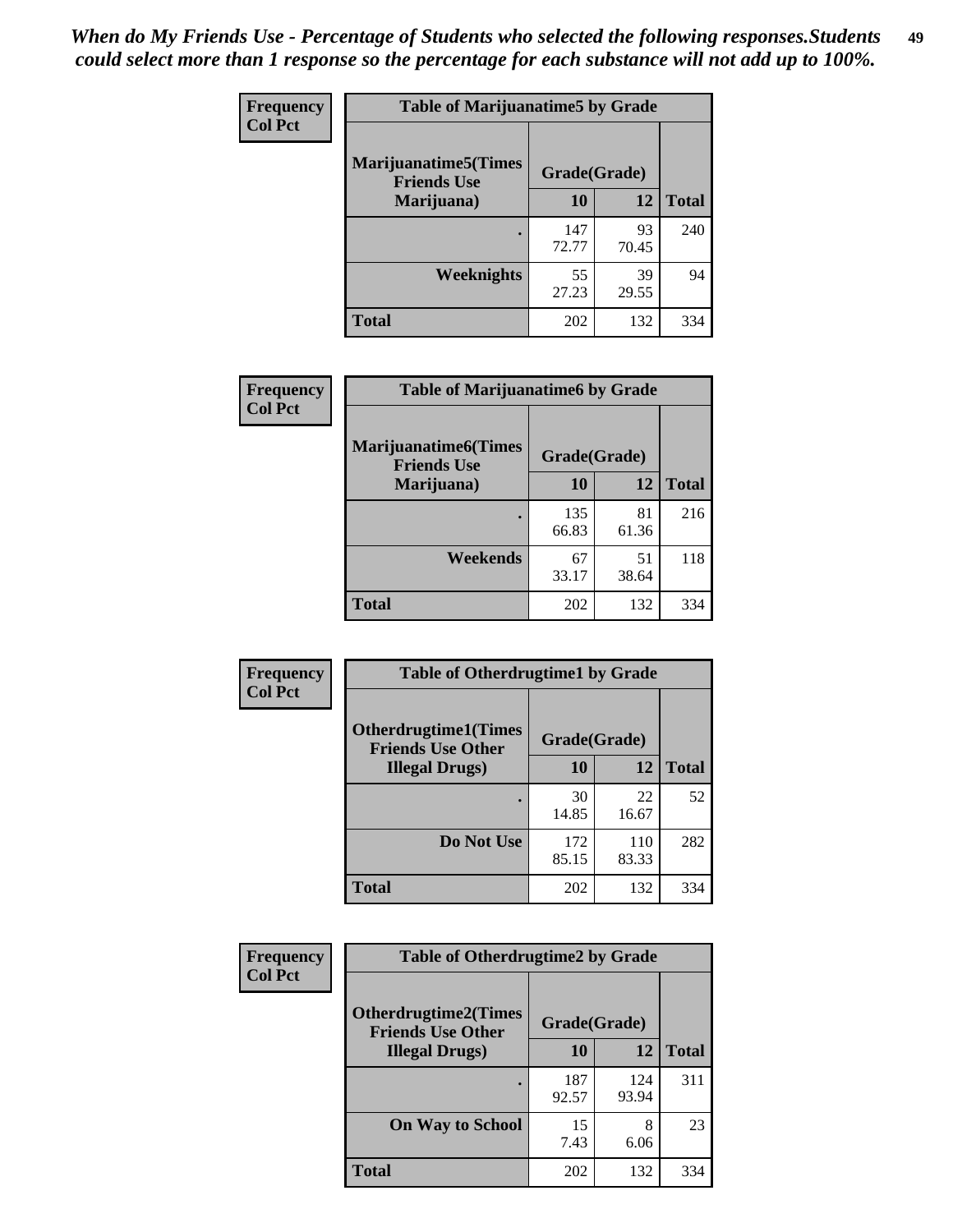| <b>Frequency</b> | <b>Table of Otherdrugtime3 by Grade</b>          |              |              |     |
|------------------|--------------------------------------------------|--------------|--------------|-----|
| <b>Col Pct</b>   | Otherdrugtime3(Times<br><b>Friends Use Other</b> | Grade(Grade) |              |     |
|                  | <b>Illegal Drugs</b> )                           | 10           | <b>Total</b> |     |
|                  |                                                  | 191<br>94.55 | 127<br>96.21 | 318 |
|                  | <b>During School</b>                             | 11<br>5.45   | 5<br>3.79    | 16  |
|                  | <b>Total</b>                                     | 202          | 132          | 334 |

| <b>Frequency</b> | <b>Table of Otherdrugtime4 by Grade</b>                         |              |              |              |  |
|------------------|-----------------------------------------------------------------|--------------|--------------|--------------|--|
| <b>Col Pct</b>   | <b>Otherdrugtime4(Times</b><br><b>Friends Use Other Illegal</b> | Grade(Grade) |              |              |  |
|                  | Drugs)                                                          | 10           | 12           | <b>Total</b> |  |
|                  | $\bullet$                                                       | 187<br>92.57 | 123<br>93.18 | 310          |  |
|                  | <b>On Way Home From School</b>                                  | 15<br>7.43   | q<br>6.82    | 24           |  |
|                  | <b>Total</b>                                                    | 202          | 132          | 334          |  |

| <b>Frequency</b> | <b>Table of Otherdrugtime5 by Grade</b>                  |              |              |              |  |
|------------------|----------------------------------------------------------|--------------|--------------|--------------|--|
| <b>Col Pct</b>   | <b>Otherdrugtime5</b> (Times<br><b>Friends Use Other</b> | Grade(Grade) |              |              |  |
|                  | <b>Illegal Drugs</b> )                                   | 10           | 12           | <b>Total</b> |  |
|                  |                                                          | 184<br>91.09 | 122<br>92.42 | 306          |  |
|                  | <b>Weeknights</b>                                        | 18<br>8.91   | 10<br>7.58   | 28           |  |
|                  | Total                                                    | 202          | 132          | 334          |  |

| <b>Frequency</b><br><b>Col Pct</b> | <b>Table of Otherdrugtime6 by Grade</b>                                 |              |              |              |  |
|------------------------------------|-------------------------------------------------------------------------|--------------|--------------|--------------|--|
|                                    | <b>Otherdrugtime6(Times</b><br>Grade(Grade)<br><b>Friends Use Other</b> |              |              |              |  |
|                                    | <b>Illegal Drugs</b> )                                                  | 10           | 12           | <b>Total</b> |  |
|                                    |                                                                         | 176<br>87.13 | 114<br>86.36 | 290          |  |
|                                    | Weekends                                                                | 26<br>12.87  | 18<br>13.64  | 44           |  |
|                                    | <b>Total</b>                                                            | 202          | 132          | 334          |  |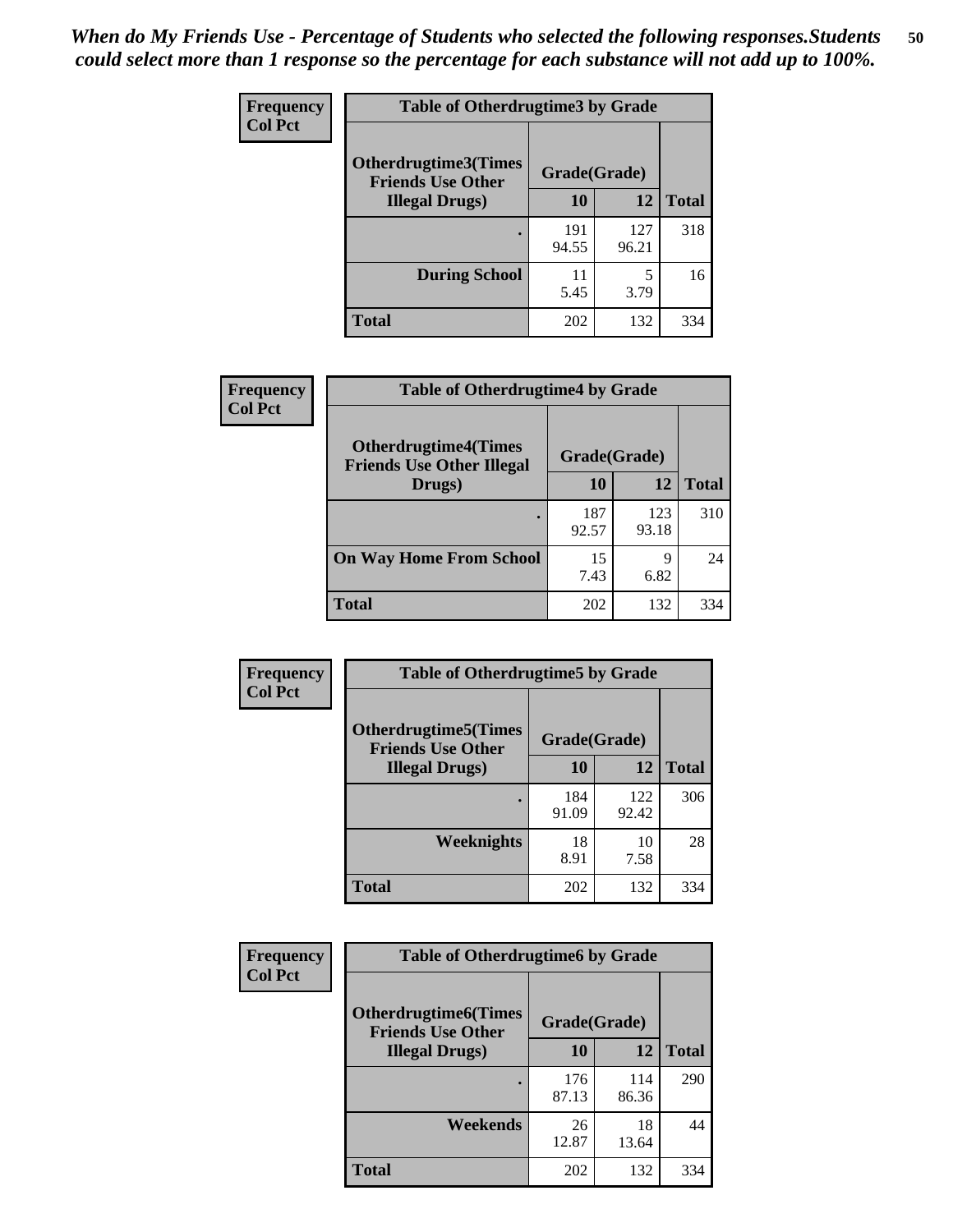| Frequency      | <b>Table of Educationalcohol by Grade</b>                                                                  |              |             |                           |  |
|----------------|------------------------------------------------------------------------------------------------------------|--------------|-------------|---------------------------|--|
| <b>Col Pct</b> | Educationalcohol(I<br>have been taught<br>about alcohol,<br>tobacco,<br>and other drugs<br>within the last | Grade(Grade) |             |                           |  |
|                | year at school)                                                                                            | 10           | 12          | <b>Total</b><br>260<br>74 |  |
|                | <b>Yes</b>                                                                                                 | 171<br>84.65 | 89<br>67.42 |                           |  |
|                | N <sub>0</sub>                                                                                             | 31<br>15.35  | 43<br>32.58 |                           |  |
|                | <b>Total</b>                                                                                               | 202          | 132         | 334                       |  |

| Frequency      | <b>Table of Eversmoked by Grade</b> |              |              |              |  |
|----------------|-------------------------------------|--------------|--------------|--------------|--|
| <b>Col Pct</b> | Eversmoked(I<br>have smoked         | Grade(Grade) |              |              |  |
|                | a cigarette)                        | 10           | 12           | <b>Total</b> |  |
|                | Yes                                 | 46<br>22.77  | 26<br>19.70  | 72           |  |
|                | N <sub>0</sub>                      | 156<br>77.23 | 106<br>80.30 | 262          |  |
|                | <b>Total</b>                        | 202          | 132          | 334          |  |

| Frequency      | <b>Table of Drovedrinking by Grade</b>                                                                              |              |                    |     |  |
|----------------|---------------------------------------------------------------------------------------------------------------------|--------------|--------------------|-----|--|
| <b>Col Pct</b> | Drovedrinking(In<br>the past 30 days I<br>have driven a car<br>or other vehicle<br>while I was<br>drinking alcohol) | 10           | Grade(Grade)<br>12 |     |  |
|                | <b>Yes</b>                                                                                                          | 8<br>3.96    | 8<br>6.06          | 16  |  |
|                | N <sub>0</sub>                                                                                                      | 194<br>96.04 | 124<br>93.94       | 318 |  |
|                | <b>Total</b>                                                                                                        | 202          | 132                | 334 |  |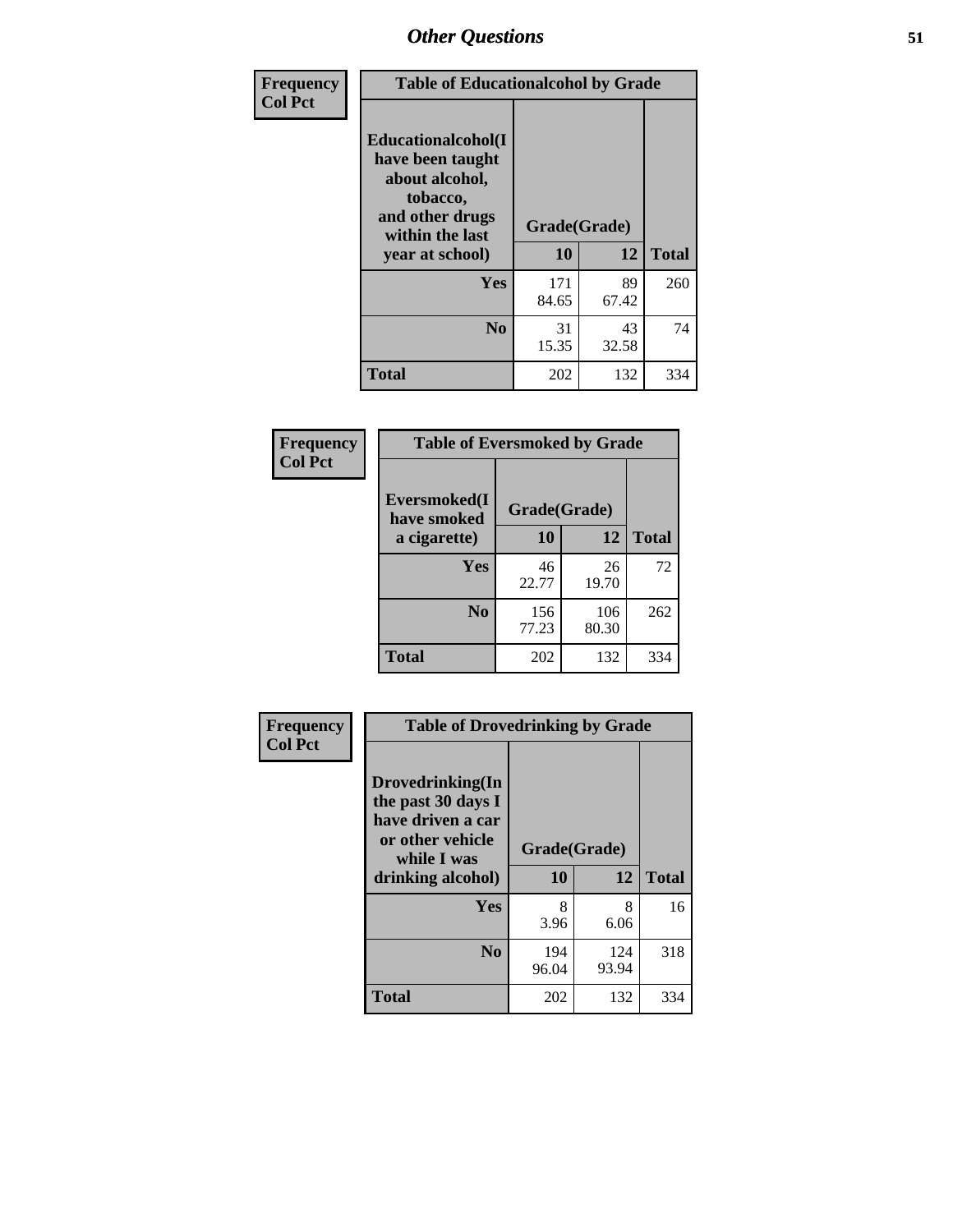| Frequency<br><b>Col Pct</b> | <b>Table of Rodedrinking by Grade</b>                                                                      |              |              |              |  |
|-----------------------------|------------------------------------------------------------------------------------------------------------|--------------|--------------|--------------|--|
|                             | Rodedrinking(In<br>the past 30 days<br>I have ridden in<br>a car with a<br>driver who had<br>been drinking | Grade(Grade) |              |              |  |
|                             | alcohol)                                                                                                   | 10           | 12           | <b>Total</b> |  |
|                             | <b>Yes</b>                                                                                                 | 25<br>12.38  | 17<br>12.88  | 42           |  |
|                             | N <sub>0</sub>                                                                                             | 177<br>87.62 | 115<br>87.12 | 292          |  |
|                             | <b>Total</b>                                                                                               | 202          | 132          | 334          |  |

#### **Frequency Col Pct**

|                                                                                                                           | <b>Table of Drugsschool by Grade</b> |              |              |  |  |
|---------------------------------------------------------------------------------------------------------------------------|--------------------------------------|--------------|--------------|--|--|
| <b>Drugsschool</b> (During<br>the past 12 months,<br>I have been offered,<br>sold,<br>or given illegal<br>drugs on school | Grade(Grade)                         |              |              |  |  |
| property)                                                                                                                 | 10                                   | 12           | <b>Total</b> |  |  |
| Yes                                                                                                                       | 32<br>15.84                          | 23<br>17.42  | 55           |  |  |
|                                                                                                                           |                                      |              |              |  |  |
| N <sub>0</sub>                                                                                                            | 170<br>84.16                         | 109<br>82.58 | 279          |  |  |

| Frequency      | <b>Table of Helpbullied by Grade</b>           |              |             |              |  |  |
|----------------|------------------------------------------------|--------------|-------------|--------------|--|--|
| <b>Col Pct</b> | Helpbullied(I<br>would help<br>someone who was | Grade(Grade) |             |              |  |  |
|                | being bullied)                                 | <b>10</b>    | 12          | <b>Total</b> |  |  |
|                | <b>Strongly Agree</b>                          | 74<br>36.63  | 61<br>46.21 | 135          |  |  |
|                | <b>Somewhat Agree</b>                          | 88<br>43.56  | 46<br>34.85 | 134          |  |  |
|                | <b>Somewhat Disagree</b>                       | 20<br>9.90   | 17<br>12.88 | 37           |  |  |
|                | <b>Strongly Disagree</b>                       | 20<br>9.90   | 8<br>6.06   | 28           |  |  |
|                | <b>Total</b>                                   | 202          | 132         | 334          |  |  |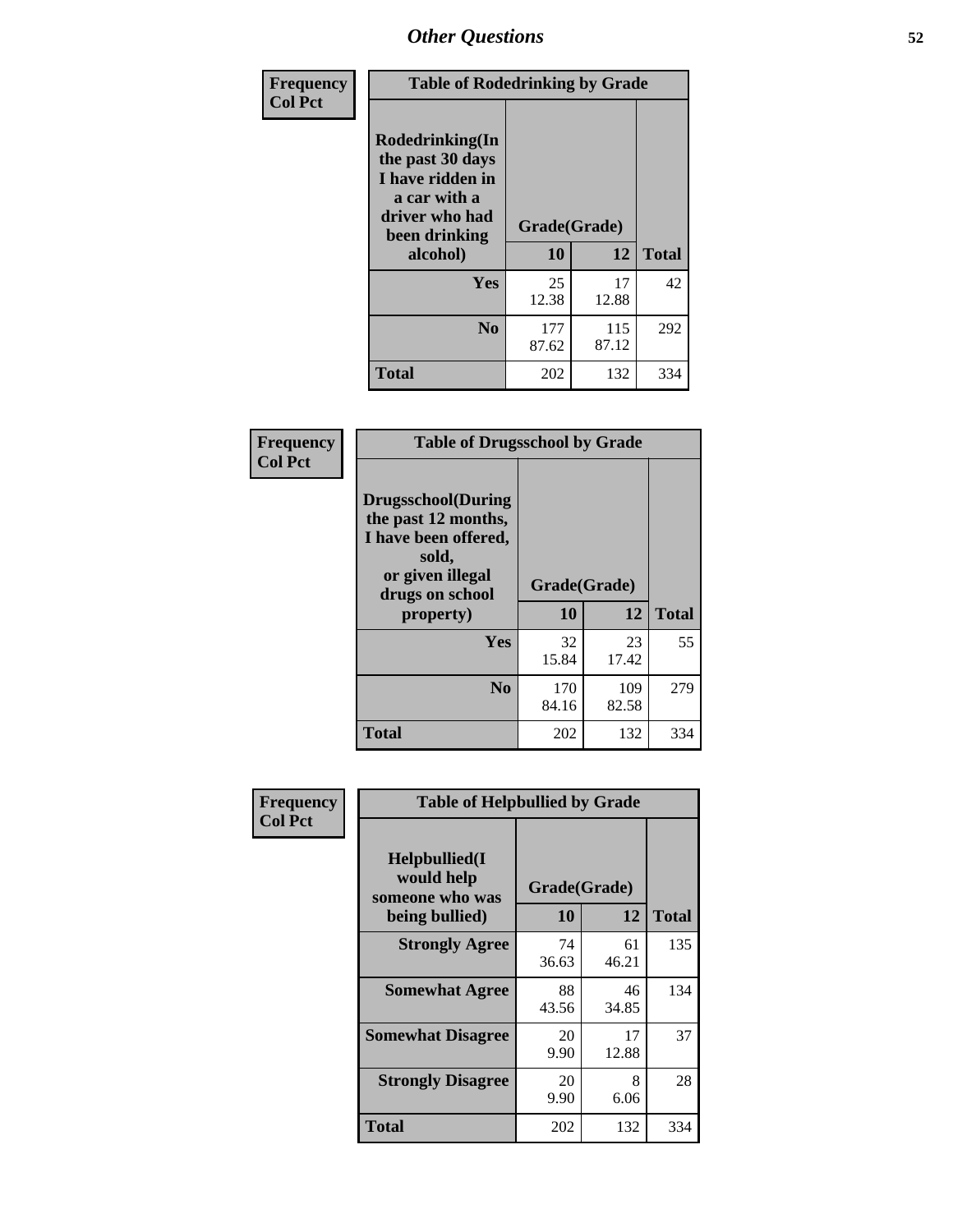*Other Questions* **53**

| <b>Frequency</b> |              | <b>Table of Grade by Bingedrinking</b>                                                                                |                        |                              |                               |              |
|------------------|--------------|-----------------------------------------------------------------------------------------------------------------------|------------------------|------------------------------|-------------------------------|--------------|
| <b>Row Pct</b>   |              | <b>Bingedrinking</b> (I have<br>drunk five or more<br>drinks of alcohol at one<br>sitting during the last<br>30 days) |                        |                              |                               |              |
|                  | Grade(Grade) | 0<br><b>Days</b>                                                                                                      | 1 or<br>2<br>days      | 3 <sub>to</sub><br>5<br>days | <b>10</b><br>to<br>19<br>days | <b>Total</b> |
|                  | 10           | 196<br>97.03                                                                                                          | $\mathfrak{D}$<br>0.99 | 3<br>1.49                    | 0.50                          | 202          |
|                  | 12           | 122<br>92.42                                                                                                          | 4<br>3.03              | 4<br>3.03                    | 2<br>1.52                     | 132          |
|                  | Total        | 318                                                                                                                   | 6                      | 7                            | 3                             | 334          |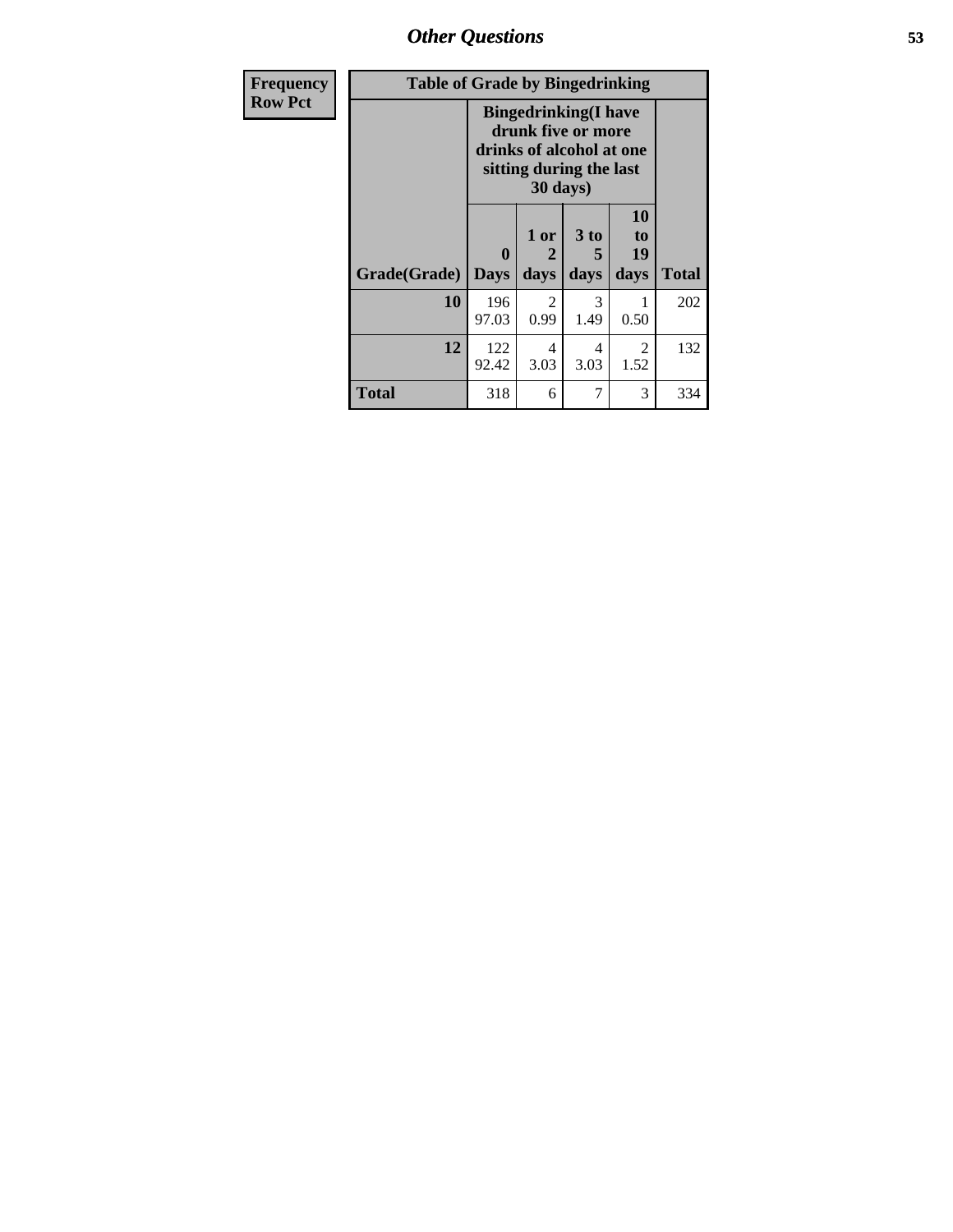## *Nutrition* **54**

| <b>Frequency</b><br>Row Pct |  |
|-----------------------------|--|
|                             |  |

| <b>Table of Grade by Dairy</b> |                          |                                                                 |                                    |                                    |              |  |
|--------------------------------|--------------------------|-----------------------------------------------------------------|------------------------------------|------------------------------------|--------------|--|
|                                |                          | Dairy (I eat at least 3 servings of dairy<br>products each day) |                                    |                                    |              |  |
| Grade(Grade)                   | <b>Strongly</b><br>Agree | Somewhat<br>Agree                                               | <b>Somewhat</b><br><b>Disagree</b> | <b>Strongly</b><br><b>Disagree</b> | <b>Total</b> |  |
| 10                             | 50<br>24.75              | 81<br>40.10                                                     | 40<br>19.80                        | 31<br>15.35                        | 202          |  |
| 12                             | 43<br>32.58              | 54<br>40.91                                                     | 21<br>15.91                        | 14<br>10.61                        | 132          |  |
| <b>Total</b>                   | 93                       | 135                                                             | 61                                 | 45                                 | 334          |  |

| <b>Frequency</b> |  |
|------------------|--|
| <b>Row Pct</b>   |  |

| <b>Table of Grade by Fruitveg</b> |                                                                          |             |                     |                                        |              |  |
|-----------------------------------|--------------------------------------------------------------------------|-------------|---------------------|----------------------------------------|--------------|--|
|                                   | Fruitveg(I eat at least 5 servings of fruits<br>and vegetables each day) |             |                     |                                        |              |  |
| Grade(Grade)                      | <b>Strongly</b><br>Agree                                                 | Agree       | Somewhat   Somewhat | <b>Strongly</b><br>Disagree   Disagree | <b>Total</b> |  |
| 10                                | 29<br>14.36                                                              | 82<br>40.59 | 57<br>28.22         | 34<br>16.83                            | 202          |  |
| 12                                | 30<br>22.73                                                              | 44<br>33.33 | 32<br>24.24         | 26<br>19.70                            | 132          |  |
| <b>Total</b>                      | 59                                                                       | 126         | 89                  | 60                                     | 334          |  |

| Frequency      | <b>Table of Grade by Cafeteriahealthy</b> |                          |                                                                       |                                    |                                    |              |  |
|----------------|-------------------------------------------|--------------------------|-----------------------------------------------------------------------|------------------------------------|------------------------------------|--------------|--|
| <b>Row Pct</b> |                                           |                          | Cafeteriahealthy (School meals in my<br>school cafeteria are healthy) |                                    |                                    |              |  |
|                | Grade(Grade)                              | <b>Strongly</b><br>Agree | Somewhat  <br>Agree                                                   | <b>Somewhat</b><br><b>Disagree</b> | <b>Strongly</b><br><b>Disagree</b> | <b>Total</b> |  |
|                | 10                                        | 18<br>8.91               | 68<br>33.66                                                           | 58<br>28.71                        | 58<br>28.71                        | 202          |  |
|                | 12                                        | 8.33                     | 45<br>34.09                                                           | 21<br>15.91                        | 55<br>41.67                        | 132          |  |
|                | <b>Total</b>                              | 29                       | 113                                                                   | 79                                 | 113                                | 334          |  |

| <b>Frequency</b> |
|------------------|
| <b>Row Pct</b>   |

| <b>Table of Grade by Cafeterianutrition</b>                                               |                          |                   |                             |                                    |              |
|-------------------------------------------------------------------------------------------|--------------------------|-------------------|-----------------------------|------------------------------------|--------------|
| <b>Cafeterianutrition</b> (Facts about nutrition<br>are available in my school cafeteria) |                          |                   |                             |                                    |              |
| Grade(Grade)                                                                              | <b>Strongly</b><br>Agree | Somewhat<br>Agree | <b>Somewhat</b><br>Disagree | <b>Strongly</b><br><b>Disagree</b> | <b>Total</b> |
| 10                                                                                        | 41<br>20.30              | 83<br>41.09       | 34<br>16.83                 | 44<br>21.78                        | 202          |
| 12                                                                                        | 29<br>21.97              | 46<br>34.85       | 27<br>20.45                 | 30<br>22.73                        | 132          |
| <b>Total</b>                                                                              | 70                       | 129               | 61                          | 74                                 | 334          |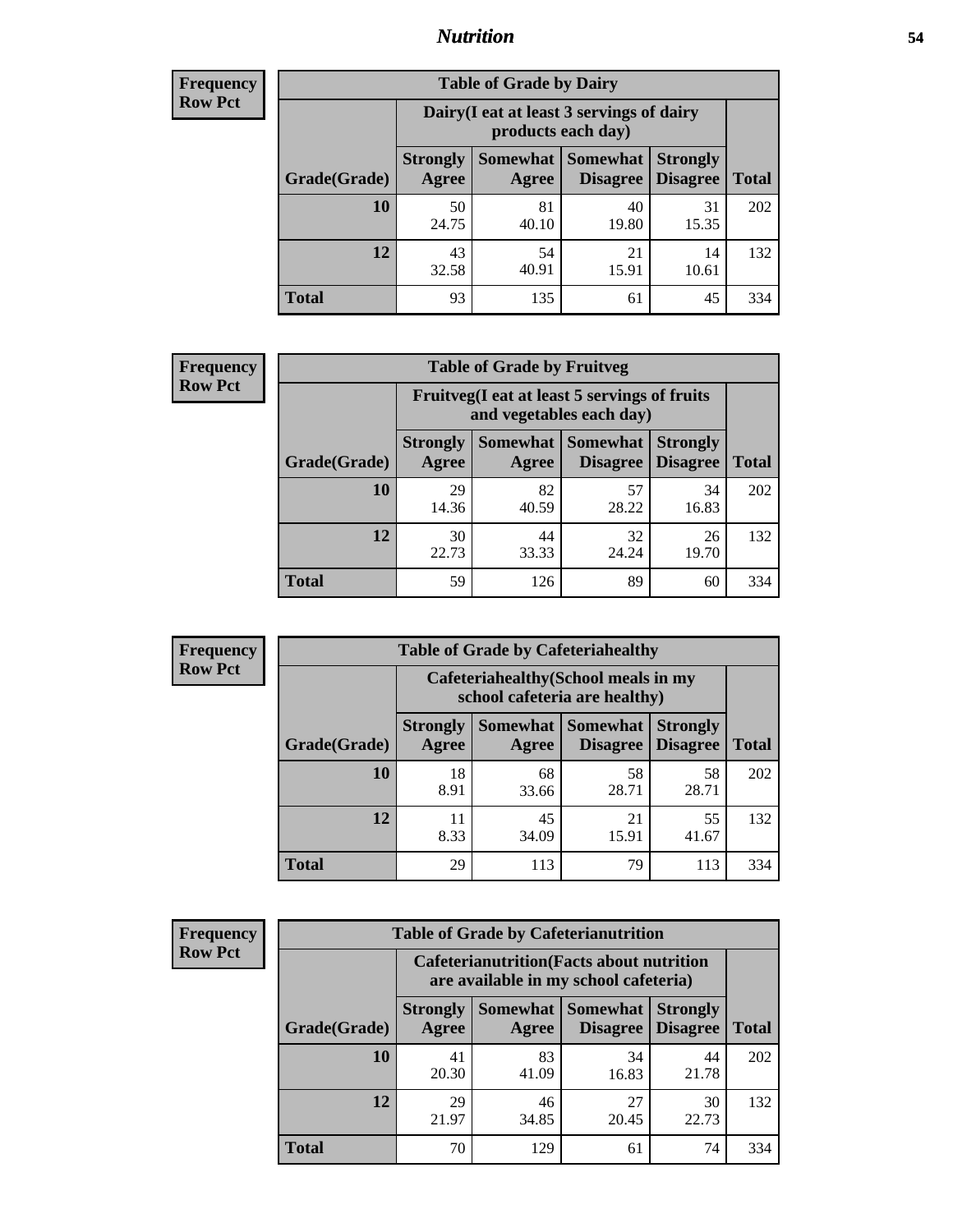## *Nutrition* **55**

| <b>Frequency</b> |
|------------------|
| <b>Row Pct</b>   |

| <b>Table of Grade by Schoollunch</b> |                          |                                                                 |                             |                                    |       |  |
|--------------------------------------|--------------------------|-----------------------------------------------------------------|-----------------------------|------------------------------------|-------|--|
|                                      |                          | Schoollunch(I eat school lunch three or<br>more times per week) |                             |                                    |       |  |
| Grade(Grade)                         | <b>Strongly</b><br>Agree | Somewhat  <br>Agree                                             | <b>Somewhat</b><br>Disagree | <b>Strongly</b><br><b>Disagree</b> | Total |  |
| 10                                   | 72<br>35.64              | 57<br>28.22                                                     | 31<br>15.35                 | 42<br>20.79                        | 202   |  |
| 12                                   | 47<br>35.61              | 34<br>25.76                                                     | 16<br>12.12                 | 35<br>26.52                        | 132   |  |
| <b>Total</b>                         | 119                      | 91                                                              | 47                          | 77                                 | 334   |  |

| <b>Frequency</b> |  |
|------------------|--|
| <b>Row Pct</b>   |  |

| <b>Table of Grade by Foodchoices</b> |                                                                            |             |                     |                                        |              |  |
|--------------------------------------|----------------------------------------------------------------------------|-------------|---------------------|----------------------------------------|--------------|--|
|                                      | <b>Foodchoices</b> (I make healthy food choices in<br>my school cafeteria) |             |                     |                                        |              |  |
| Grade(Grade)                         | <b>Strongly</b><br>Agree                                                   | Agree       | Somewhat   Somewhat | <b>Strongly</b><br>Disagree   Disagree | <b>Total</b> |  |
| 10                                   | 43<br>21.29                                                                | 83<br>41.09 | 36<br>17.82         | 40<br>19.80                            | 202          |  |
| 12                                   | 31<br>23.48                                                                | 45<br>34.09 | 26<br>19.70         | 30<br>22.73                            | 132          |  |
| <b>Total</b>                         | 74                                                                         | 128         | 62                  | 70                                     | 334          |  |

| <b>Frequency</b> |
|------------------|
| <b>Row Pct</b>   |

| y | <b>Table of Grade by Wholewheat</b> |                                                                                                             |                     |                                    |                                    |              |  |
|---|-------------------------------------|-------------------------------------------------------------------------------------------------------------|---------------------|------------------------------------|------------------------------------|--------------|--|
|   |                                     | Wholewheat (There are whole wheat and<br>multigrain breads and cereals available in<br>my school cafeteria) |                     |                                    |                                    |              |  |
|   | Grade(Grade)                        | <b>Strongly</b><br>Agree                                                                                    | Somewhat  <br>Agree | <b>Somewhat</b><br><b>Disagree</b> | <b>Strongly</b><br><b>Disagree</b> | <b>Total</b> |  |
|   | 10                                  | 49<br>24.26                                                                                                 | 74<br>36.63         | 32<br>15.84                        | 47<br>23.27                        | 202          |  |
|   | 12                                  | 32<br>24.24                                                                                                 | 51<br>38.64         | 22<br>16.67                        | 27<br>20.45                        | 132          |  |
|   | <b>Total</b>                        | 81                                                                                                          | 125                 | 54                                 | 74                                 | 334          |  |

٦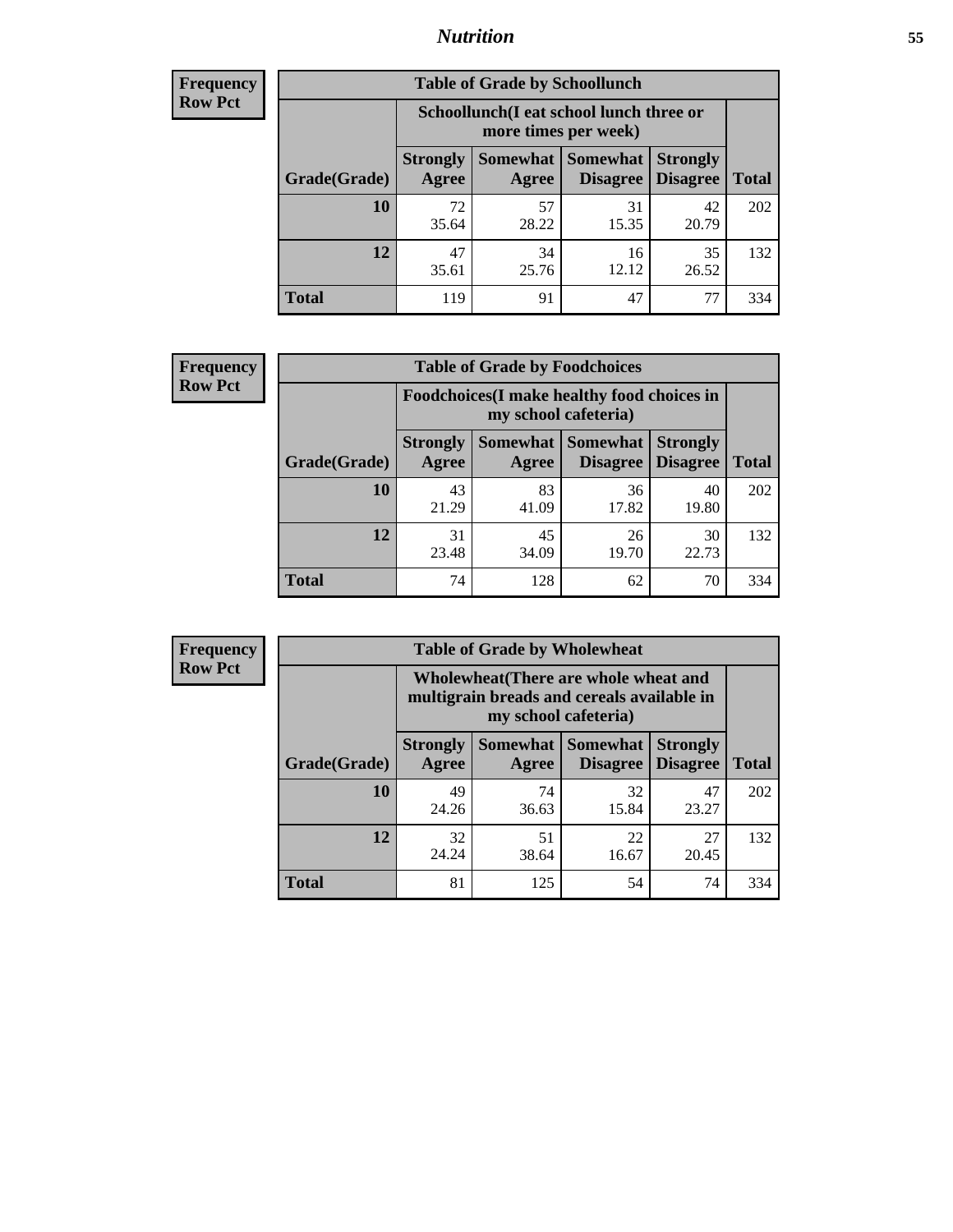## *Nutrition* **56**

**Frequency Row Pct**

| <b>Table of Grade by Healthyvending</b> |                                                                                                                                               |             |                                        |                                    |              |  |  |
|-----------------------------------------|-----------------------------------------------------------------------------------------------------------------------------------------------|-------------|----------------------------------------|------------------------------------|--------------|--|--|
|                                         | Healthyvending (If only healthy snacks and<br>beverages were available in the vending<br>machines during the school day,<br>I would buy them) |             |                                        |                                    |              |  |  |
| Grade(Grade)                            | <b>Strongly</b><br>Agree                                                                                                                      | Agree       | Somewhat   Somewhat<br><b>Disagree</b> | <b>Strongly</b><br><b>Disagree</b> | <b>Total</b> |  |  |
| 10                                      | 38<br>18.81                                                                                                                                   | 86<br>42.57 | 33<br>16.34                            | 45<br>22.28                        | 202          |  |  |
| 12                                      | 38<br>28.79                                                                                                                                   | 44<br>33.33 | 22<br>16.67                            | 28<br>21.21                        | 132          |  |  |
| <b>Total</b>                            | 76                                                                                                                                            | 130         | 55                                     | 73                                 | 334          |  |  |

**Frequency Row Pct**

| <b>Table of Grade by Schoolbreakfast</b> |                                                                                                                                         |             |                                        |                                    |              |  |  |
|------------------------------------------|-----------------------------------------------------------------------------------------------------------------------------------------|-------------|----------------------------------------|------------------------------------|--------------|--|--|
|                                          | Schoolbreakfast (If breakfast were<br>available at school,<br>but outside the cafeteria,<br>I would eat breakfast at school more often) |             |                                        |                                    |              |  |  |
| Grade(Grade)                             | <b>Strongly</b><br>Agree                                                                                                                | Agree       | Somewhat   Somewhat<br><b>Disagree</b> | <b>Strongly</b><br><b>Disagree</b> | <b>Total</b> |  |  |
| 10                                       | 68<br>33.66                                                                                                                             | 63<br>31.19 | 35<br>17.33                            | 36<br>17.82                        | 202          |  |  |
| 12                                       | 50<br>37.88                                                                                                                             | 45<br>34.09 | 20<br>15.15                            | 17<br>12.88                        | 132          |  |  |
| <b>Total</b>                             | 118                                                                                                                                     | 108         | 55                                     | 53                                 | 334          |  |  |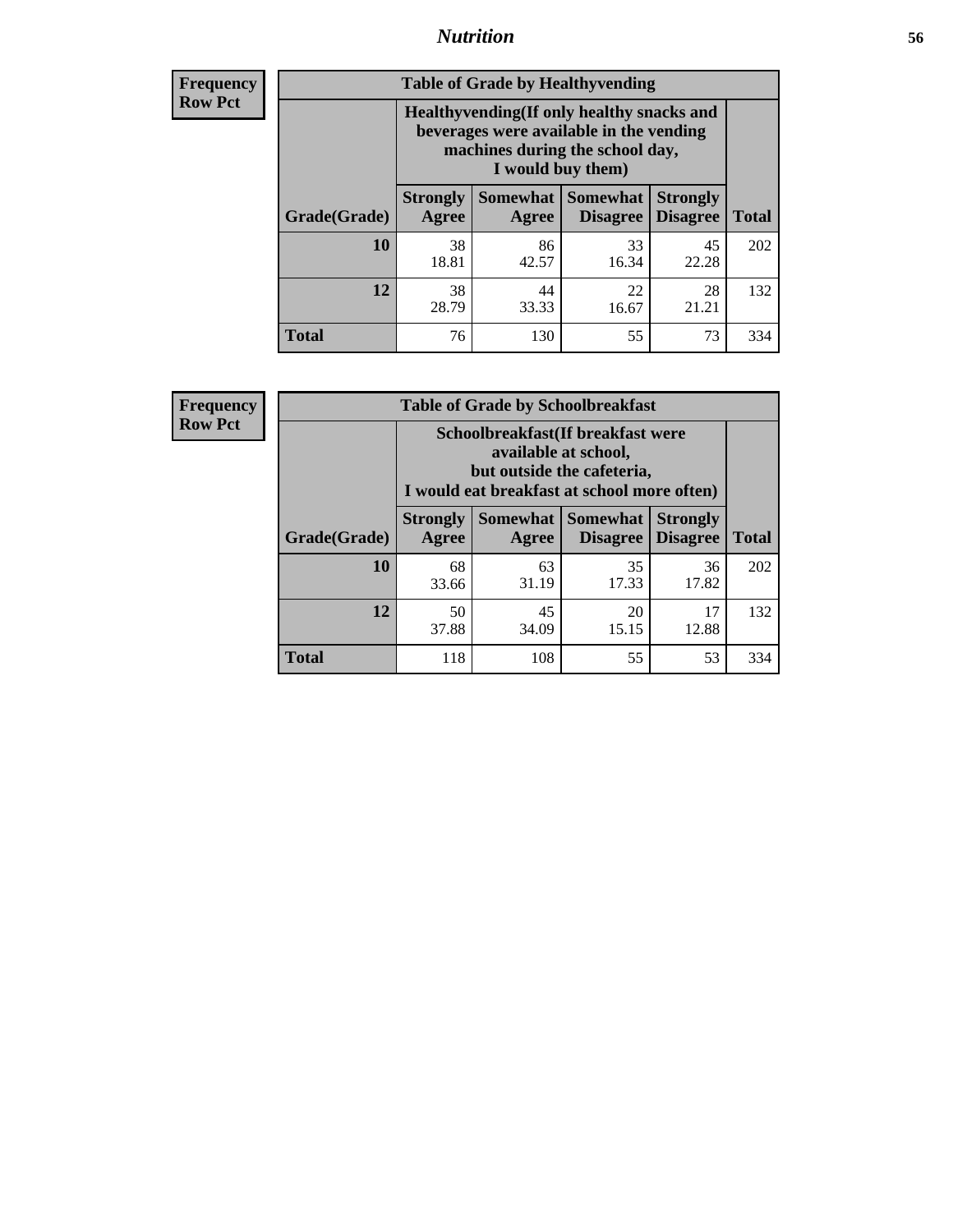| Frequency<br><b>Col Pct</b> | <b>Table of Educationaids by Grade</b>                                                      |              |             |              |
|-----------------------------|---------------------------------------------------------------------------------------------|--------------|-------------|--------------|
|                             | <b>Educationaids</b> (I<br>have been<br>taught about<br><b>HIV/AIDS</b> at<br>school in the | Grade(Grade) |             |              |
|                             | past year)                                                                                  | 10           | 12          | <b>Total</b> |
|                             | <b>Yes</b>                                                                                  | 173<br>85.64 | 97<br>73.48 | 270          |
|                             | N <sub>0</sub>                                                                              | 29<br>14.36  | 35<br>26.52 | 64           |
|                             | <b>Total</b>                                                                                | 202          | 132         | 334          |

| Frequency      | <b>Table of Educationcharacter by Grade</b>                                                  |              |              |              |
|----------------|----------------------------------------------------------------------------------------------|--------------|--------------|--------------|
| <b>Col Pct</b> | <b>Educationcharacter(I)</b><br>have been taught<br>about character<br>education in the past | Grade(Grade) |              |              |
|                | year at school)                                                                              | 10           | 12           | <b>Total</b> |
|                | Yes                                                                                          | 157<br>77.72 | 107<br>81.06 | 264          |
|                | N <sub>0</sub>                                                                               | 45<br>22.28  | 25<br>18.94  | 70           |
|                | <b>Total</b>                                                                                 | 202          | 132          | 334          |

| Frequency      | <b>Table of Gradcoach1 by Grade</b> |              |             |              |  |
|----------------|-------------------------------------|--------------|-------------|--------------|--|
| <b>Col Pct</b> | Gradcoach1(I                        |              |             |              |  |
|                | know who my<br><b>Graduation</b>    | Grade(Grade) |             |              |  |
|                | Coach is)                           | 10           | 12          | <b>Total</b> |  |
|                | Yes                                 | 24<br>11.88  | 78<br>59.09 | 102          |  |
|                | N <sub>0</sub>                      | 178<br>88.12 | 54<br>40.91 | 232          |  |
|                | <b>Total</b>                        | 202          | 132         | 334          |  |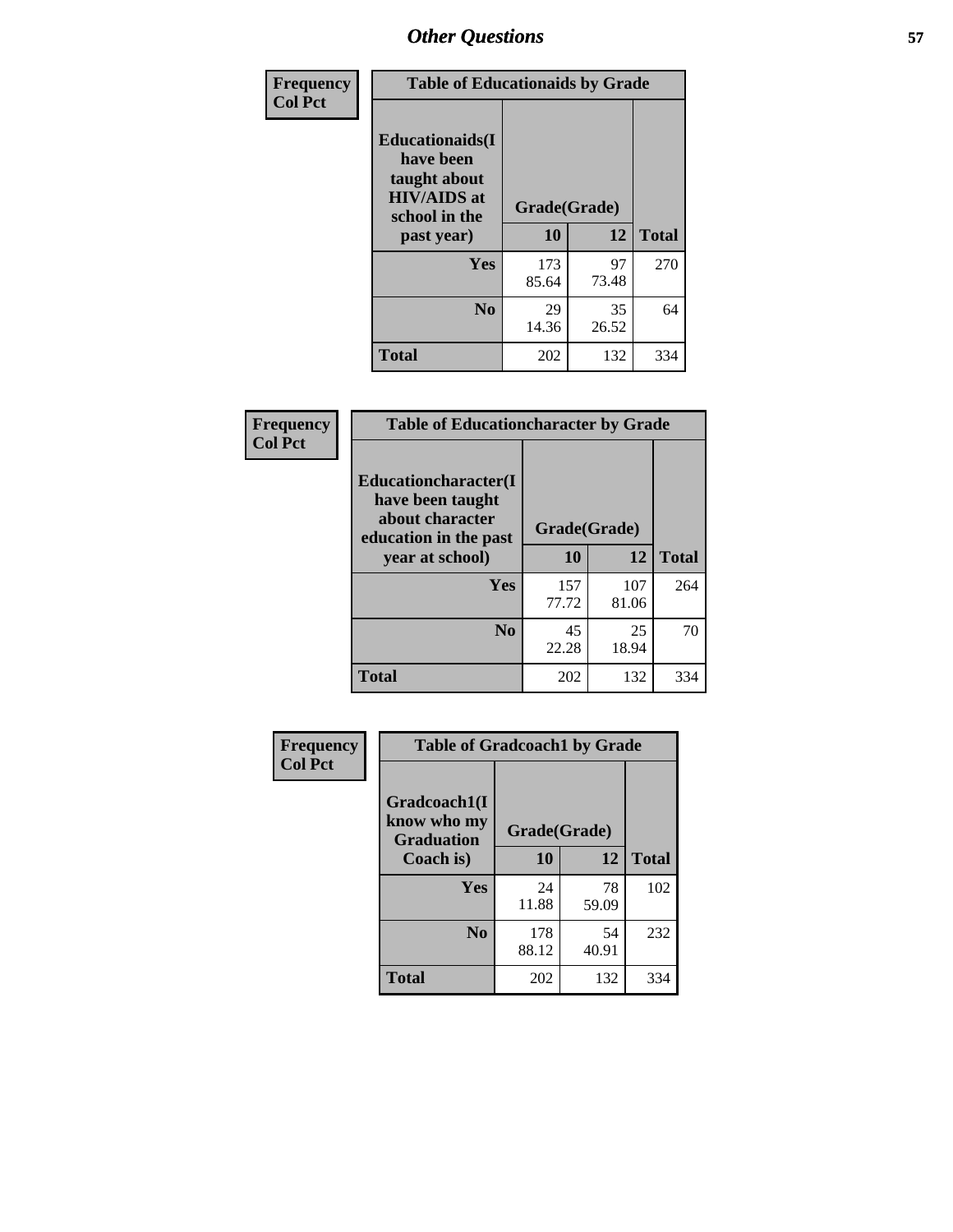| Frequency      | <b>Table of Gradcoach2 by Grade</b> |              |             |              |
|----------------|-------------------------------------|--------------|-------------|--------------|
| <b>Col Pct</b> |                                     |              |             |              |
|                | Gradcoach2(I<br>have                |              |             |              |
|                | contacted my<br><b>Graduation</b>   | Grade(Grade) |             |              |
|                | Coach)                              | 10           | 12          | <b>Total</b> |
|                | <b>Yes</b>                          | 14<br>6.93   | 39<br>29.55 | 53           |
|                | N <sub>0</sub>                      | 188<br>93.07 | 93<br>70.45 | 281          |
|                | <b>Total</b>                        | 202          | 132         | 334          |

| Frequency<br><b>Col Pct</b> | <b>Table of Gradcoach3 by Grade</b>                                         |              |             |              |
|-----------------------------|-----------------------------------------------------------------------------|--------------|-------------|--------------|
|                             | Gradcoach3(I<br>have received<br>assistance<br>from my<br><b>Graduation</b> | Grade(Grade) |             |              |
|                             | Coach)                                                                      | 10           | 12          | <b>Total</b> |
|                             | Yes                                                                         | 8<br>3.96    | 37<br>28.03 | 45           |
|                             | N <sub>0</sub>                                                              | 75<br>37.13  | 36<br>27.27 | 111          |
|                             | Don't know                                                                  | 119<br>58.91 | 59<br>44.70 | 178          |
|                             | <b>Total</b>                                                                | 202          | 132         | 334          |

| Frequency      | <b>Table of Selfharm by Grade</b>                                                                                                                                                      |                    |              |              |
|----------------|----------------------------------------------------------------------------------------------------------------------------------------------------------------------------------------|--------------------|--------------|--------------|
| <b>Col Pct</b> | <b>Selfharm</b> (During<br>the past 12<br>months,<br>I harmed myself<br>on purpose<br><b>Suicideconsider</b><br>During the past<br>12 months,<br>I seriously<br>considered<br>suicide) | Grade(Grade)<br>10 | 12           | <b>Total</b> |
|                | Yes                                                                                                                                                                                    | 25<br>12.38        | 6<br>4.55    | 31           |
|                | N <sub>0</sub>                                                                                                                                                                         | 177<br>87.62       | 126<br>95.45 | 303          |
|                | Total                                                                                                                                                                                  | 202                | 132          | 334          |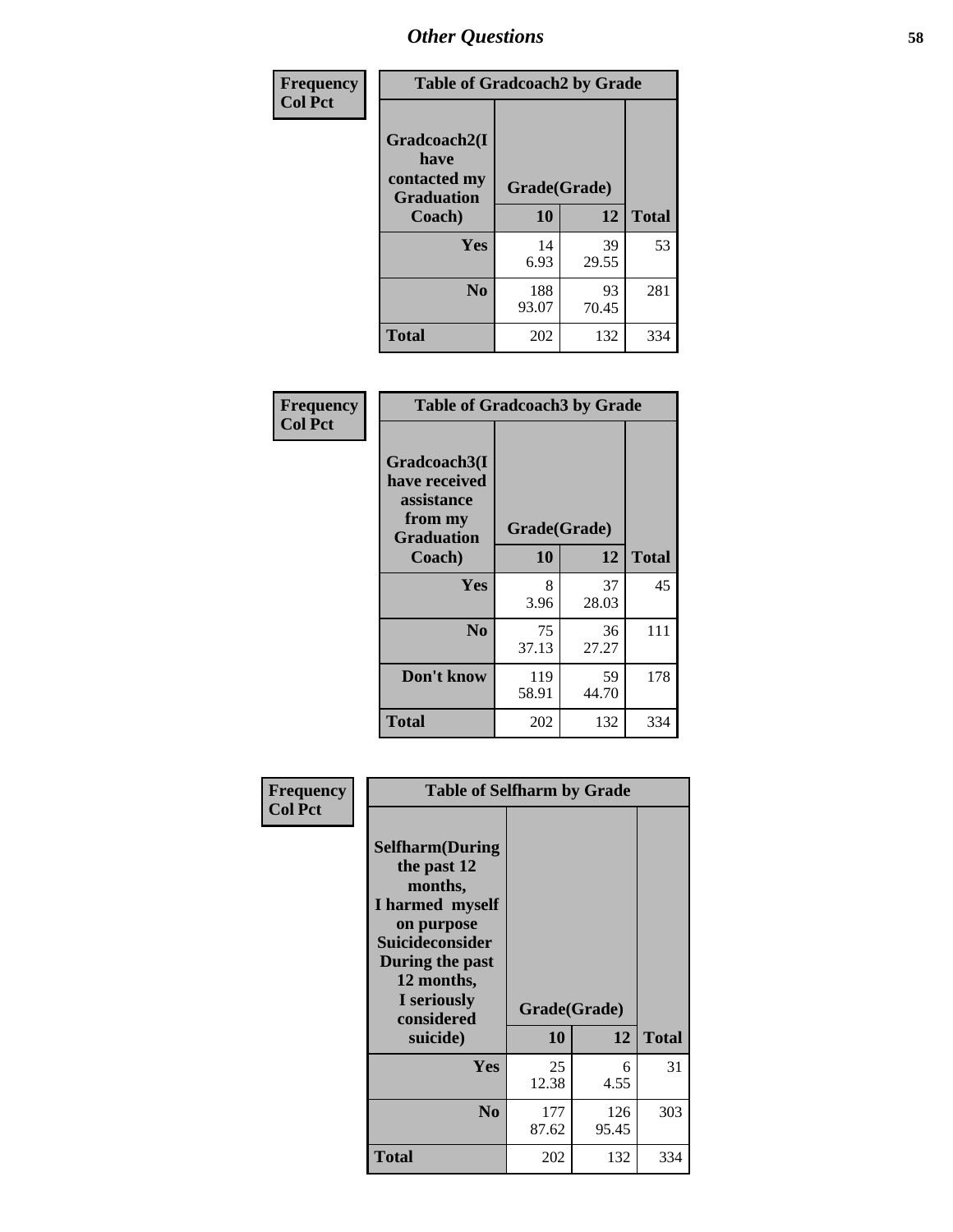| <b>Frequency</b> | <b>Table of Suicideconsider by Grade</b> |              |              |              |  |
|------------------|------------------------------------------|--------------|--------------|--------------|--|
| <b>Col Pct</b>   |                                          | Grade(Grade) |              |              |  |
|                  | Suicideconsider                          | <b>10</b>    | 12           | <b>Total</b> |  |
|                  | Yes                                      | 27<br>13.37  | 13<br>9.85   | 40           |  |
|                  | N <sub>0</sub>                           | 175<br>86.63 | 119<br>90.15 | 294          |  |
|                  | Total                                    | 202          | 132          | 334          |  |

| Frequency      | <b>Table of Suicideattempt by Grade</b>              |              |              |              |
|----------------|------------------------------------------------------|--------------|--------------|--------------|
| <b>Col Pct</b> | Suicideattempt(I<br>have attempted<br>suicide in the | Grade(Grade) |              |              |
|                | last year)                                           | 10           | 12           | <b>Total</b> |
|                | Yes                                                  | 26<br>12.87  | 8<br>6.06    | 34           |
|                | N <sub>0</sub>                                       | 176<br>87.13 | 124<br>93.94 | 300          |
|                | <b>Total</b>                                         | 202          | 132          | 334          |

| Frequency      | <b>Table of Instantmessaged by Grade</b>               |              |              |              |
|----------------|--------------------------------------------------------|--------------|--------------|--------------|
| <b>Col Pct</b> | Instantmessaged(I<br>have instant<br>messaged people I | Grade(Grade) |              |              |
|                | do not even know)                                      | 10           | 12           | <b>Total</b> |
|                | Yes                                                    | 46<br>22.77  | 28<br>21.21  | 74           |
|                | N <sub>0</sub>                                         | 156<br>77.23 | 104<br>78.79 | 260          |
|                | <b>Total</b>                                           | 202          | 132          | 334          |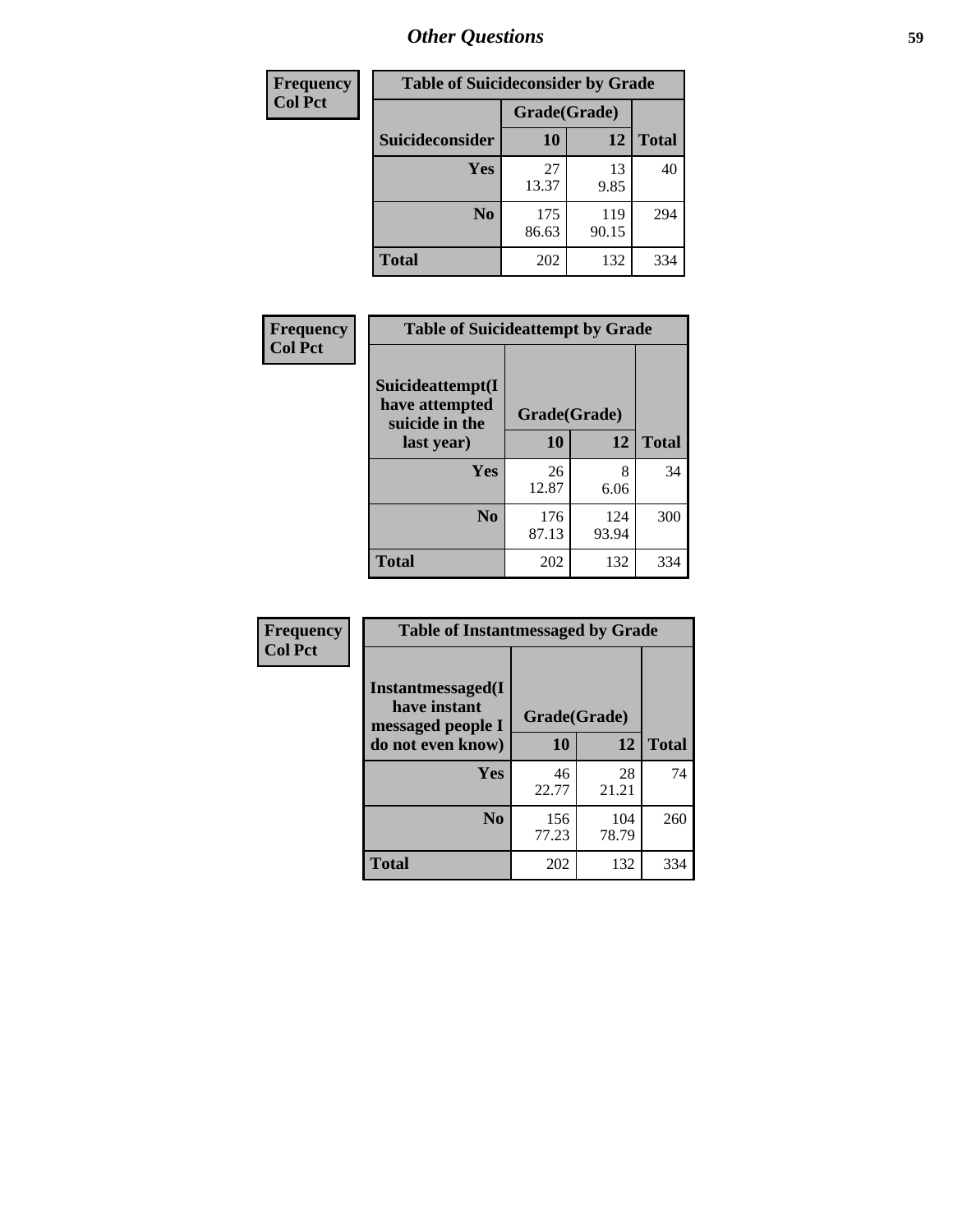| Frequency      | <b>Table of Getsalong by Grade</b>                          |              |             |              |  |  |  |
|----------------|-------------------------------------------------------------|--------------|-------------|--------------|--|--|--|
| <b>Col Pct</b> | <b>Getsalong</b> (I get<br>along with other<br>students and | Grade(Grade) |             |              |  |  |  |
|                | adults)                                                     | 10           | 12          | <b>Total</b> |  |  |  |
|                | <b>Strongly Agree</b>                                       | 92<br>45.54  | 78<br>59.09 | 170          |  |  |  |
|                | <b>Somewhat Agree</b>                                       | 83<br>41.09  | 42<br>31.82 | 125          |  |  |  |
|                | <b>Somewhat Disagree</b>                                    | 10<br>4.95   | 11<br>8.33  | 21           |  |  |  |
|                | <b>Strongly Disagree</b>                                    | 17<br>8.42   | 0.76        | 18           |  |  |  |
|                | Total                                                       | 202          | 132         | 334          |  |  |  |

| Frequency      | <b>Table of Safehome by Grade</b> |                    |             |              |
|----------------|-----------------------------------|--------------------|-------------|--------------|
| <b>Col Pct</b> | Safehome(I feel<br>safe at home)  | Grade(Grade)<br>10 | 12          | <b>Total</b> |
|                | <b>Strongly Agree</b>             | 107<br>52.97       | 90<br>68.18 | 197          |
|                | <b>Somewhat Agree</b>             | 66<br>32.67        | 28<br>21.21 | 94           |
|                | <b>Somewhat Disagree</b>          | 16<br>7.92         | 6<br>4.55   | 22           |
|                | <b>Strongly Disagree</b>          | 13<br>6.44         | 8<br>6.06   | 21           |
|                | <b>Total</b>                      | 202                | 132         | 334          |

| Frequency      | <b>Table of Adulttalk by Grade</b>                                                    |              |              |              |  |  |  |  |
|----------------|---------------------------------------------------------------------------------------|--------------|--------------|--------------|--|--|--|--|
| <b>Col Pct</b> | <b>Adulttalk(I</b><br>know an<br>adult at<br>school that<br>I can talk<br>with if $I$ | Grade(Grade) |              |              |  |  |  |  |
|                | need help)                                                                            | 10           | 12           | <b>Total</b> |  |  |  |  |
|                | <b>Yes</b>                                                                            | 138<br>68.32 | 103<br>78.03 | 241          |  |  |  |  |
|                | N <sub>0</sub>                                                                        | 64<br>31.68  | 29<br>21.97  | 93           |  |  |  |  |
|                | <b>Total</b>                                                                          | 202          | 132          | 334          |  |  |  |  |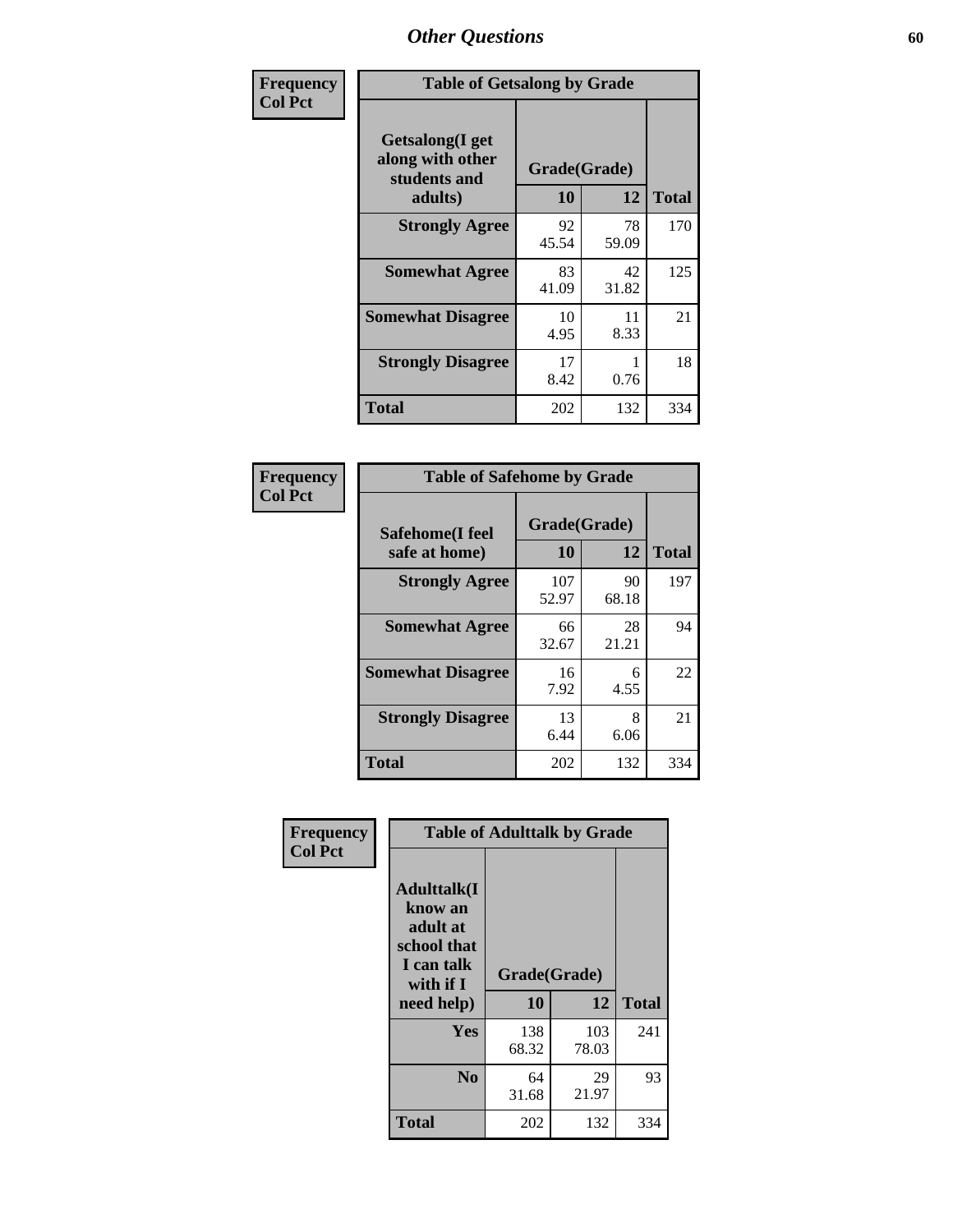**Frequency Row Pct**

| <b>Table of Grade by Tytime</b> |             |                                                                                         |            |                                                                      |             |             |              |  |  |  |
|---------------------------------|-------------|-----------------------------------------------------------------------------------------|------------|----------------------------------------------------------------------|-------------|-------------|--------------|--|--|--|
|                                 |             | Tytime (On an average school day,<br>how much unsupervised time do I spend watching TV) |            |                                                                      |             |             |              |  |  |  |
| Grade(Grade)   None             |             | <b>Less that</b>                                                                        |            | $2 - 3$<br>$hour/day$   hour/day   hours/day   hours/day   hours/day | $4 - 5$     | $6+$        | <b>Total</b> |  |  |  |
| 10                              | 34<br>16.83 | 31<br>15.35                                                                             | 16<br>7.92 | 43<br>21.29                                                          | 31<br>15.35 | 47<br>23.27 | 202          |  |  |  |
| 12                              | 15<br>11.36 | 24<br>18.18                                                                             | 12<br>9.09 | 40<br>30.30                                                          | 22<br>16.67 | 19<br>14.39 | 132          |  |  |  |
| <b>Total</b>                    | 49          | 55                                                                                      | 28         | 83                                                                   | 53          | 66          | 334          |  |  |  |

**Frequency Row Pct**

| <b>Table of Grade by Computertime</b> |             |                                                                                                   |             |                      |                      |                   |              |  |  |  |
|---------------------------------------|-------------|---------------------------------------------------------------------------------------------------|-------------|----------------------|----------------------|-------------------|--------------|--|--|--|
|                                       |             | Computertime (On an average school day,<br>how much unsupervised time do I spend on the computer) |             |                      |                      |                   |              |  |  |  |
| Grade(Grade)                          | None        | <b>Less that</b><br>hour/day                                                                      | hour/day    | $2 - 3$<br>hours/day | $4 - 5$<br>hours/day | $6+$<br>hours/day | <b>Total</b> |  |  |  |
| 10                                    | 42<br>20.79 | 30<br>14.85                                                                                       | 25<br>12.38 | 59<br>29.21          | 24<br>11.88          | 22<br>10.89       | 202          |  |  |  |
| 12                                    | 21<br>15.91 | 25<br>15<br>33<br>19<br>19<br>18.94<br>14.39<br>14.39<br>11.36<br>25.00                           |             |                      |                      |                   |              |  |  |  |
| <b>Total</b>                          | 63          | 55                                                                                                | 40          | 92                   | 43                   | 41                | 334          |  |  |  |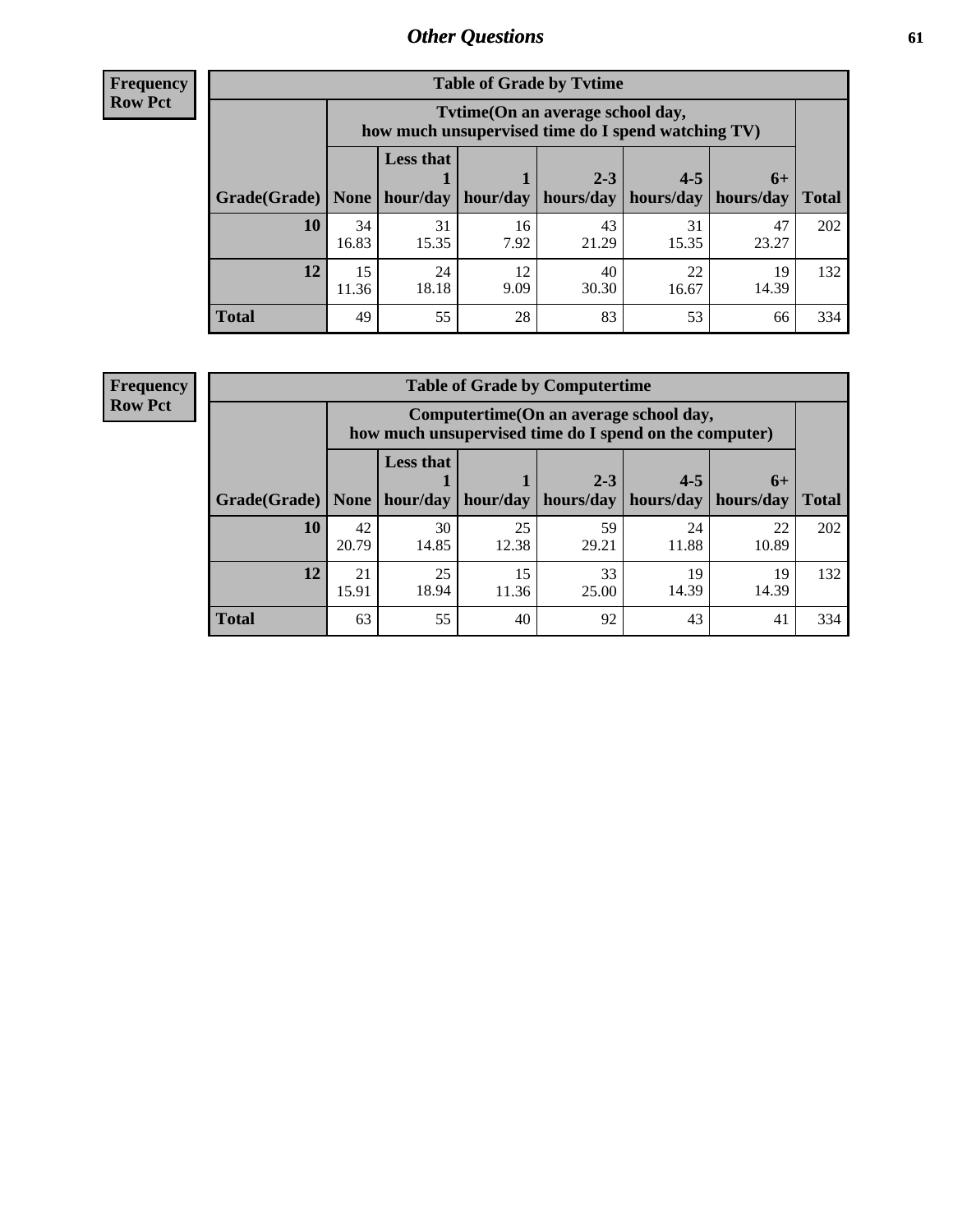#### *Questions about Driving Laws* **62** *Driving Questions were asked only of high school students.*

| <b>Frequency</b> |
|------------------|
| <b>Row Pct</b>   |

| <b>Table of Grade by License1</b> |                                     |                                                                                                                                           |                |               |               |              |  |  |  |  |  |
|-----------------------------------|-------------------------------------|-------------------------------------------------------------------------------------------------------------------------------------------|----------------|---------------|---------------|--------------|--|--|--|--|--|
|                                   |                                     | License1(During the first 6 months of driving<br>with a provisional license,<br>the only passengers who can ride with the<br>driver are:) |                |               |               |              |  |  |  |  |  |
| Grade(Grade)                      | <b>Parent or</b><br><b>Guardian</b> | Family<br><b>Members</b>                                                                                                                  | <b>Friends</b> | <b>Anyone</b> | Don't<br>Know | <b>Total</b> |  |  |  |  |  |
| 10                                | 74<br>36.63                         | 41<br>20.30                                                                                                                               | ℸ<br>3.47      | 21<br>10.40   | 59<br>29.21   | 202          |  |  |  |  |  |
| 12                                | 47<br>35.61                         | 38<br>27<br>9<br>11<br>8.33<br>28.79<br>6.82<br>20.45                                                                                     |                |               |               |              |  |  |  |  |  |
| <b>Total</b>                      | 121                                 | 79                                                                                                                                        | 16             | 32            | 86            | 334          |  |  |  |  |  |

| <b>Frequency</b> |                                                                                                          | <b>Table of Grade by License2</b> |                  |                              |                                                      |               |              |  |  |  |
|------------------|----------------------------------------------------------------------------------------------------------|-----------------------------------|------------------|------------------------------|------------------------------------------------------|---------------|--------------|--|--|--|
| <b>Row Pct</b>   | License2(17 yr old drivers with a<br>provisional driver's license cannot<br>drive between the hours of:) |                                   |                  |                              |                                                      |               |              |  |  |  |
|                  | Grade(Grade)                                                                                             | <b>Midnight</b><br>to 6am         | 1am<br>to<br>5am | 1am<br>t <sub>0</sub><br>6am | N <sub>0</sub><br>curfew<br>for $17$<br>year<br>olds | Don't<br>Know | <b>Total</b> |  |  |  |
|                  | 10                                                                                                       | 80<br>39.60                       | 16<br>7.92       | 21<br>10.40                  | 11<br>5.45                                           | 74<br>36.63   | 202          |  |  |  |
|                  | 12                                                                                                       | 64<br>48.48                       | 17<br>12.88      | 9<br>6.82                    | 9<br>6.82                                            | 33<br>25.00   | 132          |  |  |  |
|                  | <b>Total</b>                                                                                             | 144                               | 33               | 30                           | 20                                                   | 107           | 334          |  |  |  |

| Frequency                                                                                                |              | <b>Table of Grade by License3</b> |             |             |            |             |               |              |  |
|----------------------------------------------------------------------------------------------------------|--------------|-----------------------------------|-------------|-------------|------------|-------------|---------------|--------------|--|
| <b>Row Pct</b><br>License3(For drivers under the age of 21,<br>what level of alcohol is considered DUI?) |              |                                   |             |             |            |             |               |              |  |
|                                                                                                          | Grade(Grade) | Any<br><b>Amount</b>              | 0.02        | 0.04        | 0.06       | 0.08        | Don't<br>know | <b>Total</b> |  |
|                                                                                                          | 10           | 23<br>11.39                       | 17<br>8.42  | 29<br>14.36 | 17<br>8.42 | 24<br>11.88 | 92<br>45.54   | 202          |  |
|                                                                                                          | 12           | 13<br>9.85                        | 28<br>21.21 | 15<br>11.36 | 10<br>7.58 | 17<br>12.88 | 49<br>37.12   | 132          |  |
|                                                                                                          | <b>Total</b> | 36                                | 45          | 44          | 27         | 41          | 141           | 334          |  |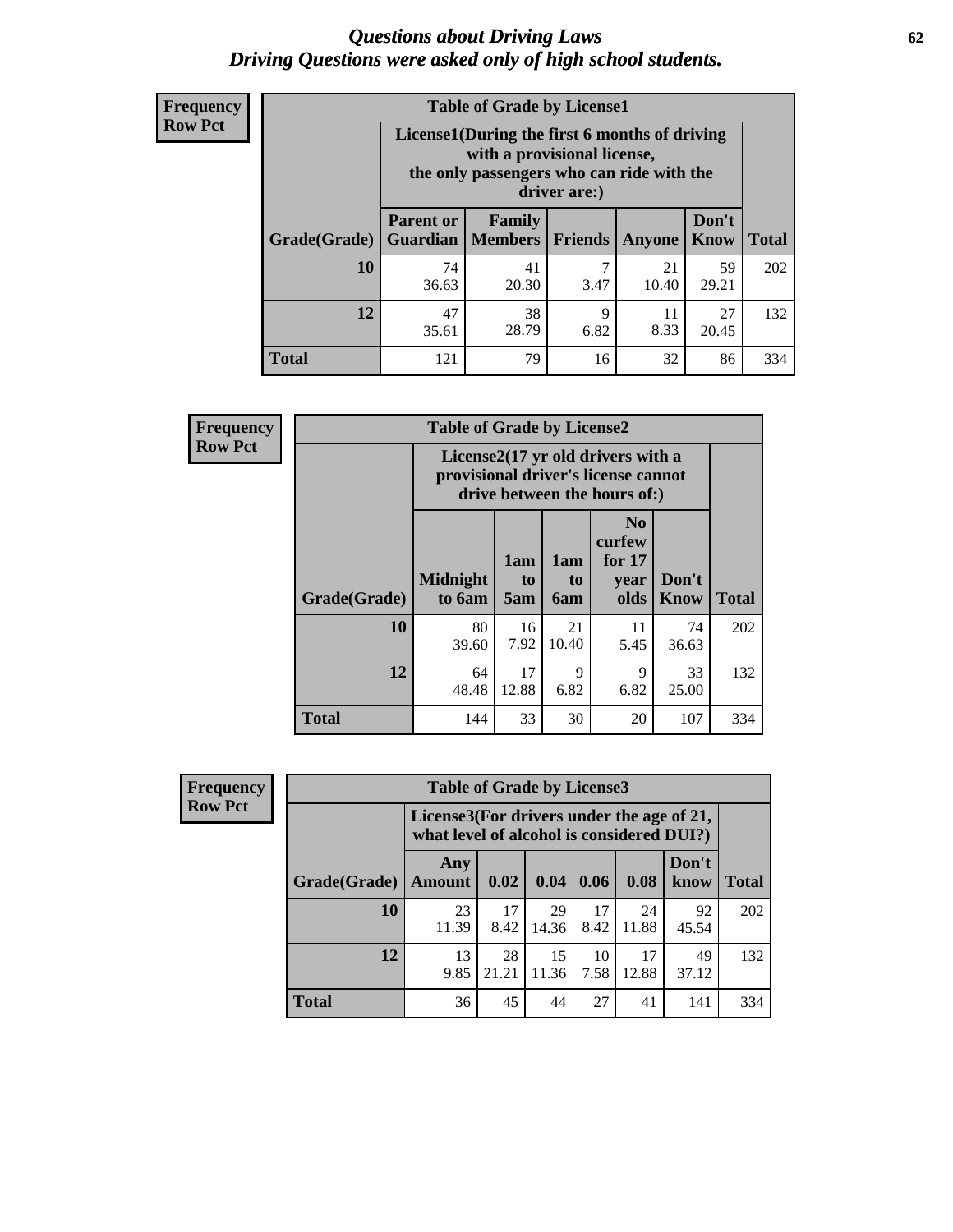#### *Questions about Driving Laws* **63** *Driving Questions were asked only of high school students.*

**Frequency Row Pct**

| <b>Table of Grade by License4</b> |             |                                                                                                                                                                                                                                                                                       |             |            |            |              |     |  |  |
|-----------------------------------|-------------|---------------------------------------------------------------------------------------------------------------------------------------------------------------------------------------------------------------------------------------------------------------------------------------|-------------|------------|------------|--------------|-----|--|--|
|                                   |             | License4(A driver under 21 automatically<br>loses his/her license if caught exceeding the<br>posted speet limit by:)<br>Can't<br>lose<br>license<br><b>Depends</b><br>$15+$<br>$25+$<br>$35+$<br>Don't<br>for<br><b>on</b><br>speeding<br><b>Total</b><br>mph<br>know<br>mph<br>judge |             |            |            |              |     |  |  |
| Grade(Grade)                      | mph         |                                                                                                                                                                                                                                                                                       |             |            |            |              |     |  |  |
| 10                                | 24<br>11.88 | 17<br>8.42                                                                                                                                                                                                                                                                            | 27<br>13.37 | 16<br>7.92 | 12<br>5.94 | 106<br>52.48 | 202 |  |  |
| 12                                | 32<br>24.24 | 19<br>8<br>15<br>55<br>3<br>6.06<br>2.27<br>14.39<br>11.36<br>41.67                                                                                                                                                                                                                   |             |            |            |              |     |  |  |
| <b>Total</b>                      | 56          | 25                                                                                                                                                                                                                                                                                    | 46          | 31         | 15         | 161          | 334 |  |  |

| Frequency      | <b>Table of Grade by License5</b> |             |                                                                                                                                      |                     |       |
|----------------|-----------------------------------|-------------|--------------------------------------------------------------------------------------------------------------------------------------|---------------------|-------|
| <b>Row Pct</b> |                                   |             | License5(A)<br>Georgia teenager<br>with family<br>connections or a<br>good lawyer can<br>break a teen<br>driving law and<br>license) | keep their driver's |       |
|                | Grade(Grade)                      | <b>Yes</b>  | N <sub>0</sub>                                                                                                                       | Don't<br>know       | Total |
|                | 10                                | 22<br>10.89 | 61<br>30.20                                                                                                                          | 119<br>58.91        | 202   |
|                | 12                                | 16<br>12.12 | 62<br>46.97                                                                                                                          | 54<br>40.91         | 132   |
|                | Total                             | 38          | 123                                                                                                                                  | 173                 | 334   |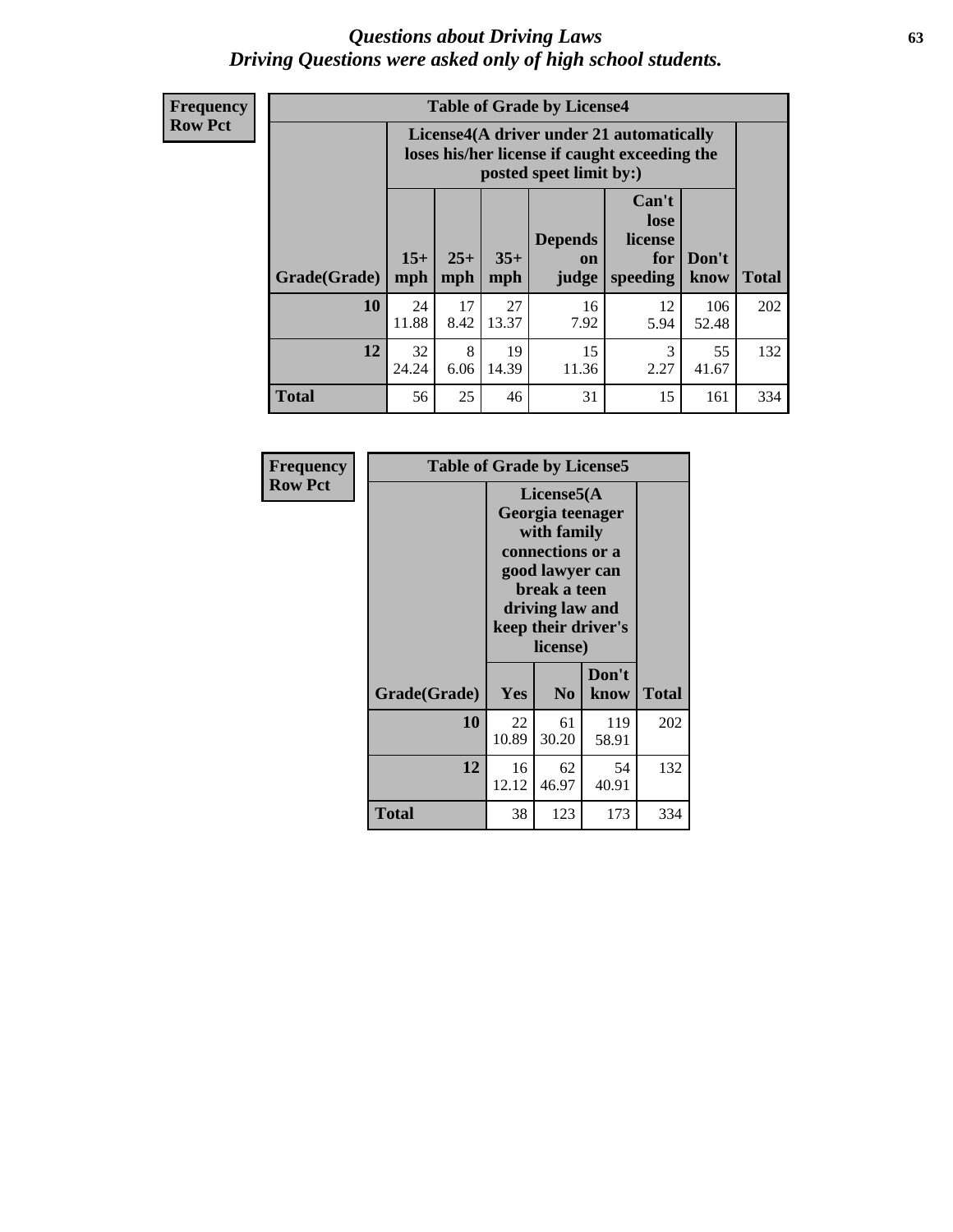#### *Questions about Driving Laws* **64** *Driving Questions were asked only of high school students.*

| <b>Frequency</b> |              | <b>Table of Grade by License6</b>                                                                                                               |                |               |       |  |  |
|------------------|--------------|-------------------------------------------------------------------------------------------------------------------------------------------------|----------------|---------------|-------|--|--|
| <b>Row Pct</b>   |              | License <sub>6</sub> (I know a<br>friend or<br>classmate that<br>broke a teen<br>driving law,<br>but was allowed to<br>keep his/her<br>license) |                |               |       |  |  |
|                  | Grade(Grade) | Yes                                                                                                                                             | N <sub>0</sub> | Don't<br>know | Total |  |  |
|                  | 10           | 19<br>81<br>102<br>40.10<br>50.50<br>9.41                                                                                                       |                |               | 202   |  |  |
|                  | 12           | 20<br>52<br>60<br>39.39<br>15.15<br>45.45                                                                                                       |                |               | 132   |  |  |
|                  | <b>Total</b> | 39                                                                                                                                              | 141            | 154           | 334   |  |  |

| <b>Frequency</b> | <b>Table of Grade by License7</b> |                                                                             |                                     |                                                                                               |                        |              |
|------------------|-----------------------------------|-----------------------------------------------------------------------------|-------------------------------------|-----------------------------------------------------------------------------------------------|------------------------|--------------|
| <b>Row Pct</b>   |                                   |                                                                             |                                     | License7(A student under the age of 18 cam loser<br>his/her driving privileges if he or she:) |                        |              |
|                  | Grade(Grade)                      | <b>Have</b><br>more than<br>10<br>unexcused<br>absences<br>per school<br>yr | Drop out<br>without  <br>graduating | <b>Bring</b><br>alcohol/drugs/weapon<br>to school                                             | All of<br>the<br>above | <b>Total</b> |
|                  | 10                                | 34<br>16.83                                                                 | 12<br>5.94                          | 15<br>7.43                                                                                    | 141<br>69.80           | 202          |
|                  | 12                                | 30<br>22.73                                                                 | 9<br>6.82                           | ⇁<br>5.30                                                                                     | 86<br>65.15            | 132          |
|                  | <b>Total</b>                      | 64                                                                          | 21                                  | 22                                                                                            | 227                    | 334          |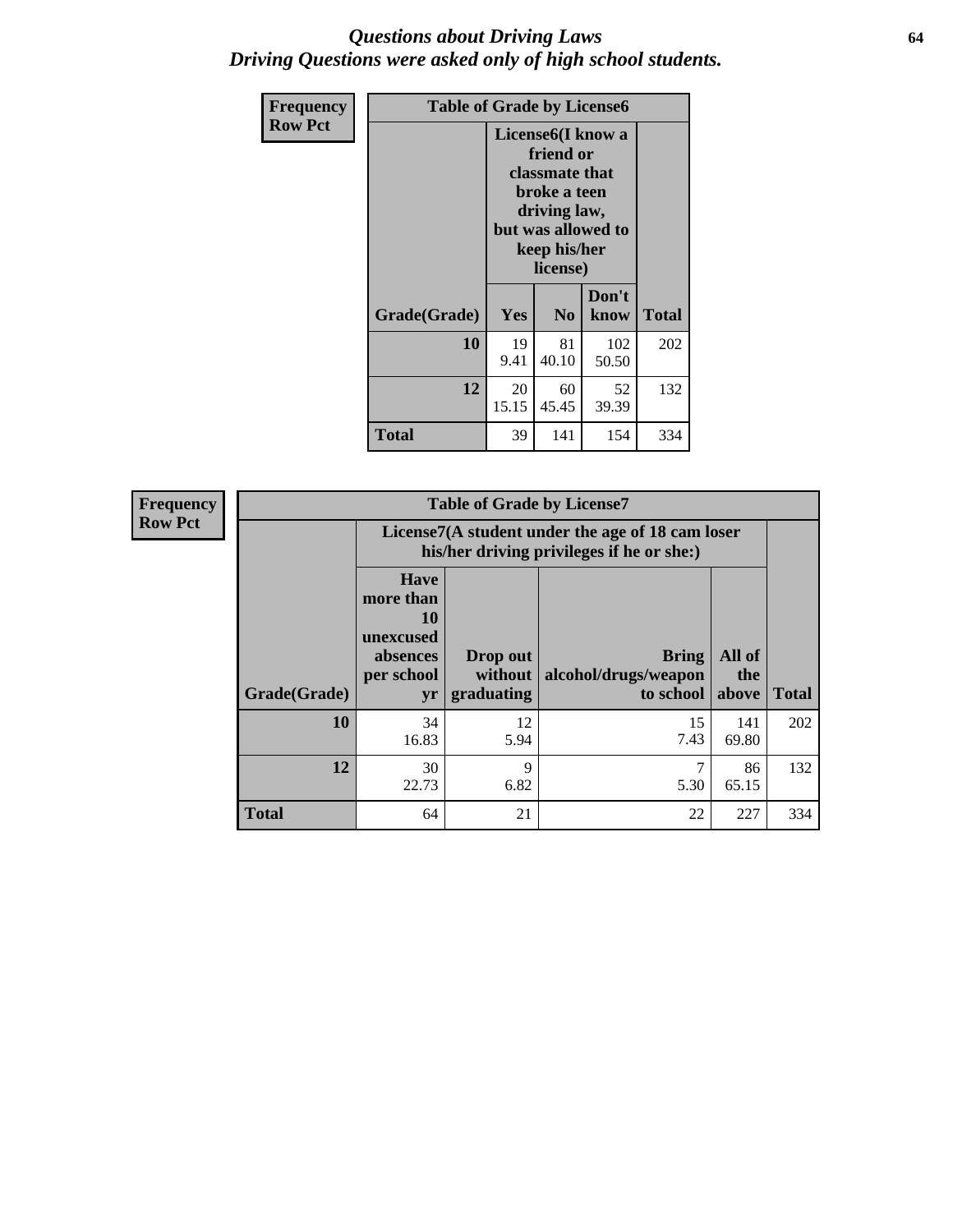# *Select Results by Gender* **65**

| Frequency      | <b>Table of SchoolClimate2 by Gender</b>          |                                 |             |              |
|----------------|---------------------------------------------------|---------------------------------|-------------|--------------|
| <b>Col Pct</b> | SchoolClimate2(I<br>feel successful at<br>school) | Gender(Gender)<br><b>Female</b> | <b>Male</b> | <b>Total</b> |
|                | <b>Strongly Agree</b>                             | 91<br>49.46                     | 66<br>44.00 | 157          |
|                | <b>Somewhat Agree</b>                             | 80<br>43.48                     | 72<br>48.00 | 152          |
|                | <b>Somewhat Disagree</b>                          | 11<br>5.98                      | 8<br>5.33   | 19           |
|                | <b>Strongly Disagree</b>                          | $\mathfrak{D}$<br>1.09          | 4<br>2.67   | 6            |
|                | <b>Total</b>                                      | 184                             | 150         | 334          |

| Frequency      | <b>Table of SchoolClimate6 by Gender</b>                 |                                 |             |              |  |  |
|----------------|----------------------------------------------------------|---------------------------------|-------------|--------------|--|--|
| <b>Col Pct</b> | <b>SchoolClimate6(Teachers</b><br>treat me with respect) | Gender(Gender)<br><b>Female</b> | <b>Male</b> | <b>Total</b> |  |  |
|                | <b>Strongly Agree</b>                                    | 46<br>25.00                     | 59<br>39.33 | 105          |  |  |
|                | <b>Somewhat Agree</b>                                    | 87<br>47.28                     | 55<br>36.67 | 142          |  |  |
|                | <b>Somewhat Disagree</b>                                 | 41<br>22.28                     | 28<br>18.67 | 69           |  |  |
|                | <b>Strongly Disagree</b>                                 | 10<br>5.43                      | 8<br>5.33   | 18           |  |  |
|                | Total                                                    | 184                             | 150         | 334          |  |  |

| Frequency      | <b>Table of SchoolClimate8 by Gender</b>                                             |                                 |                      |              |
|----------------|--------------------------------------------------------------------------------------|---------------------------------|----------------------|--------------|
| <b>Col Pct</b> | <b>SchoolClimate8(Students</b><br>are frequently<br>recognized for good<br>behavior) | Gender(Gender)<br><b>Female</b> | <b>Male</b>          | <b>Total</b> |
|                | <b>Strongly Agree</b>                                                                | 30                              | 34                   | 64           |
|                | <b>Somewhat Agree</b>                                                                | 16.30<br>79<br>42.93            | 22.67<br>55<br>36.67 | 134          |
|                | <b>Somewhat Disagree</b>                                                             | 46<br>25.00                     | 42<br>28.00          | 88           |
|                | <b>Strongly Disagree</b>                                                             | 29<br>15.76                     | 19<br>12.67          | 48           |
|                | Total                                                                                | 184                             | 150                  | 334          |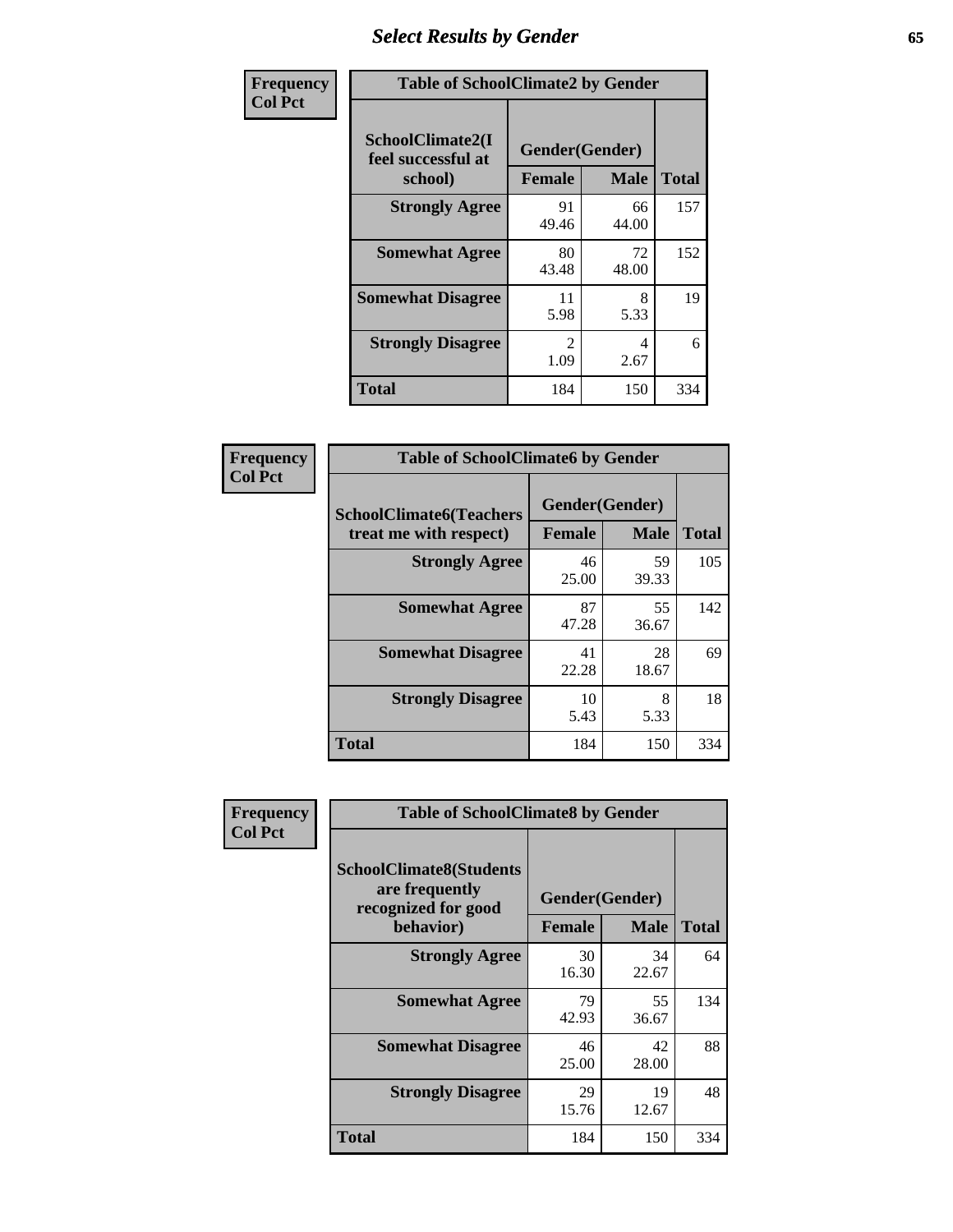# *Select Results by Gender* **66**

| Frequency      | <b>Table of Gender by Dropout</b> |                                                                        |                |              |
|----------------|-----------------------------------|------------------------------------------------------------------------|----------------|--------------|
| <b>Row Pct</b> |                                   | Dropout(I<br>have<br>thought<br>about<br>dropping<br>out of<br>school) |                |              |
|                | Gender(Gender)                    | <b>Yes</b>                                                             | N <sub>0</sub> | <b>Total</b> |
|                | <b>Female</b>                     | 54<br>29.35                                                            | 130<br>70.65   | 184          |
|                | <b>Male</b>                       | 44<br>29.33                                                            | 106<br>70.67   | 150          |
|                | <b>Total</b>                      | 98                                                                     | 236            | 334          |

| <b>Frequency</b> | <b>Table of Gender by Dropoutreason</b> |                                                                    |              |                          |                                |              |              |
|------------------|-----------------------------------------|--------------------------------------------------------------------|--------------|--------------------------|--------------------------------|--------------|--------------|
| <b>Row Pct</b>   |                                         | Dropoutreason(If I dropped out the<br>reason would most likely be) |              |                          |                                |              |              |
|                  | Gender(Gender)                          | Won't<br>Drop<br>out                                               | <b>Bored</b> | Family<br><b>Reasons</b> | <b>Being</b><br><b>Bullied</b> | <b>Other</b> | <b>Total</b> |
|                  | Female                                  | 108<br>58.70                                                       | 14<br>7.61   | 21<br>11.41              | 2.72                           | 36<br>19.57  | 184          |
|                  | <b>Male</b>                             | 88<br>58.67                                                        | 14<br>9.33   | 19<br>12.67              | 0.67                           | 28<br>18.67  | 150          |
|                  | <b>Total</b>                            | 196                                                                | 28           | 40                       | 6                              | 64           | 334          |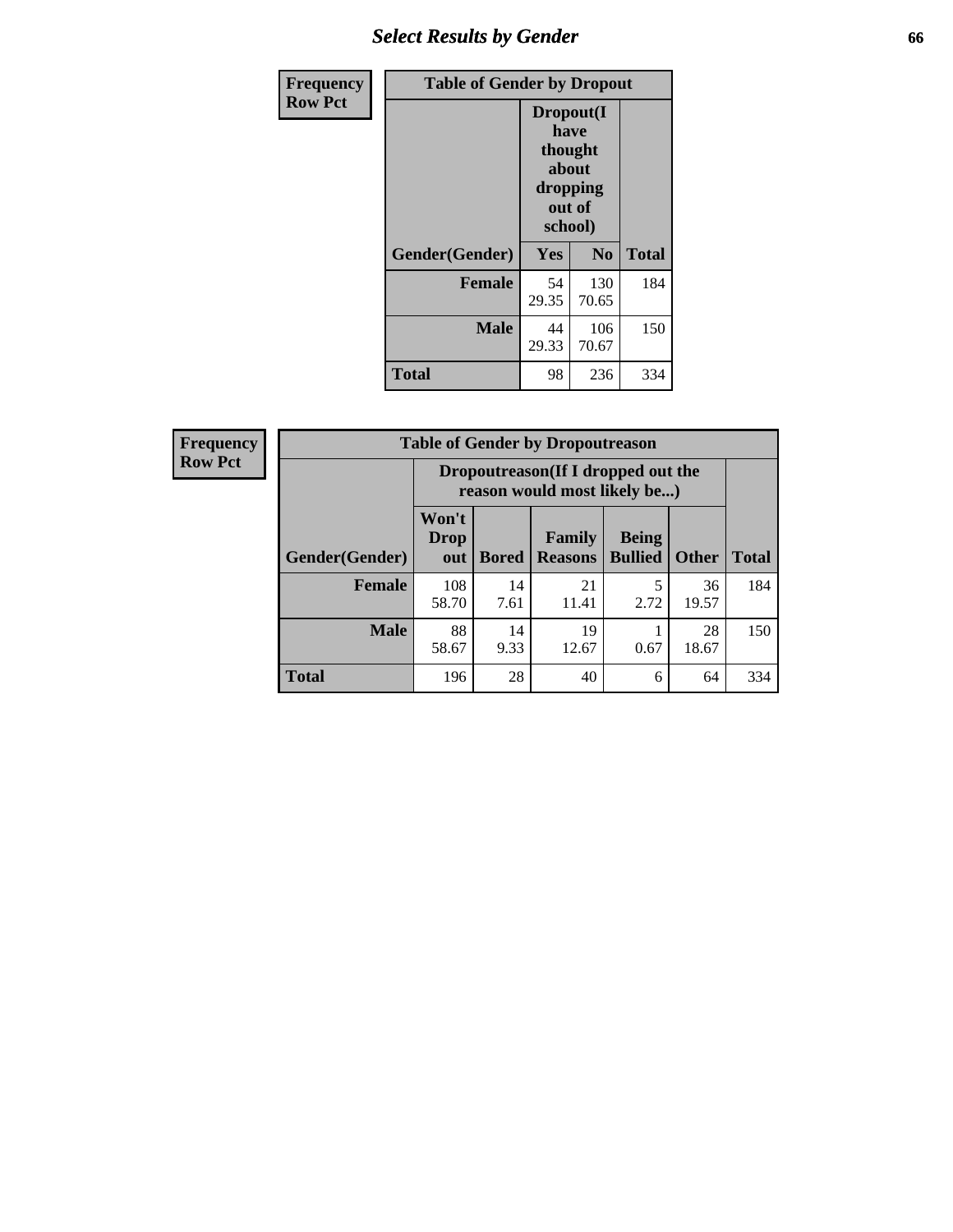*School Safety* **67**

| Frequency      |                | <b>Table of Gender by Bullied2</b> |                |              |
|----------------|----------------|------------------------------------|----------------|--------------|
| <b>Row Pct</b> |                | <b>Bullied2</b>                    |                |              |
|                | Gender(Gender) | Yes                                | N <sub>0</sub> | <b>Total</b> |
|                | Female         | 12<br>6.52                         | 172<br>93.48   | 184          |
|                | <b>Male</b>    | 11<br>7.33                         | 139<br>92.67   | 150          |
|                | Total          | 23                                 | 311            | 334          |

| <b>Frequency</b> | <b>Table of Gender by Bulliedothers2</b> |                       |                |       |
|------------------|------------------------------------------|-----------------------|----------------|-------|
| <b>Row Pct</b>   |                                          | <b>Bulliedothers2</b> |                |       |
|                  | Gender(Gender)                           | <b>Yes</b>            | N <sub>0</sub> | Total |
|                  | <b>Female</b>                            | 3.80                  | 177<br>96.20   | 184   |
|                  | <b>Male</b>                              | 8<br>5.33             | 142<br>94.67   | 150   |
|                  | <b>Total</b>                             | 15                    | 319            | 334   |

| <b>Frequency</b> | <b>Table of Gender by Weaponschool2</b> |                      |                |              |
|------------------|-----------------------------------------|----------------------|----------------|--------------|
| <b>Row Pct</b>   |                                         | <b>Weaponschool2</b> |                |              |
|                  | Gender(Gender)                          | Yes                  | N <sub>0</sub> | <b>Total</b> |
|                  | <b>Female</b>                           | 3<br>1.63            | 181<br>98.37   | 184          |
|                  | <b>Male</b>                             | 6<br>4.00            | 144<br>96.00   | 150          |
|                  | <b>Total</b>                            | q                    | 325            | 334          |

| Frequency      | <b>Table of Gender by Absentunsafe2</b> |               |                |              |
|----------------|-----------------------------------------|---------------|----------------|--------------|
| <b>Row Pct</b> |                                         | Absentunsafe2 |                |              |
|                | Gender(Gender)                          | Yes           | N <sub>0</sub> | <b>Total</b> |
|                | <b>Female</b>                           | 3.80          | 177<br>96.20   | 184          |
|                | <b>Male</b>                             | 2.00          | 147<br>98.00   | 150          |
|                | <b>Total</b>                            | 10            | 324            | 334          |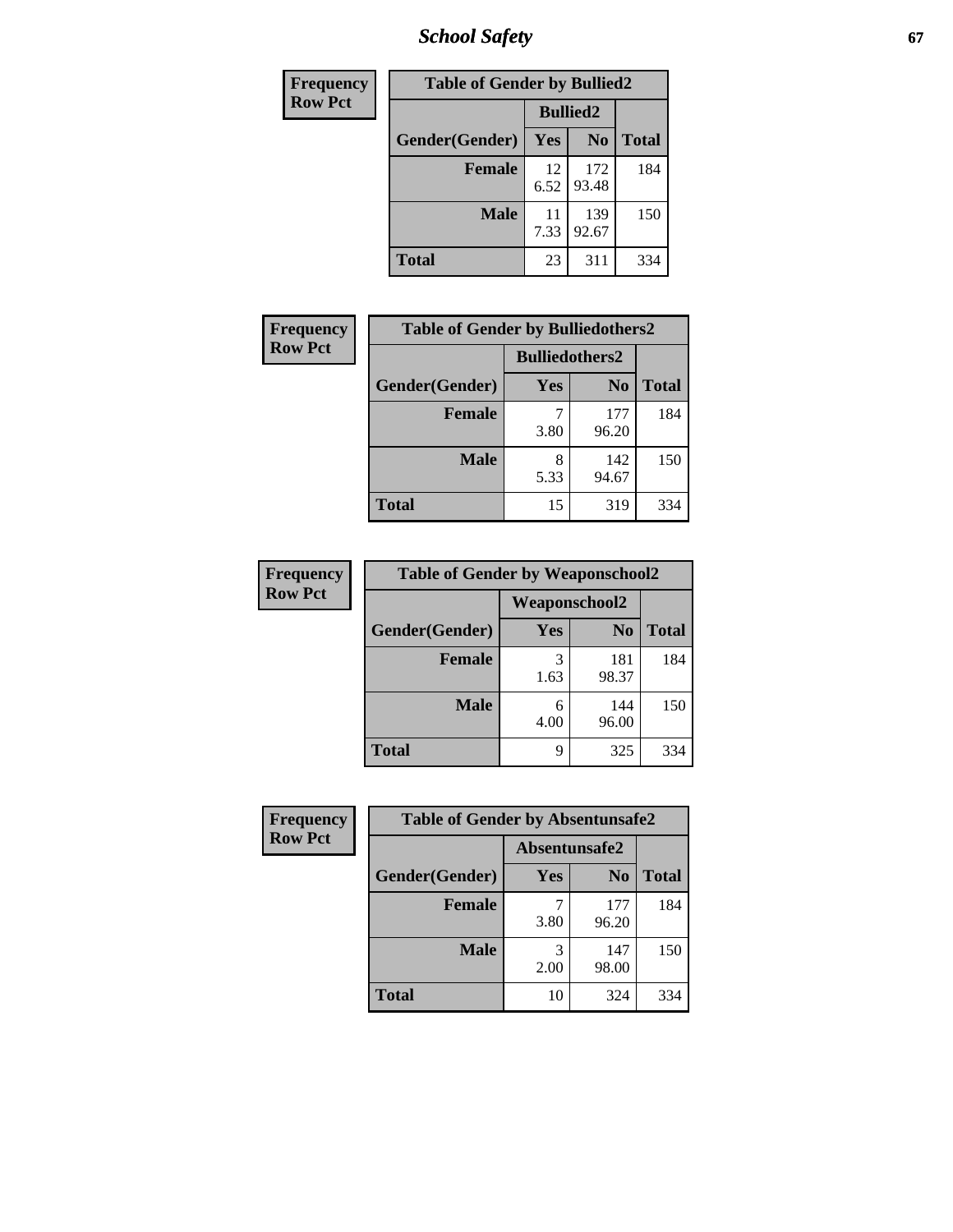*School Safety* **68**

| Frequency      |                | <b>Table of Gender by Gangself</b>                                                                     |                |              |
|----------------|----------------|--------------------------------------------------------------------------------------------------------|----------------|--------------|
| <b>Row Pct</b> |                | <b>Gangself</b> (I<br>have<br>participated<br>in illegal gang<br>activities in<br>the past 30<br>days) |                |              |
|                | Gender(Gender) | Yes                                                                                                    | N <sub>0</sub> | <b>Total</b> |
|                | <b>Female</b>  | 8<br>4.35                                                                                              | 176<br>95.65   | 184          |
|                | <b>Male</b>    | 9<br>6.00                                                                                              | 141<br>94.00   | 150          |
|                | <b>Total</b>   | 17                                                                                                     | 317            | 334          |

| <b>Frequency</b> | <b>Table of Gender by Gangpeers</b>                                                                                         |             |                |              |
|------------------|-----------------------------------------------------------------------------------------------------------------------------|-------------|----------------|--------------|
| <b>Row Pct</b>   | <b>Gangpeers</b> (I<br>have friends<br>who have<br>participated<br>in illegal gang<br>activities in<br>the past 30<br>days) |             |                |              |
|                  | Gender(Gender)                                                                                                              | Yes         | N <sub>0</sub> | <b>Total</b> |
|                  | <b>Female</b>                                                                                                               | 61<br>33.15 | 123<br>66.85   | 184          |
|                  | <b>Male</b>                                                                                                                 | 51<br>34.00 | 99<br>66.00    | 150          |
|                  | Total                                                                                                                       | 112         | 222            | 334          |

| Frequency      | <b>Table of Gender by Pickedon2</b> |             |                |              |
|----------------|-------------------------------------|-------------|----------------|--------------|
| <b>Row Pct</b> |                                     | Pickedon2   |                |              |
|                | Gender(Gender)                      | <b>Yes</b>  | N <sub>0</sub> | <b>Total</b> |
|                | <b>Female</b>                       | 35<br>19.02 | 149<br>80.98   | 184          |
|                | <b>Male</b>                         | 21<br>14.00 | 129<br>86.00   | 150          |
|                | <b>Total</b>                        | 56          | 278            | 334          |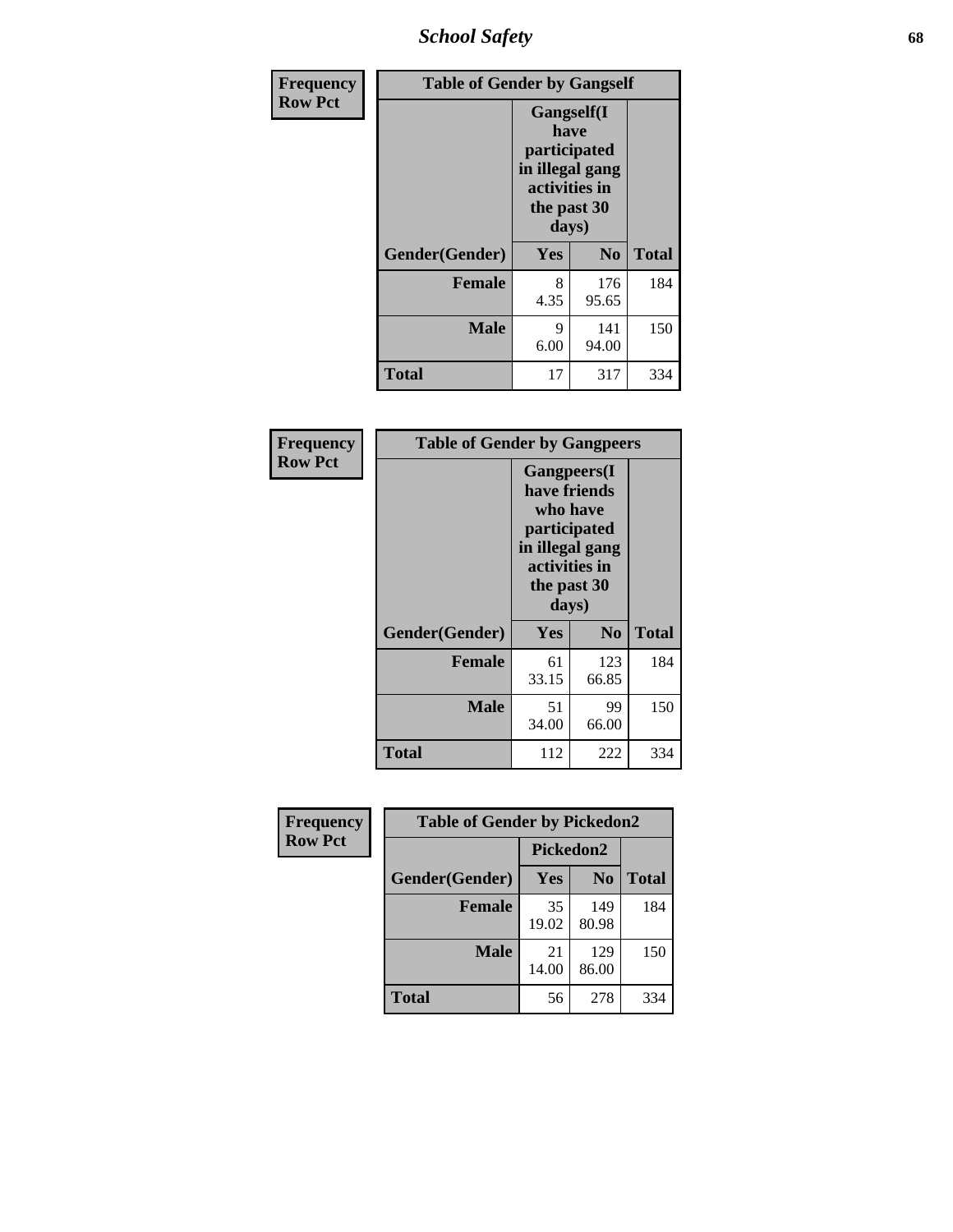*School Safety* **69**

| Frequency      | <b>Table of Gender by Safeschool2</b> |              |                |              |
|----------------|---------------------------------------|--------------|----------------|--------------|
| <b>Row Pct</b> |                                       |              | Safeschool2    |              |
|                | Gender(Gender)                        | <b>Yes</b>   | N <sub>0</sub> | <b>Total</b> |
|                | <b>Female</b>                         | 103<br>55.98 | 81<br>44.02    | 184          |
|                | <b>Male</b>                           | 97<br>64.67  | 53<br>35.33    | 150          |
|                | <b>Total</b>                          | 200          | 134            | 334          |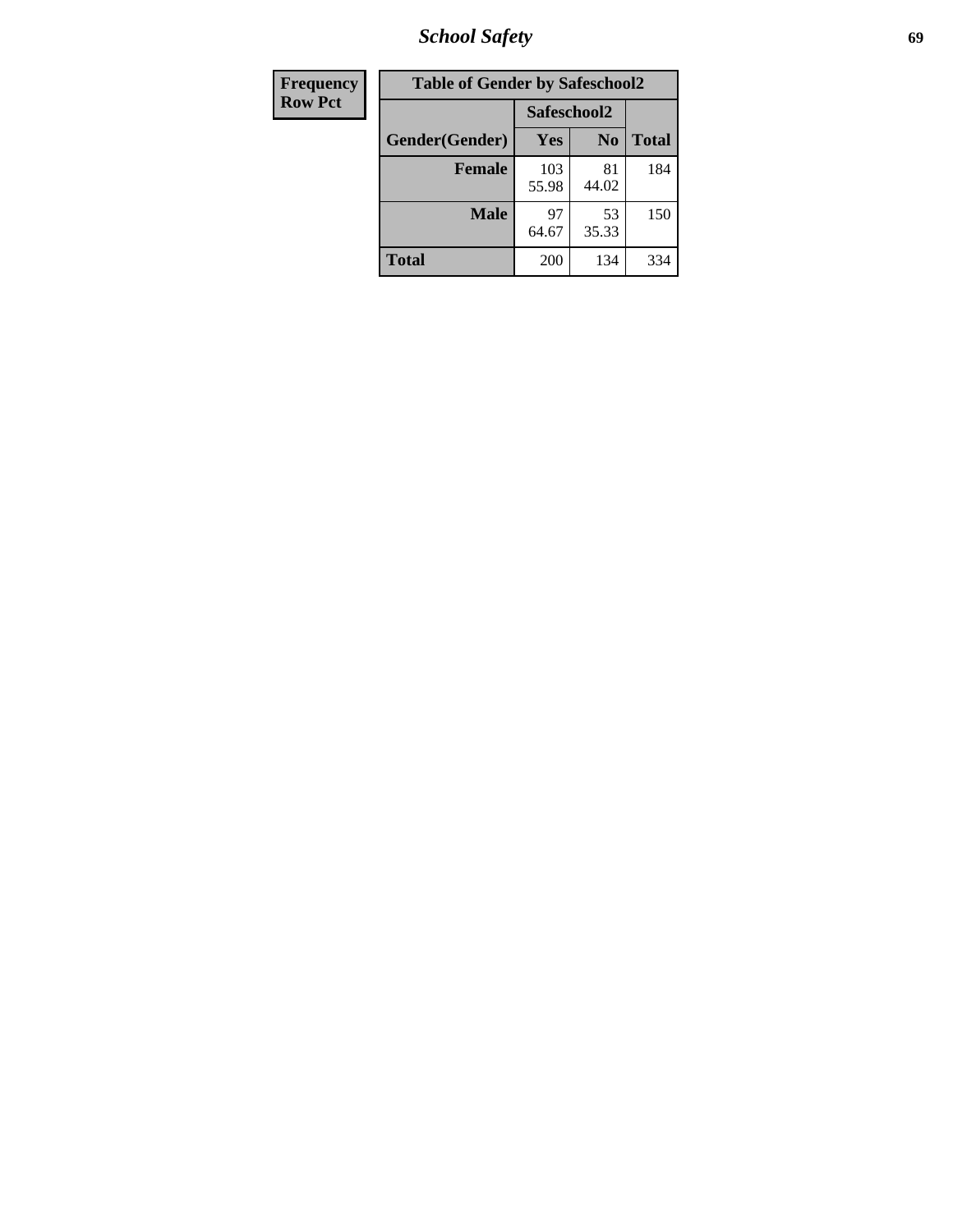# *Incidence of Drug Use* **70**

| <b>Frequency</b> |                                          | <b>Table of Gender by AlcoholAlt</b> |                |              |
|------------------|------------------------------------------|--------------------------------------|----------------|--------------|
| <b>Row Pct</b>   | AlcoholAlt(Alcohol<br>use, past 30 days) |                                      |                |              |
|                  | Gender(Gender)                           | Yes                                  | N <sub>0</sub> | <b>Total</b> |
|                  | <b>Female</b>                            | 22<br>11.96                          | 162<br>88.04   | 184          |
|                  | <b>Male</b>                              | 24<br>16.00                          | 126<br>84.00   | 150          |
|                  | <b>Total</b>                             | 46                                   | 288            | 334          |

| <b>Frequency</b> |                | <b>Table of Gender by TobaccoAny</b> |                    |              |
|------------------|----------------|--------------------------------------|--------------------|--------------|
| <b>Row Pct</b>   |                | use, past 30 days)                   | TobaccoAny(Tobacco |              |
|                  | Gender(Gender) | Yes                                  | N <sub>0</sub>     | <b>Total</b> |
|                  | <b>Female</b>  | 11<br>5.98                           | 173<br>94.02       | 184          |
|                  | Male           | 13<br>8.67                           | 137<br>91.33       | 150          |
|                  | <b>Total</b>   | 24                                   | 310                | 334          |

| <b>Frequency</b> | <b>Table of Gender by MarijuanaAlt</b> |                                              |                |              |
|------------------|----------------------------------------|----------------------------------------------|----------------|--------------|
| <b>Row Pct</b>   |                                        | MarijuanaAlt(Marijuana<br>use, past 30 days) |                |              |
|                  | Gender(Gender)                         | <b>Yes</b>                                   | N <sub>0</sub> | <b>Total</b> |
|                  | <b>Female</b>                          | 13<br>7.07                                   | 171<br>92.93   | 184          |
|                  | <b>Male</b>                            | 14<br>9.33                                   | 136<br>90.67   | 150          |
|                  | <b>Total</b>                           | 27                                           | 307            | 334          |

| <b>Frequency</b> | <b>Table of Gender by OtherDrugAny</b> |                                                      |                |              |
|------------------|----------------------------------------|------------------------------------------------------|----------------|--------------|
| <b>Row Pct</b>   |                                        | <b>OtherDrugAny(Other</b><br>drug use, past 30 days) |                |              |
|                  | Gender(Gender)                         | <b>Yes</b>                                           | N <sub>0</sub> | <b>Total</b> |
|                  | <b>Female</b>                          | 9<br>4.89                                            | 175<br>95.11   | 184          |
|                  | <b>Male</b>                            | 7.33                                                 | 139<br>92.67   | 150          |
|                  | <b>Total</b>                           | 20                                                   | 314            | 334          |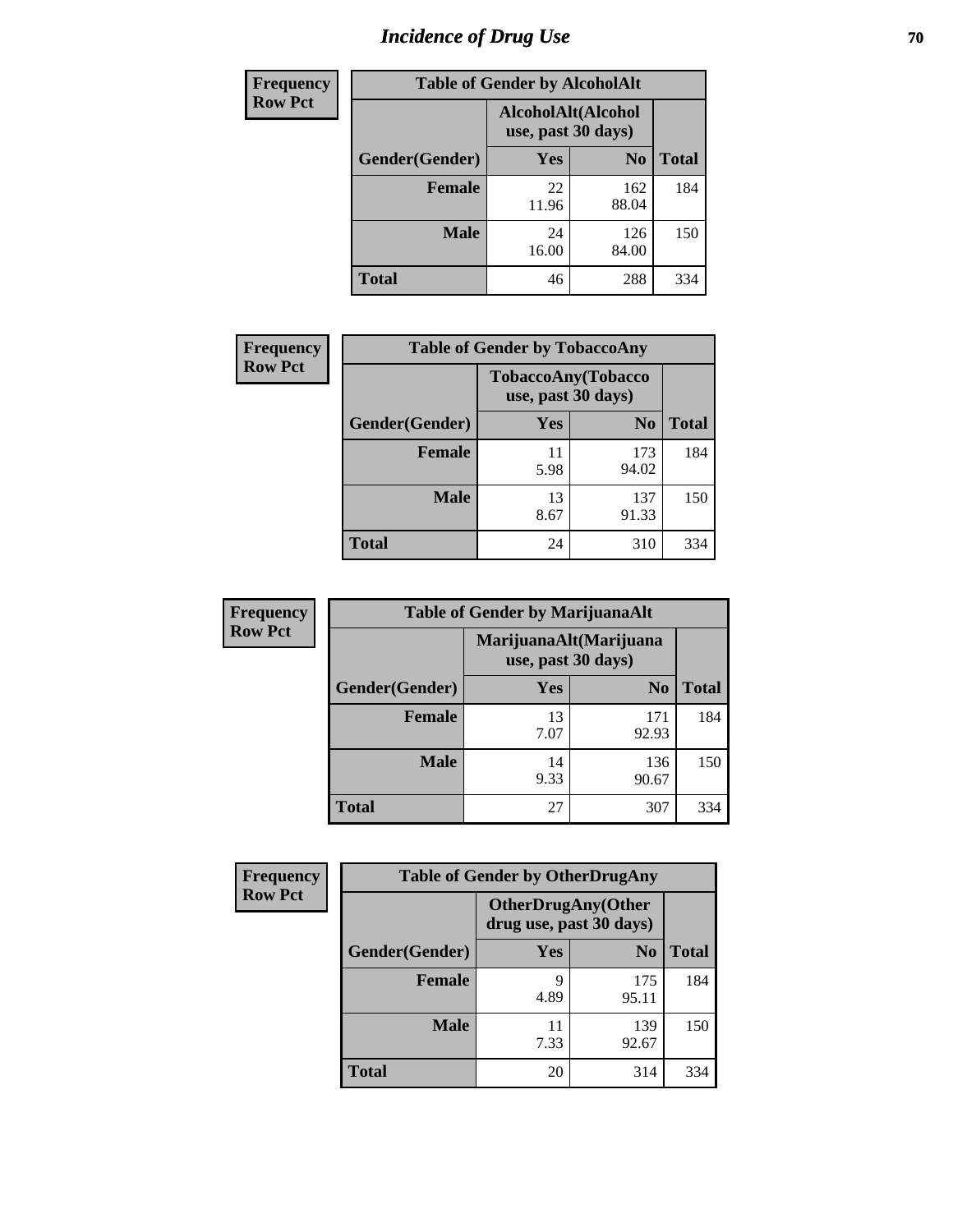### *Average Age at Onset of Use* **71** *Results for "Average Age at Onset of Use" questions exclude students who said they did not use that substance*

#### **Gender=Female**

| <b>Variable</b>    | Label                                                              | <b>Mean</b> |
|--------------------|--------------------------------------------------------------------|-------------|
| Alcoholinit2       | I started using alcohol when I was                                 | 13.42       |
| Cigarettesinit2    | I started smoking tobacco when I was                               | 12.73       |
| Smokelessinit2     | I started chewing tobacco when I was                               | 8.00        |
| Marijuanainit2     | I started using marijuana when I was                               | 13.92       |
| Cocaineinit2       | I started using cocaine when I was                                 | 14.00       |
| Inhalantsinit2     | I started using inhalants when I was                               | 11.00       |
| Steroidsinit2      | I started using steroids when I was                                | 13.00       |
| Ecstasyinit2       | I started using ecstasy when I was                                 |             |
| Methinit2          | I started using methamphetamines when I was                        |             |
| Hallucinogensinit2 | I started using hallucinogens when I was                           |             |
| Prescription in t2 | I started using prescription drugs not prescribed to me when I was | 12.50       |

#### **Gender=Male**

| <b>Variable</b>    | Label                                                              | <b>Mean</b> |
|--------------------|--------------------------------------------------------------------|-------------|
| Alcoholinit2       | I started using alcohol when I was                                 | 13.42       |
| Cigarettesinit2    | I started smoking tobacco when I was                               | 13.88       |
| Smokelessinit2     | I started chewing tobacco when I was                               | 13.00       |
| Marijuanainit2     | I started using marijuana when I was                               | 13.59       |
| Cocaineinit2       | I started using cocaine when I was                                 | 9.50        |
| Inhalantsinit2     | I started using inhalants when I was                               | 8.67        |
| Steroidsinit2      | I started using steroids when I was                                | 12.00       |
| Ecstasyinit2       | I started using ecstasy when I was                                 | 14.00       |
| Methinit2          | I started using methamphetamines when I was                        | 10.00       |
| Hallucinogensinit2 | I started using hallucinogens when I was                           | 10.00       |
| Prescriptioninit2  | I started using prescription drugs not prescribed to me when I was | 11.50       |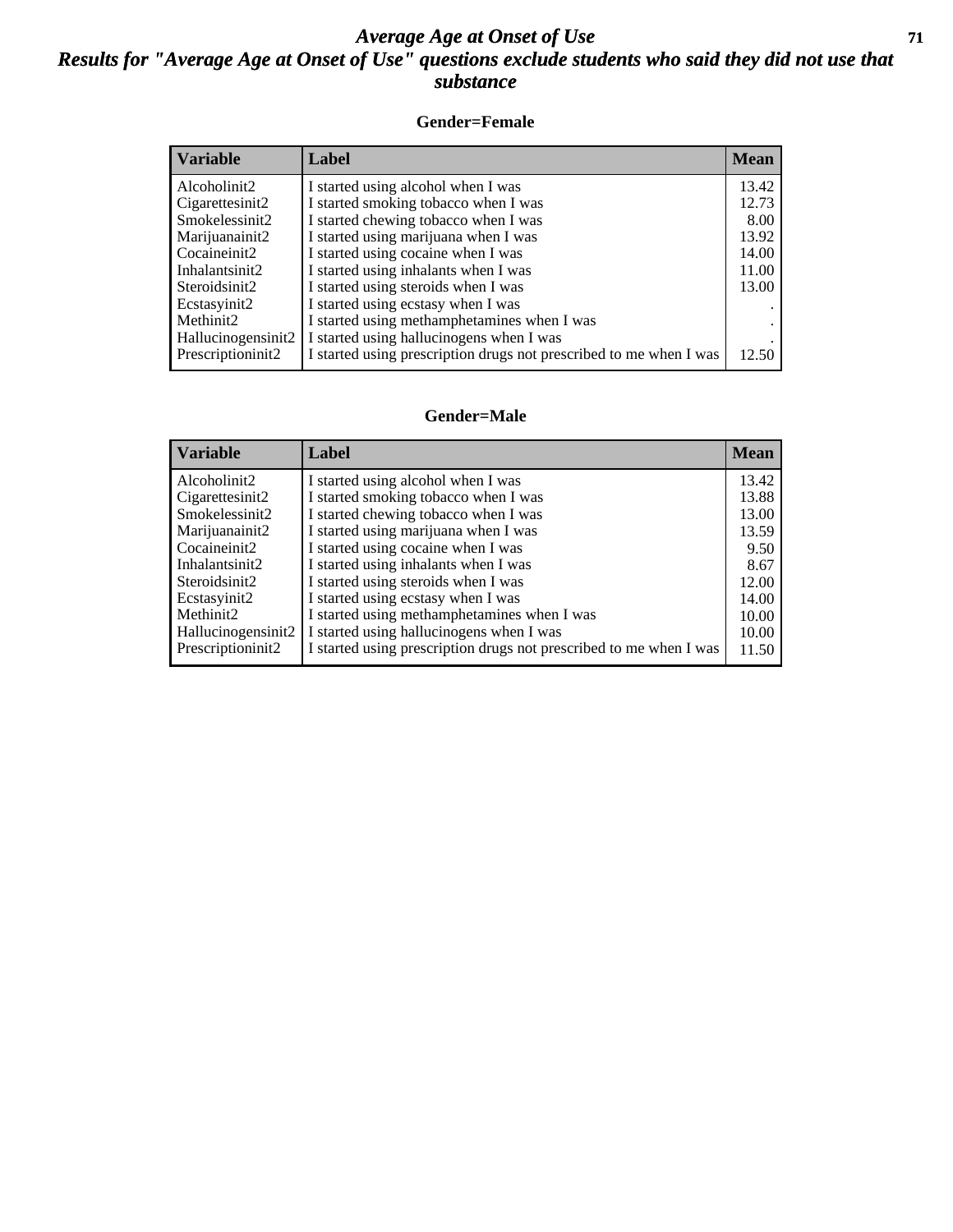# *I Think These Drugs are Harmful* **72**

| <b>Frequency</b> | <b>Table of Gender by Alcoholharmdich</b> |                                                    |                |              |
|------------------|-------------------------------------------|----------------------------------------------------|----------------|--------------|
| <b>Row Pct</b>   |                                           | Alcoholharmdich(I)<br>think alcohol is<br>harmful) |                |              |
|                  | Gender(Gender)                            | Yes                                                | N <sub>0</sub> | <b>Total</b> |
|                  | <b>Female</b>                             | 163<br>88.59                                       | 21<br>11.41    | 184          |
|                  | <b>Male</b>                               | 124<br>82.67                                       | 26<br>17.33    | 150          |
|                  | Total                                     | 287                                                | 47             | 334          |

| Frequency      | <b>Table of Gender by Tobaccoharmdich</b> |                                       |                |              |
|----------------|-------------------------------------------|---------------------------------------|----------------|--------------|
| <b>Row Pct</b> |                                           | Tobaccoharmdich(I<br>think tobacco is | harmful)       |              |
|                | Gender(Gender)                            | <b>Yes</b>                            | N <sub>0</sub> | <b>Total</b> |
|                | <b>Female</b>                             | 167<br>90.76                          | 17<br>9.24     | 184          |
|                | <b>Male</b>                               | 137<br>91.33                          | 13<br>8.67     | 150          |
|                | <b>Total</b>                              | 304                                   | 30             | 334          |

| Frequency      | <b>Table of Gender by Marijuanaharmdich</b> |                                |                     |              |  |
|----------------|---------------------------------------------|--------------------------------|---------------------|--------------|--|
| <b>Row Pct</b> |                                             | think marijuana is<br>harmful) | Marijuanaharmdich(I |              |  |
|                | Gender(Gender)                              | <b>Yes</b>                     | N <sub>0</sub>      | <b>Total</b> |  |
|                | <b>Female</b>                               | 149<br>80.98                   | 35<br>19.02         | 184          |  |
|                | <b>Male</b>                                 | 110<br>73.33                   | 40<br>26.67         | 150          |  |
|                | <b>Total</b>                                | 259                            | 75                  | 334          |  |

| Frequency      | <b>Table of Gender by Otherdrugharmdich</b> |                                   |                     |              |  |
|----------------|---------------------------------------------|-----------------------------------|---------------------|--------------|--|
| <b>Row Pct</b> |                                             | think other drugs are<br>harmful) | Otherdrugharmdich(I |              |  |
|                | Gender(Gender)                              | <b>Yes</b>                        | N <sub>0</sub>      | <b>Total</b> |  |
|                | <b>Female</b>                               | 167<br>90.76                      | 17<br>9.24          | 184          |  |
|                | <b>Male</b>                                 | 138<br>92.00                      | 12<br>8.00          | 150          |  |
|                | <b>Total</b>                                | 305                               | 29                  | 334          |  |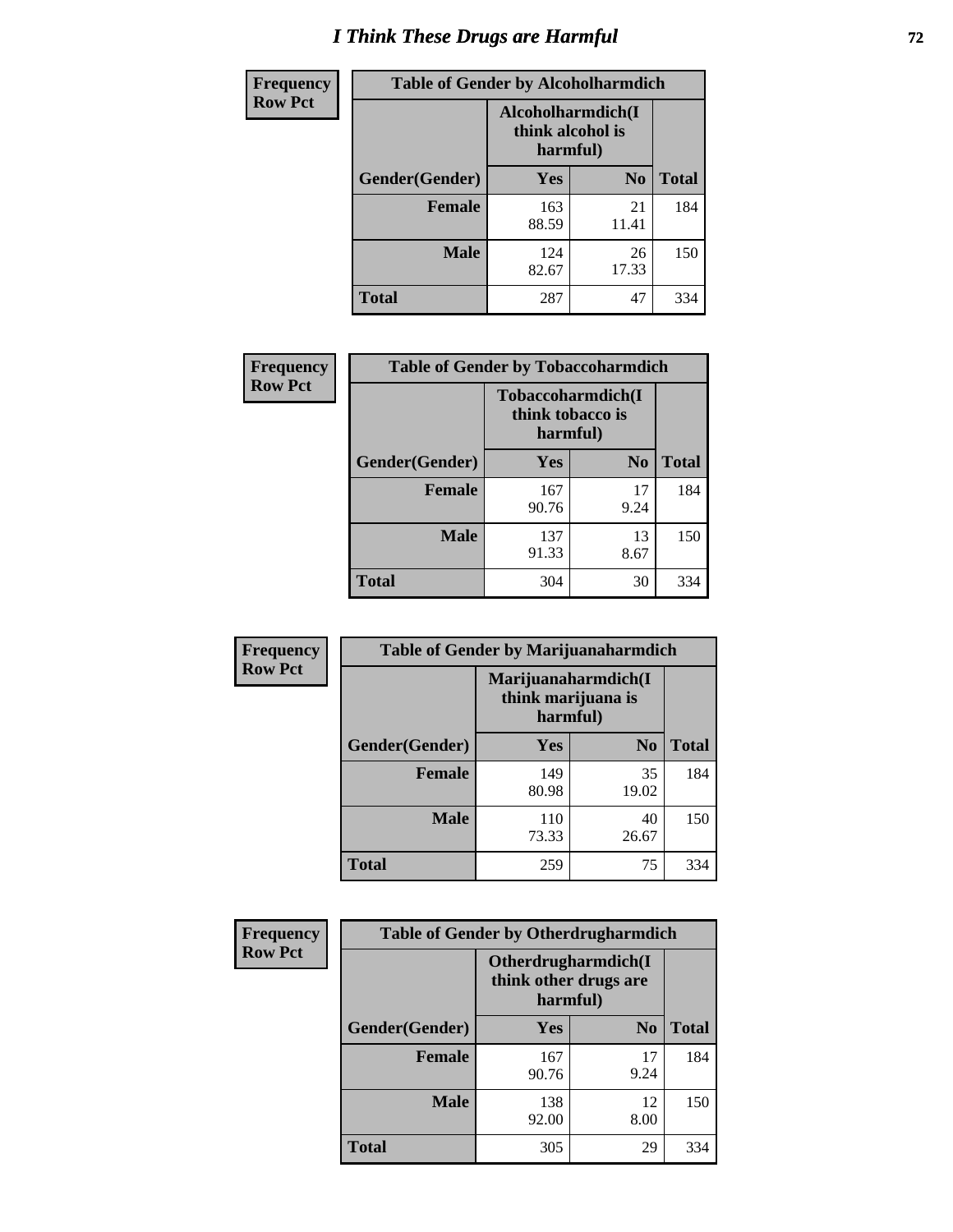| <b>Frequency</b> | <b>Table of Gender by Alcohollocation1</b> |                                                               |             |              |
|------------------|--------------------------------------------|---------------------------------------------------------------|-------------|--------------|
| <b>Row Pct</b>   |                                            | <b>Alcohollocation1(Places</b><br><b>Friends Use Alcohol)</b> |             |              |
|                  | Gender(Gender)                             |                                                               | Do Not Use  | <b>Total</b> |
|                  | <b>Female</b>                              | 90<br>48.91                                                   | 94<br>51.09 | 184          |
|                  | <b>Male</b>                                | 60<br>40.00                                                   | 90<br>60.00 | 150          |
|                  | <b>Total</b>                               | 150                                                           | 184         | 334          |

| <b>Frequency</b> | <b>Table of Gender by Alcohollocation2</b> |                                                               |             |              |
|------------------|--------------------------------------------|---------------------------------------------------------------|-------------|--------------|
| <b>Row Pct</b>   |                                            | <b>Alcohollocation2(Places</b><br><b>Friends Use Alcohol)</b> |             |              |
|                  | Gender(Gender)                             |                                                               | Home        | <b>Total</b> |
|                  | <b>Female</b>                              | 110<br>59.78                                                  | 74<br>40.22 | 184          |
|                  | <b>Male</b>                                | 103<br>68.67                                                  | 47<br>31.33 | 150          |
|                  | <b>Total</b>                               | 213                                                           | 121         | 334          |

| Frequency      | <b>Table of Gender by Alcohollocation3</b> |                                                               |               |              |
|----------------|--------------------------------------------|---------------------------------------------------------------|---------------|--------------|
| <b>Row Pct</b> |                                            | <b>Alcohollocation3(Places</b><br><b>Friends Use Alcohol)</b> |               |              |
|                | Gender(Gender)                             |                                                               | <b>School</b> | <b>Total</b> |
|                | <b>Female</b>                              | 166<br>90.22                                                  | 18<br>9.78    | 184          |
|                | <b>Male</b>                                | 141<br>94.00                                                  | q<br>6.00     | 150          |
|                | <b>Total</b>                               | 307                                                           | 27            | 334          |

| <b>Frequency</b> | <b>Table of Gender by Alcohollocation4</b> |                                                               |             |              |
|------------------|--------------------------------------------|---------------------------------------------------------------|-------------|--------------|
| <b>Row Pct</b>   |                                            | <b>Alcohollocation4(Places</b><br><b>Friends Use Alcohol)</b> |             |              |
|                  | Gender(Gender)                             |                                                               | Car         | <b>Total</b> |
|                  | <b>Female</b>                              | 159<br>86.41                                                  | 25<br>13.59 | 184          |
|                  | <b>Male</b>                                | 132<br>88.00                                                  | 18<br>12.00 | 150          |
|                  | <b>Total</b>                               | 291                                                           | 43          | 334          |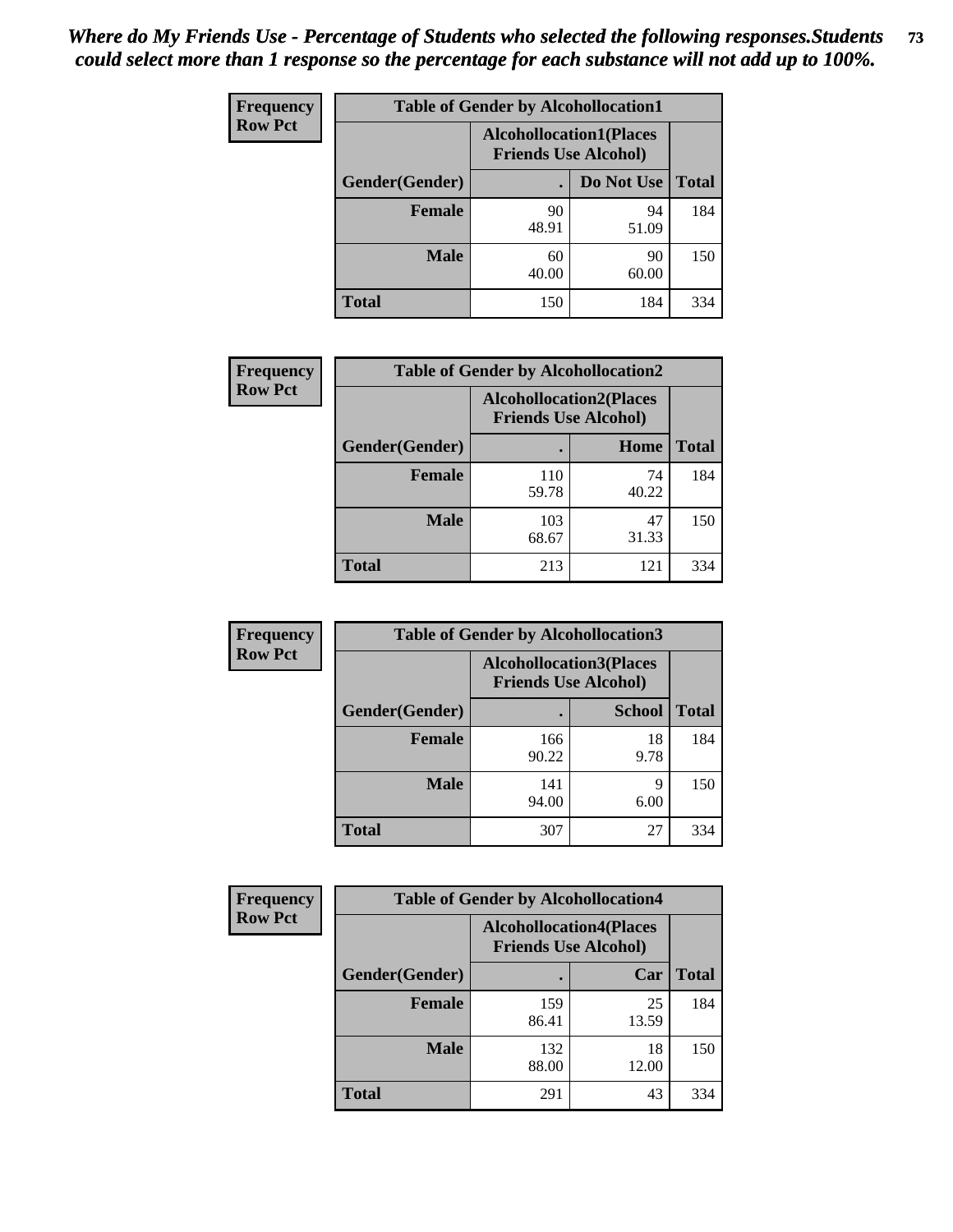| <b>Frequency</b> | <b>Table of Gender by Alcohollocation5</b> |                                                               |                                 |              |
|------------------|--------------------------------------------|---------------------------------------------------------------|---------------------------------|--------------|
| <b>Row Pct</b>   |                                            | <b>Alcohollocation5(Places</b><br><b>Friends Use Alcohol)</b> |                                 |              |
|                  | Gender(Gender)                             |                                                               | <b>Friend's</b><br><b>House</b> | <b>Total</b> |
|                  | <b>Female</b>                              | 129<br>70.11                                                  | 55<br>29.89                     | 184          |
|                  | <b>Male</b>                                | 114<br>76.00                                                  | 36<br>24.00                     | 150          |
|                  | <b>Total</b>                               | 243                                                           | 91                              | 334          |

| <b>Frequency</b> | <b>Table of Gender by Alcohollocation6</b> |              |                                                               |              |
|------------------|--------------------------------------------|--------------|---------------------------------------------------------------|--------------|
| <b>Row Pct</b>   |                                            |              | <b>Alcohollocation6(Places</b><br><b>Friends Use Alcohol)</b> |              |
|                  | Gender(Gender)                             |              | <b>Other</b>                                                  | <b>Total</b> |
|                  | Female                                     | 158<br>85.87 | 26<br>14.13                                                   | 184          |
|                  | <b>Male</b>                                | 122<br>81.33 | 28<br>18.67                                                   | 150          |
|                  | <b>Total</b>                               | 280          | 54                                                            | 334          |

| Frequency      | <b>Table of Gender by Tobaccolocation1</b> |                                                               |              |              |
|----------------|--------------------------------------------|---------------------------------------------------------------|--------------|--------------|
| <b>Row Pct</b> |                                            | <b>Tobaccolocation1(Places</b><br><b>Friends Use Tobacco)</b> |              |              |
|                | Gender(Gender)                             |                                                               | Do Not Use   | <b>Total</b> |
|                | Female                                     | 38<br>20.65                                                   | 146<br>79.35 | 184          |
|                | <b>Male</b>                                | 47<br>31.33                                                   | 103<br>68.67 | 150          |
|                | <b>Total</b>                               | 85                                                            | 249          | 334          |

| <b>Frequency</b> | <b>Table of Gender by Tobaccolocation2</b> |                                                               |             |              |
|------------------|--------------------------------------------|---------------------------------------------------------------|-------------|--------------|
| <b>Row Pct</b>   |                                            | <b>Tobaccolocation2(Places</b><br><b>Friends Use Tobacco)</b> |             |              |
|                  | Gender(Gender)                             |                                                               | Home        | <b>Total</b> |
|                  | Female                                     | 154<br>83.70                                                  | 30<br>16.30 | 184          |
|                  | <b>Male</b>                                | 113<br>75.33                                                  | 37<br>24.67 | 150          |
|                  | <b>Total</b>                               | 267                                                           | 67          | 334          |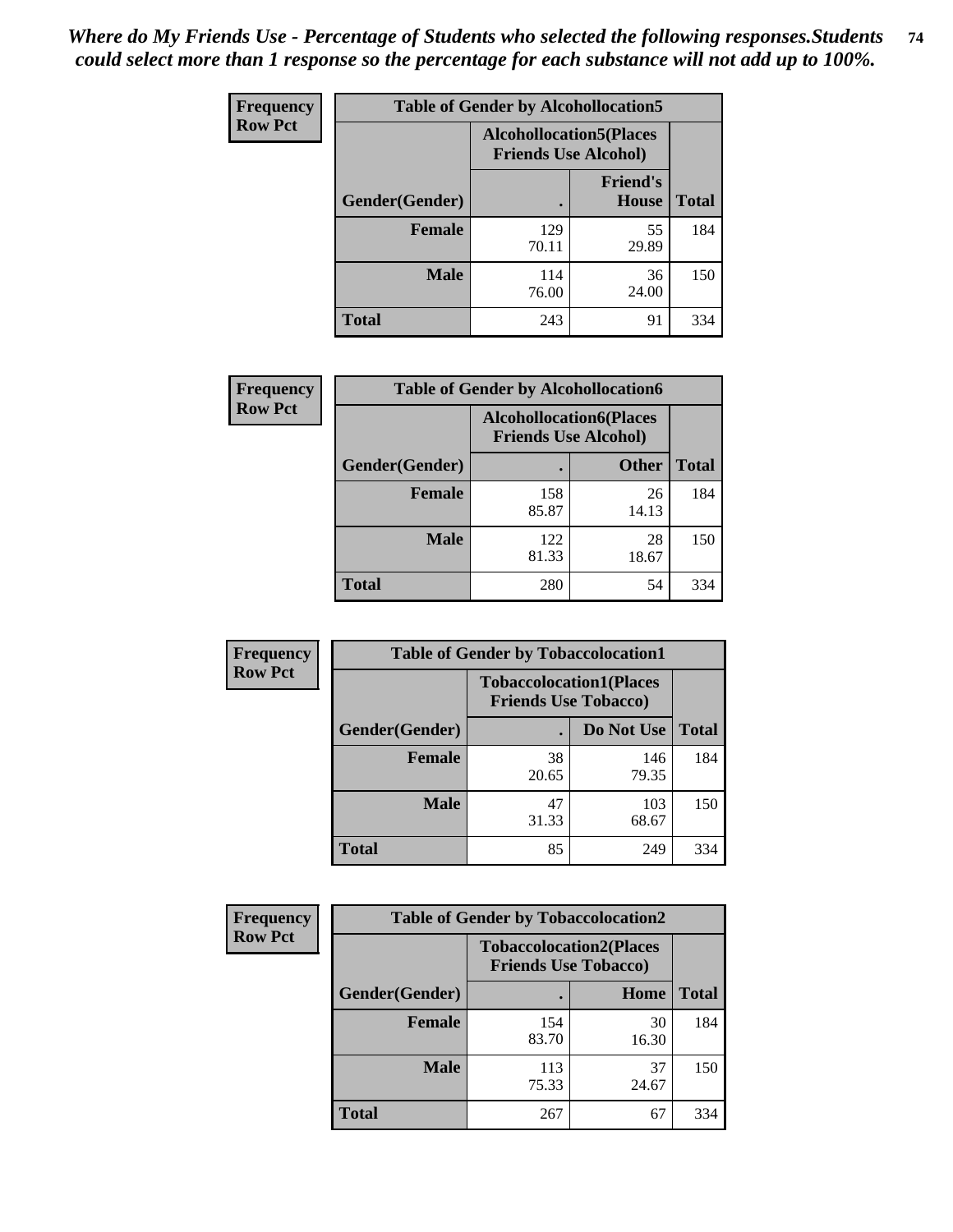| <b>Frequency</b> | <b>Table of Gender by Tobaccolocation3</b> |                                                               |               |              |
|------------------|--------------------------------------------|---------------------------------------------------------------|---------------|--------------|
| <b>Row Pct</b>   |                                            | <b>Tobaccolocation3(Places</b><br><b>Friends Use Tobacco)</b> |               |              |
|                  | Gender(Gender)                             |                                                               | <b>School</b> | <b>Total</b> |
|                  | <b>Female</b>                              | 172<br>93.48                                                  | 12<br>6.52    | 184          |
|                  | <b>Male</b>                                | 131<br>87.33                                                  | 19<br>12.67   | 150          |
|                  | Total                                      | 303                                                           | 31            | 334          |

| <b>Frequency</b> | <b>Table of Gender by Tobaccolocation4</b> |              |                                                               |              |
|------------------|--------------------------------------------|--------------|---------------------------------------------------------------|--------------|
| <b>Row Pct</b>   |                                            |              | <b>Tobaccolocation4(Places</b><br><b>Friends Use Tobacco)</b> |              |
|                  | Gender(Gender)                             |              | Car                                                           | <b>Total</b> |
|                  | <b>Female</b>                              | 169<br>91.85 | 15<br>8.15                                                    | 184          |
|                  | <b>Male</b>                                | 129<br>86.00 | 21<br>14.00                                                   | 150          |
|                  | <b>Total</b>                               | 298          | 36                                                            | 334          |

| <b>Frequency</b> | <b>Table of Gender by Tobaccolocation5</b>                    |              |                          |              |
|------------------|---------------------------------------------------------------|--------------|--------------------------|--------------|
| <b>Row Pct</b>   | <b>Tobaccolocation5(Places</b><br><b>Friends Use Tobacco)</b> |              |                          |              |
|                  | Gender(Gender)                                                |              | <b>Friend's</b><br>House | <b>Total</b> |
|                  | <b>Female</b>                                                 | 165<br>89.67 | 19<br>10.33              | 184          |
|                  | <b>Male</b>                                                   | 128<br>85.33 | 22<br>14.67              | 150          |
|                  | <b>Total</b>                                                  | 293          | 41                       | 334          |

| <b>Frequency</b> | <b>Table of Gender by Tobaccolocation6</b> |                                                               |              |              |
|------------------|--------------------------------------------|---------------------------------------------------------------|--------------|--------------|
| <b>Row Pct</b>   |                                            | <b>Tobaccolocation6(Places</b><br><b>Friends Use Tobacco)</b> |              |              |
|                  | Gender(Gender)                             |                                                               | <b>Other</b> | <b>Total</b> |
|                  | Female                                     | 165<br>89.67                                                  | 19<br>10.33  | 184          |
|                  | <b>Male</b>                                | 123<br>82.00                                                  | 27<br>18.00  | 150          |
|                  | <b>Total</b>                               | 288                                                           | 46           | 334          |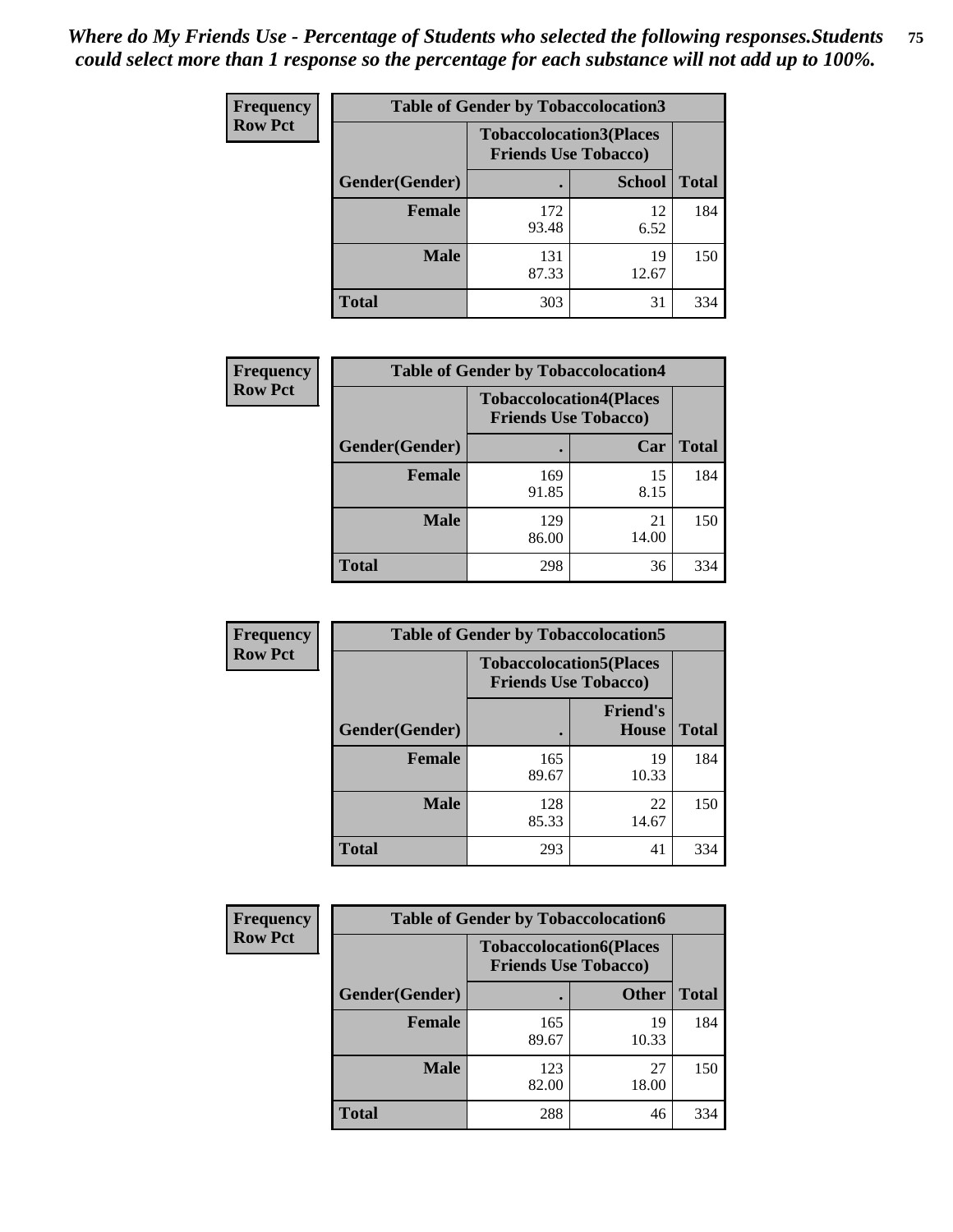| <b>Frequency</b> | <b>Table of Gender by Marijuanalocation1</b> |                                                                    |              |              |
|------------------|----------------------------------------------|--------------------------------------------------------------------|--------------|--------------|
| <b>Row Pct</b>   |                                              | <b>Marijuanalocation1(Places</b><br><b>Friends Use Marijuana</b> ) |              |              |
|                  | Gender(Gender)                               |                                                                    | Do Not Use   | <b>Total</b> |
|                  | <b>Female</b>                                | 78<br>42.39                                                        | 106<br>57.61 | 184          |
|                  | <b>Male</b>                                  | 65<br>43.33                                                        | 85<br>56.67  | 150          |
|                  | <b>Total</b>                                 | 143                                                                | 191          | 334          |

| <b>Frequency</b> | <b>Table of Gender by Marijuanalocation2</b> |                                                                    |             |              |
|------------------|----------------------------------------------|--------------------------------------------------------------------|-------------|--------------|
| <b>Row Pct</b>   |                                              | <b>Marijuanalocation2(Places</b><br><b>Friends Use Marijuana</b> ) |             |              |
|                  | Gender(Gender)                               |                                                                    | Home        | <b>Total</b> |
|                  | Female                                       | 122<br>66.30                                                       | 62<br>33.70 | 184          |
|                  | <b>Male</b>                                  | 102<br>68.00                                                       | 48<br>32.00 | 150          |
|                  | <b>Total</b>                                 | 224                                                                | 110         | 334          |

| Frequency      |                | <b>Table of Gender by Marijuanalocation3</b> |                                                                    |              |
|----------------|----------------|----------------------------------------------|--------------------------------------------------------------------|--------------|
| <b>Row Pct</b> |                |                                              | <b>Marijuanalocation3(Places</b><br><b>Friends Use Marijuana</b> ) |              |
|                | Gender(Gender) |                                              | <b>School</b>                                                      | <b>Total</b> |
|                | Female         | 154<br>83.70                                 | 30<br>16.30                                                        | 184          |
|                | <b>Male</b>    | 124<br>82.67                                 | 26<br>17.33                                                        | 150          |
|                | <b>Total</b>   | 278                                          | 56                                                                 | 334          |

| <b>Frequency</b> | <b>Table of Gender by Marijuanalocation4</b> |                                                                    |             |              |  |
|------------------|----------------------------------------------|--------------------------------------------------------------------|-------------|--------------|--|
| <b>Row Pct</b>   |                                              | <b>Marijuanalocation4(Places</b><br><b>Friends Use Marijuana</b> ) |             |              |  |
|                  | Gender(Gender)                               |                                                                    | Car         | <b>Total</b> |  |
|                  | Female                                       | 151<br>82.07                                                       | 33<br>17.93 | 184          |  |
|                  | <b>Male</b>                                  | 119<br>79.33                                                       | 31<br>20.67 | 150          |  |
|                  | <b>Total</b>                                 | 270                                                                | 64          | 334          |  |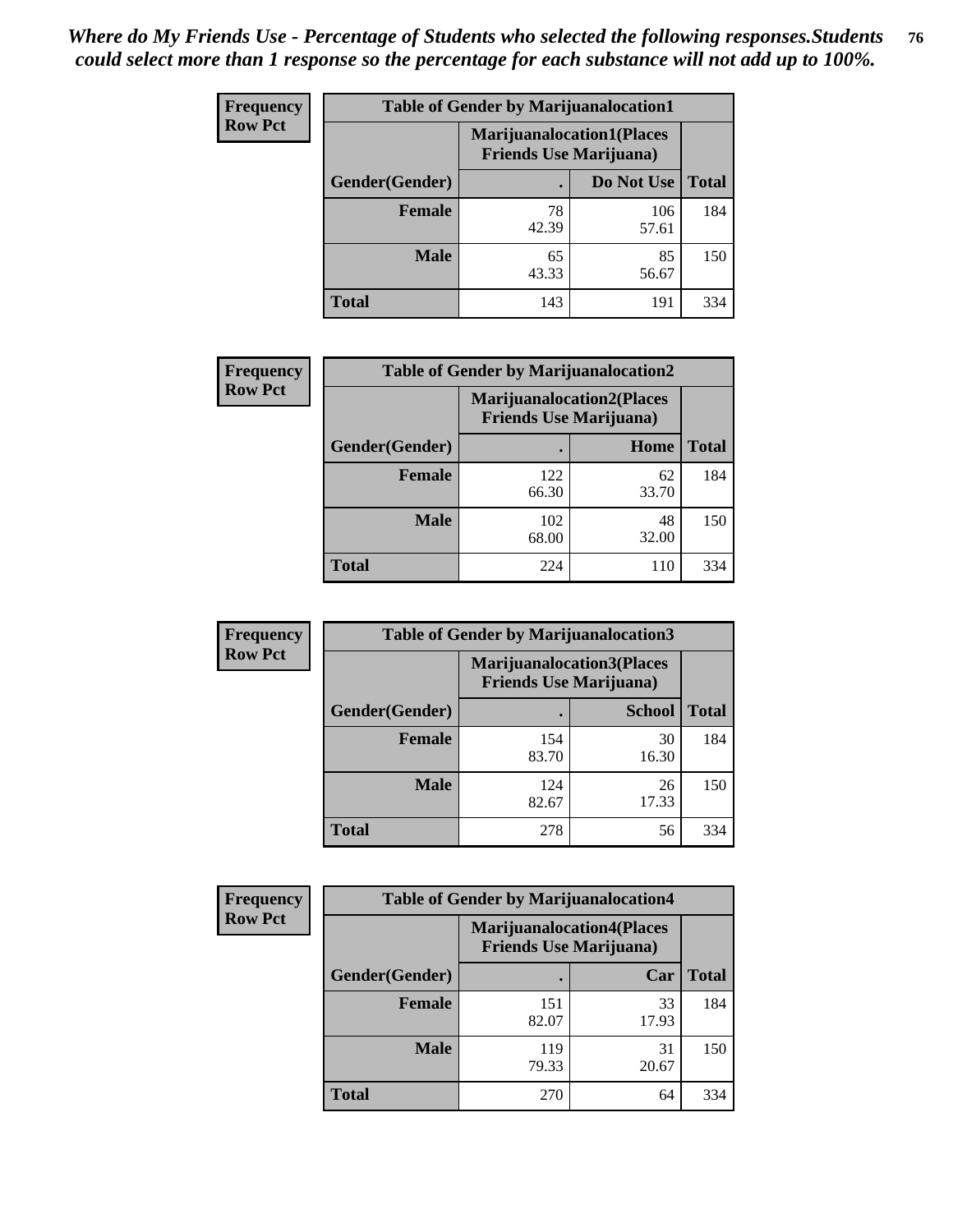| <b>Frequency</b> | <b>Table of Gender by Marijuanalocation5</b> |                                                                     |                          |              |
|------------------|----------------------------------------------|---------------------------------------------------------------------|--------------------------|--------------|
| <b>Row Pct</b>   |                                              | <b>Marijuanalocation5</b> (Places<br><b>Friends Use Marijuana</b> ) |                          |              |
|                  | Gender(Gender)                               |                                                                     | <b>Friend's</b><br>House | <b>Total</b> |
|                  | <b>Female</b>                                | 132<br>71.74                                                        | 52<br>28.26              | 184          |
|                  | <b>Male</b>                                  | 112<br>74.67                                                        | 38<br>25.33              | 150          |
|                  | <b>Total</b>                                 | 244                                                                 | 90                       | 334          |

| <b>Frequency</b> | <b>Table of Gender by Marijuanalocation6</b> |              |                                                                     |              |
|------------------|----------------------------------------------|--------------|---------------------------------------------------------------------|--------------|
| <b>Row Pct</b>   |                                              |              | <b>Marijuanalocation6(Places)</b><br><b>Friends Use Marijuana</b> ) |              |
|                  | Gender(Gender)                               |              | <b>Other</b>                                                        | <b>Total</b> |
|                  | <b>Female</b>                                | 145<br>78.80 | 39<br>21.20                                                         | 184          |
|                  | <b>Male</b>                                  | 121<br>80.67 | 29<br>19.33                                                         | 150          |
|                  | <b>Total</b>                                 | 266          | 68                                                                  | 334          |

| <b>Frequency</b> | <b>Table of Gender by Otherdruglocation1</b> |                                                                                |              |              |
|------------------|----------------------------------------------|--------------------------------------------------------------------------------|--------------|--------------|
| <b>Row Pct</b>   |                                              | <b>Otherdruglocation1(Places</b><br><b>Friends Use Other Illegal</b><br>Drugs) |              |              |
|                  | <b>Gender</b> (Gender)                       |                                                                                | Do Not Use   | <b>Total</b> |
|                  | <b>Female</b>                                | 35<br>19.02                                                                    | 149<br>80.98 | 184          |
|                  | <b>Male</b>                                  | 26<br>17.33                                                                    | 124<br>82.67 | 150          |
|                  | <b>Total</b>                                 | 61                                                                             | 273          | 334          |

| <b>Frequency</b> | <b>Table of Gender by Otherdruglocation2</b> |              |                                                                      |              |
|------------------|----------------------------------------------|--------------|----------------------------------------------------------------------|--------------|
| <b>Row Pct</b>   |                                              | Drugs)       | <b>Otherdruglocation2(Places</b><br><b>Friends Use Other Illegal</b> |              |
|                  | Gender(Gender)                               |              | Home                                                                 | <b>Total</b> |
|                  | <b>Female</b>                                | 157<br>85.33 | 27<br>14.67                                                          | 184          |
|                  | <b>Male</b>                                  | 135<br>90.00 | 15<br>10.00                                                          | 150          |
|                  | <b>Total</b>                                 | 292          | 42                                                                   | 334          |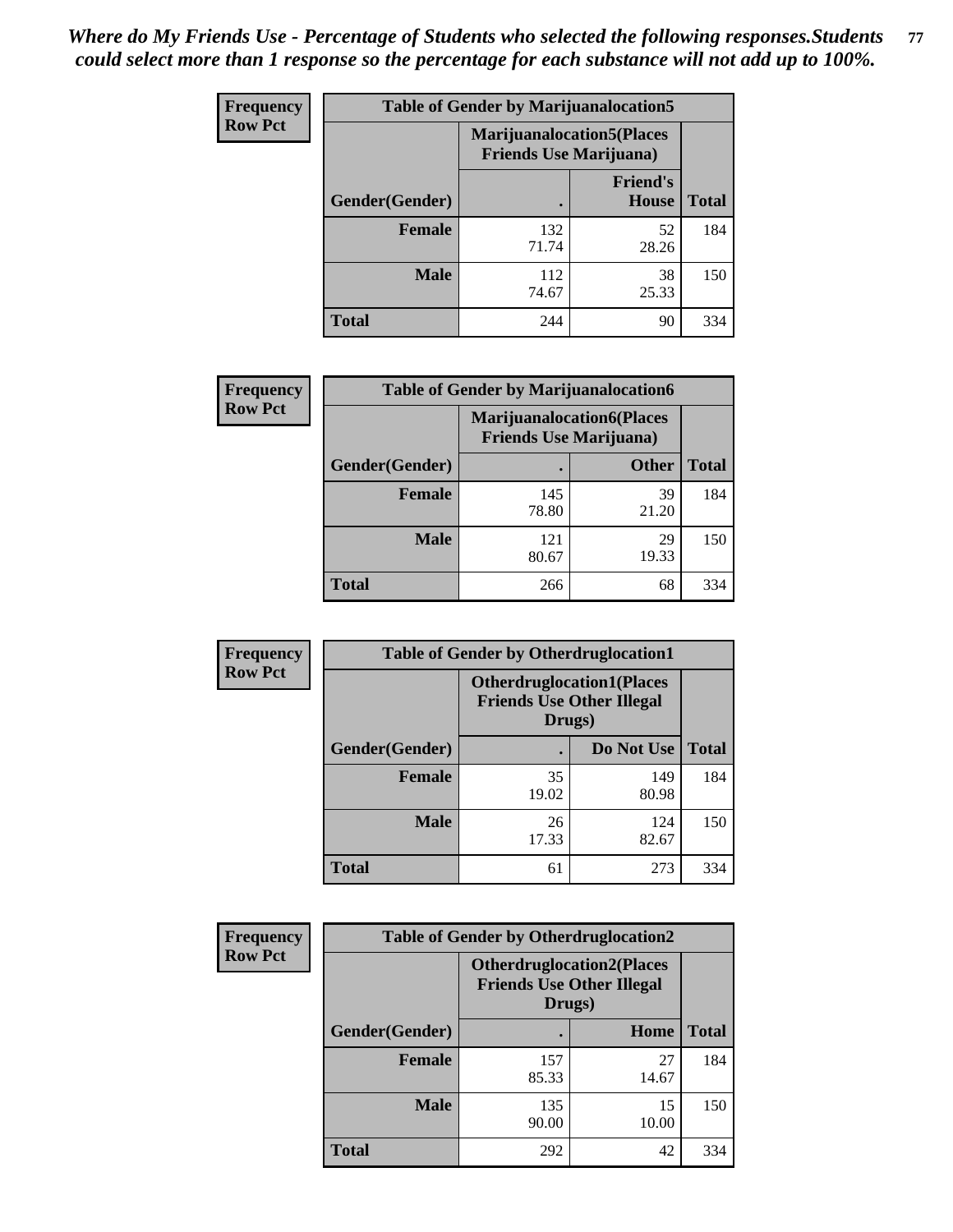| Frequency      | <b>Table of Gender by Otherdruglocation3</b> |                                                                                |               |              |
|----------------|----------------------------------------------|--------------------------------------------------------------------------------|---------------|--------------|
| <b>Row Pct</b> |                                              | <b>Otherdruglocation3(Places</b><br><b>Friends Use Other Illegal</b><br>Drugs) |               |              |
|                | Gender(Gender)                               |                                                                                | <b>School</b> | <b>Total</b> |
|                | <b>Female</b>                                | 173<br>94.02                                                                   | 11<br>5.98    | 184          |
|                | <b>Male</b>                                  | 140<br>93.33                                                                   | 10<br>6.67    | 150          |
|                | <b>Total</b>                                 | 313                                                                            | 21            | 334          |

| Frequency      | <b>Table of Gender by Otherdruglocation4</b> |                                                                                |            |              |
|----------------|----------------------------------------------|--------------------------------------------------------------------------------|------------|--------------|
| <b>Row Pct</b> |                                              | <b>Otherdruglocation4(Places</b><br><b>Friends Use Other Illegal</b><br>Drugs) |            |              |
|                | Gender(Gender)                               |                                                                                | Car        | <b>Total</b> |
|                | <b>Female</b>                                | 167<br>90.76                                                                   | 17<br>9.24 | 184          |
|                | <b>Male</b>                                  | 139<br>92.67                                                                   | 11<br>7.33 | 150          |
|                | <b>Total</b>                                 | 306                                                                            | 28         | 334          |

| Frequency      | <b>Table of Gender by Otherdruglocation5</b>                                   |              |                                 |              |
|----------------|--------------------------------------------------------------------------------|--------------|---------------------------------|--------------|
| <b>Row Pct</b> | <b>Otherdruglocation5(Places</b><br><b>Friends Use Other Illegal</b><br>Drugs) |              |                                 |              |
|                | Gender(Gender)                                                                 |              | <b>Friend's</b><br><b>House</b> | <b>Total</b> |
|                | Female                                                                         | 162<br>88.04 | 22<br>11.96                     | 184          |
|                | <b>Male</b>                                                                    | 139<br>92.67 | 11<br>7.33                      | 150          |
|                | <b>Total</b>                                                                   | 301          | 33                              | 334          |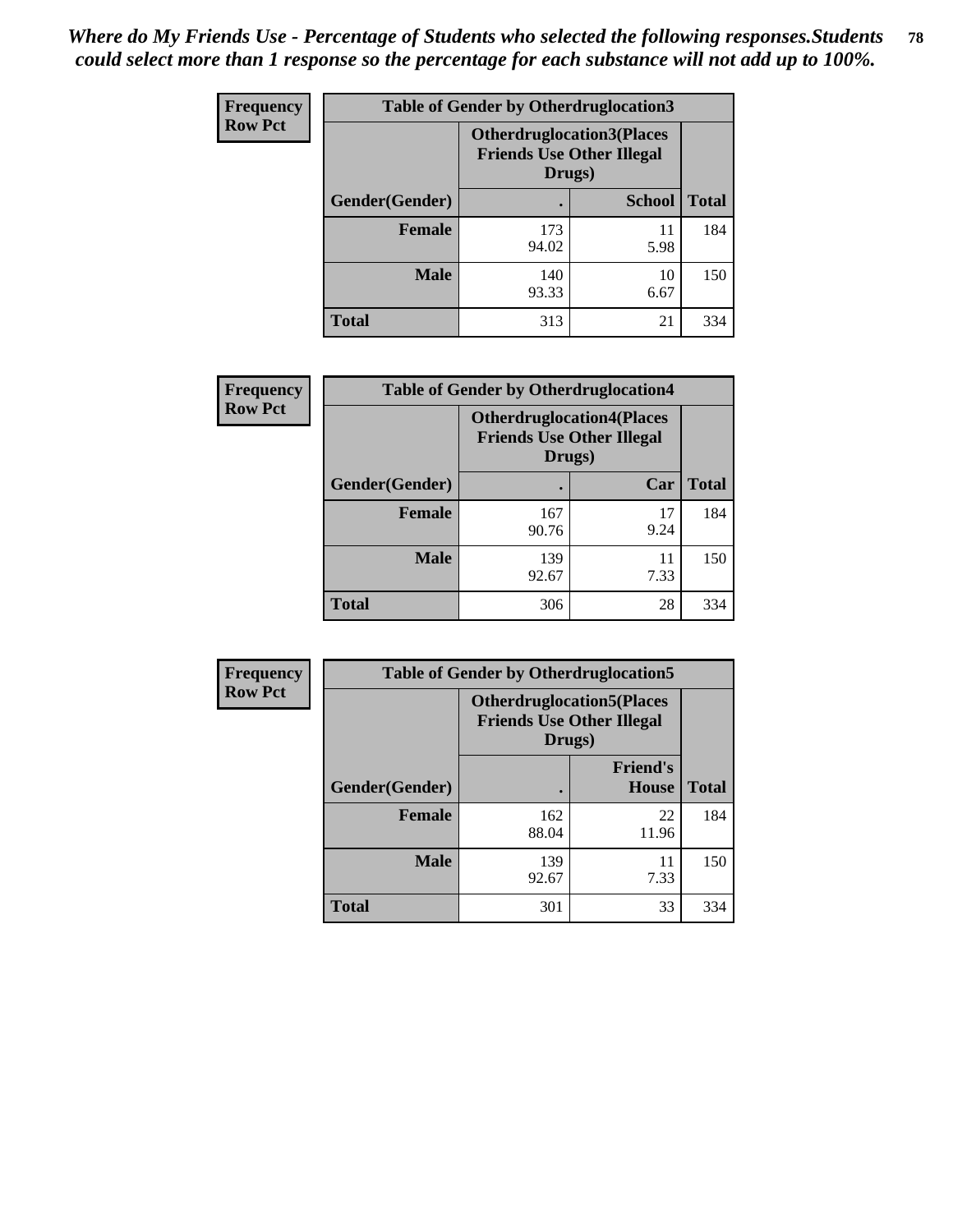| Frequency      | <b>Table of Gender by Otherdruglocation6</b> |                                                                                |              |              |
|----------------|----------------------------------------------|--------------------------------------------------------------------------------|--------------|--------------|
| <b>Row Pct</b> |                                              | <b>Otherdruglocation6(Places</b><br><b>Friends Use Other Illegal</b><br>Drugs) |              |              |
|                | Gender(Gender)                               |                                                                                | <b>Other</b> | <b>Total</b> |
|                | Female                                       | 163<br>88.59                                                                   | 21<br>11.41  | 184          |
|                | <b>Male</b>                                  | 136<br>90.67                                                                   | 14<br>9.33   | 150          |
|                | <b>Total</b>                                 | 299                                                                            | 35           | 334          |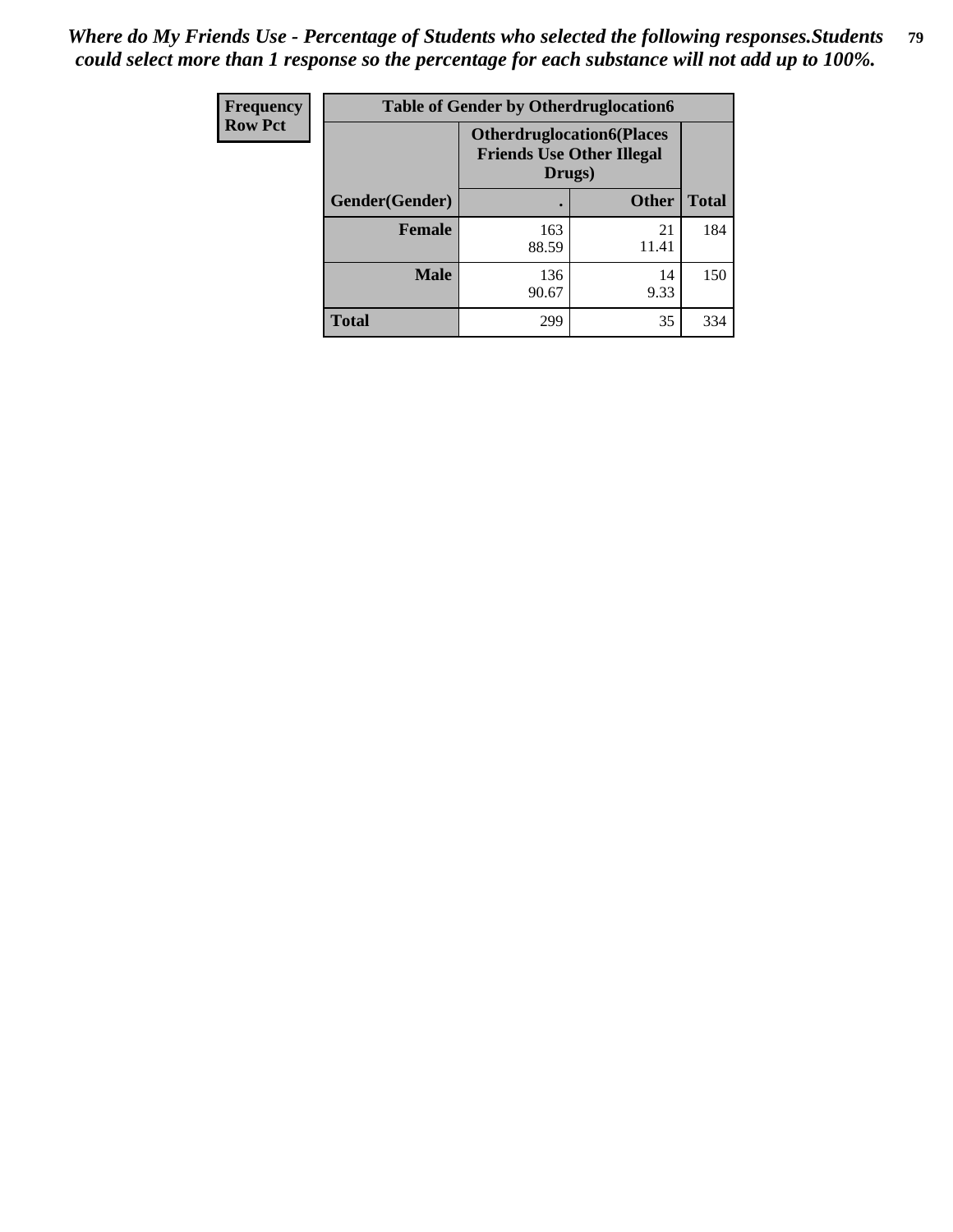| <b>Frequency</b> | <b>Table of Gender by Alcoholtime1</b> |                                                          |                      |              |
|------------------|----------------------------------------|----------------------------------------------------------|----------------------|--------------|
| <b>Row Pct</b>   |                                        | <b>Alcoholtime1(Times</b><br><b>Friends Use Alcohol)</b> |                      |              |
|                  | Gender(Gender)                         | $\bullet$                                                | Do Not<br><b>Use</b> | <b>Total</b> |
|                  | <b>Female</b>                          | 91<br>49.46                                              | 93<br>50.54          | 184          |
|                  | <b>Male</b>                            | 56<br>37.33                                              | 94<br>62.67          | 150          |
|                  | <b>Total</b>                           | 147                                                      | 187                  | 334          |

| <b>Frequency</b> | <b>Table of Gender by Alcoholtime2</b> |                                                          |                            |              |
|------------------|----------------------------------------|----------------------------------------------------------|----------------------------|--------------|
| <b>Row Pct</b>   |                                        | <b>Alcoholtime2(Times</b><br><b>Friends Use Alcohol)</b> |                            |              |
|                  | Gender(Gender)                         |                                                          | <b>On Way</b><br>to School | <b>Total</b> |
|                  | <b>Female</b>                          | 159<br>86.41                                             | 25<br>13.59                | 184          |
|                  | <b>Male</b>                            | 139<br>92.67                                             | 11<br>7.33                 | 150          |
|                  | <b>Total</b>                           | 298                                                      | 36                         | 334          |

| Frequency      | <b>Table of Gender by Alcoholtime3</b> |                                                          |                                |              |
|----------------|----------------------------------------|----------------------------------------------------------|--------------------------------|--------------|
| <b>Row Pct</b> |                                        | <b>Alcoholtime3(Times</b><br><b>Friends Use Alcohol)</b> |                                |              |
|                | Gender(Gender)                         |                                                          | <b>During</b><br><b>School</b> | <b>Total</b> |
|                | Female                                 | 167<br>90.76                                             | 17<br>9.24                     | 184          |
|                | <b>Male</b>                            | 141<br>94.00                                             | 9<br>6.00                      | 150          |
|                | <b>Total</b>                           | 308                                                      | 26                             | 334          |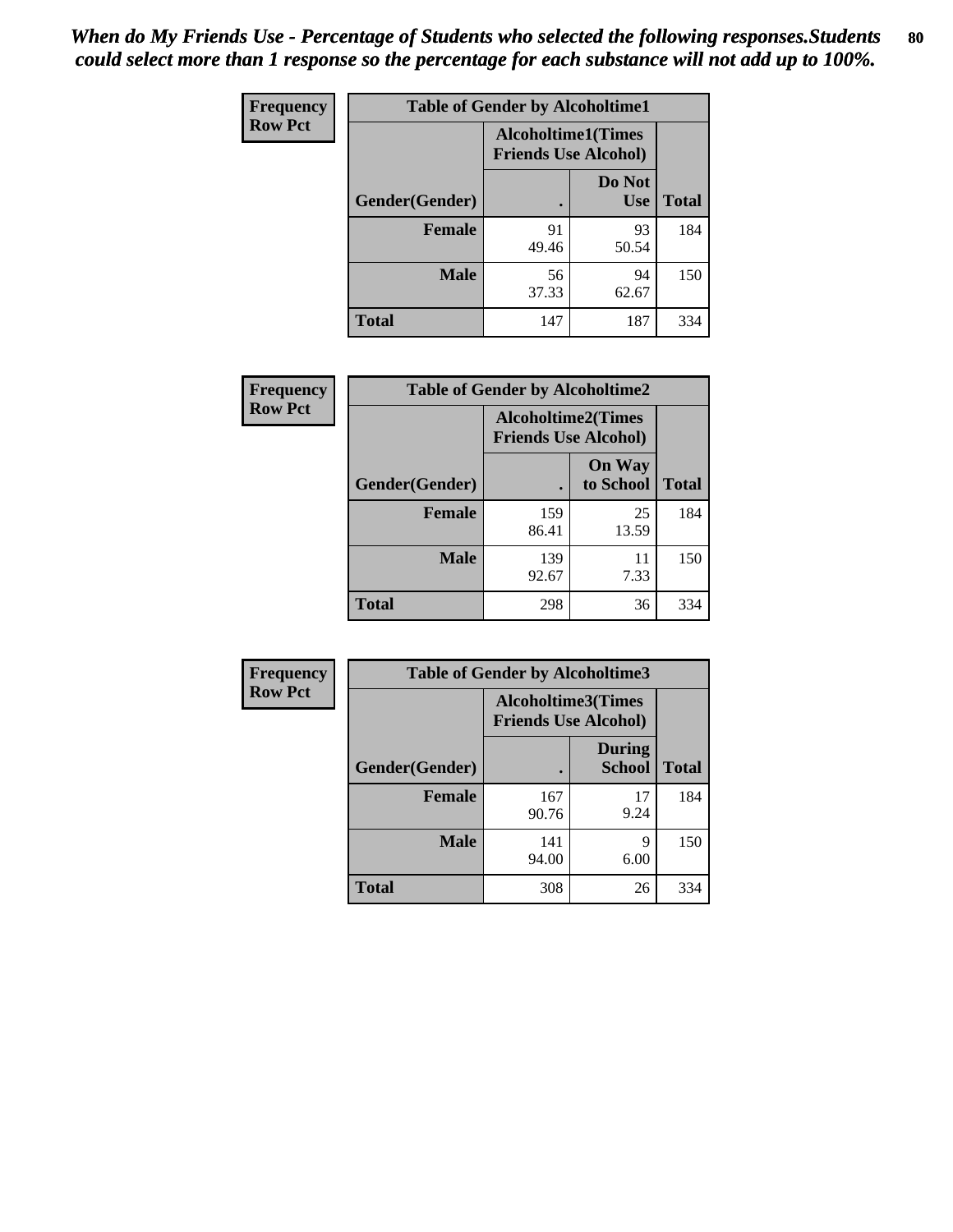*When do My Friends Use - Percentage of Students who selected the following responses.Students could select more than 1 response so the percentage for each substance will not add up to 100%.* **81**

| <b>Frequency</b> | <b>Table of Gender by Alcoholtime4</b> |                                                          |                                                       |              |
|------------------|----------------------------------------|----------------------------------------------------------|-------------------------------------------------------|--------------|
| <b>Row Pct</b>   |                                        | <b>Alcoholtime4(Times</b><br><b>Friends Use Alcohol)</b> |                                                       |              |
|                  | Gender(Gender)                         |                                                          | <b>On Way</b><br>Home<br><b>From</b><br><b>School</b> | <b>Total</b> |
|                  | <b>Female</b>                          | 158<br>85.87                                             | 26<br>14.13                                           | 184          |
|                  | <b>Male</b>                            | 139<br>92.67                                             | 11<br>7.33                                            | 150          |
|                  | <b>Total</b>                           | 297                                                      | 37                                                    | 334          |

| <b>Frequency</b> | <b>Table of Gender by Alcoholtime5</b> |                                                           |             |              |
|------------------|----------------------------------------|-----------------------------------------------------------|-------------|--------------|
| <b>Row Pct</b>   |                                        | <b>Alcoholtime5</b> (Times<br><b>Friends Use Alcohol)</b> |             |              |
|                  | Gender(Gender)                         |                                                           | Weeknights  | <b>Total</b> |
|                  | <b>Female</b>                          | 139<br>75.54                                              | 45<br>24.46 | 184          |
|                  | <b>Male</b>                            | 132<br>88.00                                              | 18<br>12.00 | 150          |
|                  | <b>Total</b>                           | 271                                                       | 63          | 334          |

| <b>Frequency</b> | <b>Table of Gender by Alcoholtime6</b> |             |                                                           |              |
|------------------|----------------------------------------|-------------|-----------------------------------------------------------|--------------|
| <b>Row Pct</b>   |                                        |             | <b>Alcoholtime6</b> (Times<br><b>Friends Use Alcohol)</b> |              |
|                  | Gender(Gender)                         |             | Weekends                                                  | <b>Total</b> |
|                  | Female                                 | 99<br>53.80 | 85<br>46.20                                               | 184          |
|                  | <b>Male</b>                            | 98<br>65.33 | 52<br>34.67                                               | 150          |
|                  | <b>Total</b>                           | 197         | 137                                                       | 334          |

| <b>Frequency</b> | <b>Table of Gender by Tobaccotime1</b> |                                                          |                      |              |
|------------------|----------------------------------------|----------------------------------------------------------|----------------------|--------------|
| <b>Row Pct</b>   |                                        | <b>Tobaccotime1(Times</b><br><b>Friends Use Tobacco)</b> |                      |              |
|                  | Gender(Gender)                         |                                                          | Do Not<br><b>Use</b> | <b>Total</b> |
|                  | <b>Female</b>                          | 41<br>22.28                                              | 143<br>77.72         | 184          |
|                  | <b>Male</b>                            | 37<br>24.67                                              | 113<br>75.33         | 150          |
|                  | <b>Total</b>                           | 78                                                       | 256                  | 334          |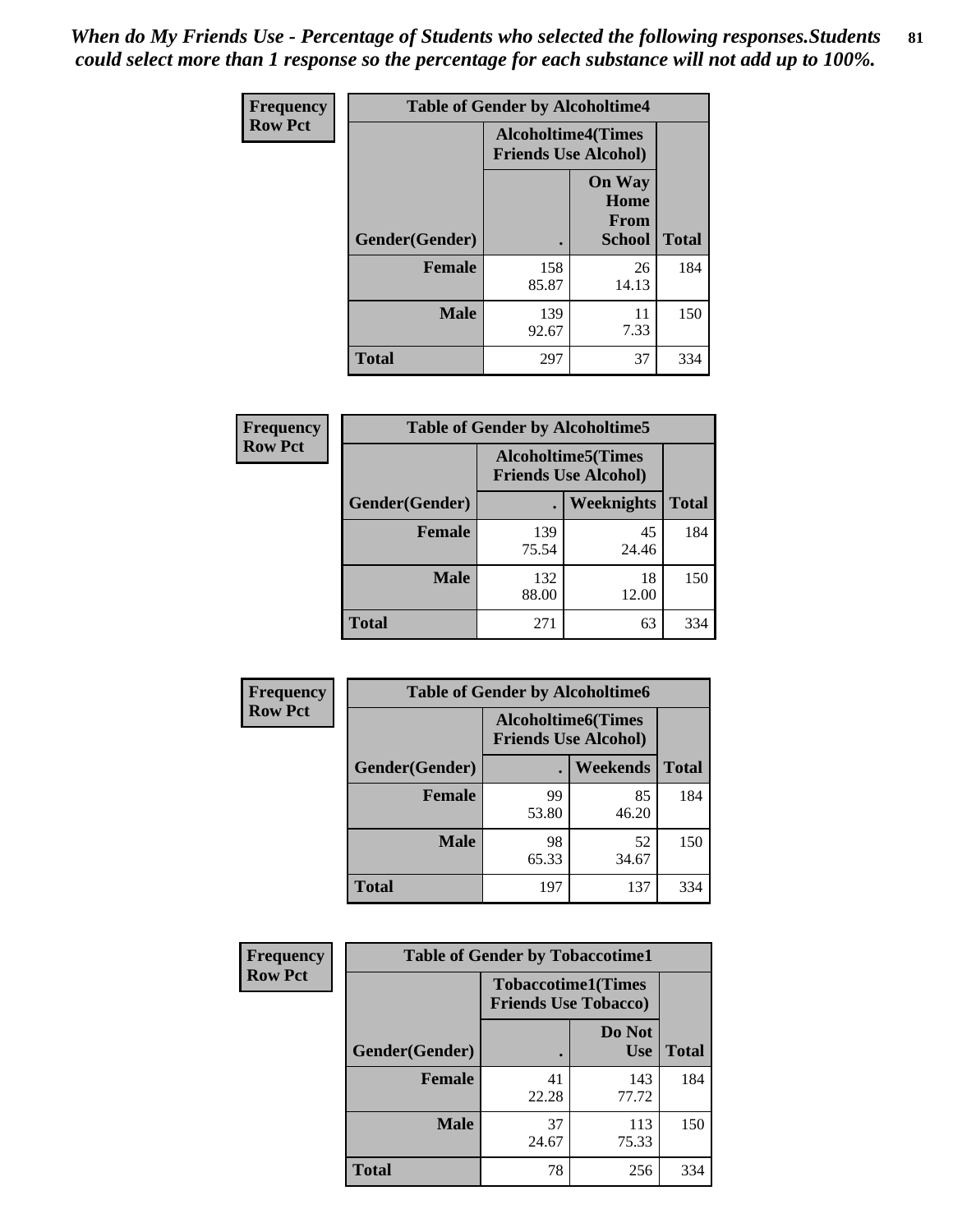*When do My Friends Use - Percentage of Students who selected the following responses.Students could select more than 1 response so the percentage for each substance will not add up to 100%.* **82**

| Frequency      | <b>Table of Gender by Tobaccotime2</b> |                                                          |                            |              |
|----------------|----------------------------------------|----------------------------------------------------------|----------------------------|--------------|
| <b>Row Pct</b> |                                        | <b>Tobaccotime2(Times</b><br><b>Friends Use Tobacco)</b> |                            |              |
|                | Gender(Gender)                         |                                                          | <b>On Way</b><br>to School | <b>Total</b> |
|                | <b>Female</b>                          | 164<br>89.13                                             | 20<br>10.87                | 184          |
|                | <b>Male</b>                            | 134<br>89.33                                             | 16<br>10.67                | 150          |
|                | <b>Total</b>                           | 298                                                      | 36                         | 334          |

| Frequency      | <b>Table of Gender by Tobaccotime3</b> |                                                          |                                |              |
|----------------|----------------------------------------|----------------------------------------------------------|--------------------------------|--------------|
| <b>Row Pct</b> |                                        | <b>Tobaccotime3(Times</b><br><b>Friends Use Tobacco)</b> |                                |              |
|                | Gender(Gender)                         |                                                          | <b>During</b><br><b>School</b> | <b>Total</b> |
|                | <b>Female</b>                          | 172<br>93.48                                             | 12<br>6.52                     | 184          |
|                | <b>Male</b>                            | 139<br>92.67                                             | 11<br>7.33                     | 150          |
|                | <b>Total</b>                           | 311                                                      | 23                             | 334          |

| <b>Frequency</b> | <b>Table of Gender by Tobaccotime4</b> |                                                          |                                                |              |
|------------------|----------------------------------------|----------------------------------------------------------|------------------------------------------------|--------------|
| <b>Row Pct</b>   |                                        | <b>Tobaccotime4(Times</b><br><b>Friends Use Tobacco)</b> |                                                |              |
|                  | Gender(Gender)                         |                                                          | <b>On Way</b><br>Home<br><b>From</b><br>School | <b>Total</b> |
|                  | <b>Female</b>                          | 158<br>85.87                                             | 26<br>14.13                                    | 184          |
|                  | <b>Male</b>                            | 139<br>92.67                                             | 11<br>7.33                                     | 150          |
|                  | <b>Total</b>                           | 297                                                      | 37                                             | 334          |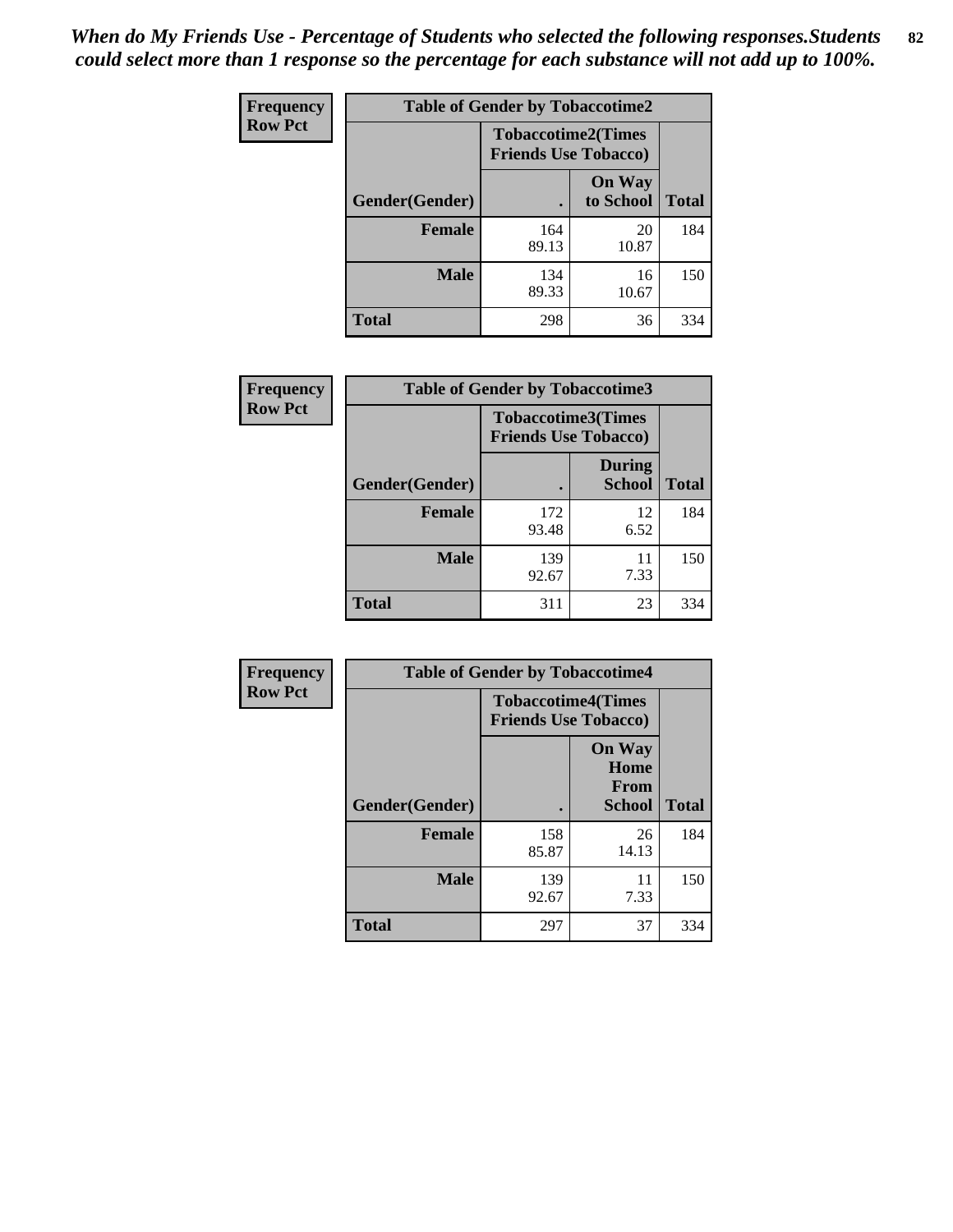| <b>Frequency</b> | <b>Table of Gender by Tobaccotime5</b> |              |                                                           |              |  |
|------------------|----------------------------------------|--------------|-----------------------------------------------------------|--------------|--|
| <b>Row Pct</b>   |                                        |              | <b>Tobaccotime5</b> (Times<br><b>Friends Use Tobacco)</b> |              |  |
|                  | Gender(Gender)                         |              | <b>Weeknights</b>                                         | <b>Total</b> |  |
|                  | <b>Female</b>                          | 153<br>83.15 | 31<br>16.85                                               | 184          |  |
|                  | <b>Male</b>                            | 131<br>87.33 | 19<br>12.67                                               | 150          |  |
|                  | Total                                  | 284          | 50                                                        | 334          |  |

| <b>Frequency</b> | <b>Table of Gender by Tobaccotime6</b> |                                                          |             |              |
|------------------|----------------------------------------|----------------------------------------------------------|-------------|--------------|
| <b>Row Pct</b>   |                                        | <b>Tobaccotime6(Times</b><br><b>Friends Use Tobacco)</b> |             |              |
|                  | Gender(Gender)                         |                                                          | Weekends    | <b>Total</b> |
|                  | <b>Female</b>                          | 148<br>80.43                                             | 36<br>19.57 | 184          |
|                  | <b>Male</b>                            | 123<br>82.00                                             | 27<br>18.00 | 150          |
|                  | <b>Total</b>                           | 271                                                      | 63          | 334          |

| Frequency      |                | <b>Table of Gender by Marijuanatime1</b>                      |              |              |
|----------------|----------------|---------------------------------------------------------------|--------------|--------------|
| <b>Row Pct</b> |                | <b>Marijuanatime1(Times</b><br><b>Friends Use Marijuana</b> ) |              |              |
|                | Gender(Gender) |                                                               | Do Not Use   | <b>Total</b> |
|                | <b>Female</b>  | 75<br>40.76                                                   | 109<br>59.24 | 184          |
|                | <b>Male</b>    | 59<br>39.33                                                   | 91<br>60.67  | 150          |
|                | <b>Total</b>   | 134                                                           | 200          | 334          |

| <b>Frequency</b> | <b>Table of Gender by Marijuanatime2</b> |                                                               |                            |              |
|------------------|------------------------------------------|---------------------------------------------------------------|----------------------------|--------------|
| <b>Row Pct</b>   |                                          | <b>Marijuanatime2(Times</b><br><b>Friends Use Marijuana</b> ) |                            |              |
|                  | Gender(Gender)                           |                                                               | On Way to<br><b>School</b> | <b>Total</b> |
|                  | Female                                   | 143<br>77.72                                                  | 41<br>22.28                | 184          |
|                  | <b>Male</b>                              | 123<br>82.00                                                  | 27<br>18.00                | 150          |
|                  | <b>Total</b>                             | 266                                                           | 68                         | 334          |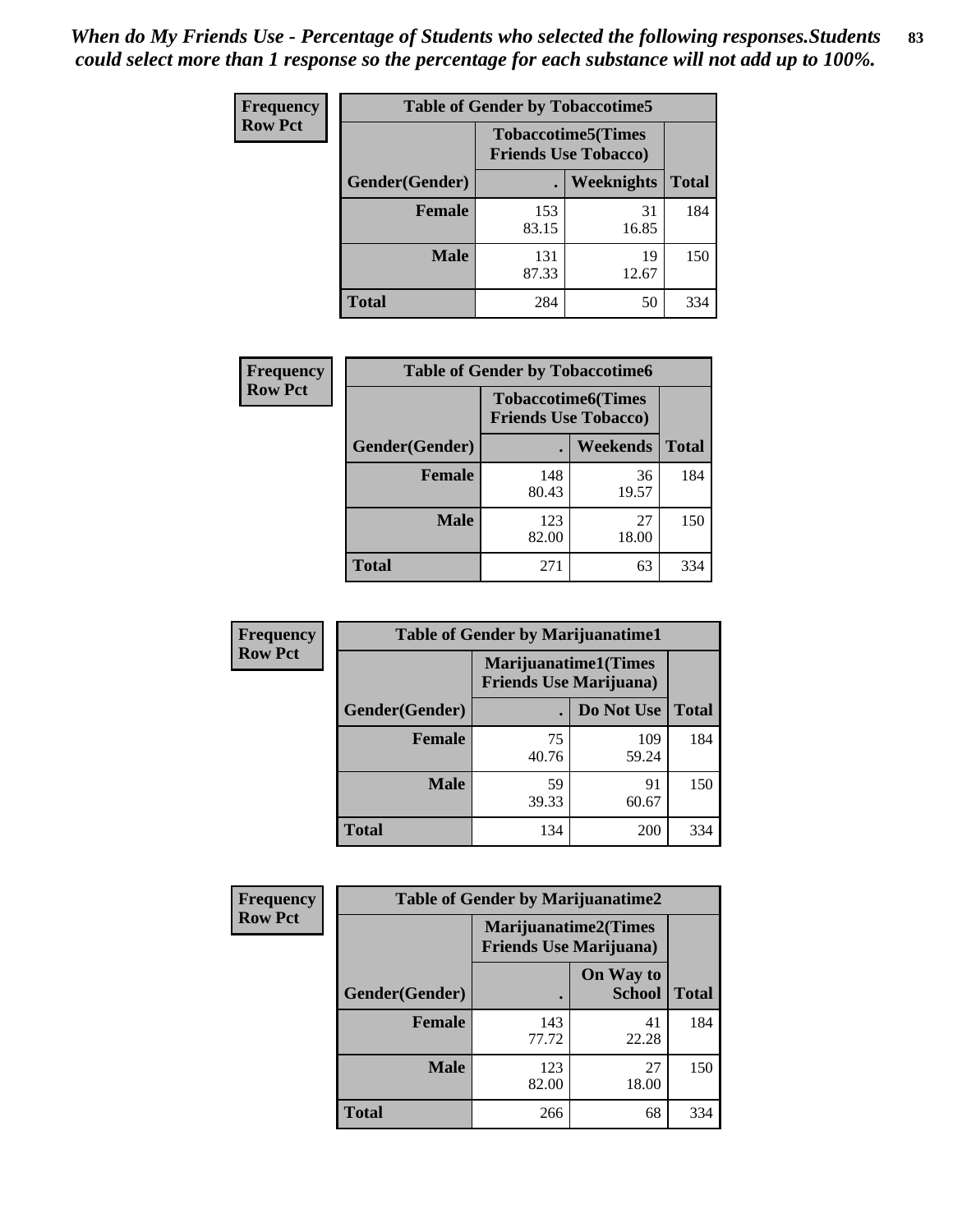*When do My Friends Use - Percentage of Students who selected the following responses.Students could select more than 1 response so the percentage for each substance will not add up to 100%.* **84**

| <b>Frequency</b> | Table of Gender by Marijuanatime3 |                                                        |                                |              |
|------------------|-----------------------------------|--------------------------------------------------------|--------------------------------|--------------|
| <b>Row Pct</b>   |                                   | Marijuanatime3(Times<br><b>Friends Use Marijuana</b> ) |                                |              |
|                  | Gender(Gender)                    |                                                        | <b>During</b><br><b>School</b> | <b>Total</b> |
|                  | <b>Female</b>                     | 153<br>83.15                                           | 31<br>16.85                    | 184          |
|                  | <b>Male</b>                       | 127<br>84.67                                           | 23<br>15.33                    | 150          |
|                  | <b>Total</b>                      | 280                                                    | 54                             | 334          |

| Frequency      | <b>Table of Gender by Marijuanatime4</b> |                             |                                                |              |
|----------------|------------------------------------------|-----------------------------|------------------------------------------------|--------------|
| <b>Row Pct</b> |                                          | <b>Marijuanatime4(Times</b> | <b>Friends Use Marijuana</b> )                 |              |
|                | Gender(Gender)                           |                             | <b>On Way</b><br>Home<br>From<br><b>School</b> | <b>Total</b> |
|                | <b>Female</b>                            | 139<br>75.54                | 45<br>24.46                                    | 184          |
|                | <b>Male</b>                              | 122<br>81.33                | 28<br>18.67                                    | 150          |
|                | <b>Total</b>                             | 261                         | 73                                             | 334          |

| Frequency      | <b>Table of Gender by Marijuanatime5</b> |                                                                |             |              |  |
|----------------|------------------------------------------|----------------------------------------------------------------|-------------|--------------|--|
| <b>Row Pct</b> |                                          | <b>Marijuanatime5</b> (Times<br><b>Friends Use Marijuana</b> ) |             |              |  |
|                | Gender(Gender)                           | ٠                                                              | Weeknights  | <b>Total</b> |  |
|                | <b>Female</b>                            | 127<br>69.02                                                   | 57<br>30.98 | 184          |  |
|                | <b>Male</b>                              | 113<br>75.33                                                   | 37<br>24.67 | 150          |  |
|                | <b>Total</b>                             | 240                                                            | 94          | 334          |  |

| <b>Frequency</b> | <b>Table of Gender by Marijuanatime6</b> |                                                               |                 |              |  |
|------------------|------------------------------------------|---------------------------------------------------------------|-----------------|--------------|--|
| <b>Row Pct</b>   |                                          | <b>Marijuanatime6(Times</b><br><b>Friends Use Marijuana</b> ) |                 |              |  |
|                  | Gender(Gender)                           |                                                               | <b>Weekends</b> | <b>Total</b> |  |
|                  | Female                                   | 117<br>63.59                                                  | 67<br>36.41     | 184          |  |
|                  | <b>Male</b>                              | 99<br>66.00                                                   | 51<br>34.00     | 150          |  |
|                  | <b>Total</b>                             | 216                                                           | 118             | 334          |  |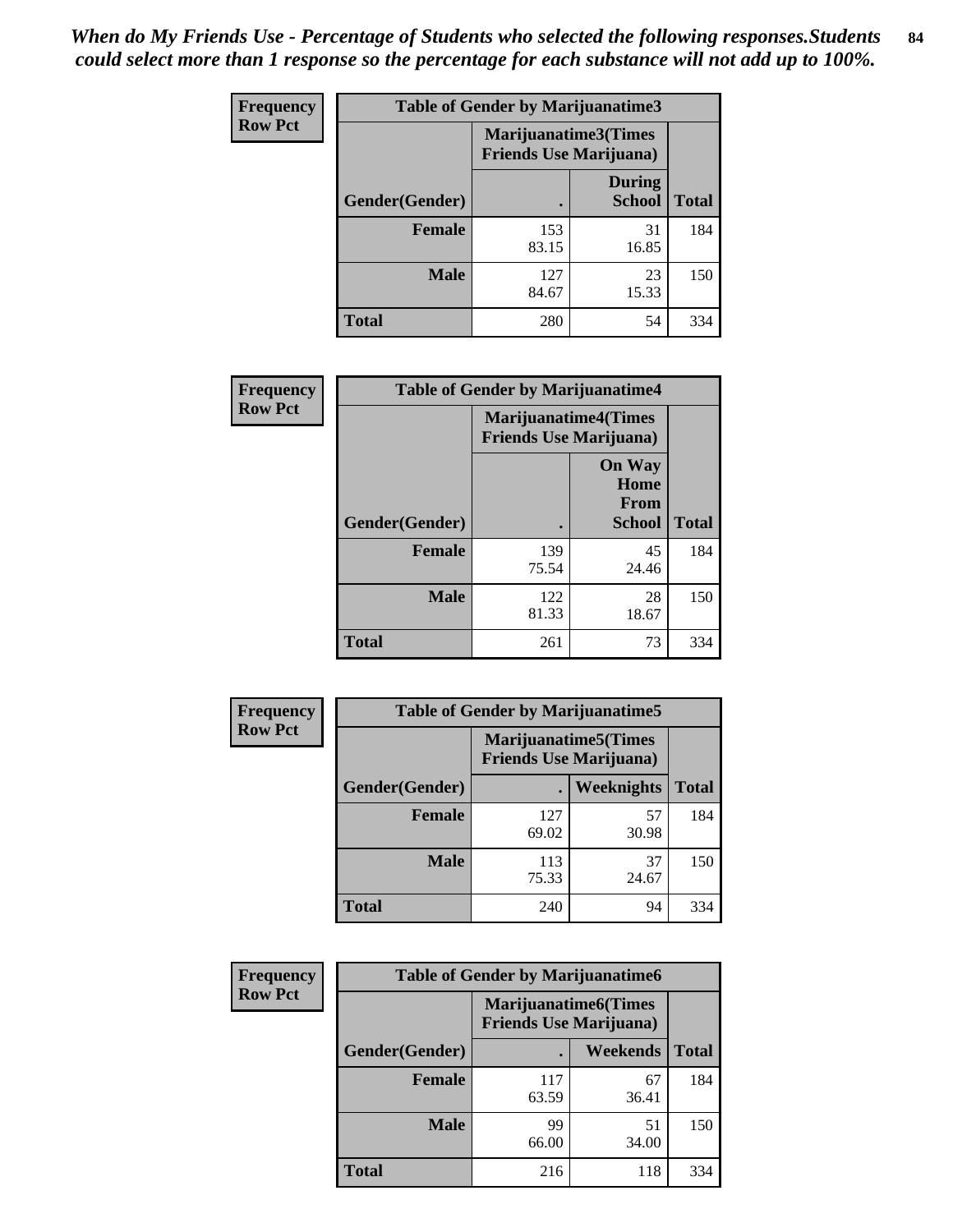*When do My Friends Use - Percentage of Students who selected the following responses.Students could select more than 1 response so the percentage for each substance will not add up to 100%.* **85**

| <b>Frequency</b> | <b>Table of Gender by Otherdrugtime1</b> |                                                    |                              |              |
|------------------|------------------------------------------|----------------------------------------------------|------------------------------|--------------|
| <b>Row Pct</b>   |                                          | <b>Friends Use Other</b><br><b>Illegal Drugs</b> ) | <b>Otherdrugtime1</b> (Times |              |
|                  | Gender(Gender)                           |                                                    | Do Not Use                   | <b>Total</b> |
|                  | <b>Female</b>                            | 27<br>14.67                                        | 157<br>85.33                 | 184          |
|                  | <b>Male</b>                              | 25<br>16.67                                        | 125<br>83.33                 | 150          |
|                  | <b>Total</b>                             | 52                                                 | 282                          | 334          |

| Frequency      | <b>Table of Gender by Otherdrugtime2</b> |                                                                                   |                            |              |  |
|----------------|------------------------------------------|-----------------------------------------------------------------------------------|----------------------------|--------------|--|
| <b>Row Pct</b> |                                          | <b>Otherdrugtime2(Times</b><br><b>Friends Use Other</b><br><b>Illegal Drugs</b> ) |                            |              |  |
|                | Gender(Gender)                           |                                                                                   | On Way to<br><b>School</b> | <b>Total</b> |  |
|                | <b>Female</b>                            | 171<br>92.93                                                                      | 13<br>7.07                 | 184          |  |
|                | <b>Male</b>                              | 140<br>93.33                                                                      | 10<br>6.67                 | 150          |  |
|                | <b>Total</b>                             | 311                                                                               | 23                         | 334          |  |

| Frequency      |                | <b>Table of Gender by Otherdrugtime3</b> |                                                  |              |
|----------------|----------------|------------------------------------------|--------------------------------------------------|--------------|
| <b>Row Pct</b> |                | <b>Illegal Drugs</b> )                   | Otherdrugtime3(Times<br><b>Friends Use Other</b> |              |
|                | Gender(Gender) |                                          | <b>During</b><br><b>School</b>                   | <b>Total</b> |
|                | <b>Female</b>  | 175<br>95.11                             | 9<br>4.89                                        | 184          |
|                | <b>Male</b>    | 143<br>95.33                             | 7<br>4.67                                        | 150          |
|                | <b>Total</b>   | 318                                      | 16                                               | 334          |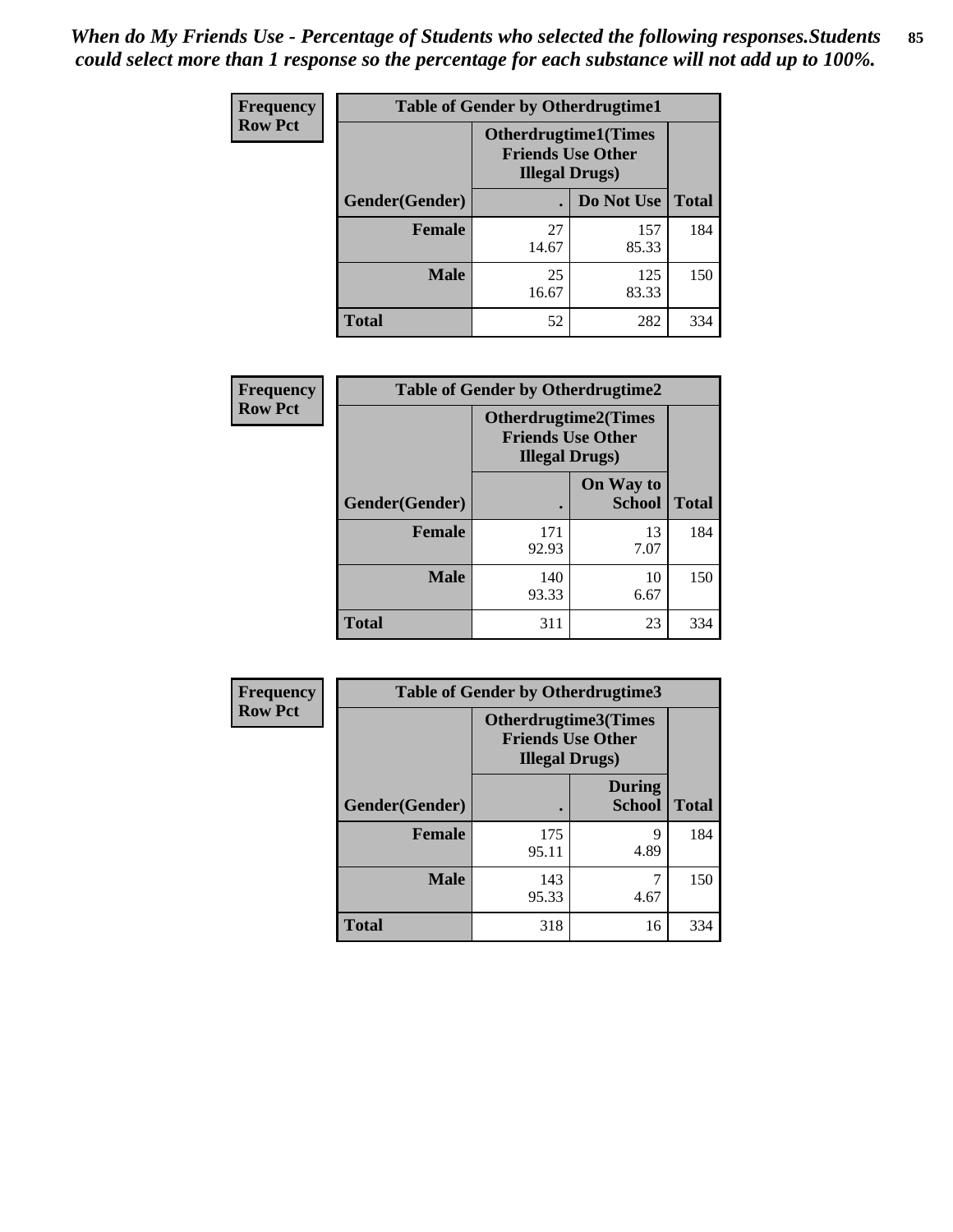*When do My Friends Use - Percentage of Students who selected the following responses.Students could select more than 1 response so the percentage for each substance will not add up to 100%.* **86**

| <b>Frequency</b> | <b>Table of Gender by Otherdrugtime4</b> |                                                    |                                                |              |
|------------------|------------------------------------------|----------------------------------------------------|------------------------------------------------|--------------|
| <b>Row Pct</b>   |                                          | <b>Friends Use Other</b><br><b>Illegal Drugs</b> ) | <b>Otherdrugtime4(Times</b>                    |              |
|                  | Gender(Gender)                           |                                                    | <b>On Way</b><br>Home<br>From<br><b>School</b> | <b>Total</b> |
|                  | Female                                   | 169<br>91.85                                       | 15<br>8.15                                     | 184          |
|                  | <b>Male</b>                              | 141<br>94.00                                       | 9<br>6.00                                      | 150          |
|                  | <b>Total</b>                             | 310                                                | 24                                             | 334          |

| Frequency      | <b>Table of Gender by Otherdrugtime5</b> |                                                                                    |             |              |
|----------------|------------------------------------------|------------------------------------------------------------------------------------|-------------|--------------|
| <b>Row Pct</b> |                                          | <b>Otherdrugtime5</b> (Times<br><b>Friends Use Other</b><br><b>Illegal Drugs</b> ) |             |              |
|                | Gender(Gender)                           |                                                                                    | Weeknights  | <b>Total</b> |
|                | Female                                   | 165<br>89.67                                                                       | 19<br>10.33 | 184          |
|                | <b>Male</b>                              | 141<br>94.00                                                                       | 9<br>6.00   | 150          |
|                | <b>Total</b>                             | 306                                                                                | 28          | 334          |

| <b>Frequency</b> | <b>Table of Gender by Otherdrugtime6</b> |                                                                                   |             |              |
|------------------|------------------------------------------|-----------------------------------------------------------------------------------|-------------|--------------|
| <b>Row Pct</b>   |                                          | <b>Otherdrugtime6(Times</b><br><b>Friends Use Other</b><br><b>Illegal Drugs</b> ) |             |              |
|                  | Gender(Gender)                           |                                                                                   | Weekends    | <b>Total</b> |
|                  | <b>Female</b>                            | 158<br>85.87                                                                      | 26<br>14.13 | 184          |
|                  | <b>Male</b>                              | 132<br>88.00                                                                      | 18<br>12.00 | 150          |
|                  | <b>Total</b>                             | 290                                                                               | 44          | 334          |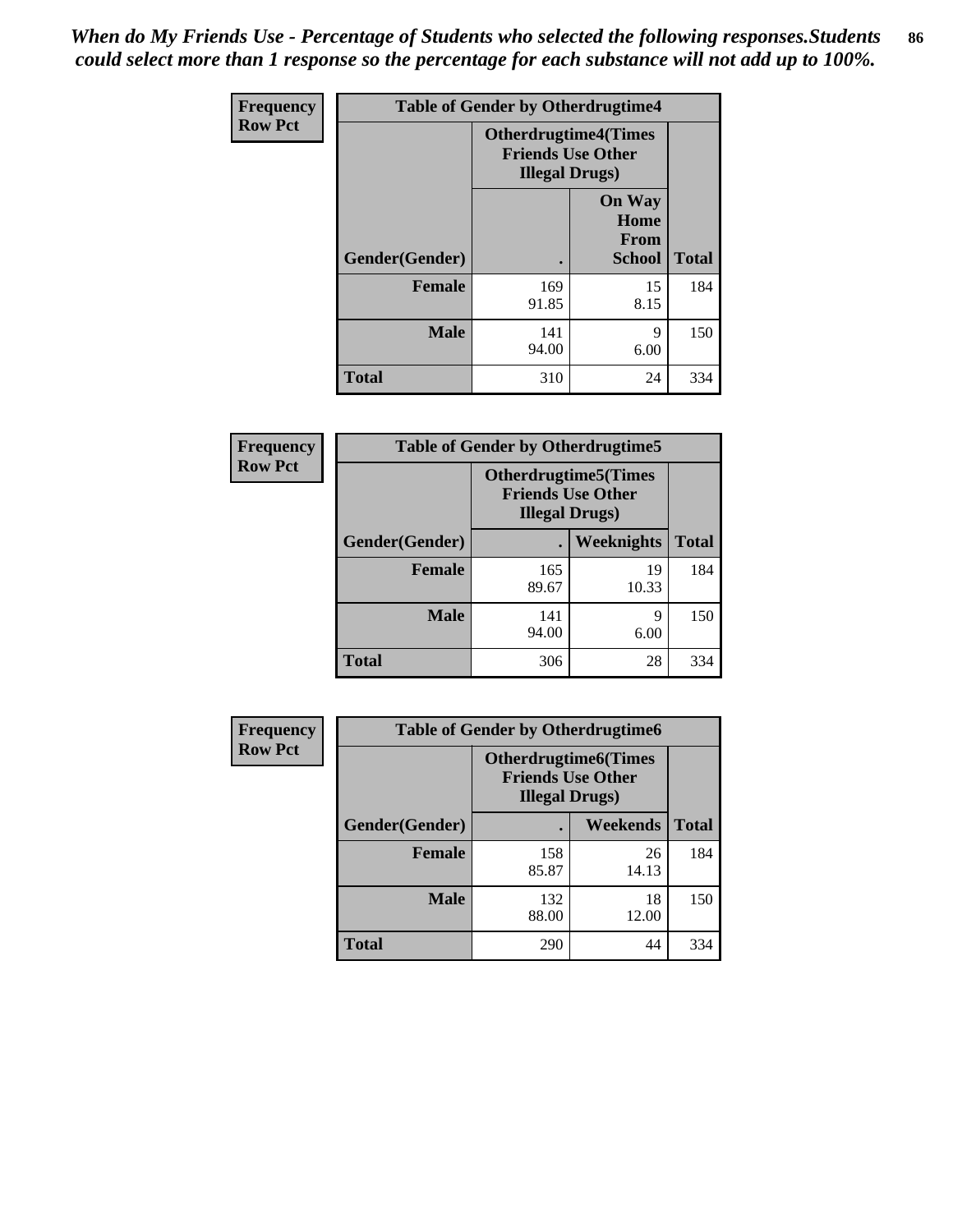## *Other Questions* **87**

| <b>Frequency</b> | <b>Table of Gender by Educationalcohol</b> |                                                                                                                                       |                |              |
|------------------|--------------------------------------------|---------------------------------------------------------------------------------------------------------------------------------------|----------------|--------------|
| <b>Row Pct</b>   |                                            | <b>Educationalcohol</b> (I<br>have been taught<br>about alcohol,<br>tobacco,<br>and other drugs<br>within the last year<br>at school) |                |              |
|                  | Gender(Gender)                             | <b>Yes</b>                                                                                                                            | N <sub>0</sub> | <b>Total</b> |
|                  | <b>Female</b>                              | 149<br>80.98                                                                                                                          | 35<br>19.02    | 184          |
|                  | <b>Male</b>                                | 111<br>74.00                                                                                                                          | 39<br>26.00    | 150          |
|                  | <b>Total</b>                               | 260                                                                                                                                   | 74             | 334          |

| Frequency      | <b>Table of Gender by Rodedrinking</b> |                                                                                                                     |                |              |
|----------------|----------------------------------------|---------------------------------------------------------------------------------------------------------------------|----------------|--------------|
| <b>Row Pct</b> |                                        | Rodedrinking(In<br>the past 30 days I<br>have ridden in a<br>car with a driver<br>who had been<br>drinking alcohol) |                |              |
|                | Gender(Gender)                         | Yes                                                                                                                 | N <sub>0</sub> | <b>Total</b> |
|                | <b>Female</b>                          | 22<br>11.96                                                                                                         | 162<br>88.04   | 184          |
|                | <b>Male</b>                            | 20<br>13.33                                                                                                         | 130<br>86.67   | 150          |
|                | <b>Total</b>                           | 42                                                                                                                  | 292            | 334          |

| Frequency      | <b>Table of Gender by Drugsschool</b> |                                                                                                                                     |                |              |
|----------------|---------------------------------------|-------------------------------------------------------------------------------------------------------------------------------------|----------------|--------------|
| <b>Row Pct</b> |                                       | <b>Drugsschool</b> (During<br>the past 12 months,<br>I have been offered,<br>sold,<br>or given illegal drugs<br>on school property) |                |              |
|                | Gender(Gender)                        | <b>Yes</b>                                                                                                                          | N <sub>0</sub> | <b>Total</b> |
|                | <b>Female</b>                         | 27<br>14.67                                                                                                                         | 157<br>85.33   | 184          |
|                | <b>Male</b>                           | 28<br>18.67                                                                                                                         | 122<br>81.33   | 150          |
|                | <b>Total</b>                          | 55                                                                                                                                  | 279            | 334          |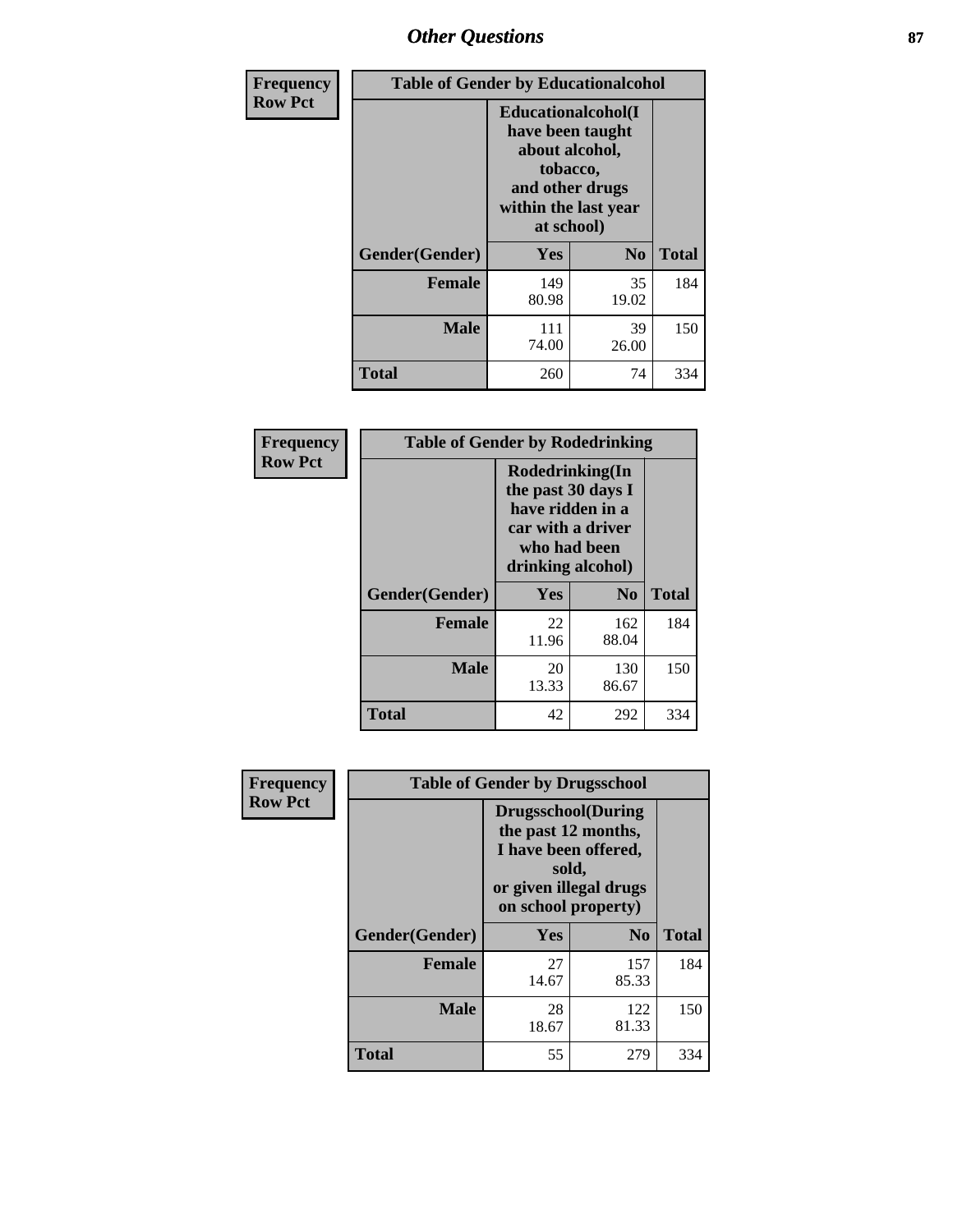*Other Questions* **88**

| <b>Frequency</b> | <b>Table of Gender by Bingedrinking</b> |                                                                                                                       |                   |                   |                               |              |
|------------------|-----------------------------------------|-----------------------------------------------------------------------------------------------------------------------|-------------------|-------------------|-------------------------------|--------------|
| <b>Row Pct</b>   |                                         | <b>Bingedrinking</b> (I have<br>drunk five or more<br>drinks of alcohol at one<br>sitting during the last<br>30 days) |                   |                   |                               |              |
|                  | Gender(Gender)                          | 0<br><b>Days</b>                                                                                                      | 1 or<br>2<br>days | 3 to<br>5<br>days | <b>10</b><br>to<br>19<br>days | <b>Total</b> |
|                  | <b>Female</b>                           | 178<br>96.74                                                                                                          | 2<br>1.09         | 2<br>1.09         | 2<br>1.09                     | 184          |
|                  | <b>Male</b>                             | 140<br>93.33                                                                                                          | 4<br>2.67         | 5<br>3.33         | 0.67                          | 150          |
|                  | <b>Total</b>                            | 318                                                                                                                   | 6                 | 7                 | 3                             | 334          |

| Frequency      | <b>Table of Gender by Educationaids</b> |                                                                                                 |                |              |  |
|----------------|-----------------------------------------|-------------------------------------------------------------------------------------------------|----------------|--------------|--|
| <b>Row Pct</b> |                                         | <b>Educationaids</b> (I<br>have been taught<br>about HIV/AIDS<br>at school in the<br>past year) |                |              |  |
|                | Gender(Gender)                          | <b>Yes</b>                                                                                      | N <sub>0</sub> | <b>Total</b> |  |
|                | <b>Female</b>                           | 154<br>83.70                                                                                    | 30<br>16.30    | 184          |  |
|                | <b>Male</b>                             | 116<br>77.33                                                                                    | 34<br>22.67    | 150          |  |
|                | <b>Total</b>                            | 270                                                                                             | 64             | 334          |  |

| Frequency      | <b>Table of Gender by Suicideconsider</b> |                 |                |              |
|----------------|-------------------------------------------|-----------------|----------------|--------------|
| <b>Row Pct</b> |                                           | Suicideconsider |                |              |
|                | Gender(Gender)                            | <b>Yes</b>      | N <sub>0</sub> | <b>Total</b> |
|                | <b>Female</b>                             | 27<br>14.67     | 157<br>85.33   | 184          |
|                | <b>Male</b>                               | 13<br>8.67      | 137<br>91.33   | 150          |
|                | <b>Total</b>                              | 40              | 294            | 334          |